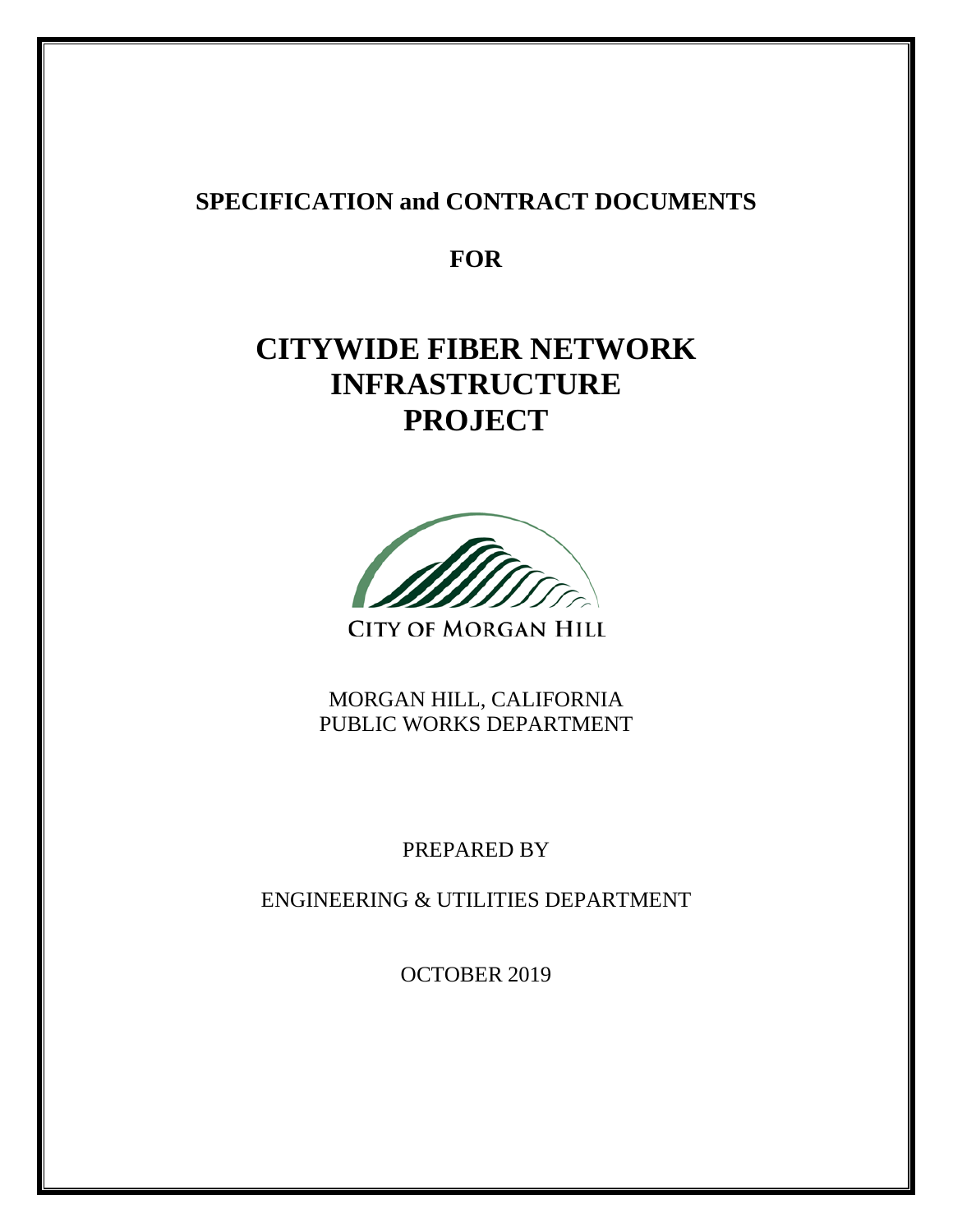# **NOTICE INVITING INFORMAL BIDS**

**1. Bid Acceptance.** The City of Morgan Hill ("City"), will accept sealed bids for its Community Park Fiber Optic Project ("Project"), by or before Tuesday, November 19, 2019, at 02:30 p.m., at the Development Services Center, located at 17575 Peak Avenue Morgan Hill, CA 95037, at which time the bids will be publicly opened and read aloud.

# **2. Project Information.**

**2.1 Location and Description.** The Project is located at Community Park between Cosmo Avenue and Edmundson Avenue, and the Scope of Work is described as follows: *Install fiber optic conduit, cable and equipment to connect the Centennial Recreation Center, Corporation Yard and Community Park.*

**2.2 Time for Completion.** The planned timeframe for commencement and completion of construction of the Project is: 60 calendar days.

# **3. License and Registration Requirements.**

**3.1 License.** This Project requires a valid California contractor's license for the following classification(s): Class A License.

**3.2 DIR Registration.** City will not accept a Bid Proposal from or enter into the Contract with a bidder, without proof that the bidder and its Subcontractors are registered with the California Department of Industrial Relations ("DIR") to perform public work under Labor Code Section 1725.5, subject to limited legal exceptions.

**4. Contract Documents.** The plans, specifications, bid and contract documents for the Project ("Contract Documents") may be obtained from the City of Morgan Hill, at 17575 Peak Avenue, Morgan Hill, CA, (408) 778- 6480. **Electronic copies of the Contract Documents are available on CD for ten dollars (\$25.00). If mailing by USPS, a five dollar (\$5.00) charge will be added. To download plans and specifications at no charge, register at [www.publicpurchase.com.](http://www.publicpurchase.com/)**

#### **5. Bid Proposal and Security.**

**5.1 Bid Proposal Form.** Each Bid must be submitted using the Bid Proposal form provided with the Contract Documents.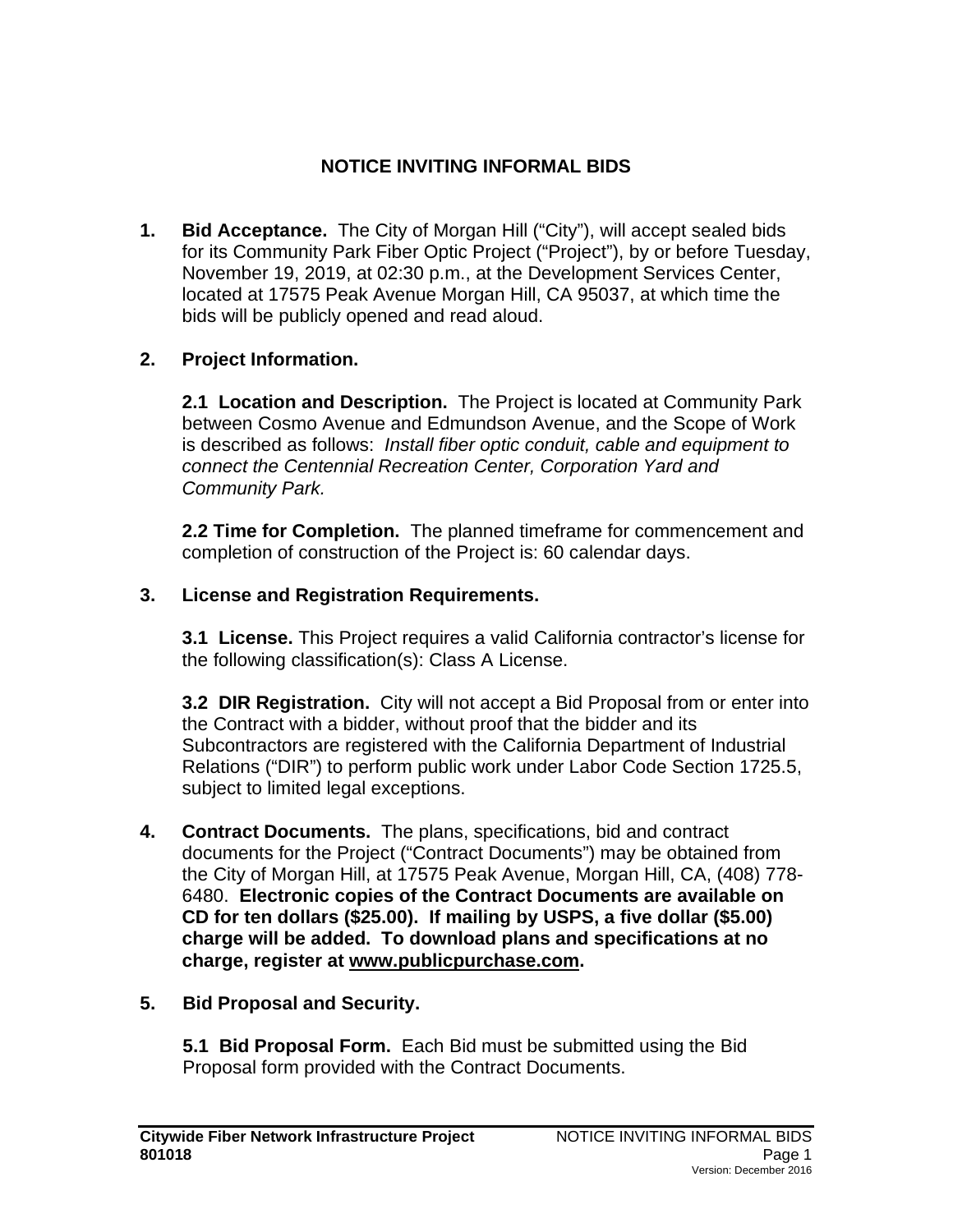**5.2 Bid Security.** The Bid Proposal must be accompanied by bid security of ten percent (10%) of the maximum bid amount, in the form of a cashier's or certified check made payable to City, or a bid bond executed by a surety licensed to do business in the State of California on the Bid Bond form included with the Contract Documents. The bid security must guarantee that upon award of the bid, the bidder will execute the Contract and submit payment and performance bonds and insurance certificates as required by the Contract Documents within ten (10) days after issuance of the notice of award.

# **6. Prevailing Wage Requirements.**

**6.1 General.**This Project is subject to the prevailing wage requirements applicable to the locality in which the Work is to be performed for each craft, classification or type of worker needed to perform the Work, including employer payments for health and welfare, pension, vacation, apprenticeship and similar purposes.

**6.2 Rates.**These prevailing rates are available online at [http://www.dir.ca.gov/DLSR.](http://www.dir.ca.gov/DLSR) Each Contractor and Subcontractor must pay no less than the specified rates to all workers employed to work on the Project. The schedule of per diem wages is based upon a working day of eight (8) hours. The rate for holiday and overtime work must be at least time and one-half (1/2).

**6.3 Compliance.** The Contract will be subject to compliance monitoring and enforcement by the California Department of Industrial Relations, under Labor Code Section 1771.4.

- **7. Performance and Payment Bonds.** The successful bidder will be required to provide performance and payment bonds for one hundred percent (100%) of the Contract Price.
- **8. Substitution of Securities.** Substitution of appropriate securities in lieu of retention amounts from progress payments is permitted under Public Contract Code Section 22300.
- **9. Subcontractor List.** Each bidder must submit the name, location of the place of business, and California contractor license number and DIR registration number for each Subcontractor who will perform work or service or fabricate or install work for the prime contractor in excess of one half (1/2) of one percent (1%) of the bid price, using the Subcontractor List form included with the Contract Documents.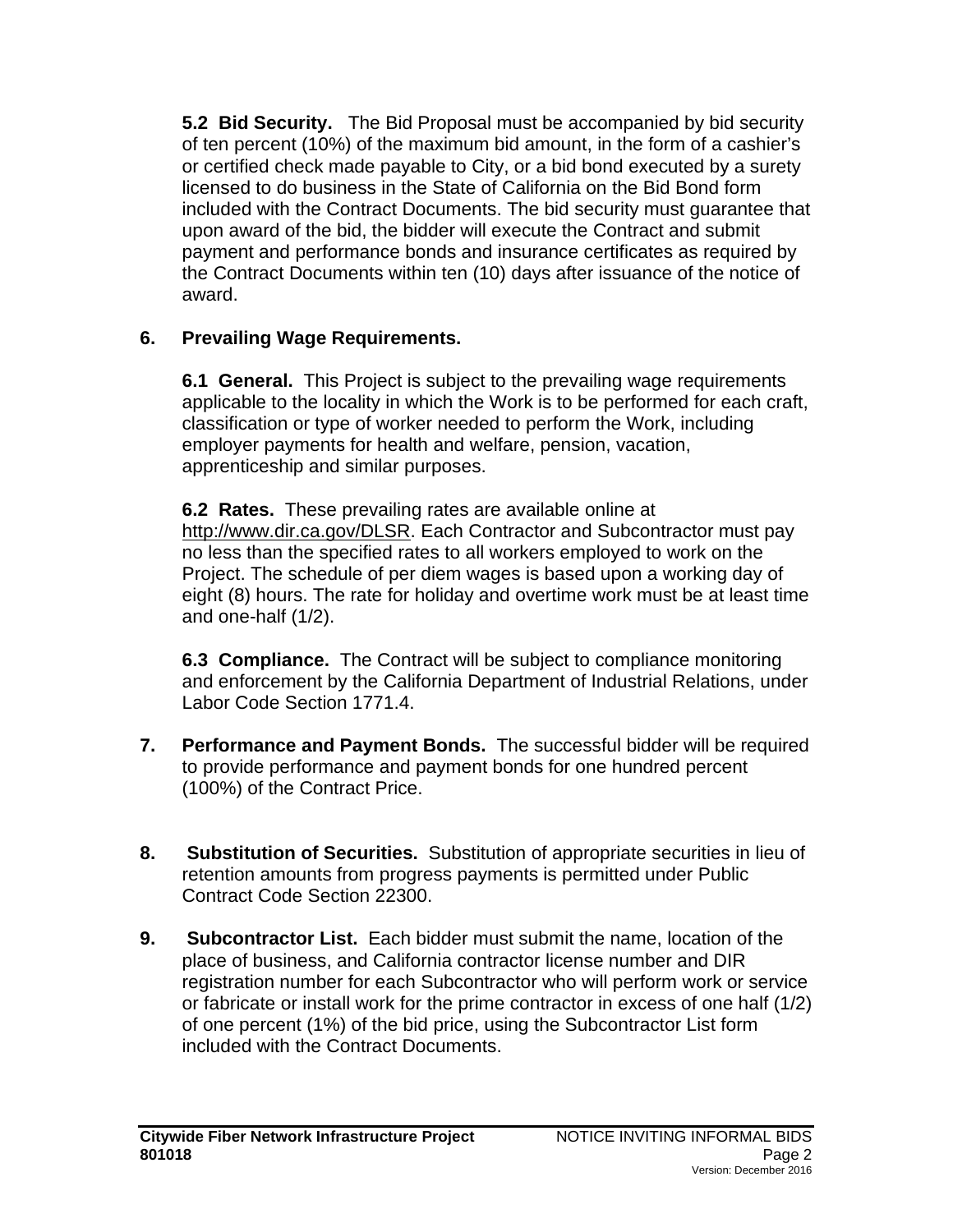- **10. Instructions to Bidders.** Additional and more detailed information is provided in the Instructions for Bidders, which should be carefully reviewed by all bidders before submitting a Bid Proposal.
- **11. Bidders' Conference.** A bidders' conference will be held on Tuesday, November 5, 2019 at 10:00 a.m., at the following location: 171 Edmundson Avenue Morgan Hill, CA 95037 for the purpose of acquainting all prospective bidders with the Contract Documents and the Worksite. **The bidders' conference is mandatory**. A bidder who fails to attend a mandatory bidders' conference may be disqualified from bidding.
- **12. Estimated Cost.** The estimated construction cost is \$150,000
- By: Yat Cho Date: October 24, 2019
- Publication Date: October 25, 2019

# END OF NOTICE INVITING INFORMAL BIDS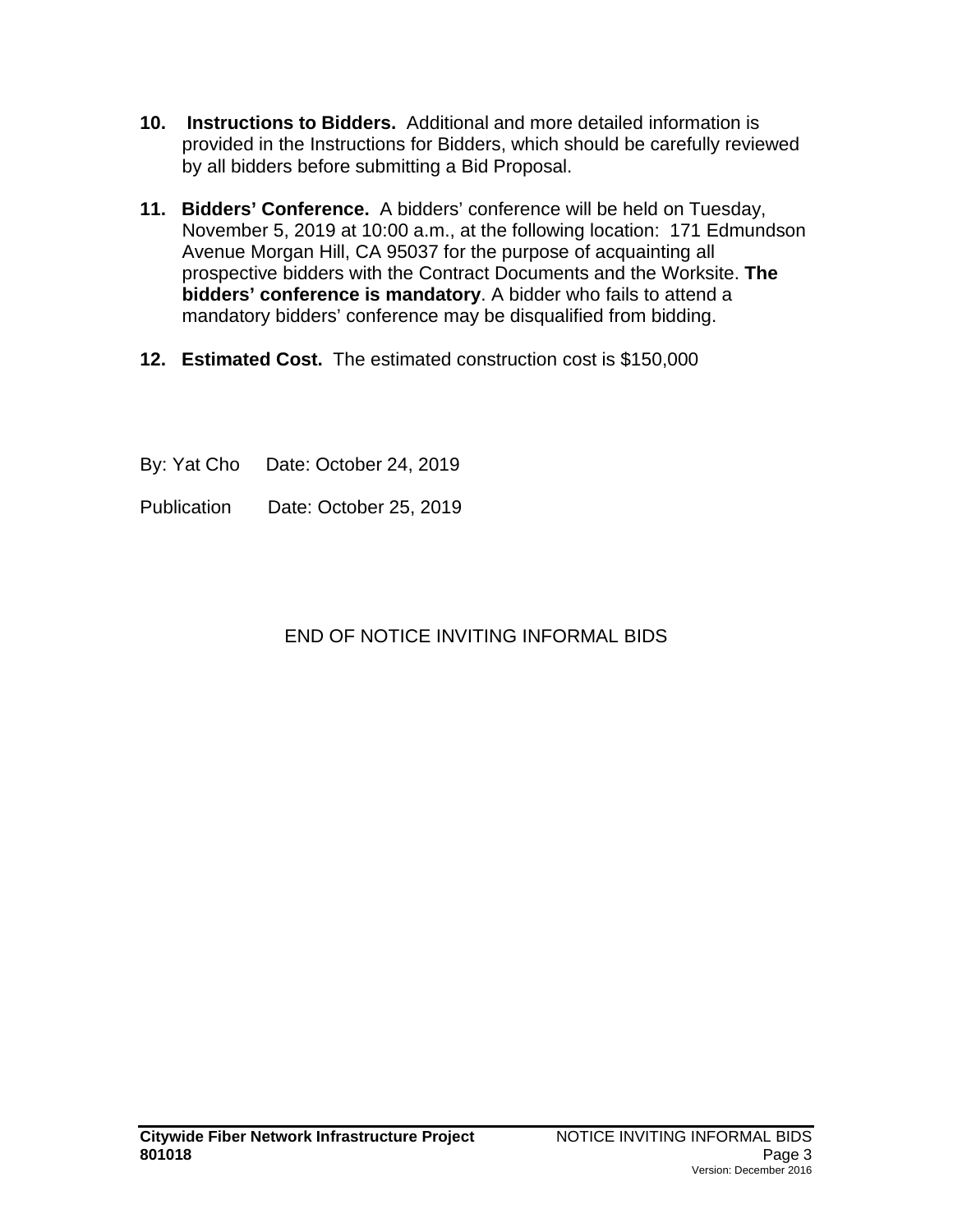#### **INSTRUCTIONS TO BIDDERS**

Each Bid Proposal submitted to the City of Morgan Hill ("City") for its Community Park Fiber Optic Project ("Project") must be submitted in accordance with the following instructions and requirements:

#### **1. Bid Submission.**

**1.1 General.** Each bid ("Bid Proposal") must be signed, sealed and submitted to City, using the form provided in the Contract Documents, by or before the date and time set forth in the Notice Inviting Informal Bids, or as amended by subsequent addendum. Faxed or emailed Bid Proposals will not be accepted, unless otherwise specified. Late submissions will be returned unopened. City reserves the right to postpone the date and time for receiving or opening bids. Each bidder is solely responsible for all of its costs to prepare and submit its bid and by submitting a bid waives any right to recover those costs from City. The bid price(s) must include all costs to perform the Work as specified, including all indirect costs such as applicable taxes, insurance and field offices.

**1.2 Bid Envelope.** The envelope containing the sealed Bid Proposal and required attachments must be clearly labeled as follows:

The envelope must also be clearly labeled, as follows, with the bidder's name, address, and its registration number with the California Department of Industrial Relations ("DIR") for bidding on public works contracts (Labor Code sections 1725.5 and 1771.1):

> *[Contractor company name] [Street address] [City, state, zip code]* DIR Registration No.

Please note: If City is unable to confirm that the bidder's DIR registration is current, City must disqualify the bidder and return its bid unopened (Labor Code section 1725.5).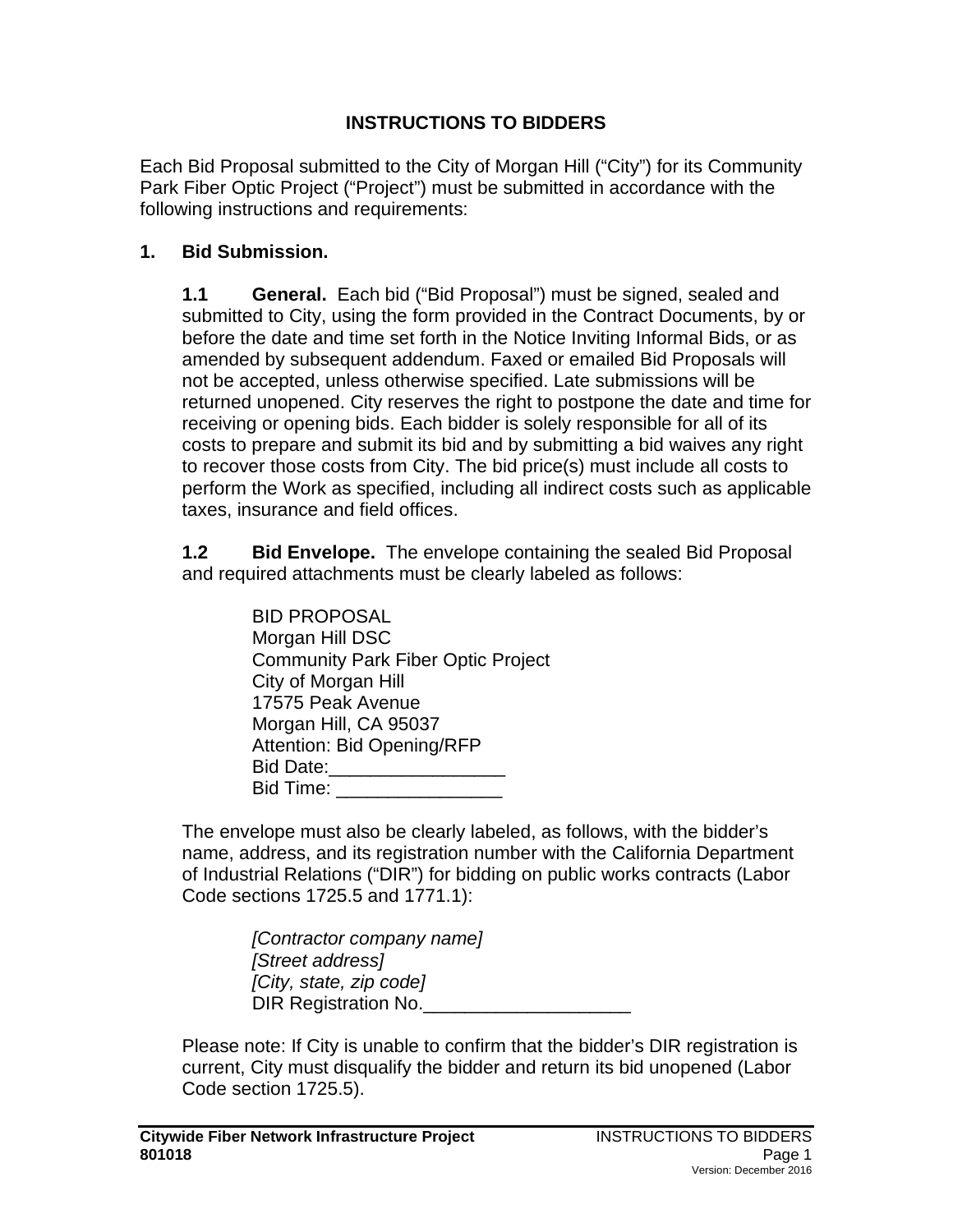- **2. Examination of Contract Documents and Project Site.** Each bidder is solely responsible for diligent and thorough review of the Contract Documents (as defined in the General Conditions), examination of Project site, and reasonable and prudent inquiry concerning known and potential site conditions prior to submitting a Bid Proposal. However, bidders should not enter onto City's property or the Project site without prior written authorization from City. Bidders are responsible for reporting any errors or omissions in the Contract Documents to City prior to submitting a Bid Proposal, subject to the limitations of Public Contract Code Section 1104. City expressly disclaims responsibility for assumptions the bidder might draw from the presence or absence of information provided by City.
- **3. Requests for Information.** Questions regarding the Project, the bid procedures or any of the Contract Documents must be submitted in writing to Yat Cho at yat.cho@morganhill.ca.gov.
- **4. Addenda.** Any addenda issued prior to the bid opening are part of the Contract Documents. Subject to the limitations of Public Contract Code section 4104.5, City reserves the right to issue addenda prior to bid time.
- **5. Brand Designations and "Or Equal" Substitutions.** Any specification designating a material, product, thing, or service by specific brand or trade name, followed by the words "or equal," is intended only to indicate quality and type of item desired, and bidders may request use of any equal material, product, thing, or service. All data substantiating the proposed substitute as an "equal" item must be submitted with the written request for substitution. This provision does not apply to materials, products, things, or services that may lawfully be designated by a specific brand or trade name under Public Contract Code Section 3400(c).

**5.1 Pre-Bid Requests.** Any request for submission made before the Contract is awarded must be submitted to the City Engineer at least ten (10) days before the opening of bids so that all interested bidders may be notified of any approved alternative.

**5.2 Post-Award Requests.** After the Contract is awarded, Contractor may submit a substitution within fourteen (14) days after the date of award of the Contract, or as specified in the Special Conditions.

**6. Bidders Interested in More Than One Bid.** No person, firm, or corporation may submit or be a party to more than one (1) Bid Proposal unless alternate bids are specifically called for. However, a person, firm, or corporation that has submitted a subcontract proposal or quote to a bidder may submit subcontract proposals or quotes to other bidders.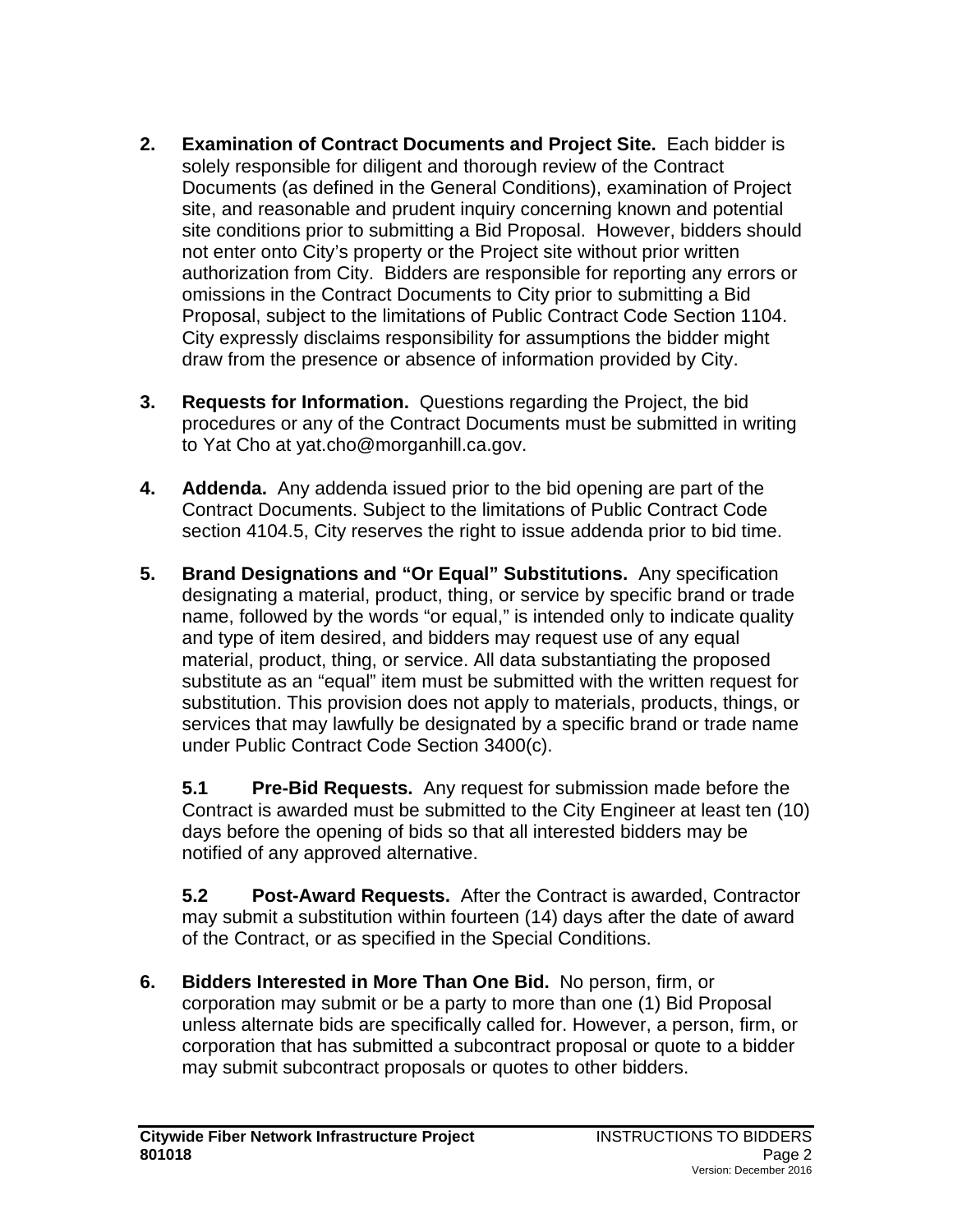- **7. Bid Proposal Form and Enclosures.** Each Bid Proposal must be completed in ink using the Bid Proposal form included in the Contract Documents. The Bid Proposal form should be fully completed without interlineations, alterations, or erasures. Any necessary corrections must be clear and legible, and must be initialed by the bidder's authorized representative. A Bid Proposal submitted with terms such as "negotiable," "will negotiate," or similar, will be considered non-responsive. Each Bid Proposal must be accompanied by bid security, as set forth in Section 9 below, and by the completed Subcontractor List, and Non-Collusion Declaration using the forms included in the Contract Documents.
- **8. Authorization and Execution.** Each Bid Proposal must be signed by the bidder's authorized representative. A Bid Proposal submitted by a partnership must be signed in the partnership name by a general partner with authority to bind the partnership. A Bid Proposal submitted by a corporation must be signed with the legal name of the corporation, followed by the signature and title of two officers of the corporation with full authority to bind the corporation to the terms of the Bid Proposal, under California Corporation Code section 313.
- **9. Bid Security.** Each Bid Proposal must be accompanied by bid security of ten percent (10%) of the maximum bid amount, in the form of a cashier's check, a certified check, or a bid bond, using the form included in the Contract Documents, executed by a surety licensed to do business in the State of California, made payable to City. The bid security must guarantee that upon award of the bid, the bidder will execute and submit the Contract on the form included in the Contract Documents, will submit payment and performance bonds for one hundred percent (100%) of the maximum Contract Price, and will submit the insurance certificates and endorsements as required by the Contract Documents within ten (10) days after issuance of the notice of award.
- **10. Withdrawal of Bid Proposals.** A Bid Proposal may not be withdrawn for a period of ninety (90) days after the bid opening without forfeiture of the bid security, except as authorized for material error under Public Contract Code Section 5100 et seq.
- **11. Bid Protest.** Any bid protest must be in writing and received by City at the City Attorney's Office at 17575 Peak Avenue, Morgan Hill, CA, (Fax: (408) 779-1592), before 5:00 p.m. no later than two (2) working days following bid opening (the "Bid Protest Deadline") and must comply with the following requirements:

**11.1 General.**Only a bidder who has actually submitted a Bid Proposal is eligible to submit a bid protest against another bidder. Subcontractors are not eligible to submit bid protests. A bidder may not rely on the bid protest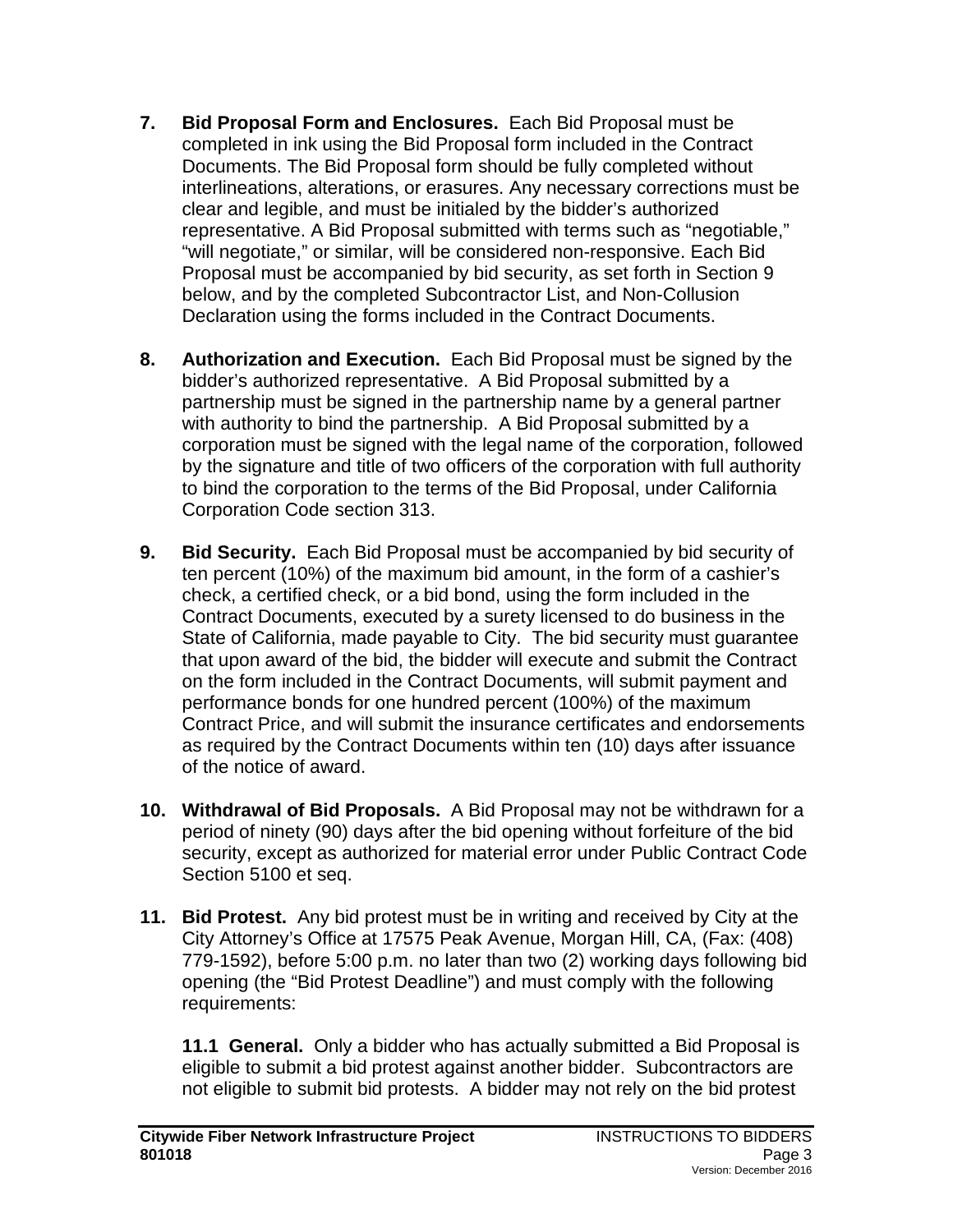submitted by another bidder, but must timely pursue its own protest. If required by City, the protesting bidder must submit a non-refundable fee in the amount specified by City, based upon City's reasonable costs to administer the bid protest. Any such fee must be submitted to City no later than the Bid Protest Deadline, unless otherwise specified. For purposes of this Section 11, a "working day" means a day that City is open for normal business, and excludes weekends and holidays observed by City.

**11.2 Protest Contents.** The bid protest must contain a complete statement of the basis for the protest and all supporting documentation. Material submitted after the Bid Protest Deadline will not be considered. The protest must refer to the specific portion or portions of the Contract Documents upon which the protest is based. The protest must include the name, address, email address, and telephone number of the person representing the protesting bidder if different from the protesting bidder.

**11.3 Copy to Protested Bidder.**A copy of the protest and all supporting documents must be concurrently transmitted by fax or by email, by or before the Bid Protest Deadline, to the protested bidder and any other bidder who has a reasonable prospect of receiving an award depending upon the outcome of the protest.

**11.4 Response to Protest.**The protested bidder may submit a written response to the protest, provided the response is received by City before 5:00 p.m., within two (2) working days after the Bid Protest Deadline or after actual receipt of the bid protest, whichever is sooner (the "Response Deadline"). The response must include all supporting documentation. Material submitted after the Response Deadline will not be considered. The response must include the name, address, email address, and telephone number of the person representing the protested bidder if different from the protested bidder.

**11.5 Copy to Protesting Bidder.**A copy of the response and all supporting documents must be concurrently transmitted by fax or by email, by or before the Response Deadline, to the protesting bidder and any other bidder who has a reasonable prospect of receiving an award depending upon the outcome of the protest.

**11.6 Exclusive Remedy.**The procedure and time limits set forth in this section are mandatory and are the bidder's sole and exclusive remedy in the event of bid protest. A bidder's failure to comply with these procedures will constitute a waiver of any right to further pursue a bid protest, including filing a Government Code Claim or initiation of legal proceedings.

**11.7 Right to Award.**City reserves the right to award the Contract to the bidder it has determined to be the responsible bidder submitting the lowest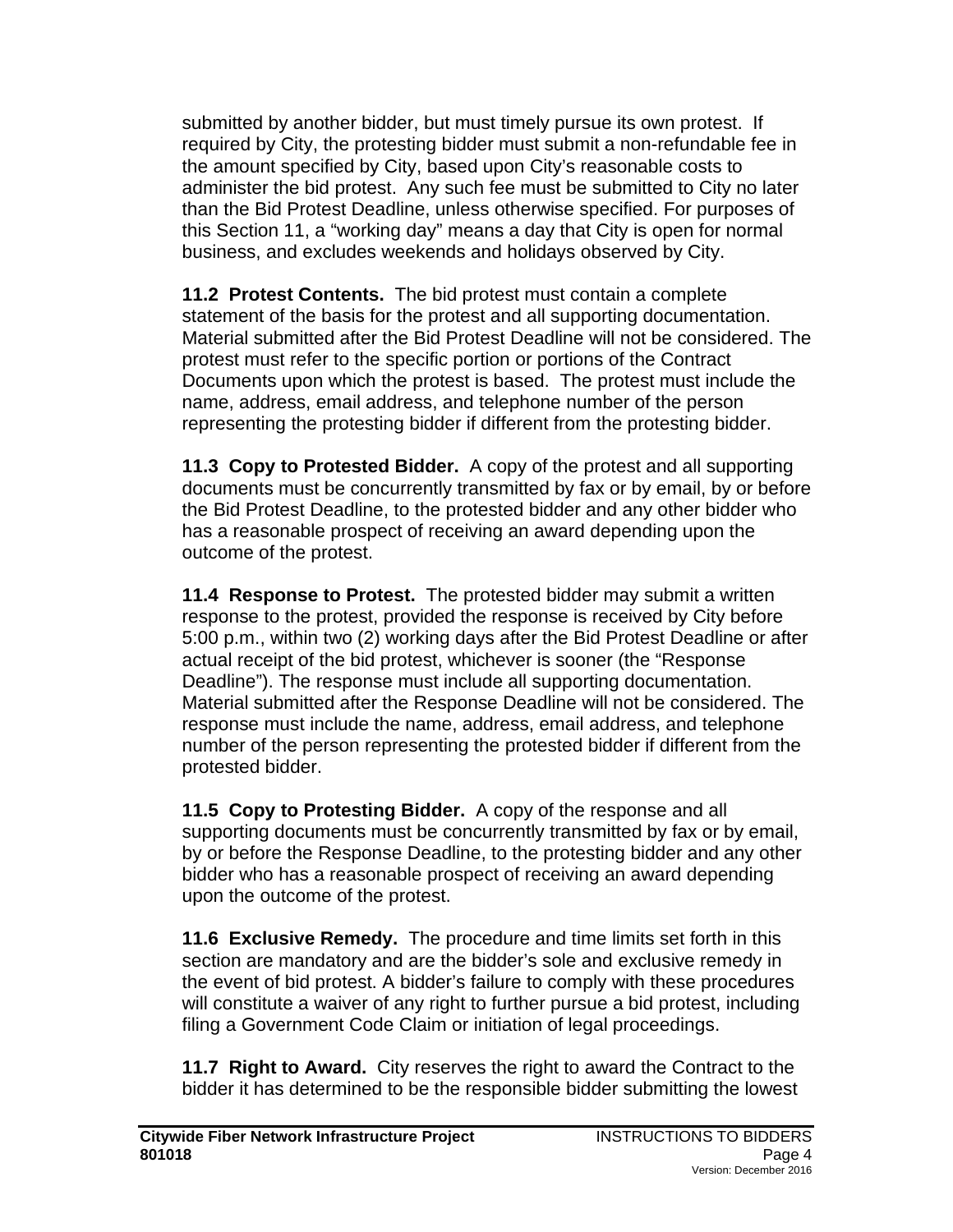responsive bid, and to issue a notice to proceed with the Work notwithstanding any pending or continuing challenge to its determination.

- **12. Rejection of Bids; Award of Contract.** City reserves the right, acting in its sole discretion, to waive immaterial bid irregularities, the right to accept or reject any and all bids, or to abandon the Project entirely. The Contract will be awarded, if at all, within ninety (90) days after opening of bids or as otherwise specified in the Special Conditions, to the responsible bidder that submitted the lowest responsive bid.
- **13. Bonds.** The successful bidder is required to submit payment and performance bonds as specified in the Contract Documents using the bond forms included in the Contract Documents. All required bonds must be calculated on the maximum total Contract price as awarded, including additive alternates, if applicable.
- **14. Evidence of Responsibility.** Within twenty four (24) hours following a request by City, a bidder must submit to City satisfactory evidence showing the bidder's financial resources, the bidder's experience in the type of work being required by City, the bidder's organization available for the performance of the Contract and any other required evidence of the bidder's qualifications to perform the proposed Contract. City may consider such evidence before making its decision awarding the proposed Contract.
- **15. License(s).** The successful bidder and its Subcontractor(s) must possess the California contractor's license(s) in the classification(s) required by law to perform the Work.
- **16. Taxes.** The bid price must include all applicable federal, state, and local taxes.
- **17. Ineligible Subcontractor.** Any Subcontractor who is ineligible to perform work on a public works project under Labor Code Sections 1777.1 or 1777.7 is prohibited from performing work on this Project.
- **18. Subcontract Limitation.** The successful bidder may not subcontract out more than fifty percent (50%) of the original total contract price, except that any items of work in the Engineer's Estimate designated "Specialty Items" may be performed by subcontract and the value of the work may be deducted from the original total contract price before computing the amount of work required to be performed by Contractor's own forces. When items of work in the Engineer's Estimate are preceded by the letters (S) or (S-F), those items are designated as "Specialty Items." Where an entire item is subcontracted, the value of work subcontracted will be based on the contract item bid price. When a portion of an item is subcontracted, the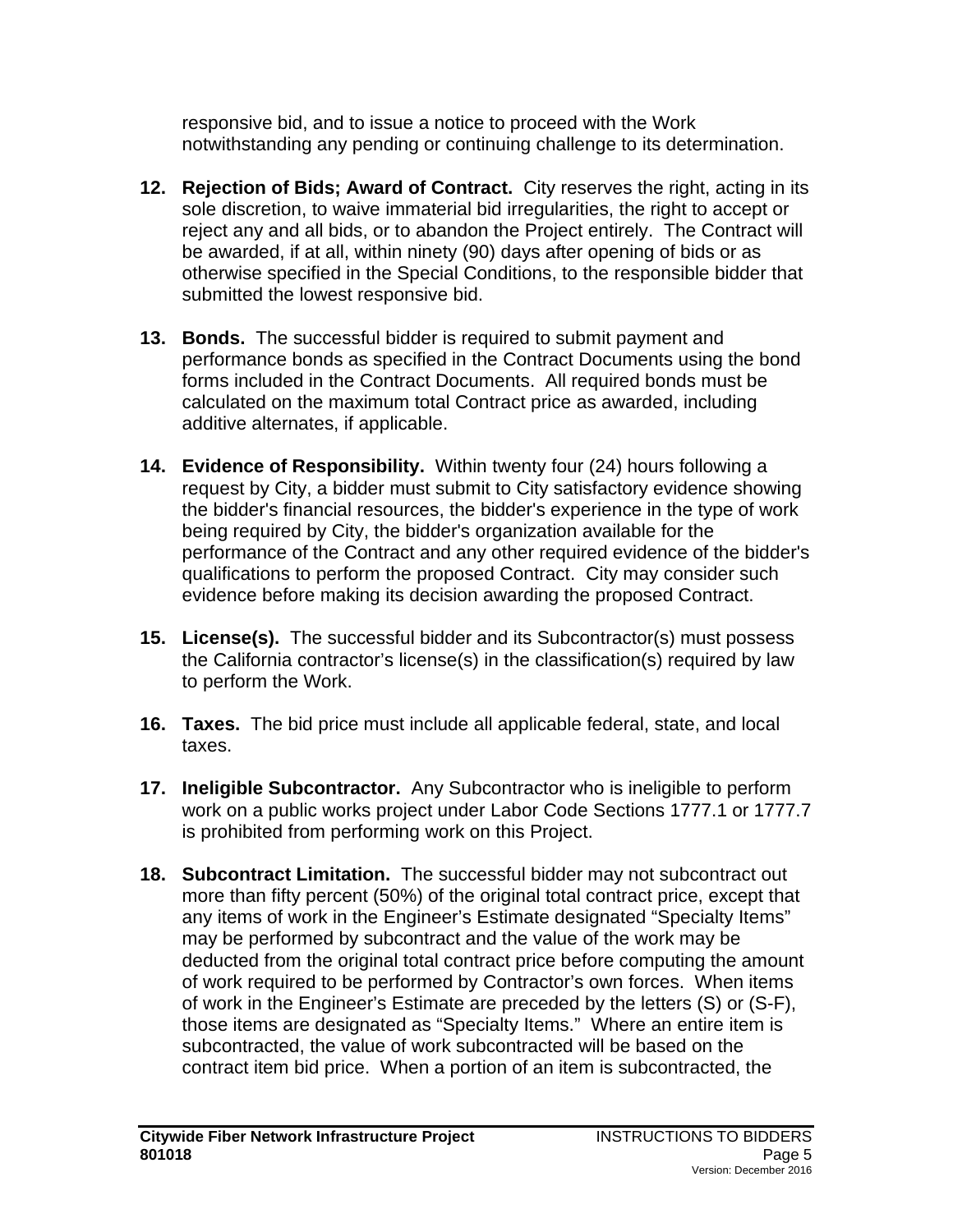value of work subcontracted will be determined by the Engineer based on the estimated percentage of the contract item bid price.

- **19. DIR Registration.** City will not accept a Bid Proposal from or enter into the Contract with a bidder, without proof that the bidder and its Subcontractors are registered with the DIR to perform public work under Labor Code Section 1725.5, subject to limited legal exceptions.
- **20. Bid Schedule.** Bidders are required to fully complete the Bid Schedule form accompanying the Bid Proposal form with unit prices as indicated, and to submit the completed Bid Schedule with their Bid Proposal.

**20.1 Incorrect Totals.** In the event of a computational error for any bid item (base bid or alternate) resulting in an incorrect extended total for that item, the submitted base bid or bid alternate total will be adjusted to reflect the corrected amount (estimated quantity X unit cost), unless the cumulative amount of correction changes the total amount of the base bid or bid alternate by more than five percent (5%). In the event of a discrepancy between the actual total of the itemized or unit prices shown on the Bid Schedule for the base bid, and the amount entered as the base bid on the Bid Proposal form, the actual total of the itemized or unit prices shown on the Bid Schedule for the base bid will be deemed the base bid price. Likewise, in the event of a discrepancy between the actual total of the itemized or unit prices shown on the Bid Schedule for any bid alternate, and the amount entered for the alternate on the Bid Proposal form, the actual total of the itemized prices shown on the Bid Schedule for that alternate will be deemed the alternate price. Nothing in this provision is intended to prevent a bidder from requesting to withdraw its bid for material error under Public Contract Code Section 5100 et seq.

**20.2 Estimated Quantities.** The quantities shown on the Bid Schedule are estimated and the actual quantities required to perform the Work may be greater or less than the estimated amount. The Contract Price will be adjusted to reflect the actual quantities required for the Work based on the itemized or unit prices provided in the Bid Schedule, with no allowance for anticipated profit for quantities that are deleted or decreased.

**21. Additive and Deductive Alternates.** As required by Public Contract Code Section 20103.8, if this bid solicitation includes additive or deductive items, the method checked below will be used to determine the lowest bid. If no method is checked, subparagraph (a) will be used to determine the lowest bid. City retains the right to add to or deduct from the Contract any of the additive or deductive alternates included in the Bid Proposal.

(a) The lowest bid will be the lowest bid price on the base contract without consideration of the prices on the additive or deductive items.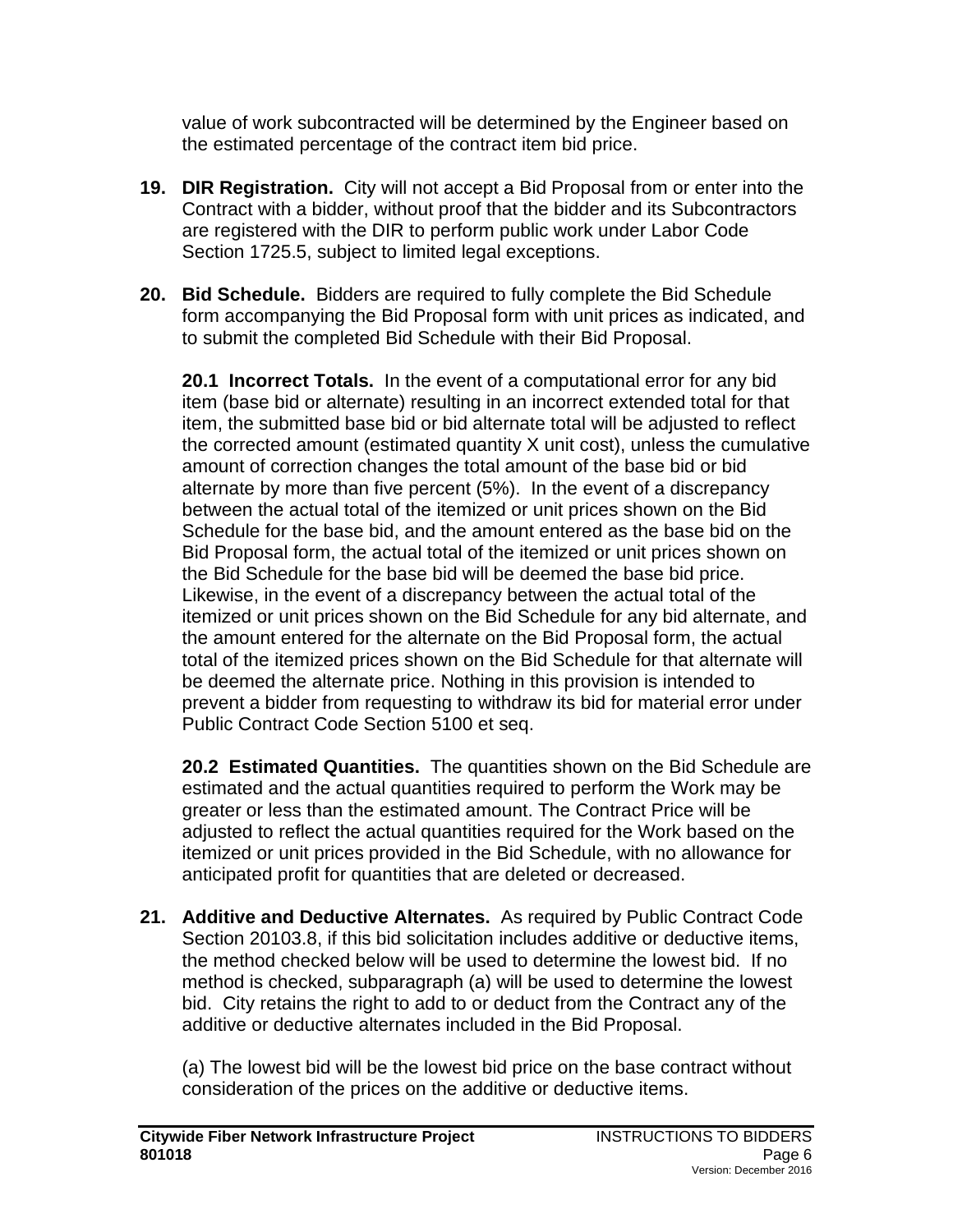**22. Bidder's Questionnaire.** A completed, signed Bidder's Questionnaire using the form provided with the Contract Documents and including all required attachments must be submitted within forty eight (48) hours following a request by City. A bid that does not fully comply with this requirement may be rejected as nonresponsive. A bidder who submits a Bidder's Questionnaire which is subsequently determined to contain false or misleading information, or material omissions, may be disqualified as nonresponsible.

END OF INSTRUCTIONS TO BIDDERS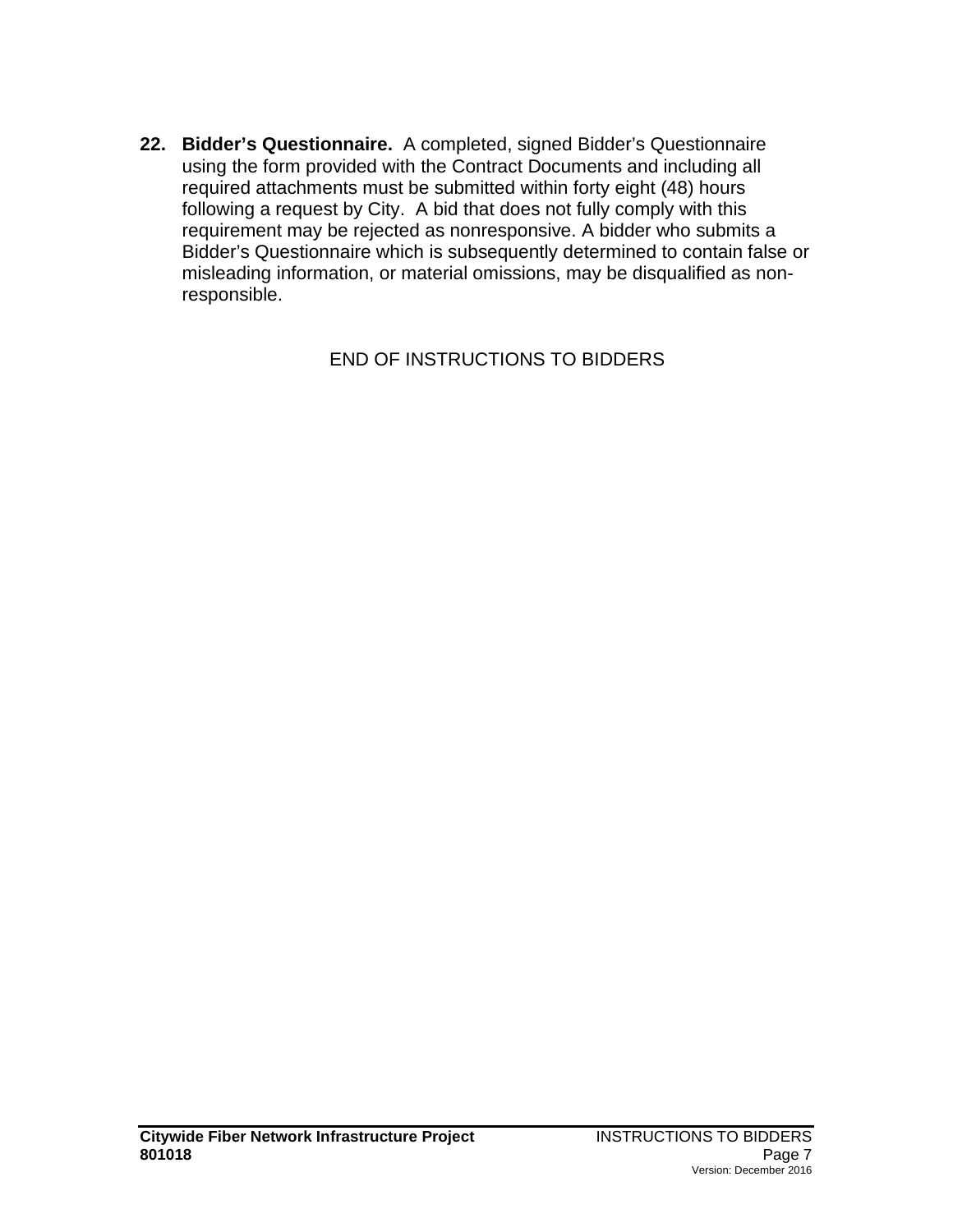#### **BID PROPOSAL**

Community Park Fiber Optic Project

\_\_\_\_\_\_\_\_\_\_\_\_\_\_\_\_\_\_\_\_\_\_\_\_\_\_\_\_\_\_ ("Bidder") hereby submits this Bid Proposal to the City of Morgan Hill ("City") for the above-referenced project ("Project") in response to the Notice Inviting Informal Bids and in accordance with the Contract Documents referenced therein.

- **1. Base Bid.** Bidder proposes to perform and fully complete the Work for the Project as specified in the Contract Documents, within the time required for full completion of the Work, for the following price ("Base Bid"):  $\texttt{\$}$
- **2. Bid Alternates**. Bidder submits the following prices for the specified bid alternates:

| Additive Alternate #1: |  |
|------------------------|--|
| Add: \$                |  |

**3. Addenda.** Bidder acknowledges receipt of the following addenda:

| #01<br>#02<br>#03 | Addendum: Date Received: | #05<br>#06<br>#07 | Addendum: Date Received: |
|-------------------|--------------------------|-------------------|--------------------------|
| #04               |                          | #08               |                          |

- **4. Bidder's Warranties.** By signing and submitting this Bid Proposal, Bidder warrants the following:
	- **4.1 Examination of Contract Documents.**Bidder has thoroughly examined the Contract Documents, and represents that, to the best of Bidder's knowledge there are no errors, omissions, or discrepancies in the Contract Documents subject to the limitations of Public Contract Code Section 1104.
	- **4.2 Examination of Worksite.** Bidder has had the opportunity to examine the Worksite and local conditions at the Project location.
	- **4.3 Bidder is Qualified.**Bidder is fully qualified to perform the Work.
	- **4.4 Responsibility for Bid.**Bidder has carefully reviewed this Bid Proposal and is solely responsible for any errors or omissions contained in its completed Bid.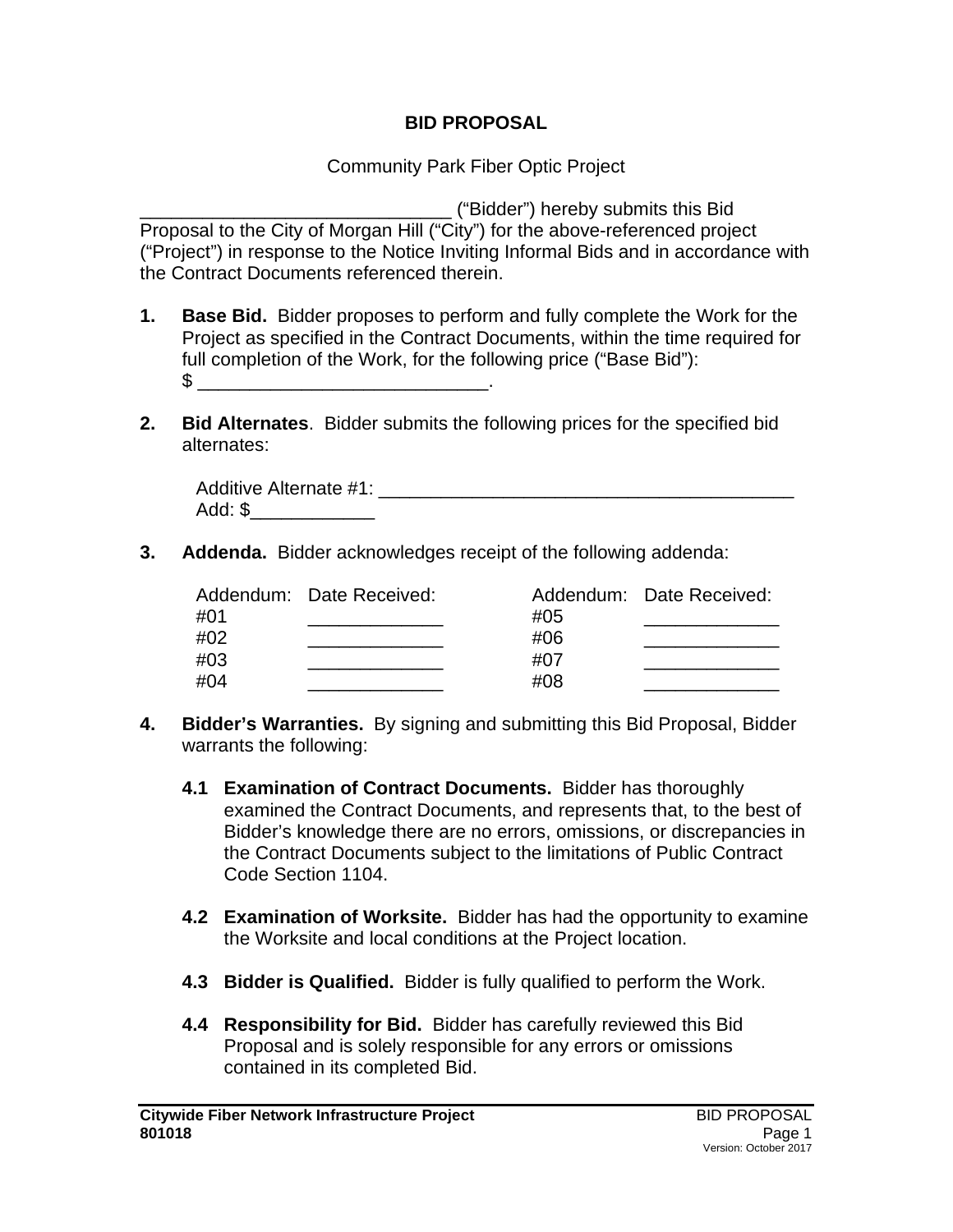- **5. Award of Contract** . By signing and submitting this Bid Proposal, Bidder agrees that if Bidder is awarded the Contract for the Project, that within ten (10) days following issuance of the notice of award to Bidder, Bidder will do all of the following:
	- **5.1 Execute Contract.** Enter into the Contract with City in accordance with the terms of this Bid Proposal, by signing and submitting to City the Contract prepared by City using the form included with the Contract Documents;
	- **5.2 Submit Required Bonds.** Submit to City a payment bond and a performance bond, each for one hundred percent (100%) of the Contract Price, using the bond forms provided and in accordance with the requirements of the Contract Documents; and
	- **5.3 Insurance Requirements.** Submit to City the insurance certificate(s) and endorsement(s) as required by the Contract Documents.
- **6. Wage Theft Prevention**. All Bidders are expected to have read and understand the "Wage Theft Prevention Policy" adopted by the City Council on July 26, 2017.

The undersigned Bidder certifies that neither Bidder nor its principals have been found by a final court judgement or final administrative action of an investigatory agency to have violated federal, state or local wage and hour laws within the past five years from the date of the submitted bid. Bidder or its principals who are unable to so certify, must disclose wage and hour violations, and shall provide a copy of (i) the court order and judgment and/or final administrative decision; and (ii) documents demonstrating either that the order/judgment has been satisfied, or if the order/judgment has not been fully satisfied, a written and signed description of Bidder's efforts to date to satisfy the order/judgment. Signing this bid shall constitute signature of this Certification.

The City, at its sole discretion, may disqualify a bidder based on one or more disclosed judgments consistent with the criteria set forth in the Policy.

**7. Bid Security.** As a guarantee that if awarded the Contract, it will perform its obligations under Section 4, above, Bidder is enclosing bid security in the amount of ten percent (10%) of its maximum bid amount in the following form: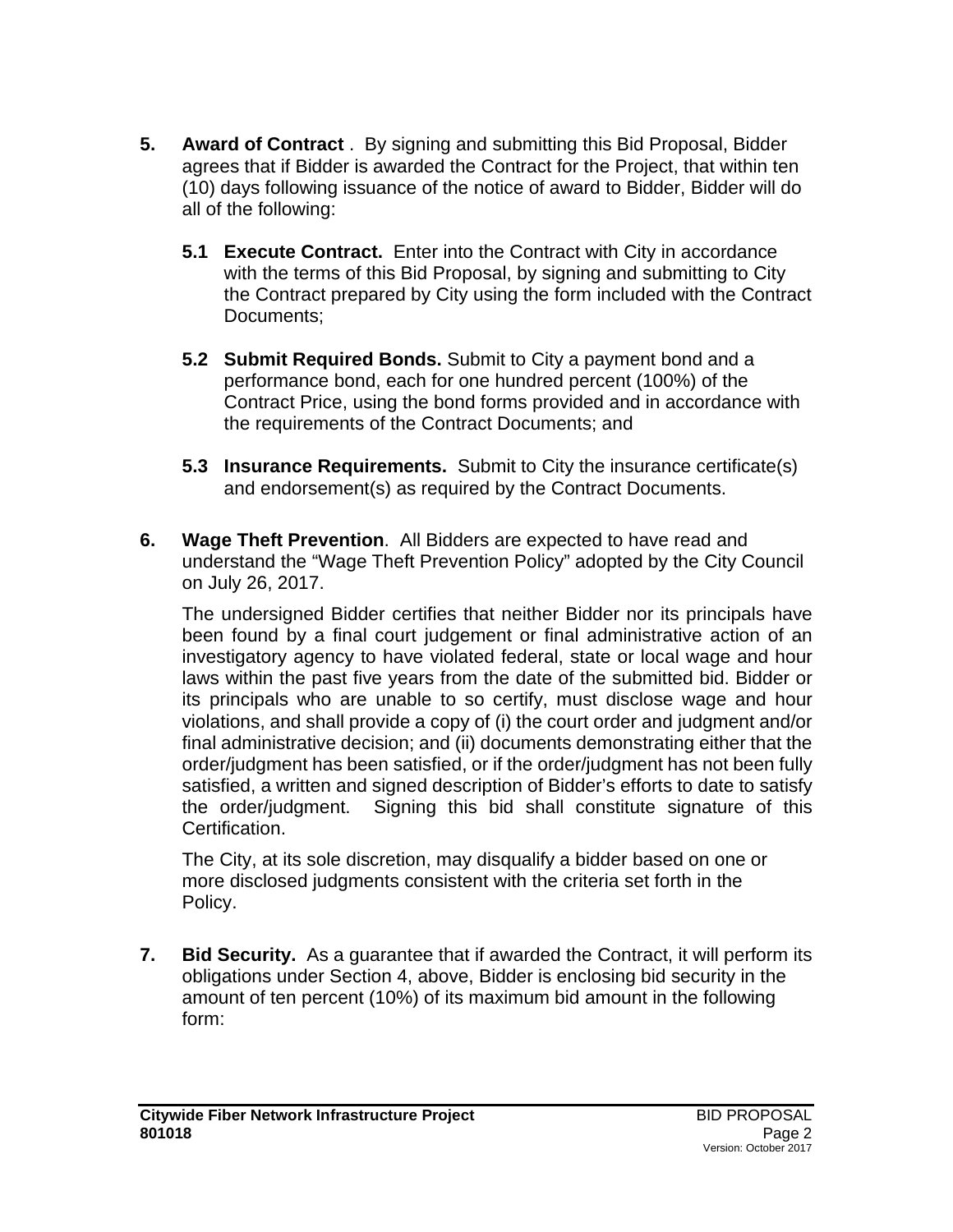| surety licensed to do business in the State of California.                      | A cashier's check or certified check payable to City of Morgan Hill<br>A bid bond, using the Bid Bond form included with the Contract<br>Documents, payable to City of Morgan Hill and executed by a |
|---------------------------------------------------------------------------------|------------------------------------------------------------------------------------------------------------------------------------------------------------------------------------------------------|
| This Bid Proposal is hereby submitted on __________________________________, 20 |                                                                                                                                                                                                      |
|                                                                                 |                                                                                                                                                                                                      |
|                                                                                 | Name and Title [print]                                                                                                                                                                               |
| <b>Company Name</b>                                                             | License # and Classification                                                                                                                                                                         |
| DIR Registration #                                                              |                                                                                                                                                                                                      |
| Address                                                                         | Phone                                                                                                                                                                                                |
| City, State, Zip                                                                | Fax                                                                                                                                                                                                  |

END OF BID PROPOSAL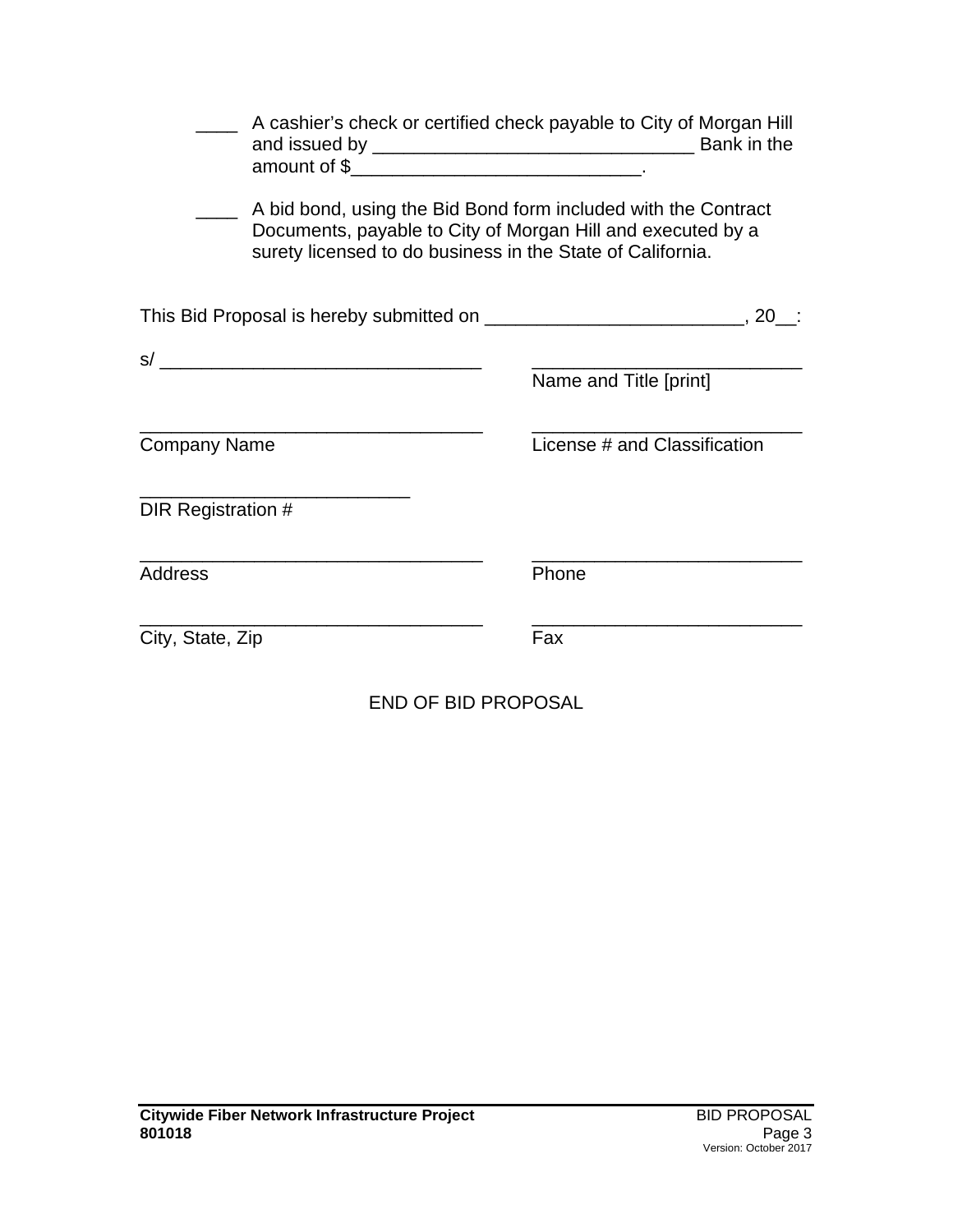#### **BID SCHEDULE I – GENERAL**

#### **COMMUNITY PARK FIBER OPTIC PROJECT**

**This Bid Schedule must be completed in ink and must be included with the sealed Bid Proposal. The unit cost for each item must be inclusive of all costs, whether direct or indirect, including profit and overhead. The sum of all amounts entered in the "Extended Total" column must be identical to the Base Bid price entered in Section 1 of the Bid Proposal Form. Quantities shown are required for bid purposes and may or may not be final pay quantities. Actual quantities, if different, must be substantiated during the Project by Contractor (either by field measurement, trucking tags, or other means acceptable to the Engineer).**

| <b>Bid</b><br>Item | Description of<br><b>Bid</b> Item  | Approximate<br>Quantity/Unit of<br>Measure | Unit<br>Price | <b>Extended</b><br>Total |
|--------------------|------------------------------------|--------------------------------------------|---------------|--------------------------|
|                    | Potholing                          | 5 EA                                       |               |                          |
| 2                  | Mobilization                       | LS                                         |               |                          |
| 3                  | <b>Fiber Optic Conduit</b>         | 1650 LF                                    |               |                          |
| 4                  | Fiber Optic Cable and<br>Equipment | LS                                         |               |                          |
| 5                  | <b>Supplemental Work</b>           | LS                                         | \$10,000      | \$10,000                 |

Bid Schedule I Total

END OF BID SCHEDULE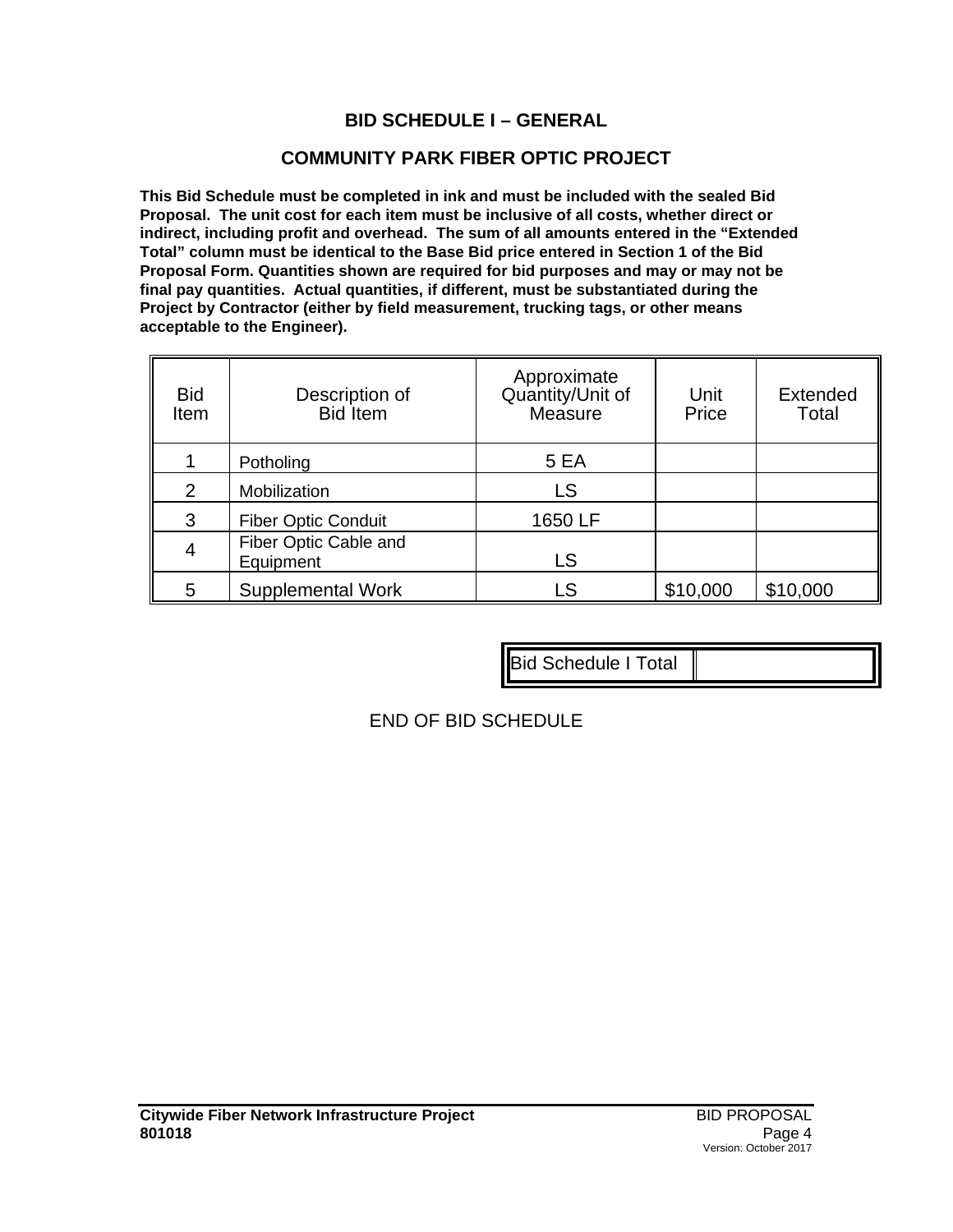#### **BID SCHEDULE II – ADDITIVE ALTERNATE #1**

#### **COMMUNITY PARK FIBER OPTIC PROJECT**

**This Bid Schedule must be completed in ink and must be included with the sealed Bid Proposal. The unit cost for each item must be inclusive of all costs, whether direct or indirect, including profit and overhead. The sum of all amounts entered in the "Extended Total" column must be identical to the Base Bid price entered in Section 1 of the Bid Proposal Form. Quantities shown are required for bid purposes and may or may not be final pay quantities. Actual quantities, if different, must be substantiated during the Project by Contractor (either by field measurement, trucking tags, or other means acceptable to the Engineer).**

| <b>Bid</b><br>Item | Description of<br><b>Bid</b> Item  | Approximate<br>Quantity/Unit of<br>Measure | Unit<br>Price | <b>Extended</b><br>Total |
|--------------------|------------------------------------|--------------------------------------------|---------------|--------------------------|
|                    | Potholing                          | 2 EA                                       |               |                          |
| $\overline{2}$     | <b>Fiber Optic Conduit</b>         | 100 LF                                     |               |                          |
| 3                  | Fiber Optic Cable and<br>Equipment | LS                                         |               |                          |

| <b>IAdd Alternate #1</b> |  |
|--------------------------|--|
| <b>I</b> Total           |  |

END OF BID SCHEDULE II

#### **SUBCONTRACTOR LIST**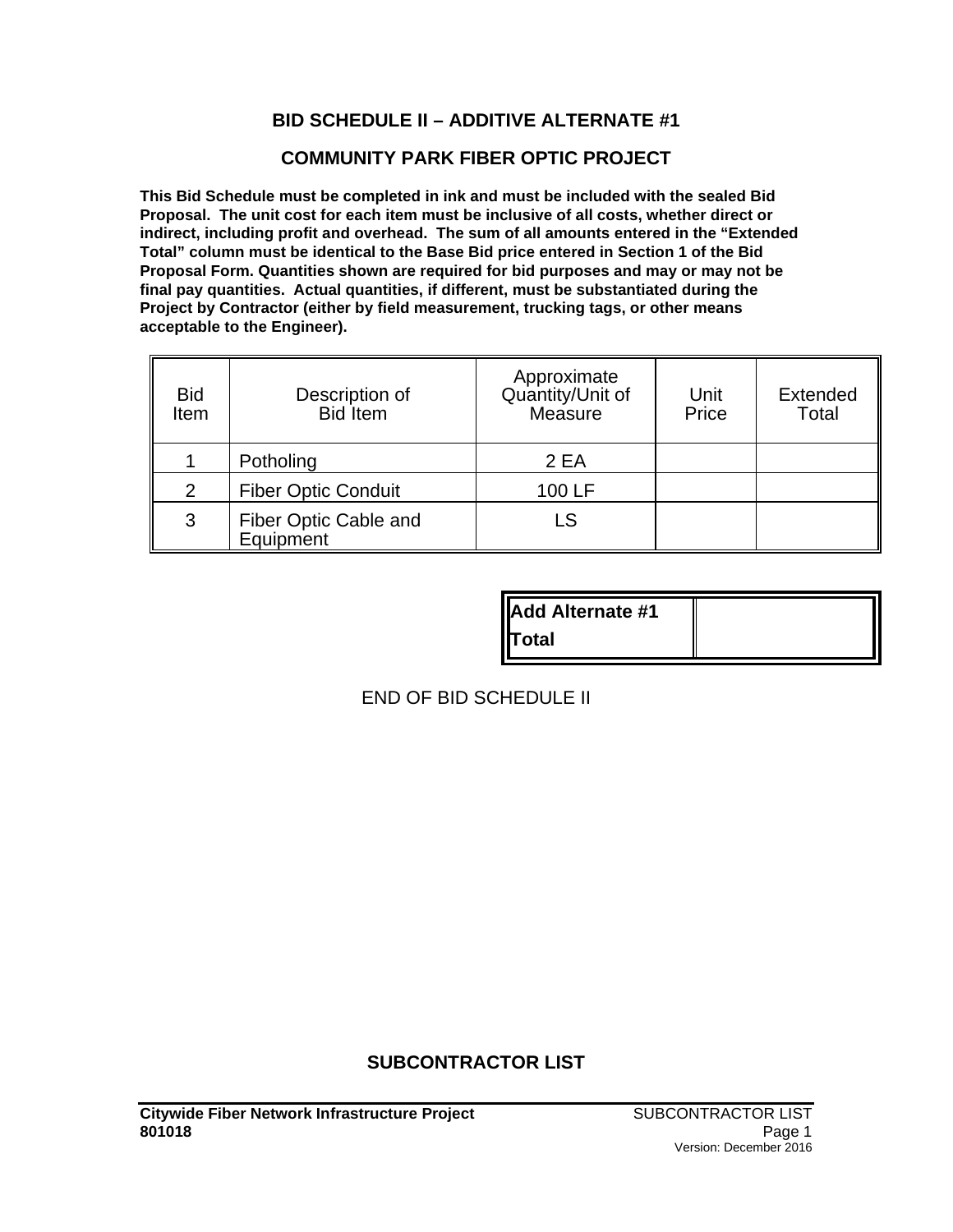For each Subcontractor who will perform a portion of the Work in an amount in excess of one-half of [1](#page-16-0)% of the Bidder's total Contract Price, $1$  the bidder must list a description of the work, the name of the Subcontractor, its California contractor license number, the location of its place of business, and DIR registration number. **Bidders: Please print legibly. Illegible forms may be rejected.**

| <b>DESCRIPTION</b><br>OF WORK | <b>SUBCONTRACTOR</b><br><b>NAME</b> | <b>CALIFORNIA</b><br><b>CONTRACTOR</b><br><b>LICENSE</b><br><b>NUMBER</b> | DIR REG. NO. | <b>LOCATION OF</b><br><b>BUSINESS</b> | <b>LOCAL</b><br>VENDOR <sup>2</sup><br><b>YES/NO</b> |
|-------------------------------|-------------------------------------|---------------------------------------------------------------------------|--------------|---------------------------------------|------------------------------------------------------|
|                               |                                     |                                                                           |              |                                       |                                                      |
|                               |                                     |                                                                           |              |                                       |                                                      |
|                               |                                     |                                                                           |              |                                       |                                                      |
|                               |                                     |                                                                           |              |                                       |                                                      |
|                               |                                     |                                                                           |              |                                       |                                                      |
|                               |                                     |                                                                           |              |                                       |                                                      |
|                               |                                     |                                                                           |              |                                       |                                                      |
|                               |                                     |                                                                           |              |                                       |                                                      |
|                               |                                     |                                                                           |              |                                       |                                                      |
|                               |                                     |                                                                           |              |                                       |                                                      |
|                               |                                     |                                                                           |              |                                       |                                                      |
|                               |                                     |                                                                           |              |                                       |                                                      |
|                               |                                     |                                                                           |              |                                       |                                                      |
|                               |                                     |                                                                           |              |                                       |                                                      |

#### END OF SUBCONTRACTOR LIST

<span id="page-16-0"></span><sup>&</sup>lt;sup>1</sup> For street or highway construction this requirement applies to any subcontract of \$10,000 or more.

<sup>&</sup>lt;sup>2</sup> A Subcontractor is considered local if its principle place of business is within the city limits of Morgan Hill.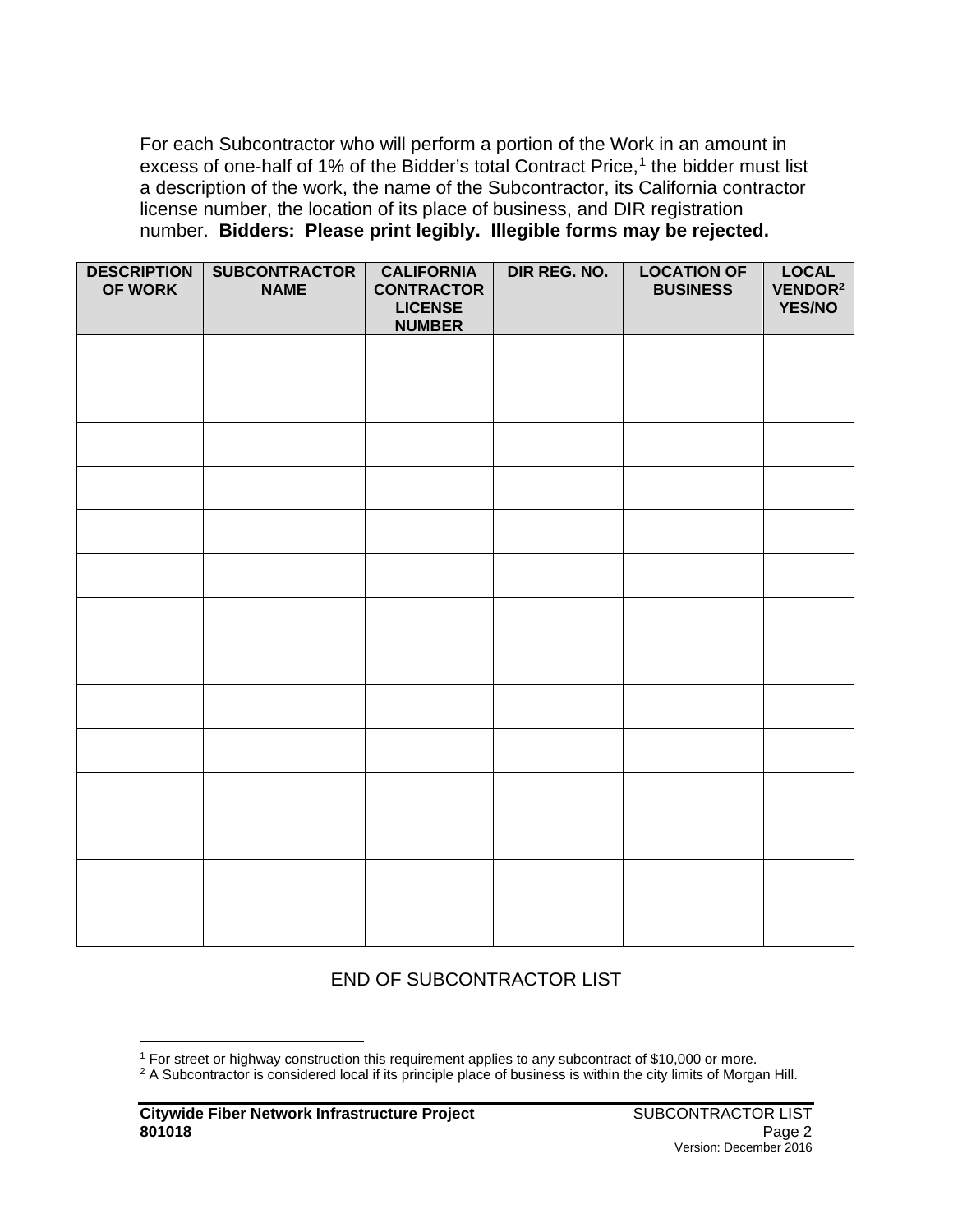#### **NONCOLLUSION DECLARATION**

(To be executed by bidder and submitted with bid)

| State of California |     |
|---------------------|-----|
|                     | SS. |
|                     |     |
| County of           |     |
|                     |     |

The undersigned declares:

| I am the                                                                                                                                                                                                                       | [title] of                 |
|--------------------------------------------------------------------------------------------------------------------------------------------------------------------------------------------------------------------------------|----------------------------|
|                                                                                                                                                                                                                                | [business name], the party |
| the contribution of the contribution of the contribution of the contribution of the contribution of the contribution of the contribution of the contribution of the contribution of the contribution of the contribution of th |                            |

making the foregoing bid.

The bid is not made in the interest of, or on behalf of, any undisclosed person, partnership, company, association, organization, or corporation. The bid is genuine and not collusive or sham. The bidder has not directly or indirectly induced or solicited any other bidder to put in a false or sham bid. The bidder has not directly or indirectly colluded, conspired, connived, or agreed with any bidder or anyone else to put in a sham bid, or to refrain from bidding. The bidder has not in any manner, directly or indirectly, sought by agreement, communication, or conference with anyone to fix the bid price of the bidder or any other bidder, or to fix any overhead, profit, or cost element of the bid price, or of that of any other bidder. All statements contained in the bid are true. The bidder has not, directly or indirectly, submitted his or her bid price or any breakdown thereof, or the contents thereof, or divulged information or data relative thereto, to any corporation, partnership, company, association, organization, bid depository, or to any member or agent thereof, to effectuate a collusive or sham bid, and has no paid and will not pay, any person or entity for such purpose.

This declaration is intended to comply with California Public Contract Code Section 7106 and Title 23 U.S.C Section 112.

I declare under penalty of perjury under the laws of the State of California that the foregoing is true and correct and that this declaration is executed on

| [date], at | ícity |
|------------|-------|
| [state].   |       |

 $s/$ 

\_\_\_\_\_\_\_\_\_\_\_\_\_\_\_\_\_\_\_\_\_\_\_\_\_\_\_\_\_\_\_\_\_\_\_\_\_\_\_\_\_\_ Name [print]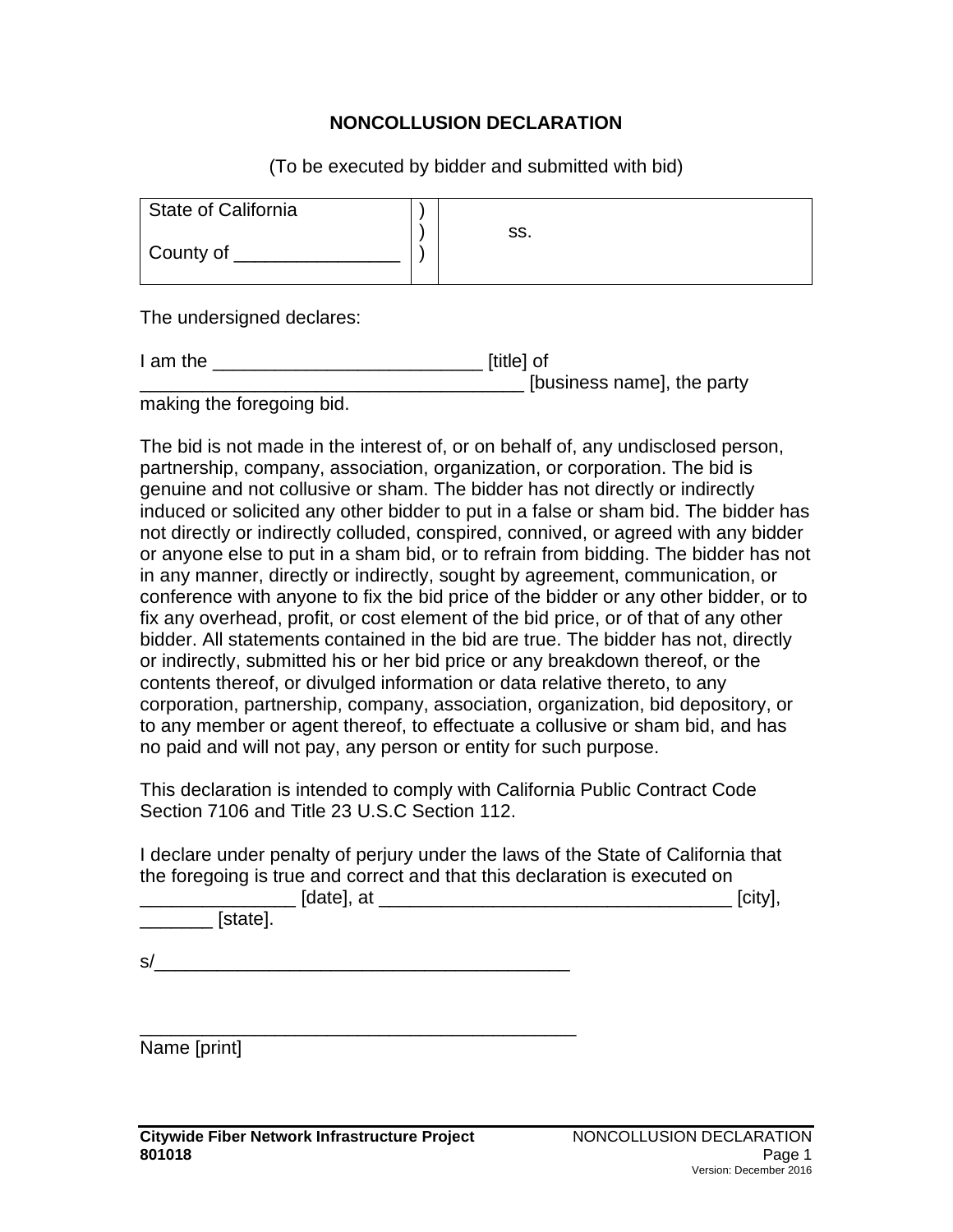A notary public or other officer completing this certificate verifies only the identity of the individual who signed the document, to which this certificate is attached, and not the truthfulness, accuracy, or validity of that document.

State of **CALIFORNIA** (1) County of SANTA CLARA )

On before me,

a Notary Public in and for said County and State, personally appeared

I certify under PENALTY OF PERJURY under the laws of the State of California that the foregoing paragraph is true and correct.

WITNESS my hand and official seal.

SIGNATURE OF NOTARY PUBLIC

Place Notary Seal Above

proved to me on the basis of satisfactory evidence to be the person/s whose name/s is/are subscribed to the within instrument and acknowledged to me that he/she/they executed the same in his/her/their authorized capacity/ies, and that by his/her/their signature/s on the instrument the person/s, or the entity upon behalf of which the person/s acted, executed the instrument.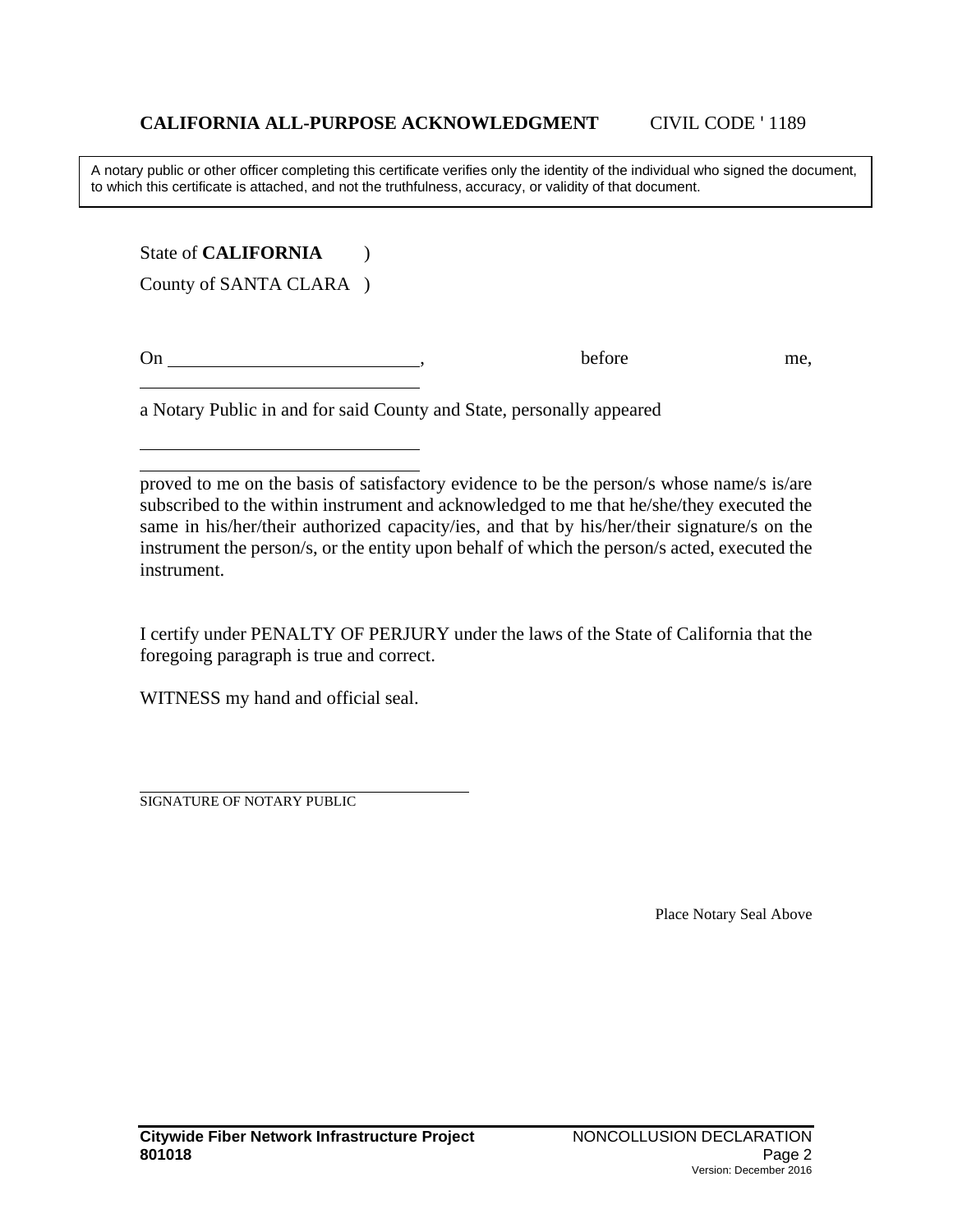#### **BID BOND**

|    |                                                                                                                                                              | ("Bidder")        |
|----|--------------------------------------------------------------------------------------------------------------------------------------------------------------|-------------------|
|    | has submitted a bid, dated _                                                                                                                                 | _, 20___ ("Bid"), |
|    | to the City of Morgan Hill ("City") for work on the                                                                                                          |                   |
|    | Project ("Project").                                                                                                                                         |                   |
|    | Under this duly executed bid bond ("Bid Bond"), Bidder as Principal and                                                                                      |                   |
|    |                                                                                                                                                              | ⊣ts               |
|    | surety ("Surety"), are bound to City as obligee in the penal sum of ten percent                                                                              |                   |
|    | (10%) of the maximum amount of the Bid (the "Bond Sum"). Bidder and Surety                                                                                   |                   |
|    | bind themselves and their respective heirs, executors, administrators, successors<br>and assigns, jointly and severally, as follows:                         |                   |
| 1. | <b>General.</b> If Bidder is awarded the Contract for the Project, Bidder will enter<br>into the Contract with City in accordance with the terms of the Bid. |                   |

- **2. Submittals.** Within ten (10) days following issuance of the notice of award to Bidder, Bidder must submit to City the following:
	- **2.1 Contract.** The executed Contract, using the form provided by City in the Project contract documents ("Contract Documents");
	- **2.2 Payment Bond.** A payment bond for one hundred percent (100%) of the maximum Contract Price, executed by a surety licensed to do business in the State of California using the Payment Bond form included with the Contract Documents;
	- **2.3 Performance Bond.** A performance bond for one hundred percent (100%) of the maximum Contract Price, executed by a surety licensed to do business in the State of California using the Performance Bond form included with the Contract Documents; and
	- **2.4 Insurance.** The insurance certificate(s) and endorsement(s) required by the Contract Documents, and any other documents required under the Instructions for Bidders.
- **3. Enforcement.** If Bidder fails to execute the Contract and to submit the bonds and insurance certificates as required by the Contract Documents, Surety guarantees that Bidder forfeits the Bond Sum to City. Any notice to Surety may be given in the manner specified in the Contract and delivered or transmitted to Surety as follows:

| Attn:                                                                                                           |  |
|-----------------------------------------------------------------------------------------------------------------|--|
| Address: Andreas Address and Address and American Address and American American Address and America and America |  |
| City/State/Zip: _                                                                                               |  |
| Phone:                                                                                                          |  |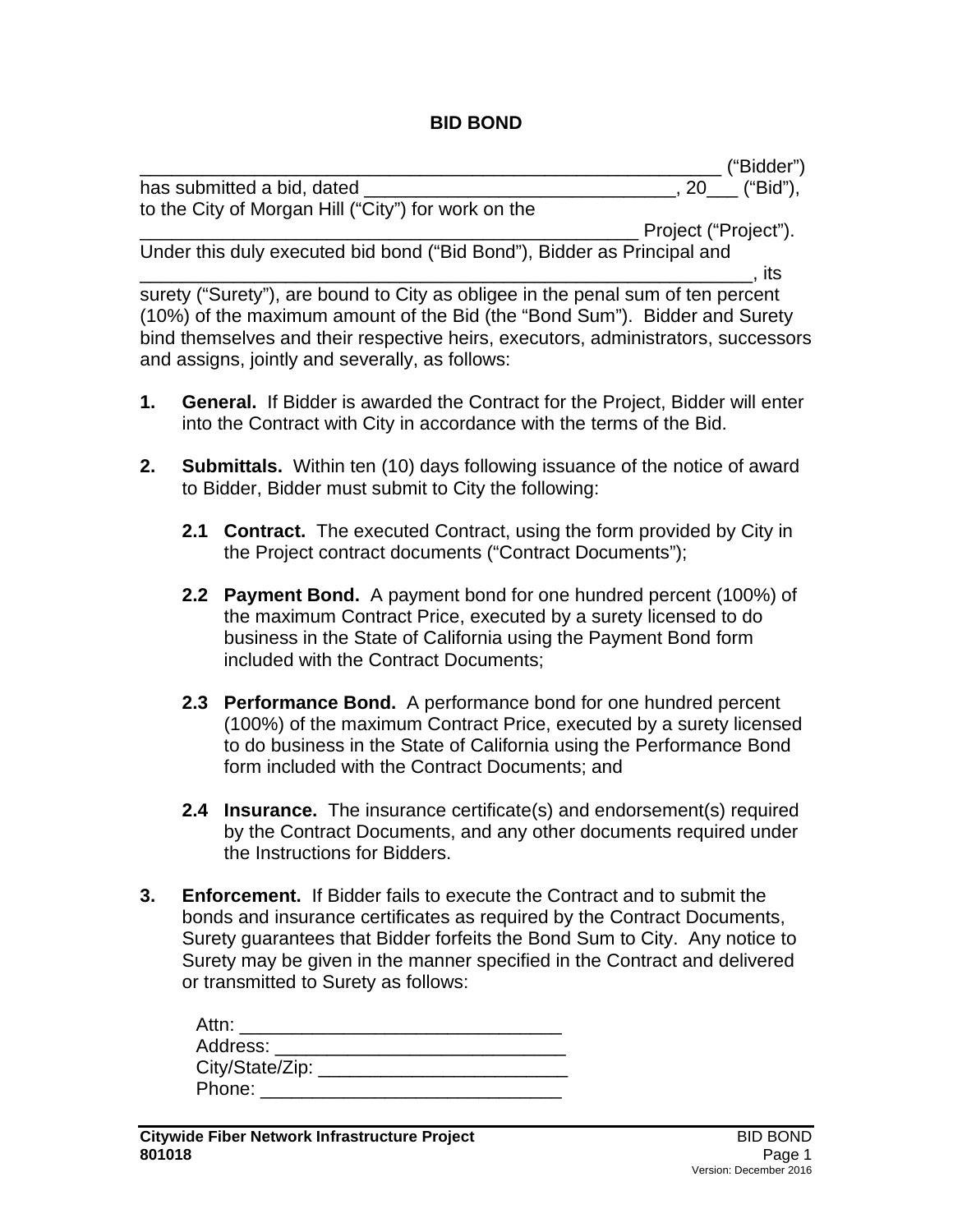| Fax:   |  |  |  |
|--------|--|--|--|
| Email: |  |  |  |

**4. Duration; Waiver.** If Bidder fulfills its obligations under Section 2, above, then this obligation will be null and void; otherwise it will remain in full force and effect for ninety (90) days following award of the Contract or until this Bid Bond is returned to Bidder, whichever occurs first. Surety waives the provisions of Civil Code Sections 2819 and 2845.

| This Bid Bond is entered into and is effective on _____________________,<br>$20$ <sub>______</sub> . |  |
|------------------------------------------------------------------------------------------------------|--|
| <b>SURETY:</b>                                                                                       |  |
|                                                                                                      |  |
|                                                                                                      |  |
|                                                                                                      |  |
| (Attach Acknowledgement, Notary Seal, and Attorney-In-Fact Certificate)                              |  |
| <b>CONTRACTOR:</b>                                                                                   |  |
|                                                                                                      |  |
|                                                                                                      |  |
|                                                                                                      |  |
|                                                                                                      |  |
| <b>APPROVED AS TO FORM:</b>                                                                          |  |

By:\_\_\_\_\_\_\_\_\_\_\_\_\_\_\_\_\_\_\_\_\_\_\_\_\_\_\_\_\_ Donald A. Larkin, City Attorney

Date:\_\_\_\_\_\_\_\_\_\_\_\_\_\_\_\_\_\_\_\_\_\_\_\_\_\_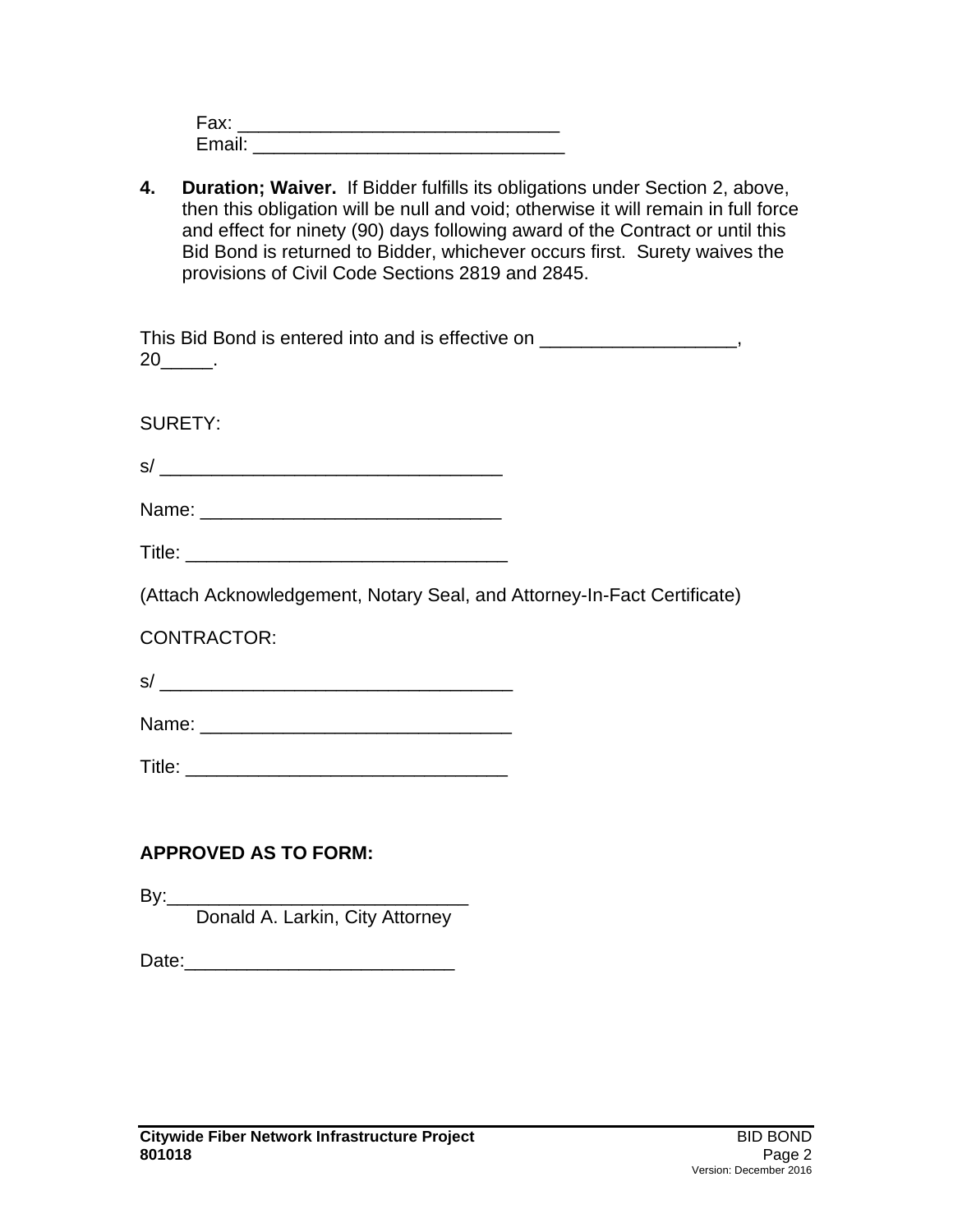#### **BIDDER'S QUESTIONNAIRE**

#### **COMMUNITY PARK FIBER OPTIC PROJECT**

Within forty eight (48) hours following a request by City, a bidder must submit to City a completed, signed Bidder's Questionnaire using this form and including all required attachments. City may request the Questionnaire from one (1) or more of the apparent low bidders following the bid opening, and may use the completed Questionnaire to evaluate a bidder's qualifications for this Project. The Questionnaire must be filled out completely, accurately, and legibly. Any errors, omissions, or misrepresentations in completion of the Questionnaire may be grounds for rejection of the bid or termination of a Contract awarded pursuant to the bid.

#### **Part 1: General Information**

| Check One: ____ Corporation | __ Partnership<br>Sole Proprietorship<br>____ Joint Venture of: _______________________<br>____ Other:_________________________________ |  |
|-----------------------------|-----------------------------------------------------------------------------------------------------------------------------------------|--|
|                             |                                                                                                                                         |  |
|                             | <u> 1989 - Johann Harry Harry Harry Harry Harry Harry Harry Harry Harry Harry Harry Harry Harry Harry Harry Harry</u>                   |  |
|                             |                                                                                                                                         |  |
|                             |                                                                                                                                         |  |
|                             |                                                                                                                                         |  |
|                             |                                                                                                                                         |  |
|                             | Bidder's California Contractor's License Number(s):                                                                                     |  |

#### **Part 2: Bidder Experience**

1. How many years has bidder been in business under its present business name? \_\_\_\_\_\_\_\_\_\_\_\_\_\_\_\_\_\_\_\_\_\_\_\_\_\_\_\_\_\_\_\_\_\_\_\_\_\_\_\_\_\_\_\_\_\_\_\_\_\_\_\_\_\_\_\_\_

\_\_\_\_\_\_\_\_\_\_\_\_\_\_\_\_\_\_\_\_\_\_\_\_\_\_\_\_\_\_\_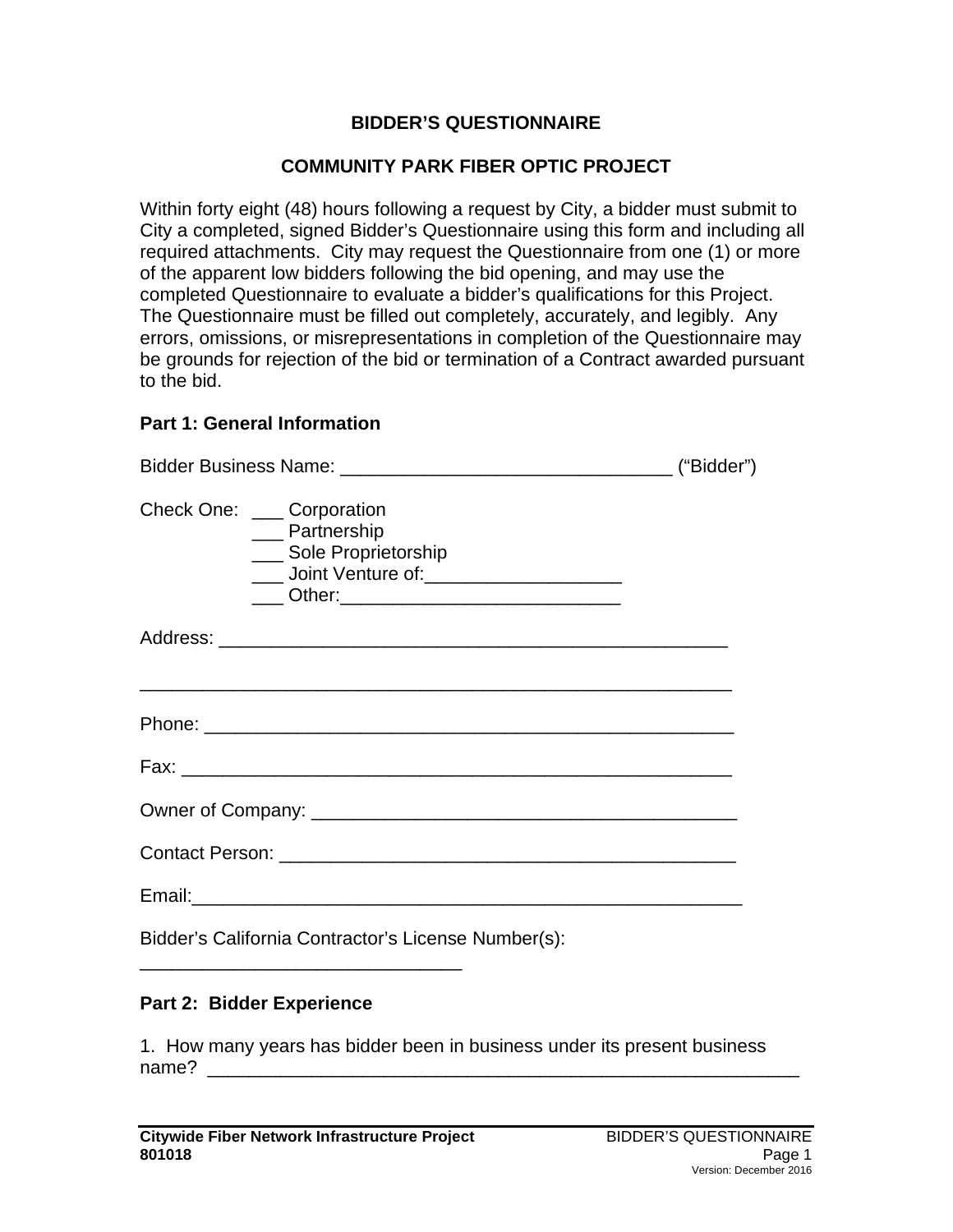2. Has bidder completed projects similar in type and size to this Project as a general contractor? \_\_\_\_\_\_\_\_\_\_\_\_\_\_\_\_\_\_\_\_\_\_\_\_\_\_\_\_\_\_\_\_\_\_\_\_\_\_\_\_\_\_\_\_\_\_\_

3. Has bidder ever been disqualified on grounds that it is not responsible? If yes, provide additional information on a separate sheet of paper regarding the disqualification, including the name and address of the agency or owner of the subject project, the type and size of the project, the reasons that bidder was disqualified as not responsible, and the month and year in which the disqualification occurred.

4. Has bidder ever been terminated from a construction project, either as a general contractor or as a subcontractor? If yes, provide additional information on a separate sheet of paper regarding the termination, including the name and address of the agency or owner of the subject project, the type and size of the project, whether bidder was under contract as a general contractor or a subcontractor, the reasons that bidder was terminated, and the month and year in which the termination occurred.

5. Provide information about bidder's past projects performed as general contractor as follows:

5.1 Six (6) most recently completed public works projects within the last three (3) years;

5.2 Three (3) largest completed projects within the last three (3) years; and

5.3 Any project which is similar to this Project.

6. Use separate sheets of paper provide all of the following information for each project identified in response to the above three (3) categories:

- 6.1 Project name
- 6.2 Location
- 6.3 Owner
- 6.4 Owner contact (name and current phone number)
- 6.5 Architect or engineer name
- 6.6 Architect or engineer contact (name and current phone number)
- 6.7 Project manager (name and current phone number)<br>6.8 Description of project. scope of work performed
- Description of project, scope of work performed
- 6.9 Initial contract value (at time of bid award)
- 6.10 Final cost of construction (including change orders)
- 6.11 Original scheduled completion date
- 6.12 Time extensions granted (number of days)
- 6.13 Actual date of completion
- 6.14 Number and amount of stop notices or mechanic's liens filed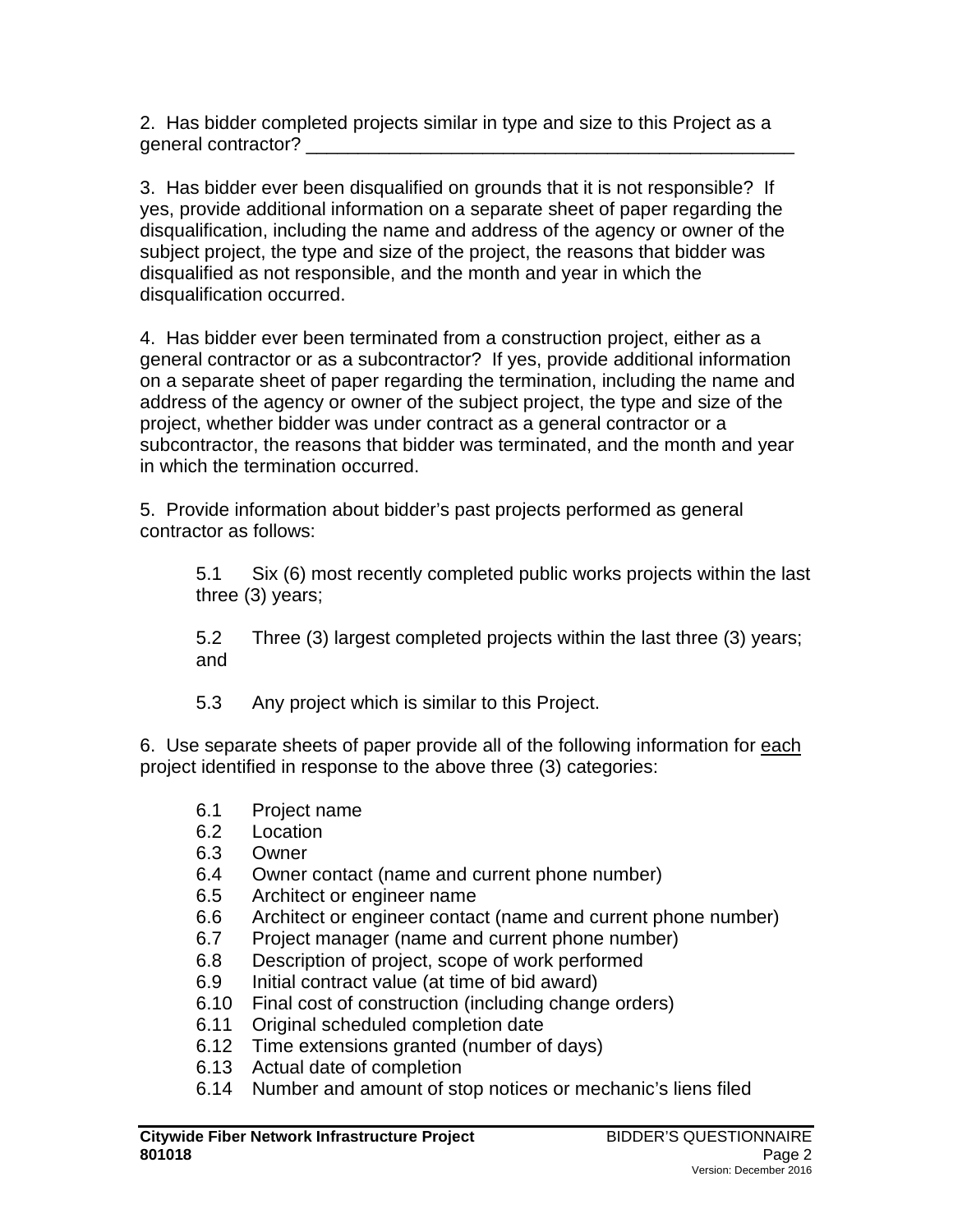6.15 Amount of liquidated damages assessed against Bidder

6.16 Nature and resolution of any claim, lawsuit, and/or arbitration between Bidder and the owner.

### **Part 3: Verification**

In signing this document, I, the undersigned, declare that I am duly authorized to sign and submit this Bidder's Questionnaire on behalf of the named bidder, and that all responses and information set forth in this Bidder's Questionnaire and accompanying attachments are, to the best of my knowledge, true, accurate and complete as of the date of submission. **I declare under penalty of perjury under the laws of the State of California that the foregoing is true and correct.**

| Signature:        | Date: |
|-------------------|-------|
|                   |       |
| By [name, title]: |       |

# END OF BIDDER'S QUESTIONNAIRE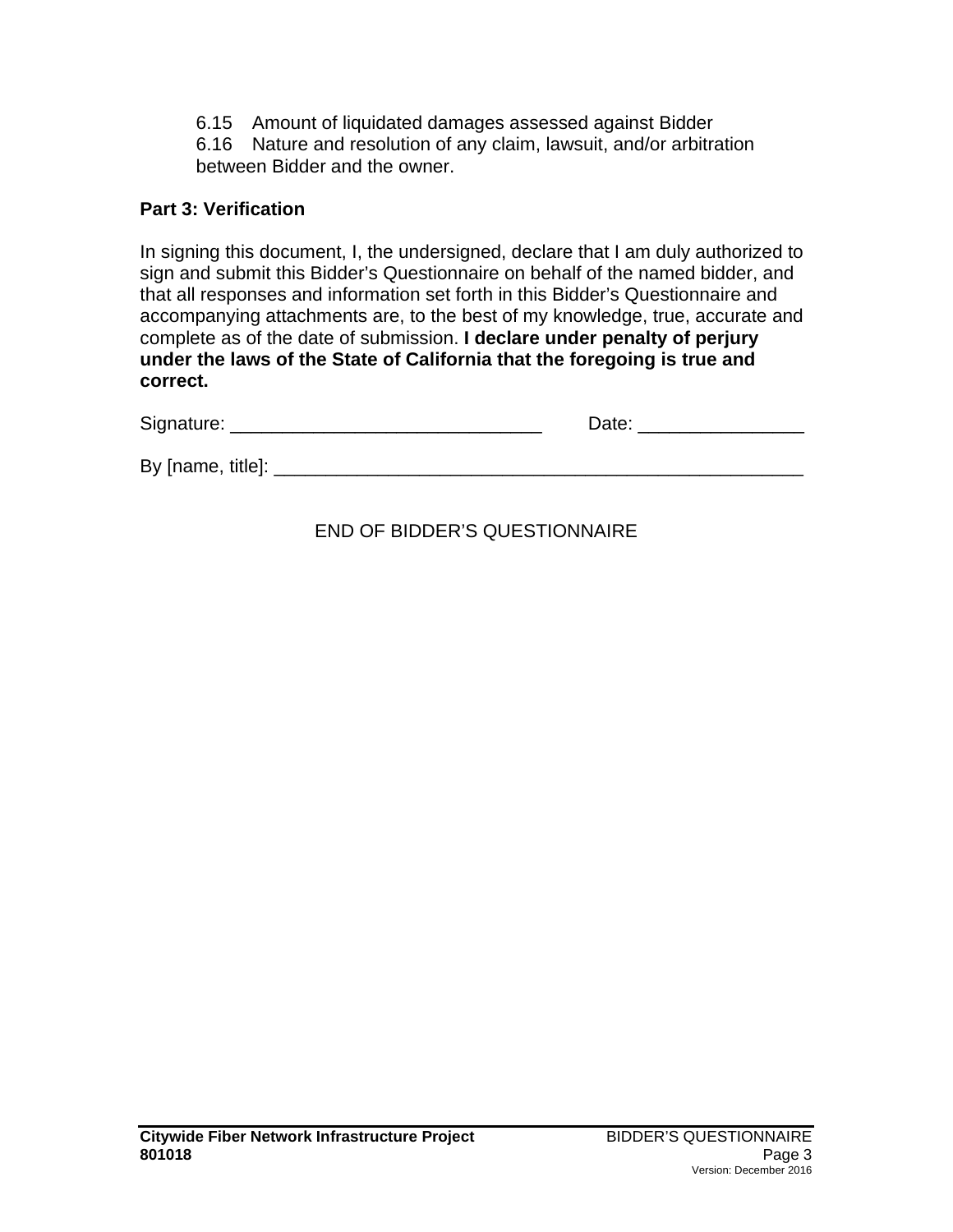# **CONTRACT**

This public works contract ("Contract") is entered into by and between the City of Morgan Hill ("City") and

("Contractor") for work on the Community Park Fiber Optic Project ("Project").

The parties agree as follows:

- **1. Award of Contract**. In response to the Notice Inviting Informal Bids, Contractor has submitted a Bid Proposal to perform work on the Project, and on \_\_\_\_\_\_\_\_\_\_\_\_\_\_\_\_\_\_\_\_\_\_\_, 20\_\_\_, (Contract Date) City authorized award of this Contract to Contractor for the amount of Contractor's bid.
- **2. Contract Documents**. The Contract Documents incorporated into this Contract include and are comprised of all of the following:
	- 2.1 Notice Inviting Informal Bids;<br>2.2 Instructions to Bidders:
	- 2.2 Instructions to Bidders;<br>2.3 Addenda. if anv:
	- **2.3** Addenda, if any;
	- 2.4 Bid Proposal and attachments thereto;<br>2.5 Contract:
	- **2.5** Contract;
	- 2.6 Payment and Performance Bonds;<br>2.7 General Conditions:
	- 2.7 General Conditions;<br>2.8 Special Conditions:
	- **2.8** Special Conditions;
	- **2.9** Project Drawings and Specifications;
	- **2.10** Change Orders, if any;
	- **2.11** Notice of Award;
	- **2.12** Notice to Proceed;
	- **2.13** And the following: Public Contract Code
- **3. Contractor's Obligations.** Contractor agrees to perform all of the Work required for the Project, as specified in the Contract Documents. Contractor must provide, furnish, and supply all things necessary and incidental for the timely performance and completion of the Work, including all necessary labor, materials, equipment, transportation, and utilities, unless otherwise specified in the Contract Documents. Contractor must use its best efforts to complete the Work in a professional and expeditious manner and to meet or exceed the performance standards required by the Contract Documents.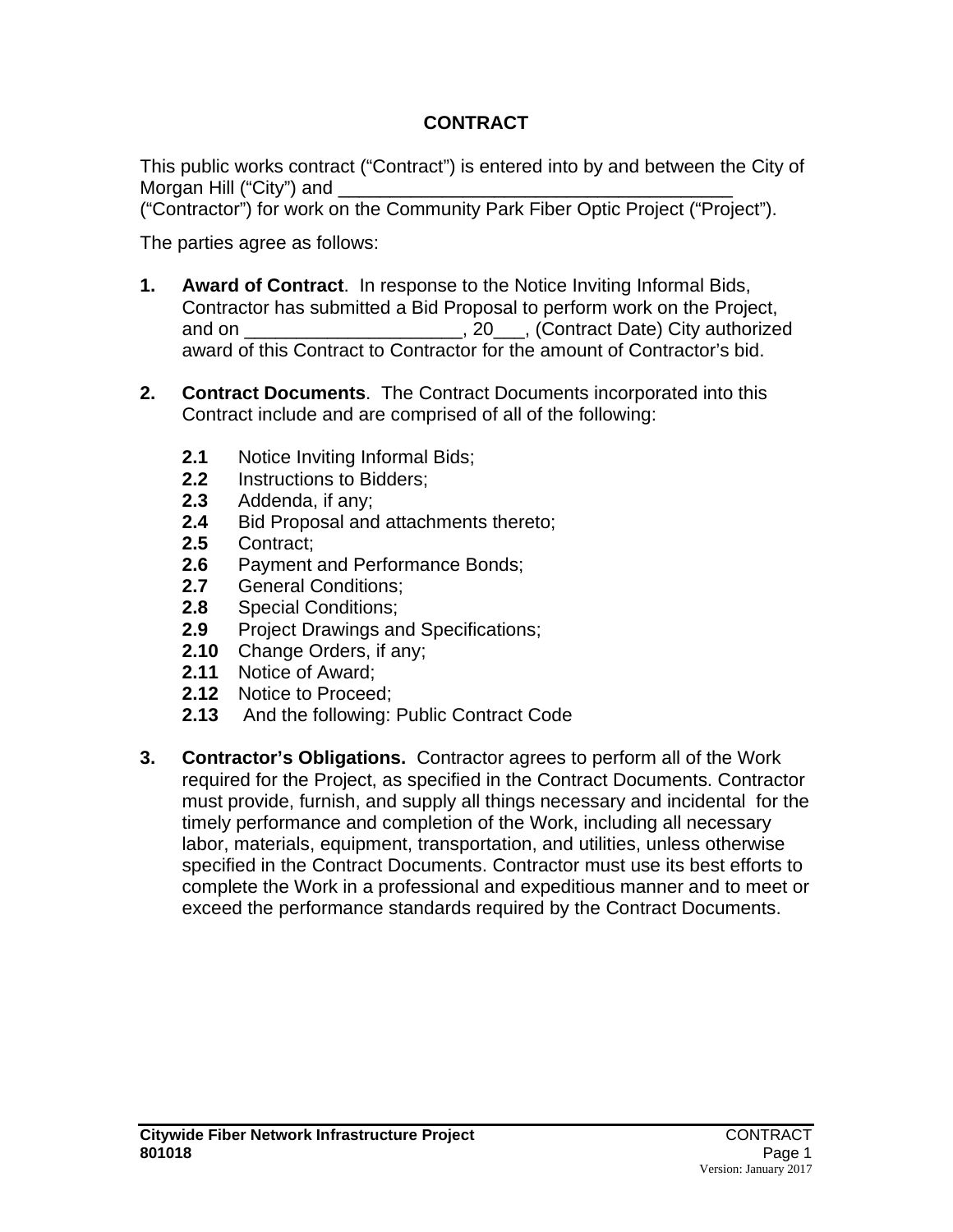**4. Payment.** As full and complete compensation for Contractor's timely performance and completion of the Work in strict accordance with the terms and conditions of the Contract Documents, City will pay Contractor

\_\_\_\_\_\_\_\_\_\_\_\_\_\_\_\_\_\_\_\_\_\_\_\_\_\_\_\_\_\_\_\_\_\_\_\_\_\_\_\_\_\_\_\_\_\_\_\_\_\_\_\_\_\_\_\_\_\_ Dollars (\$ the payment provisions in the General Conditions. The Contract Price includes all applicable federal, state, and local taxes.

- *5. Time for Completion. Contractor will fully complete the Work for the Project within Sixty calendar days from the commencement date given in the Notice to Proceed ("Contract Time"). By signing below, Contractor expressly waives any claim for delayed early completion.*
- **6. Liquidated Damages.** If Contractor fails to complete the Work within the Contract Time, City will assess liquidated damages in the amount of Five - Hundred-Dollars (\$500.00) for each day of unexcused delay in completion, and the Contract Price will be reduced accordingly.

# **7. Labor Code Compliance.**

- **7.1 General.** This Contract is subject to all applicable requirements of Chapter 1 of Part 7 of Division 2 of the Labor Code, including requirements pertaining to wages, working hours and workers' compensation insurance.
- **7.2 Prevailing Wages.** This Project is subject to the prevailing wage requirements applicable to the locality in which the Work is to be performed for each craft, classification or type of worker needed to perform the Work, including employer payments for health and welfare, pension, vacation, apprenticeship and similar purposes. Copies of these prevailing rates are available online at [http://www.dir.ca.gov/DLSR.](http://www.dir.ca.gov/DLSR)
- **7.3 DIR Registration.**City will not accept a Bid Proposal from or enter into the Contract with a bidder, without proof that the bidder and its Subcontractors are registered with the California Department of Industrial Relations ("DIR") to perform public work under Labor Code Section 1725.5, subject to limited legal exceptions.
- **8. Workers' Compensation Certification.** Under Labor Code Section 1861, by signing this Contract, Contractor certifies as follows: "I am aware of the provisions of Labor Code Section 3700 which require every employer to be insured against liability for workers' compensation or to undertake selfinsurance in accordance with the provisions of that code, and I will comply with such provisions before commencing the performance of the Work on this Contract."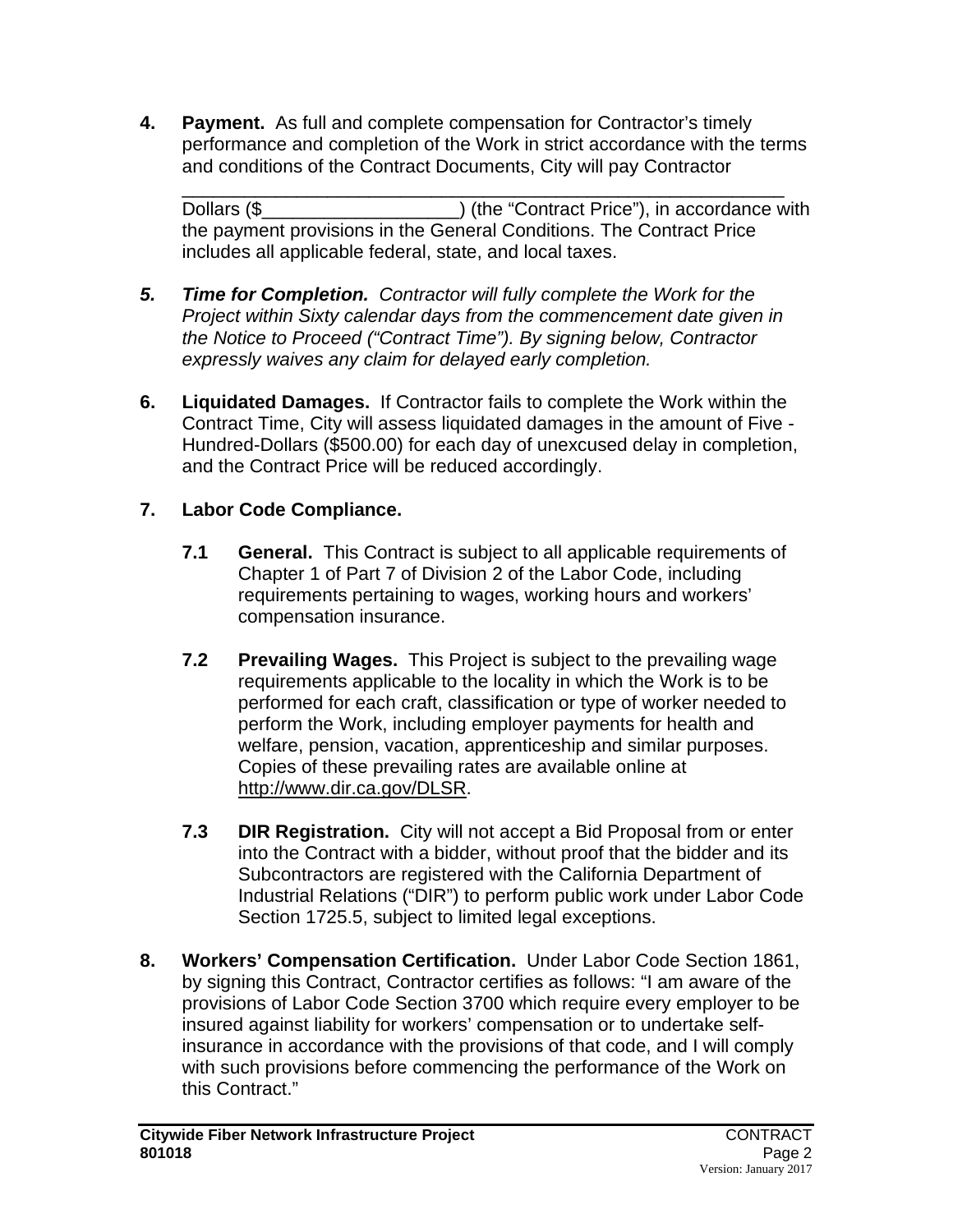**9. Notice.** Any notice required by the Contract Documents must be made in writing, and sent to the other party by personal delivery, U.S. Mail, a reliable overnight delivery service, facsimile, or by email as a PDF (or comparable) file. Notice is deemed effective upon delivery unless otherwise specified. Notice for each party must be given as follows:

City:

City of Morgan Hill 17575 Peak Avenue Morgan Hill, CA 95037 Phone: (409) 779-7259 Attn: City Clerk Email: michelle.bigelow@morganhill.ca.gov Copy to: yat.cho@morganhill.ca.gov

Contractor:

| Name:________________________        |  |
|--------------------------------------|--|
| Address:____________________________ |  |
|                                      |  |
| Phone:________________________       |  |
| Attn:___________________________     |  |
| Email:_____________________          |  |
| Copy to:_______________________      |  |

#### **10. General Provisions.**

- **10.1 Assignment and Successors.** Contractor may not assign its rights or obligations under this Contract, in part or in whole, without City's written consent. This Contract is binding on Contractor's successors and permitted assigns.
- **10.2 Third Party Beneficiaries.** There are no intended third party beneficiaries to this Contract except as expressly provided in the General Conditions or Special Conditions.
- **10.3 Governing Law and Venue.** This Contract will be governed by California law and venue will be in the Superior Court of Santa Clara County, and no other place.
- **10.4 Amendment.** No amendment or modification of this Contract will be binding unless it is in a writing duly authorized and signed by the parties to this Contract.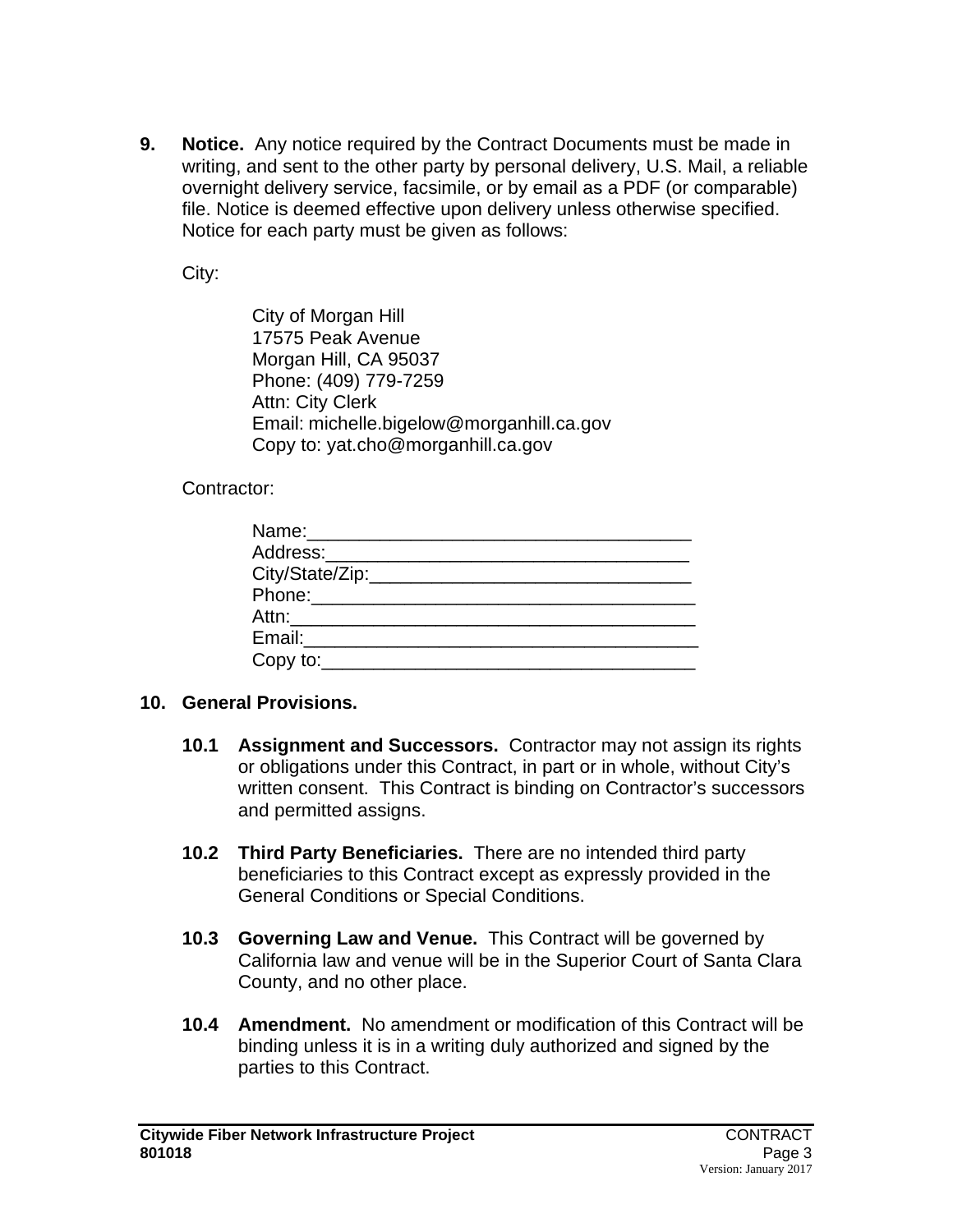- **10.5 Integration; Severability.** This Contract and the Contract Documents incorporated herein, including authorized amendments or Change Orders thereto, constitute the final, complete, and exclusive terms of the agreement between City and Contractor. If any provision of the Contract Documents, or portion of a provision, is determined to be illegal, invalid, or unenforceable, the remaining provisions of the Contract Documents will remain in full force and effect.
- **10.6 Authorization.** Each individual signing below warrants that he or she is authorized to do so by the party that he or she represents, and that this Contract is legally binding on that party. If Contractor is a corporation, signatures from two (2) officers of the corporation are required pursuant to California Corporation Code Section 313.

*[Signatures are on the following page.]*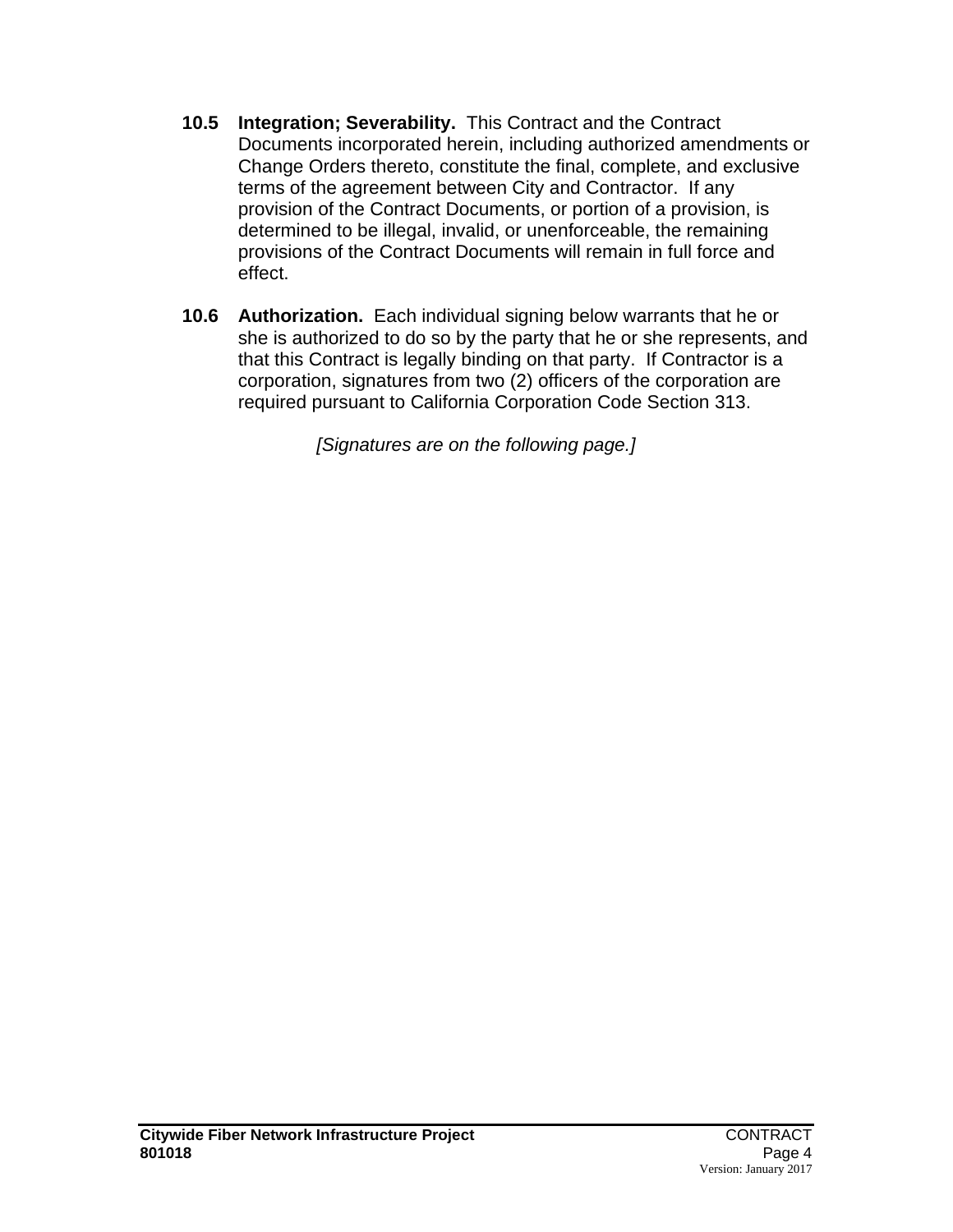AS SET FORTH IN CA. CORP. CODE § 313, TWO SIGNATURES ARE REQUIRED FOR CALIFORNIA CORPORATIONS: (1) CHAIRPERSON OF THE BOARD, PRESIDENT, OR VICE PRESIDENT; <u>AND</u> 2) SECRETARY, ASSISTANT SECRETARY, CHIEF FINANCIAL OFFICER OR ASSISTANT TREASURER.

The parties agree to this Contract as witnessed by the signatures below:

| <b>CONTRACTOR:</b>                                                |
|-------------------------------------------------------------------|
| Signature                                                         |
| Name/Title [print]                                                |
|                                                                   |
| Corporate entities must provide a<br>second signature:            |
| Signature                                                         |
| Name/Title [print]                                                |
| Contractor's License Number(s)                                    |
| <b>Expiration Date(s)</b><br>Seal:                                |
| Contractor's DIR Registration Number(s)<br><b>Expiration Date</b> |
|                                                                   |

END OF CONTRACT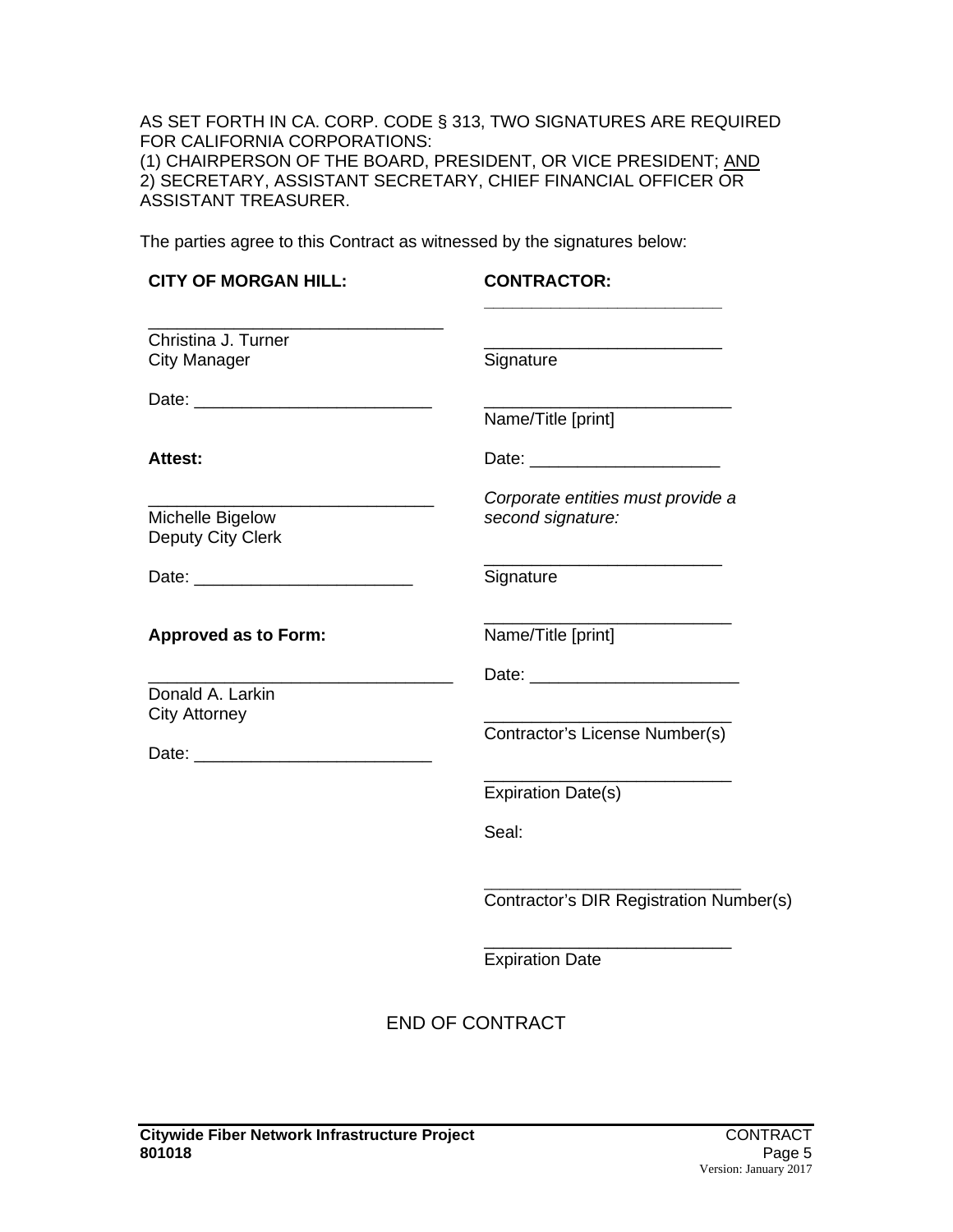#### **PAYMENT BOND**

The City of Morgan Hill ("City") and

\_\_\_\_\_\_\_\_\_\_\_\_\_\_\_\_\_\_\_\_\_\_\_\_\_\_\_\_\_\_\_\_\_\_\_\_\_\_\_\_\_\_ ("Contractor") have entered into a contract, dated \_\_\_\_\_\_\_\_\_\_\_\_\_\_\_\_\_\_\_\_\_\_\_\_\_, 20\_\_\_ ("Contract") for work on the Community Park Fiber Optic Project ("Project"). The Contract is incorporated by reference into this Payment Bond ("Bond").

- **1. General.** Under this Bond, Contractor as principal and \_\_\_\_\_\_\_\_\_\_\_\_\_\_\_\_\_\_\_\_\_\_\_\_\_\_, its surety ("Surety"), are bound to City as obligee in an amount not less than Dollars (\$\_\_\_\_\_\_\_\_\_\_\_\_\_\_\_\_\_) ("Bond Sum"), under California Civil Code Sections 9550, et seq.
- **2. Surety's Obligation.** If Contractor or any of its Subcontractors fails to pay any of the persons named in California Civil Code Section 9100 amounts due under the Unemployment Insurance Code with respect to work or labor performed under the Contract, or for any amounts required to be deducted, withheld, and paid over to the Employment Development Department from the wages of employees of Contractor and its Subcontractors, under California Unemployment Insurance Code Section 13020, with respect to the work and labor, then Surety will pay for the same.
- **3. Beneficiaries.** This Bond inures to the benefit of any of the persons named in California Civil Code Section 9100, so as to give a right of action to those persons or their assigns in any suit brought upon this Bond. Contractor must promptly provide a copy of this Bond upon request by any person with legal rights under this Bond.
- **4. Duration.** If Contractor promptly makes payment of all sums for all labor, materials, and equipment furnished for use in the performance of the Work required by the Contract, in conformance with the time requirements set forth in the Contract and as required by California law, Surety's obligations under this Bond will be null and void. Otherwise, Surety's obligations will remain in full force and effect.
- **5. Waivers.** Surety waives any requirement to be notified of alterations to the Contract or extensions of time for performance of the Work under the Contract. Surety waives the provisions of Civil Code Sections 2819 and 2845. City waives requirement of a new bond for any supplemental contract under Civil Code Section 9550. Any notice to Surety may be given in the manner specified in the Contract and delivered or transmitted to Surety as follows: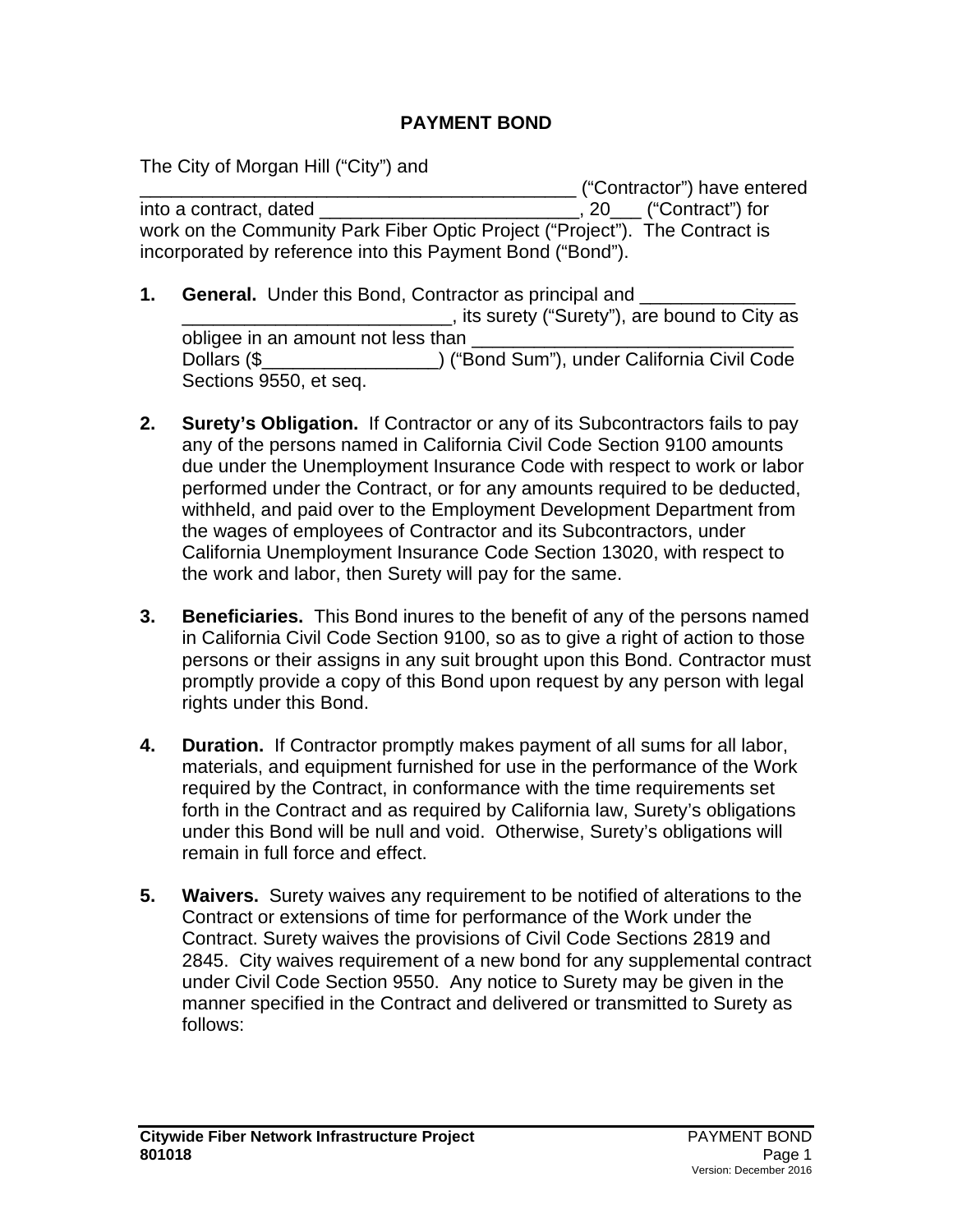| Attn: ______________                  |  |  |
|---------------------------------------|--|--|
| Address: ____________________         |  |  |
| City/State/Zip: _____________________ |  |  |
| Phone: _____________________          |  |  |
| Fax: _________________________        |  |  |
| Email:                                |  |  |

- **6. Law and Venue.** This Bond will be governed by California law, and any dispute pursuant to this Bond will be venued in the Superior Court of Santa Clara County, and no other place. Surety will be responsible for City's attorneys' fees and costs in any action to enforce the provisions of this Bond.
- **7. Effective Date; Execution.** This Bond is entered into and is effective on \_\_\_\_\_\_\_\_\_\_\_\_\_\_\_\_\_\_\_\_\_\_\_\_\_\_\_\_\_, 20\_\_\_.

| <b>SURETY:</b>                                                    | <b>CONTRACTOR:</b> |
|-------------------------------------------------------------------|--------------------|
|                                                                   |                    |
| Name: _________________________                                   |                    |
|                                                                   |                    |
| (Attach Acknowledgment with Notary<br>Seal and Power of Attorney) |                    |
| <b>APPROVED AS TO FORM:</b>                                       |                    |

By:\_\_\_\_\_\_\_\_\_\_\_\_\_\_\_\_\_\_\_\_\_\_\_\_\_\_\_\_\_

Donald A. Larkin, City Attorney

Date:\_\_\_\_\_\_\_\_\_\_\_\_\_\_\_\_\_\_\_\_\_\_\_\_\_\_

END OF PAYMENT BOND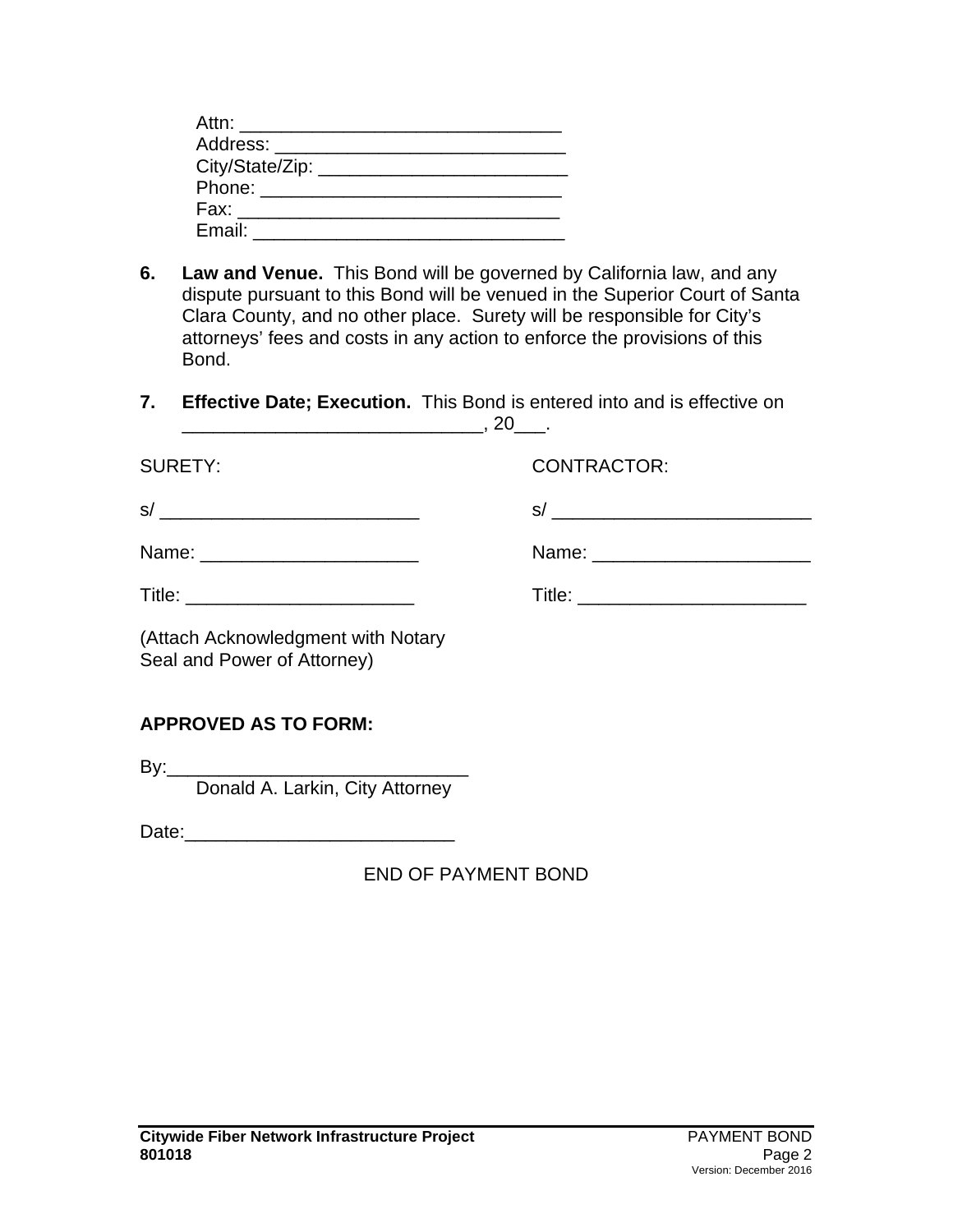#### **PERFORMANCE BOND**

The City of Morgan Hill ("City") and

\_\_\_\_\_\_\_\_\_\_\_\_\_\_\_\_\_\_\_\_\_\_\_\_\_\_\_\_\_\_\_\_\_\_\_\_\_\_\_\_\_\_\_\_\_\_\_\_\_\_\_ ("Contractor") have entered into a contract, dated \_\_\_\_\_\_\_\_\_\_\_\_\_\_\_\_\_\_\_\_\_\_\_\_\_, 20\_\_\_\_ ("Contract") for work on the Community Park Fiber Optic Project ("Project"). The Contract is incorporated by reference into this Performance Bond ("Bond").

- **1. General.** Under this Bond, Contractor as Principal and \_\_\_\_\_\_\_\_\_\_\_\_\_\_\_\_\_\_\_\_\_\_\_\_\_\_\_\_\_\_\_\_\_\_\_\_\_\_\_\_, its surety ("Surety"), are bound to City as obligee for an amount not less than \_\_\_\_\_\_\_\_\_\_\_\_\_\_\_\_\_\_\_\_\_\_\_\_\_\_\_\_\_\_ Dollars (\$\_\_\_\_\_\_\_\_\_\_\_\_\_\_\_\_\_\_) (the "Bond Sum"). By executing this Bond, Contractor and Surety bind themselves and their respective heirs, executors, administrators, successors and assigns, jointly and severally, to the provisions of this Bond.
- **2. Surety's Obligations; Waiver.** If Contractor fully performs its obligations under the Contract, including its warranty obligations under the Contract, Surety's obligations under this Bond will become null and void upon recordation of the notice of completion, provided Contractor has timely provided a warranty bond as required under the Contract. Otherwise Surety's obligations will remain in full force and effect until expiration of the one (1) year warranty period under the Contract. Surety waives any requirement to be notified of and further consents to any alterations to the Contract made under the applicable provisions of the Contract Documents, including changes to the scope of Work or extensions of time for performance of Work under the Contract. Surety waives the provisions of Civil Code Sections 2819 and 2845.
- **3. Application of Contract Balance.** Upon making a demand on this Bond, City will make the Contract Balance available to Surety for completion of the Work under the Contract. For purposes of this provision, the Contract Balance is defined as the total amount payable by City to Contractor as the Contract Price minus amounts already paid to Contractor, and minus any liquidated damages, credits, or backcharges to which City is entitled under the terms of the Contract.
- **4. Contractor Default.** Upon written notification from City that Contractor is in default under Article 13 of the Contract General Conditions, time being of the essence, Surety must act within the time specified in Article 13 to remedy the default through one of the following courses of action:

**4.1** Arrange for completion of the Work under the Contract by Contractor, with City's consent, but only if Contractor is in default solely due to its financial inability to complete the Work;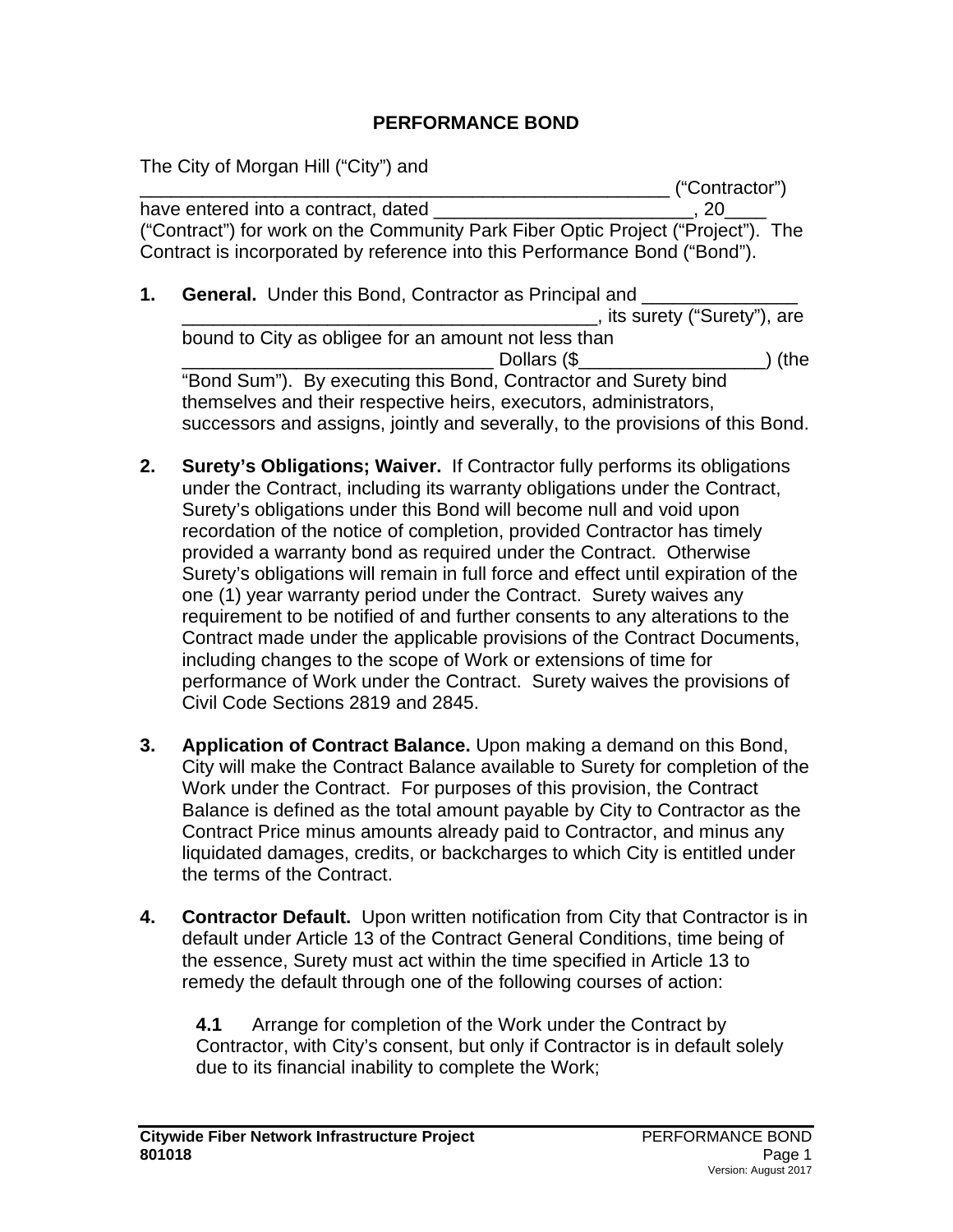**4.2** Arrange for completion of the Work under the Contract by a qualified contractor acceptable to City, and secured by performance and payment bonds issued by an admitted surety as required by the Contract Documents, at Surety's expense; or

**4.3** Waive its right to complete the Work under the Contract and reimburse City the amount of City's costs to have the remaining Work completed.

- **5. Surety Default.** If Surety defaults on its obligations under the Bond, City will be entitled to recover all costs it incurs due to Surety's default, including legal, design professional, or delay costs.
- **6. Notice.** Any notice to Surety may be given in the manner specified in the Contract and delivered or transmitted to Surety as follows:

| Address: _______________________     |  |
|--------------------------------------|--|
| City/State/Zip: ____________________ |  |
|                                      |  |
| Fax: _____________________           |  |
| Email:                               |  |

- **7. Law and Venue.** This Bond will be governed by California law, and any dispute pursuant to this Bond will be venued in the Superior Court of Santa Clara County, and no other place. Surety will be responsible for City's attorneys' fees and costs in any action to enforce the provisions of this Bond.
- **8. Effective Date; Execution.** This Bond is entered into and is effective on \_\_\_\_\_\_\_\_\_\_\_\_\_\_\_\_\_\_\_\_\_\_\_\_\_\_, 20\_\_\_.

*[Signatures are on the following page.]*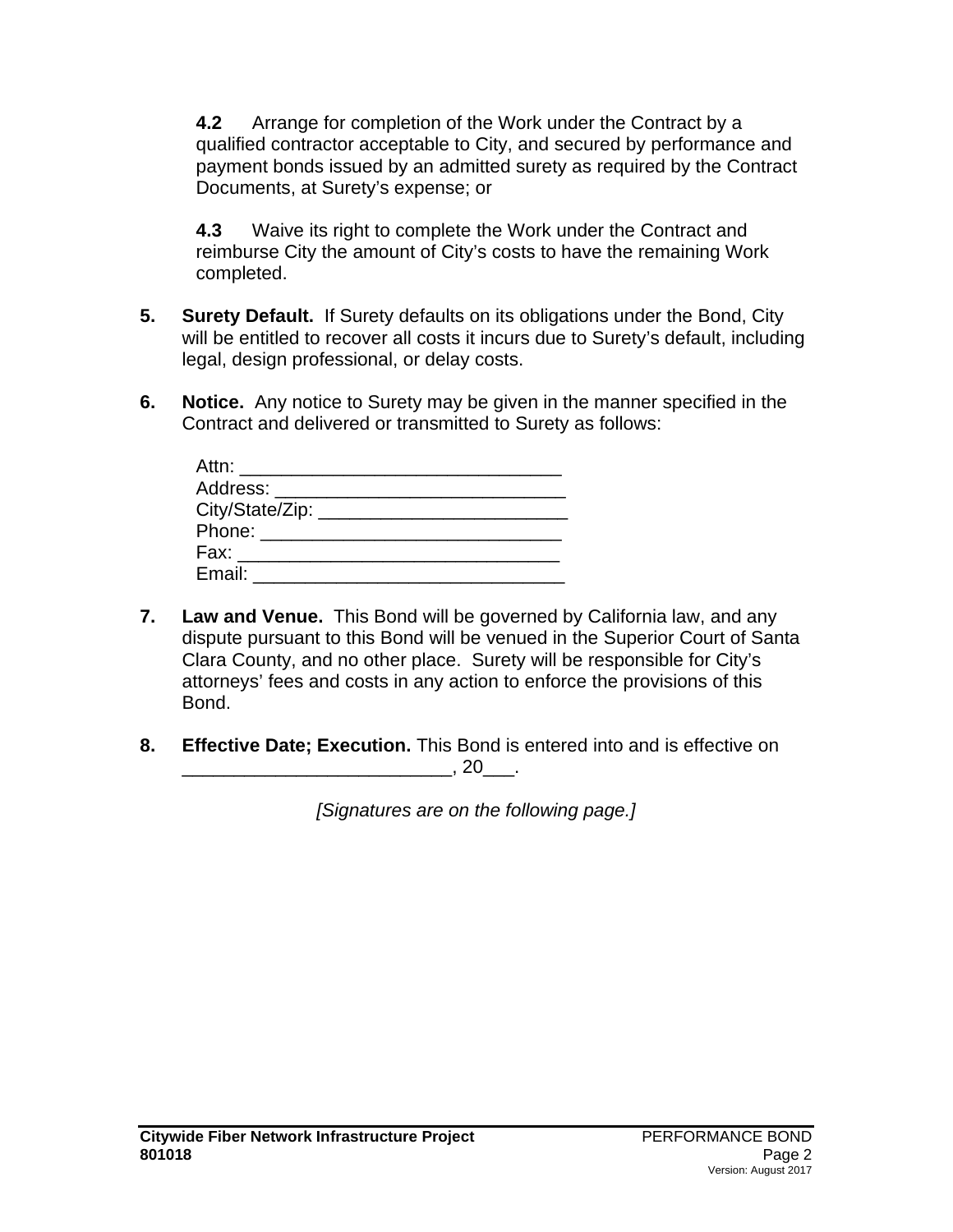| $\mathbf{\hat{c}}$ |  |  |  |  | _ |
|--------------------|--|--|--|--|---|
|                    |  |  |  |  |   |

(Attach Acknowledgment with Notary Seal and Power of Attorney)

# **APPROVED AS TO FORM:**

By:\_\_\_\_\_\_\_\_\_\_\_\_\_\_\_\_\_\_\_\_\_\_\_\_\_\_\_\_\_ Donald A. Larkin, City Attorney

Date:\_\_\_\_\_\_\_\_\_\_\_\_\_\_\_\_\_\_\_\_\_\_\_\_\_\_

# END OF PERFORMANCE BOND

### SURETY: CONTRACTOR:

s/ \_\_\_\_\_\_\_\_\_\_\_\_\_\_\_\_\_\_\_\_\_\_\_\_\_ s/ \_\_\_\_\_\_\_\_\_\_\_\_\_\_\_\_\_\_\_\_\_\_\_\_\_

Name: \_\_\_\_\_\_\_\_\_\_\_\_\_\_\_\_\_\_\_\_\_ Name: \_\_\_\_\_\_\_\_\_\_\_\_\_\_\_\_\_\_\_\_\_

Title: \_\_\_\_\_\_\_\_\_\_\_\_\_\_\_\_\_\_\_\_\_\_ Title: \_\_\_\_\_\_\_\_\_\_\_\_\_\_\_\_\_\_\_\_\_\_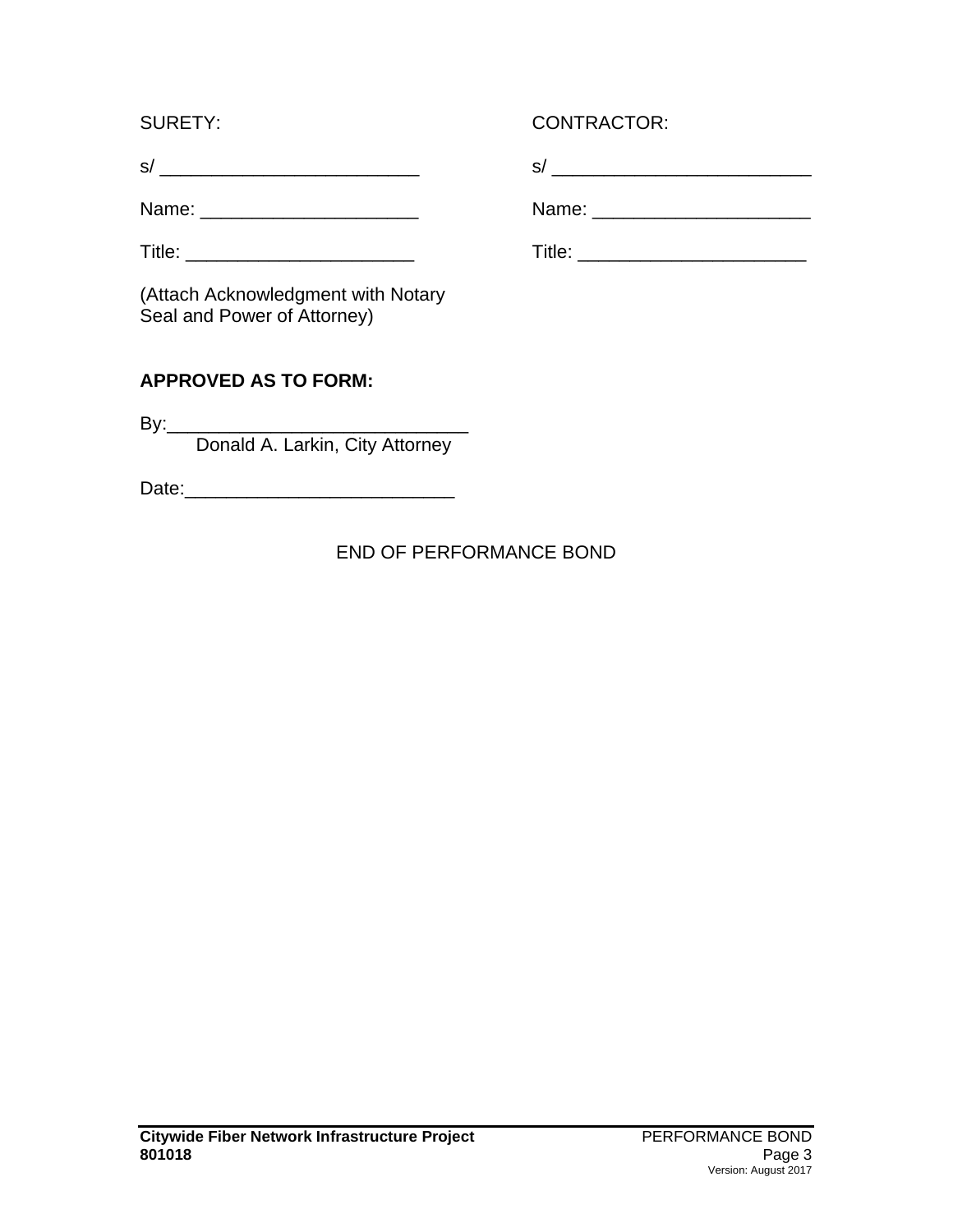#### **WARRANTY BOND**

The City of Morgan Hill ("City") and

\_\_\_\_\_\_\_\_\_\_\_\_\_\_\_\_\_\_\_\_\_\_\_\_\_\_\_\_\_\_\_\_\_\_\_\_\_\_\_\_\_\_\_\_\_\_\_\_\_ ("Contractor") have entered into a contract, dated \_\_\_\_\_\_\_\_\_\_\_\_\_\_\_\_\_\_\_\_\_\_\_\_\_\_\_\_\_, 20\_\_\_ ("Contract") for work on the Community Park Fiber Optic Project ("Project"). The Contract is incorporated by reference into this Warranty Bond ("Bond").

**1. General.** Under this Bond, Contractor as principal and

\_\_\_\_\_\_\_\_\_\_\_\_\_\_\_\_\_\_\_\_\_\_\_\_\_\_\_\_\_\_\_\_\_\_\_\_\_\_\_\_\_\_\_\_\_\_\_\_\_\_\_\_\_\_\_\_\_\_\_\_, its surety ("Surety"), are bound to City as obligee in the maximum amount of  $\Box$  Dollars (\$ or 50% of the final Contract Price, whichever is greater ("Bond Sum").

- **2. Warranty Period.** The Contract requires Contractor to guarantee its work and that of its Subcontractors on the Project, against defects in materials or workmanship which are discovered during the one (1) year period commencing with recordation of the Notice of Completion (the "Warranty Period").
- **3. Surety's Obligations.** If Contractor faithfully carries out and performs its guarantee under the Contract, and, on due notice from City, repairs and make good at its sole expense any and all defects in materials and workmanship in the Project which are discovered during the Warranty Period, or if Contractor promptly reimburses City for all loss and damage that City sustains because of Contractor's failure to makes such repairs in accordance with the Contract requirements, then Surety's obligations under this Bond will be null and void. Otherwise, Surety's obligations will remain in full force and effect.
- **4. Waiver.** Surety waives the provisions of Civil Code Sections 2819 and 2845.
- **5. Notice.** Any notice to Surety may be given in the manner specified in the Contract and delivered or transmitted to Surety as follows:

| Attn: ____________            |  |  |
|-------------------------------|--|--|
| Address: ____________________ |  |  |
| City/State/Zip: _____         |  |  |
| Phone: ________________       |  |  |
| Fax: $\frac{1}{2}$            |  |  |
| Email:                        |  |  |

**6. Law and Venue.** This Bond will be governed by California law, and any dispute pursuant to this Bond will be venued in the Superior Court of Santa Clara County, and no other place. Surety will be responsible for City's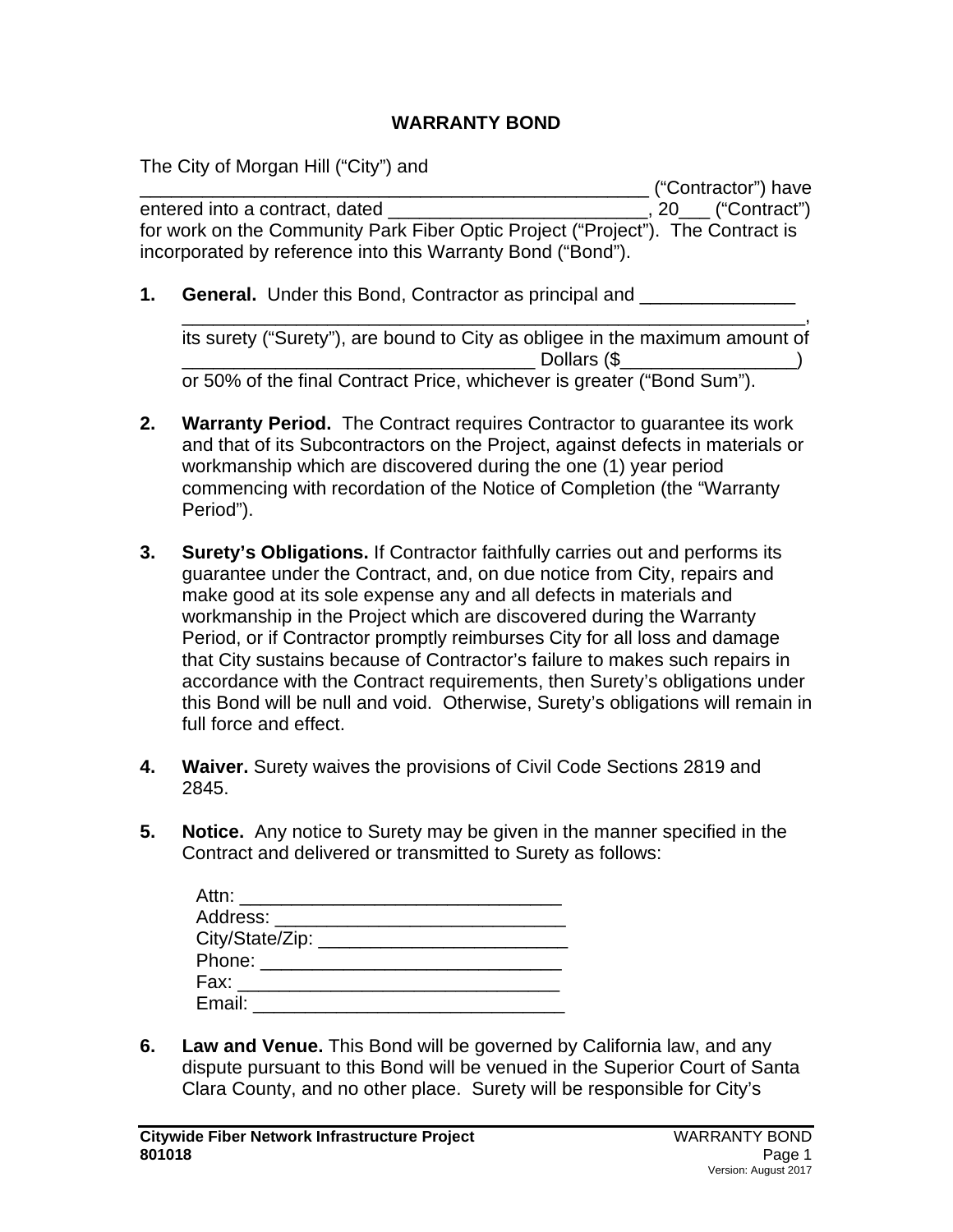attorneys' fees and costs in any action to enforce the provisions of this Bond.

**7. Effective Date; Execution.** This Bond is entered into and is effective on \_\_\_\_\_\_\_\_\_\_\_\_\_\_\_\_\_\_\_\_\_\_\_\_\_\_\_\_\_, 20\_\_\_\_\_\_\_\_\_.

SURETY: CONTRACTOR: s/ \_\_\_\_\_\_\_\_\_\_\_\_\_\_\_\_\_\_\_\_\_\_\_\_\_ s/ \_\_\_\_\_\_\_\_\_\_\_\_\_\_\_\_\_\_\_\_\_\_\_\_\_ Name: \_\_\_\_\_\_\_\_\_\_\_\_\_\_\_\_\_\_\_\_\_ Name: \_\_\_\_\_\_\_\_\_\_\_\_\_\_\_\_\_\_\_\_\_ Title: \_\_\_\_\_\_\_\_\_\_\_\_\_\_\_\_\_\_\_\_\_\_ Title: \_\_\_\_\_\_\_\_\_\_\_\_\_\_\_\_\_\_\_\_\_\_ (Attach Acknowledgment with Notary Seal and Power of Attorney) **APPROVED AS TO FORM:** By:\_\_\_\_\_\_\_\_\_\_\_\_\_\_\_\_\_\_\_\_\_\_\_\_\_\_\_\_\_

Donald A. Larkin, City Attorney

Date:\_\_\_\_\_\_\_\_\_\_\_\_\_\_\_\_\_\_\_\_\_\_\_\_\_\_

# END OF WARRANTY BOND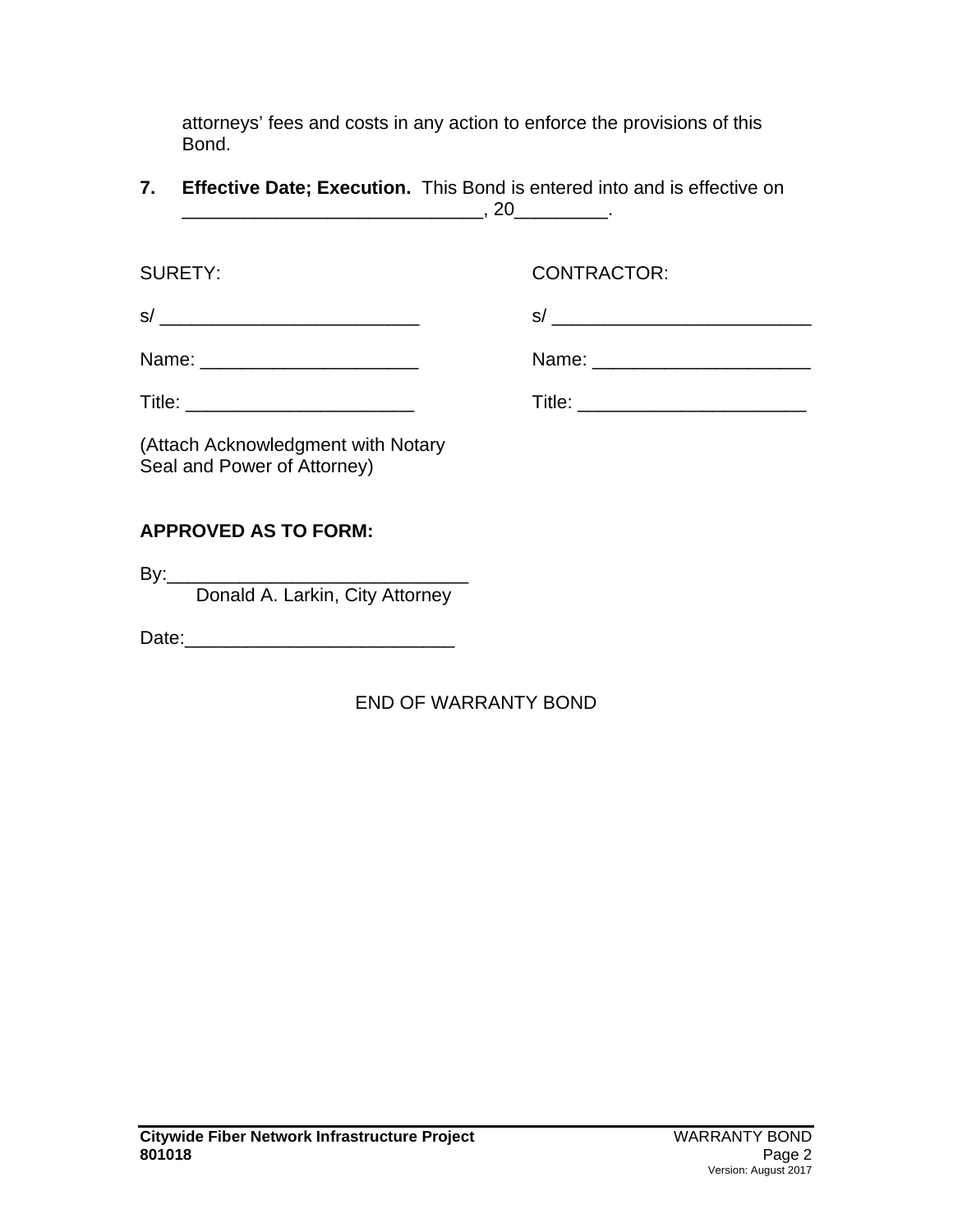### **GENERAL CONDITIONS**

### **Table of Contents:**

#### **Article 1 Definitions**

**1.1 Definitions.** The following definitions apply to all of the Contract Documents unless otherwise indicated. Defined terms and titles of documents are capitalized in the Contract Documents, with the exception of the words "day," "furnish," "including," "install," "work day" or "working day."

**Allowance** means an amount included in the Bid Proposal for Work that may or may not be included in the Project, depending on conditions that will not become known until after bids are opened. If the Contract Price includes an Allowance and the cost of performing the Work covered by that Allowance is greater or less than the Allowance, the Contract Price will be increased or decreased accordingly.

**Article**, as used in these General Conditions, means a numbered Article of the General Conditions, unless otherwise indicated by the context.

**Change Order** means a written document duly approved and executed by City, which changes the scope of Work, the Contract Price, or the Contract Time.

**City** means the City of Morgan Hill, acting through its City Council, officers, employees, and authorized representatives.

**City Engineer** means the City Engineer for the City and his or her authorized delegee(s) designated to oversee and manage the Project on City's behalf.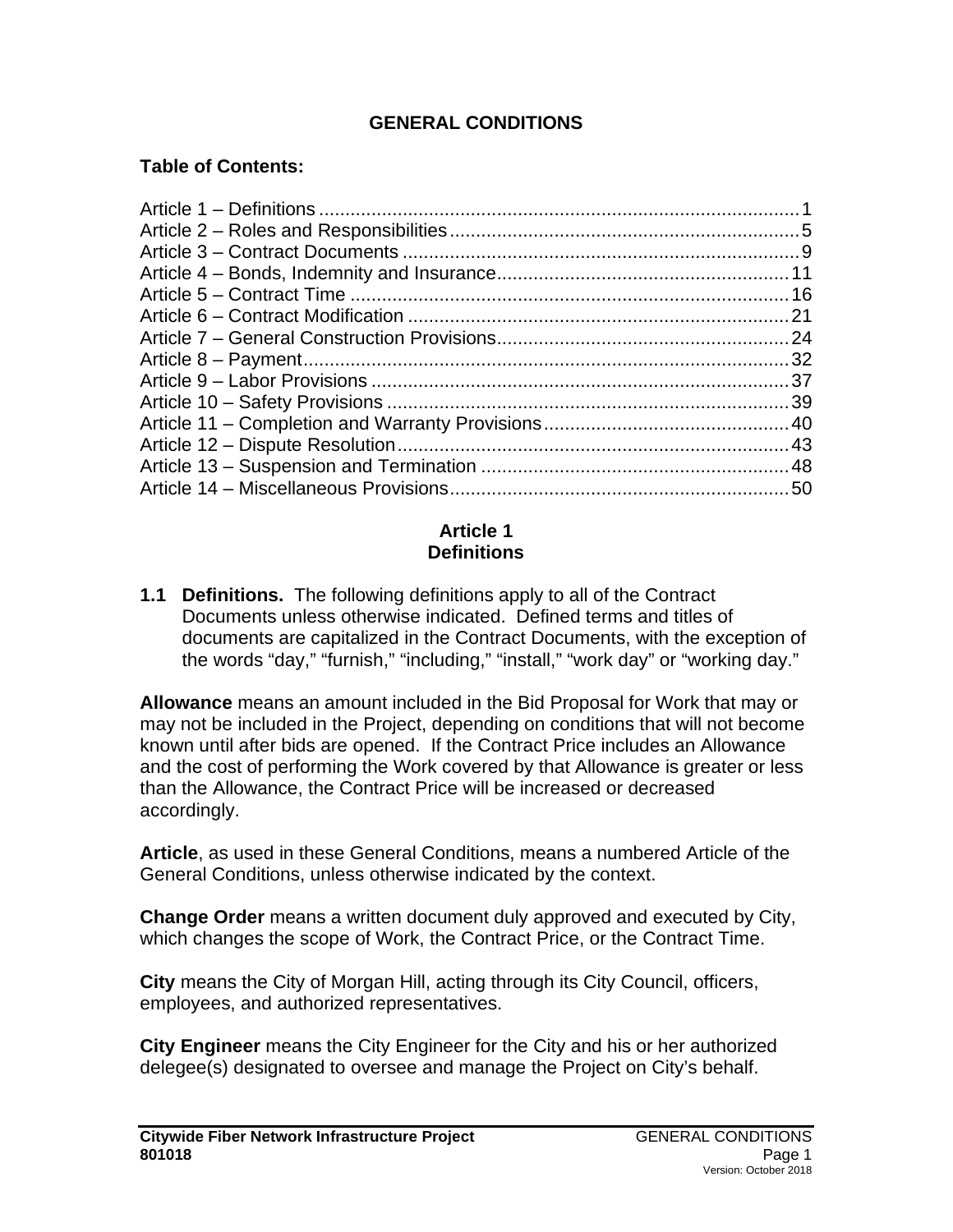**Claim** means a separate demand by Contractor for change in the Contract Time or Contract Price, that has previously been submitted to City in accordance with the requirements of the Contract Documents, and which has been rejected by City, in whole or in part; or a written demand by Contractor objecting to the amount of Final Payment.

**Contract** means the signed agreement between City and Contractor.

**Contract Documents** means, collectively, all of the documents listed as such in Section 2 of the Contract, including the Notice Inviting Informal Bids; the Instructions to Bidders; addenda, if any; the Bid Proposal, and attachments thereto; the Contract; the notice of award and notice to proceed; the payment and performance bonds; the General Conditions; the Special Conditions; the Project Drawings and Specifications; any Change Orders; and any other documents expressly made part of the Contract Documents.

**Contract Price** means the total compensation to be paid to Contractor for performance of the Work, as set forth in the Contract and as amended by Change Order or adjusted for an Allowance. The Contract Price is not subject to adjustment due to inflation or due to the increased cost of labor, material, or equipment following submission of the Bid Proposal. The Contract Price is deemed to include all applicable federal, state, and local taxes

**Contract Time** means the number of calendar days for performance of the Work, as set forth in the Contract and as amended by Change Order.

**Contractor** means the individual, partnership, corporation, or joint-venture who has signed the Contract with City to perform the Work.

**Day** means a calendar day unless otherwise specified.

**Design Professional** means the licensed individual(s) or firm(s) retained by City to provide architectural or engineering services for the Project. If no Design Professional has been retained for this Project, any reference to Design Professional is deemed to refer to the Engineer.

**Drawings** means City-provided plans and graphical depictions of the Project requirements, and does not include Shop Drawings.

**Engineer** means the City Engineer for the City of Morgan Hill and his or her authorized delegee(s).

**Final Completion** means Contractor has fully completed all of the Work required by the Contract Documents, including all punch list items, any required commissioning, and has provided all required submittals, including the warranty bond, instructions and manuals, and as-built drawings to City's satisfaction.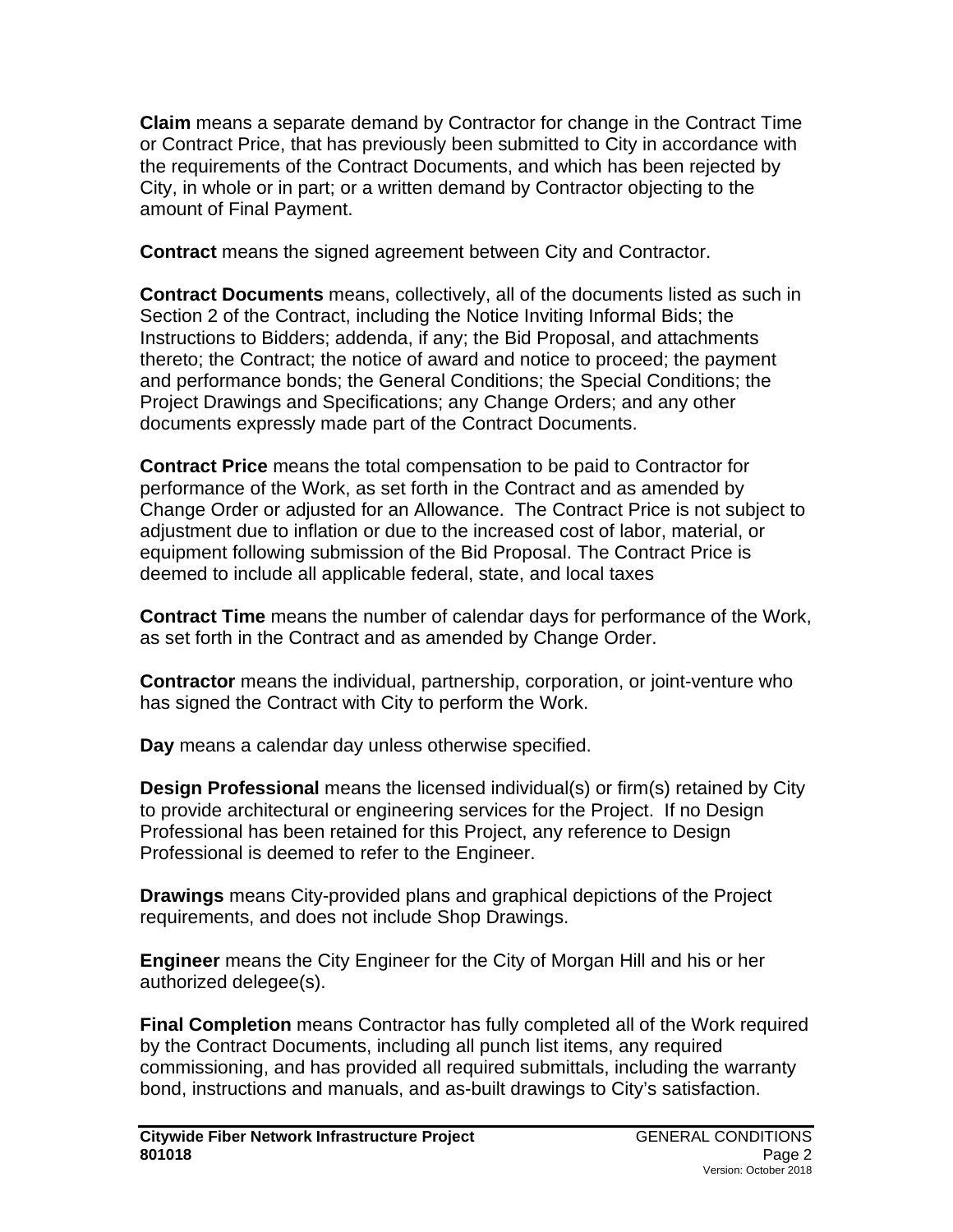**Final Payment** means payment to Contractor of the unpaid Contract Price, including release of undisputed retention, less amounts withheld pursuant to the Contract Documents, including liquidated damages, up to one hundred twenty five percent (125%) of the amount of any unreleased stop notice, amounts subject to setoff, up to one hundred fifty percent (150%) of any unresolved thirdparty claim for which Contractor is required to indemnify City, and up to one hundred fifty percent (150%) of any amount in dispute as authorized by Public Contract Code Section 7107.

**Furnish** means to purchase and deliver to the Worksite designated for installation.

**Hazardous Materials** means any substance or material identified now or in the future as hazardous under any federal, state, or local law or regulation, or any other substance or material that may be considered hazardous or otherwise subject to statutory or regulatory requirements governing handling, disposal, or cleanup.

**Including**, whether or not capitalized, means "including, but not limited to," unless the context requires otherwise.

**Inspector** means the individual(s) or firm(s) retained by City to inspect the workmanship, materials, and manner of construction of the Project and its components to ensure compliance with the Contract Documents and all applicable codes, regulations, and permits.

**Install** means to fix in place for materials, and to fix in place and connect for equipment.

**Project** means the public works project referenced in the Contract.

**Project Manager** means the individual designated by City to oversee and manage the Project on City's behalf and may include his or her authorized delegee(s) when Project Manager is unavailable. If no Project Manager has been designated for this Project, any reference to Project Manager is deemed to refer to the Engineer.

**RFI** means a written request from Contractor for information from City or Design Professional.

**Section** as used in these General Conditions, means a numbered Section of the General Conditions, unless otherwise indicated by the context.

**Shop Drawings** means drawings, plan details or other graphical depictions prepared by or on behalf of Contractor, and subject to City approval, which are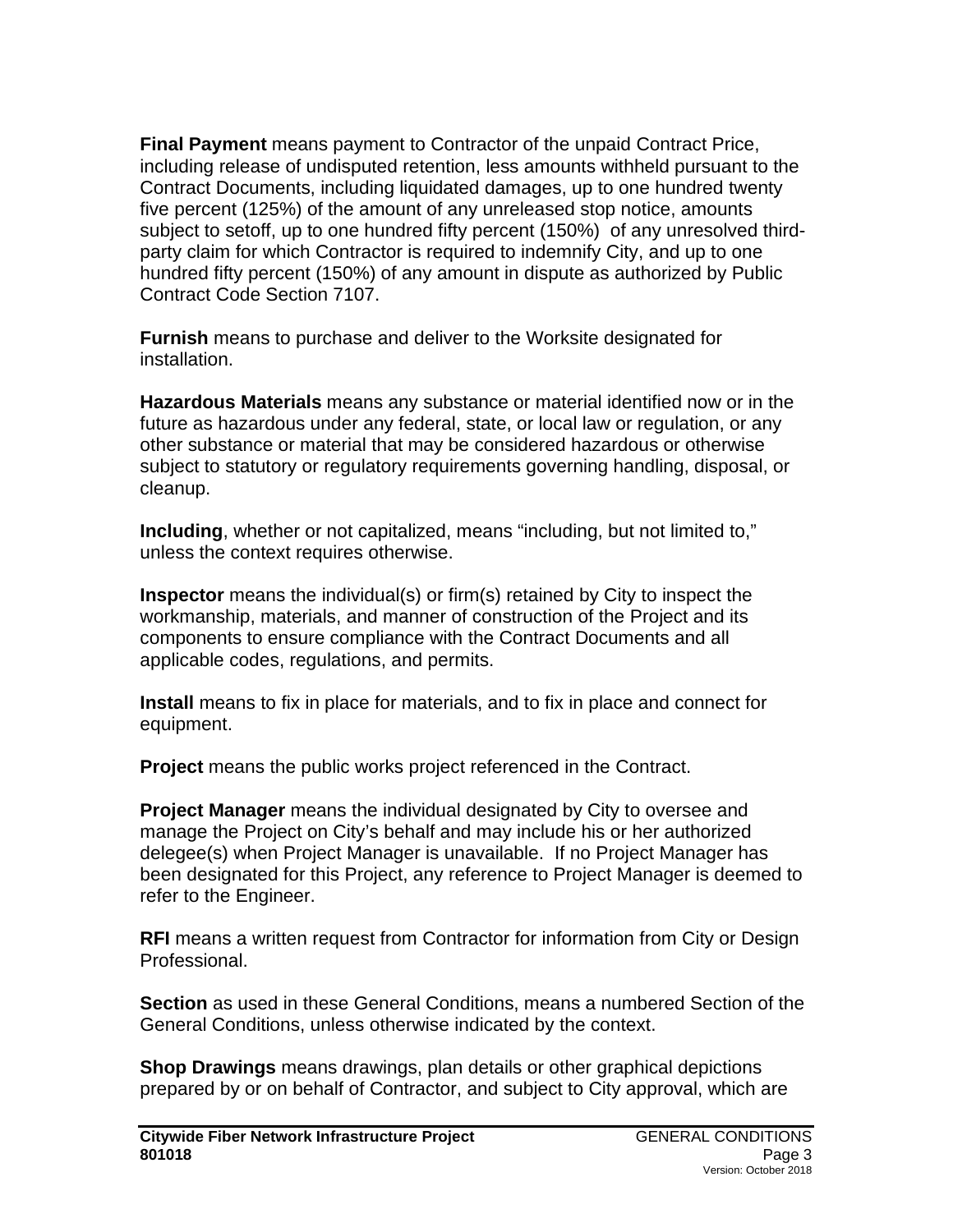intended to provide details for fabrication, installation, and the like, of items required by or shown in the Drawings and Specifications.

**Specifications** means the technical, text specifications describing the Project requirements, which are prepared for and incorporated into this Project by or on behalf of City, and does not include the Contract, General Conditions or Special Conditions.

**Subcontractor** means an individual, partnership, corporation, or joint-venture retained by Contractor directly or indirectly through a subcontract to perform a specific portion of the Work. The term Subcontractor applies to subcontractors, suppliers, fabricators, and equipment lessors of all tiers, unless otherwise indicated by the context.

**Technical Specifications** means Specifications.

**Work** means all of the construction and services necessary or incidental to completing the Project in conformance with the requirements of the Contract Documents.

**Work Day or Working Day**, whether or not capitalized, means a weekday which is not a holiday observed by City.

**Worksite** means the place or places where the Work is performed.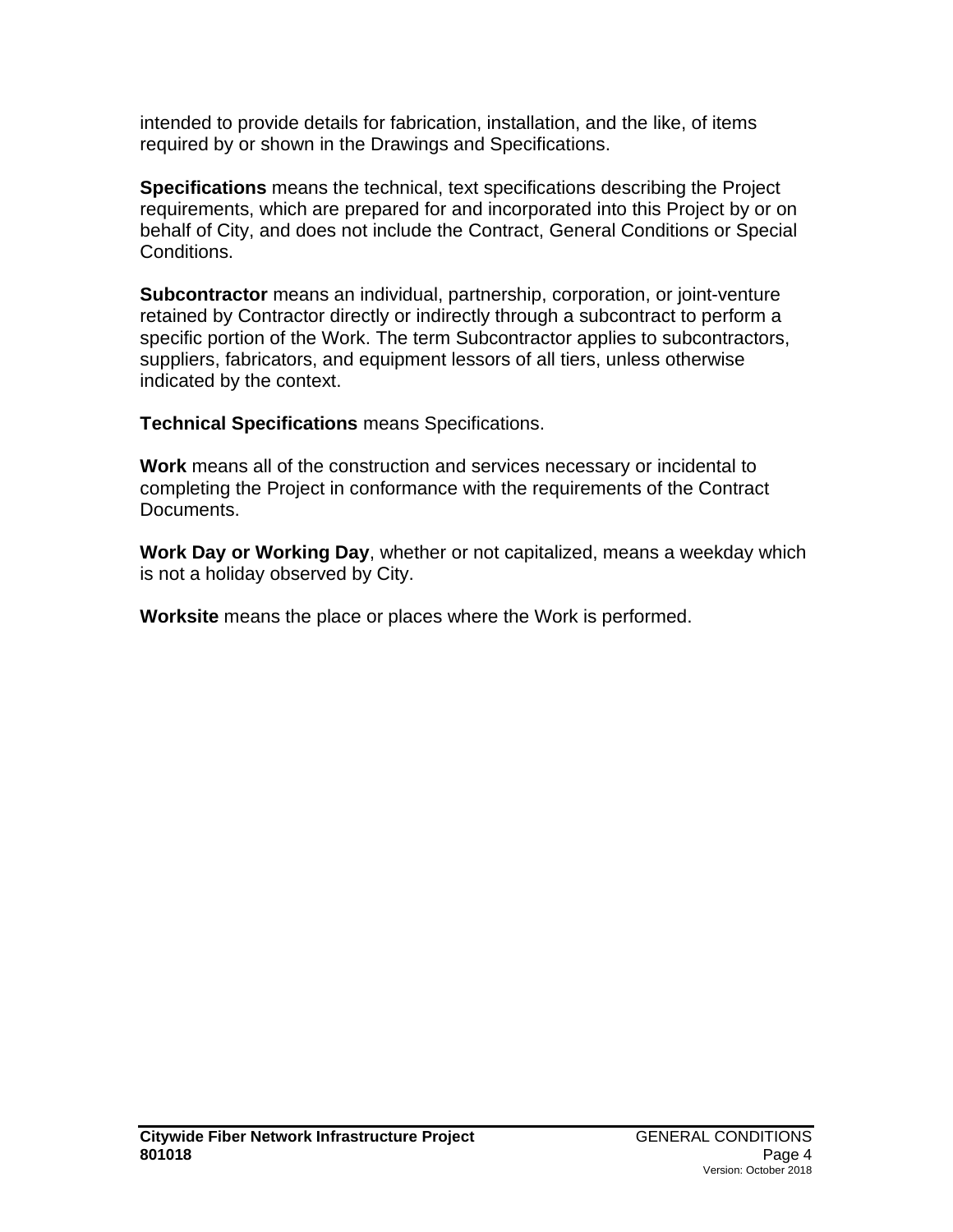#### **Article 2 Roles and Responsibilities**

### **2.1 Design Professional.**

(A) *General.* Design Professional, as City's representative, is responsible for the overall design of the Project, and to the extent authorized by City, may act on City's behalf to ensure performance of the Work in compliance with the Contract Documents.

(B) *Interpretation.* Design Professional will decide all questions pertaining to interpretation of the Drawings or Specifications. Design Professional's decision regarding interpretation of the Drawings or Specifications is final and conclusive.

## **2.2 Contractor.**

(A) *General.* Contractor must provide all labor, materials, equipment and services necessary to perform and timely complete the Work in strict accordance with the Contract Documents, and in an economic and efficient manner in the best interests of City.

(B) *Responsibility for the Work.* Contractor is responsible for supervising and directing all aspects of the Work to facilitate the efficient and timely completion of the Work. Contractor is solely responsible for, and required to exercise full control over, construction means, methods, techniques, sequences, procedures, and coordination of all portions of the Work with that of all other Contractors and Subcontractors, except to the extent that the Contract Documents provide other specific instructions.

(C) *Project Administration.* Contractor must provide sufficient and competent administration, staff, and skilled workforce necessary to perform and timely complete the Work in accordance with the Contract Documents. Before starting the Work, Contractor must designate in writing and provide complete contact information, including phone numbers and email address, for the officer or employee in Contractor's organization who is to serve as Contractor's primary representative for the Project, and who has authority to act on Contractor's behalf. A Subcontractor may not serve as Contractor's primary representative.

(D) *On-Site Superintendent.* Contractor must, at all times during performance of the Work, provide a qualified and competent full-time superintendent, acceptable to City, and assistants, as necessary, who must be physically present at the Project site while any aspect of the Work is being performed. Failure to comply may result in temporary suspension of the Work, at Contractor's sole expense and with no extension of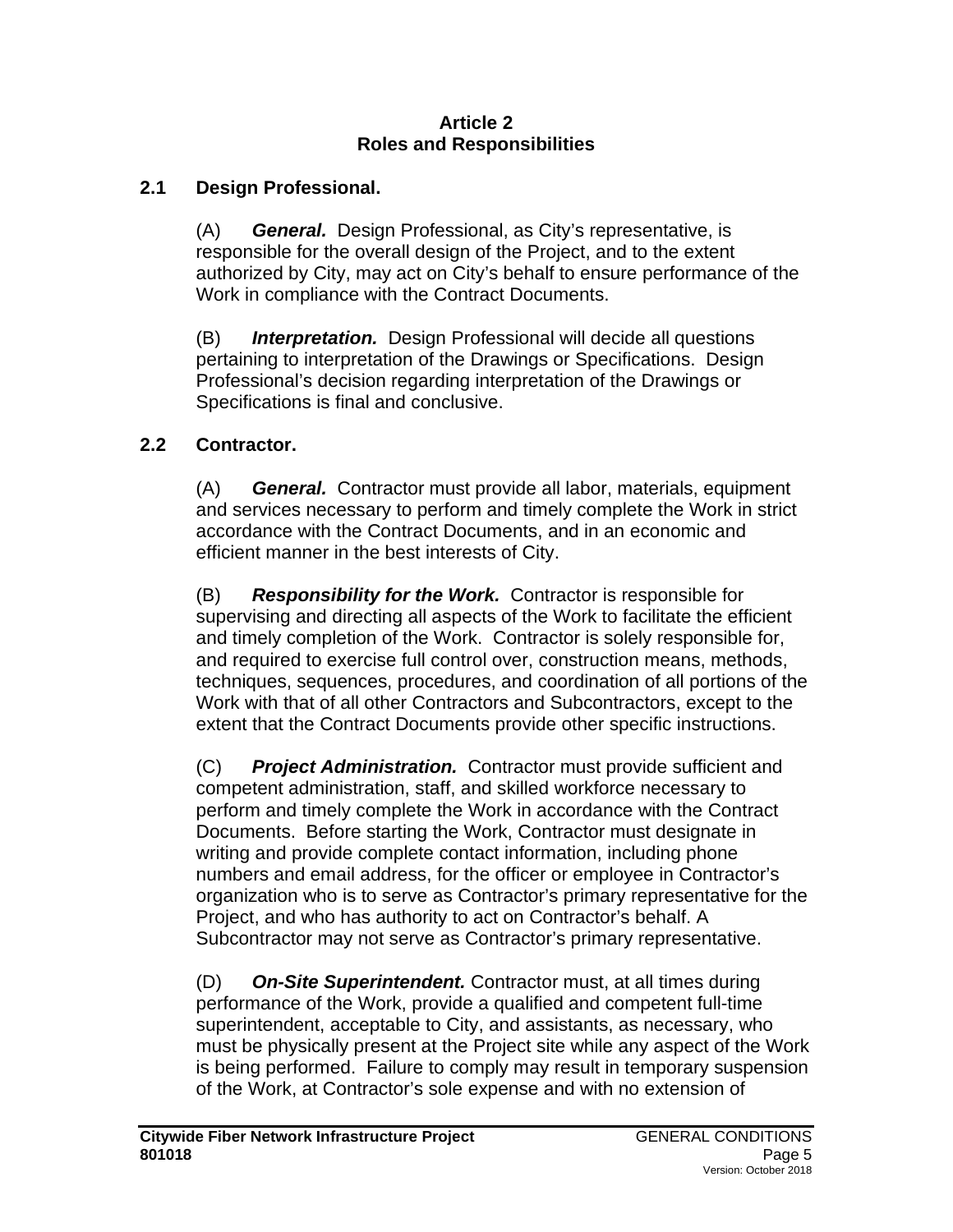Contract Time, until the superintendent is physically present to supervise the Work. Contractor must provide written notice to City, as soon as practicable, before replacing the superintendent.

(E) *Standards; Compliance.* Contractor must, at all times, ensure that the Work is performed in a good workmanlike manner following best practices and in full compliance with the Contract Documents and all applicable laws, regulations, codes, standards, and permits.

(F) *Responsible Party.* Contractor is solely responsible to City for the acts or omissions of any party or parties performing portions of the Work or providing equipment, materials or services for or on behalf of Contractor or its Subcontractors. If any person employed by Contractor fails or refuses to comply with the Engineer's directions regarding the performance of the Work, or is determined by the Engineer to be incompetent to perform the Work, or acts in a disorderly or improper manner at the Worksite, that person may be permanently dismissed from the Project at the request of the Engineer.

(G) *Correction of Defects.* Contractor must promptly correct, at Contractor's sole expense, any Work that is determined by City, Project Manager, or the Inspector to be deficient or defective in workmanship, materials, and equipment.

(H) *Contractor's Records.* Contractor must maintain all of its records relating to the Project in any form, including paper documents, photos, videos and electronic records. Project records subject to this provision include, but are not limited to, Project cost records and records relating to preparation of Contractor's bid.

- (1) Contractor's cost records must include all supporting documentation, including original receipts, invoices, and payroll records, evidencing its direct costs to perform the Work, including, but not limited to, costs for labor, materials and equipment. Each cost record should include, at a minimum, a description of the expenditure with references to the applicable requirements of the Contract Documents, the amount actually paid, the date of payment, and whether the expenditure is part of the original Contract Price, related to an executed Change Order, or otherwise categorized by Contractor as extra work. Contractor's failure to comply with this provision as to any claimed cost operates as a waiver of any rights to recover the claimed cost.
- (2) Contractor must continue to maintain its Project records in an organized manner for a period of four (4) years after City's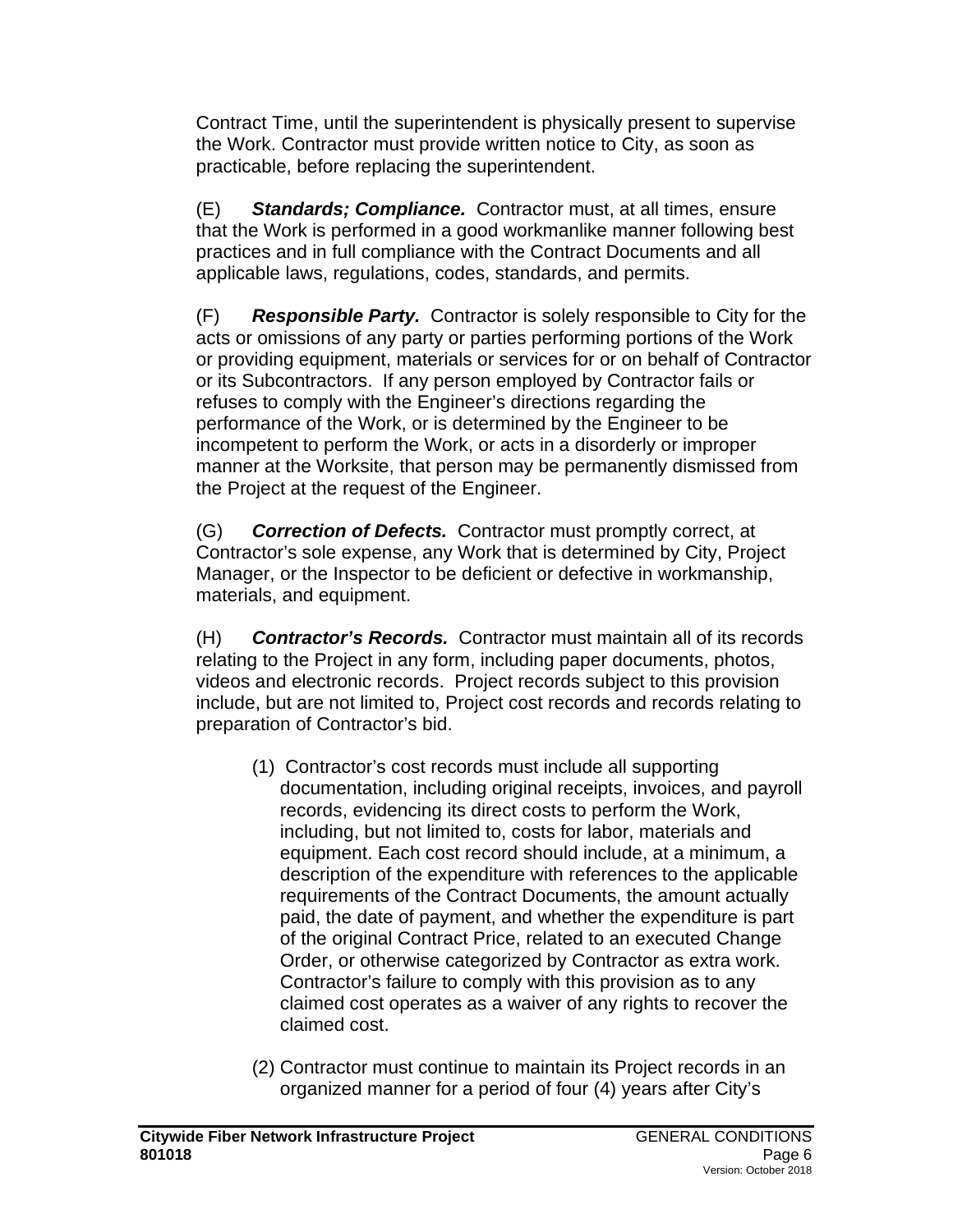acceptance of the Project or following termination, whichever occurs first. Subject to prior notice to Contractor, City is entitled to inspect or audit any of Contractor's Project records relating to the Project or to investigate Contractor's plant or equipment during Contractor's normal business hours.

### **2.3 Subcontractors.**

(A) *General.* All Work which is not performed by Contractor with its own forces must be performed by Subcontractors, subject to the fifty percent (50%) limitation set forth in the Instructions to Bidders. City reserves the right to approve or reject any and all Subcontractors proposed to perform the Work.

(B) *Contractual Obligations.* Contractor must require every Subcontractor to be bound to the provisions of the Contract Documents as they apply to the Subcontractor's portion(s) of the Work, and to likewise bind their subcontractors or suppliers. Nothing in these Contract Documents creates a contractual relationship between a Subcontractor and City, but City is deemed to be a third-party beneficiary of the contract between Contractor and each Subcontractor.

Copies of subcontracts must be available to the Engineer upon request. Before a Subcontractor commences Work on the Project, Contractor must provide the Engineer a written statement with the name of the Subcontractor, a description of each portion of the Work performed by the Subcontractor, and the percentage of the overall Work to be performed by the Subcontractor.

(C) *Termination.* If the Contract is terminated, each Subcontractor's agreement must be assigned by Contractor to City, subject to the prior rights of any surety, provided that City accepts the assignment by written notification, and assumes all rights and obligations of Contractor pursuant to each such subcontract agreement.

(D) *Substitution of Subcontractor.* If Contractor requests substitution of a listed Subcontractor under Public Contract Code Section 4107, Contractor is solely responsible for all costs City incurs in responding to the request, including legal fees and costs to conduct a hearing.

## **2.4 Coordination of Work.**

(A) *Concurrent Work.* City reserves the right to perform or to have performed other work on or adjacent to the Project site while the Work is being performed. Contractor is responsible for coordinating its Work with other work being performed on or adjacent to the Project site, and must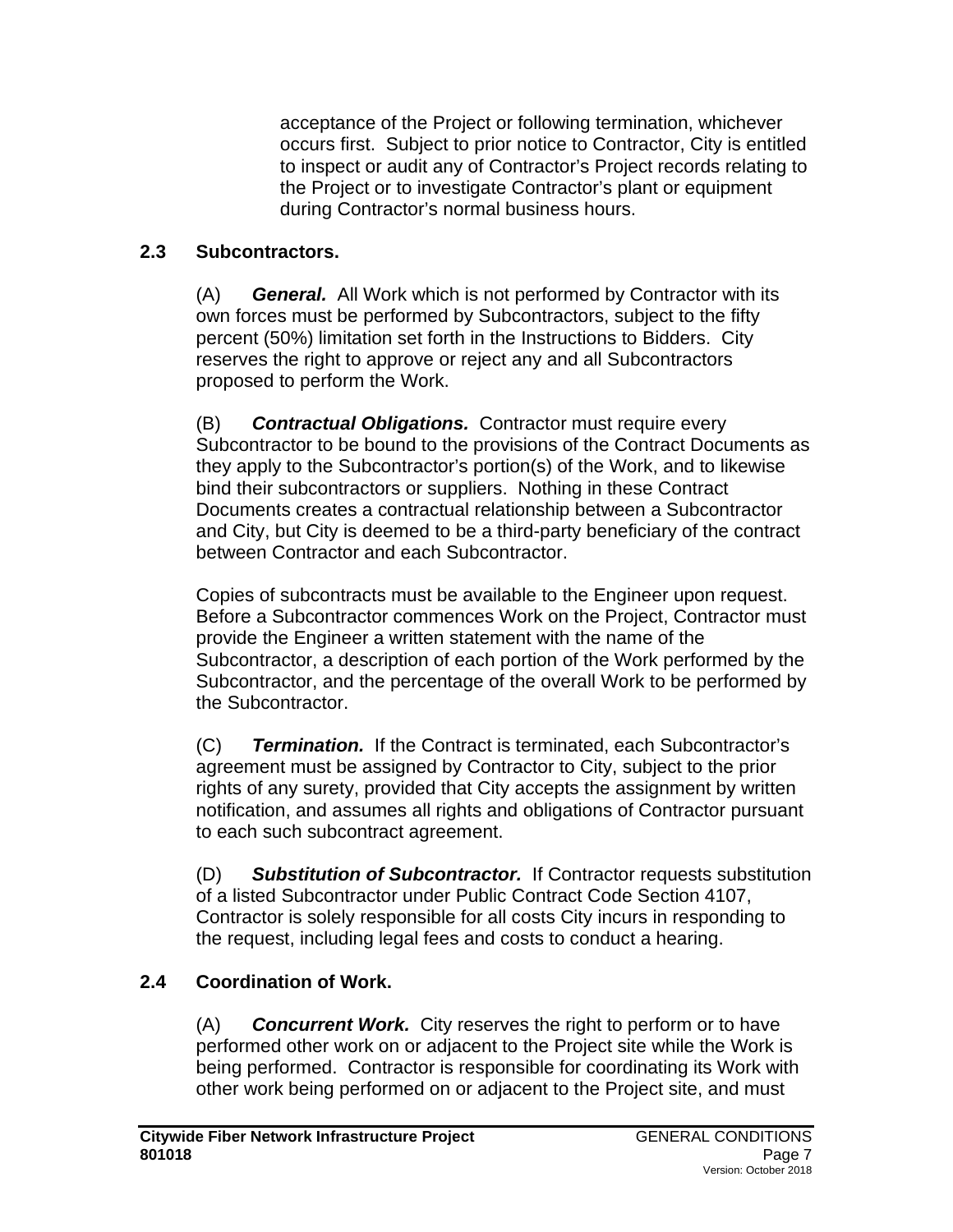avoid hindering, delaying, or interfering with the work of other contractors and subcontractors. To the full extent permitted by law, Contractor must hold harmless and indemnify City, Design Professional, and Project Manager against any and all claims arising from or related to Contractor's avoidable, negligent, or willful hindrance of, delay to, or interference with the work of another contractor or subcontractor.

(B) *Defects.* Before proceeding with any portion of the Work affected by the construction or operations of others, Contractor must give Project Manager prompt written notification of any defects Contractor discovers which will prevent the proper execution of the Work. Failure to give notice of any such known defects will be deemed acknowledgement by Contractor that the work of others is not defective and will not prevent the proper execution of the Work.

**2.5 Submittals.** Unless otherwise specified, Contractor must submit to Project Manager for review and approval, all schedules, Shop Drawings, samples, product data and similar submittals required by the Contract Documents, or upon request by Project Manager. Unless otherwise specified, all submittals, including Requests for Information ("RFIs") are subject to the provisions of this Section.

(A) *General.* Contractor is responsible for ensuring that its submittals are accurate and conform to the Contract Documents.

(B) *Time and Manner of Submission.* Contractor must ensure that its submittals are prepared and delivered in a manner consistent with the current approved schedule for the Work and within the applicable time specified elsewhere in the Contract Documents, or if no time is specified, in such time and sequence so as not to delay the performance of the Work or completion of the Project.

(C) *Required Contents.* Each submittal must include the Project name, Contractor's name and address, the name and address of any Subcontractor or supplier involved with the submittal, the date, and references to applicable Specification section(s) and/or drawing and detail number(s).

(D) *Required Corrections.* If corrections are required, Contractor must promptly make and submit any required corrections in full conformance with the requirements of this Section.

(E) *Effect of Review and Approval.* Review and approval of a submittal by City will not relieve Contractor from complying with the requirements of the Contract Documents. Contractor is responsible for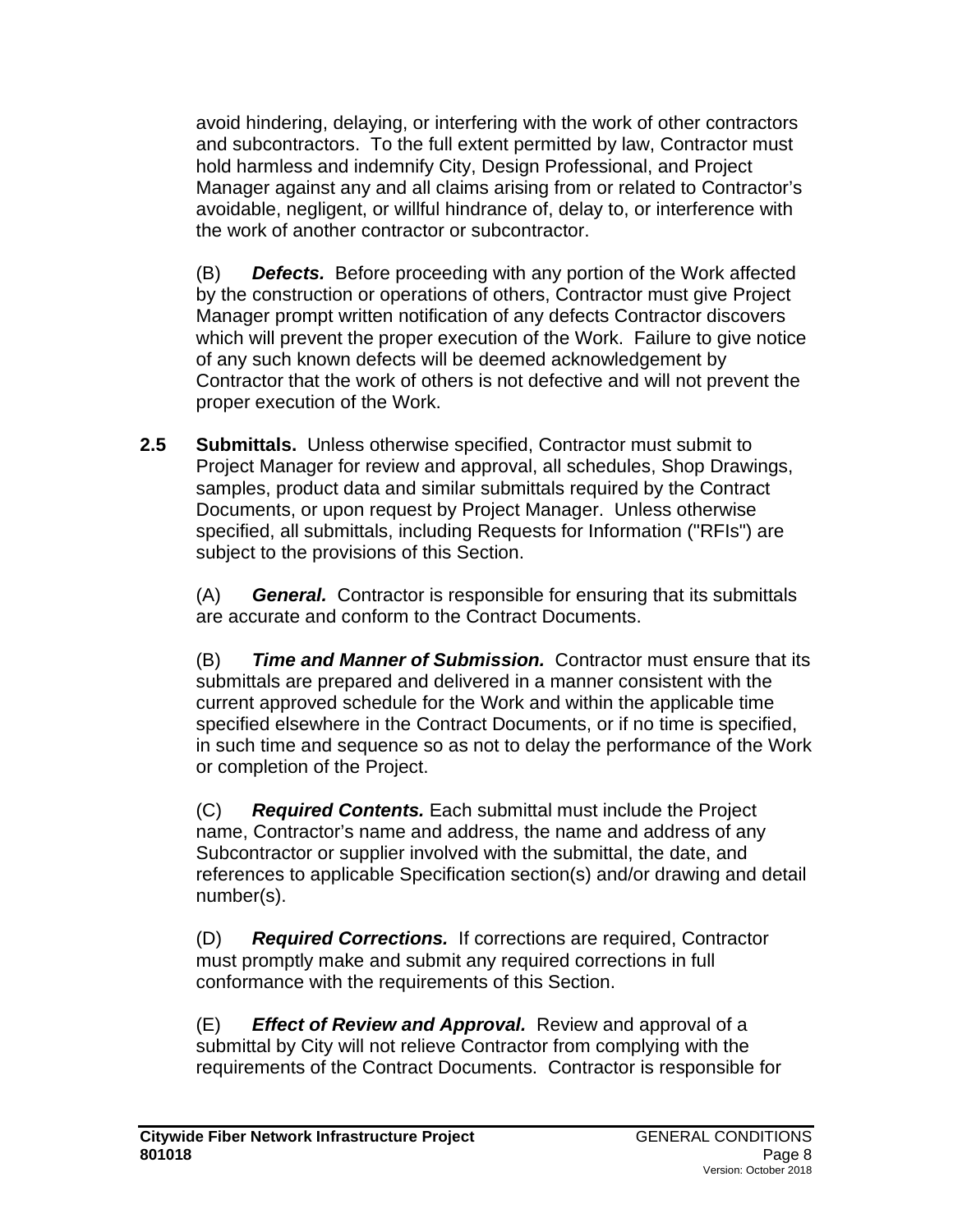any errors in any submittal, and review or approval of a submittal by City is not an assumption of risk or liability by City.

(F) *Enforcement.* Any Work performed or material used without prior approval of a required submittal will be performed at Contractor's risk, and Contractor may be required to bear the costs incident thereto, including the cost of removing and replacing such Work, repairs to other affected portions of the Work, and the cost of additional time or services required of the Design Professional, Project Manager, or Inspector.

(G) **Excessive RFIs.** RFIs will be considered excessive or unnecessary if the Engineer determines that the explanation or response to the RFI is clearly and unambiguously discernable in the Contract Documents. City's costs to review and respond to excessive or unnecessary RFIs may be deducted from payments otherwise due to Contractor.

#### **Article 3 Contract Documents**

## **3.1 Interpretation of Contract Documents.**

(A) *Drawings and Specifications.* The Drawings and Specifications included in the Contract Documents are complementary. If Work is shown on one but not on the other, Contractor must perform the Work as though fully described on both, consistent with the Contract Documents and reasonably inferable from them as being necessary to produce the indicated results. The Drawings and Specifications are deemed to include and require everything necessary and reasonably incidental to completion of the Work, whether or not particularly mentioned or shown. Contractor must perform all work and services and supply all things reasonably related to and inferable from the Contract Documents. In the event of a conflict between the Drawings and Specifications, the Specifications will control.

(B) *Duty to Notify.* If Contractor becomes aware of any ambiguity, discrepancy, omission, or error in the Drawings or Specifications, Contractor must immediately notify the Design Professional and request clarification of such, by submitting a written request for information (RFI) in the manner specified by City. The Design Professional's clarifications or interpretations will be final and binding.

(C)*Figures and Dimensions.* Figures control over scaled dimensions.

(D) *Technical or Trade Terms.* Any terms that have well-known technical or trade meanings will be interpreted in accordance with those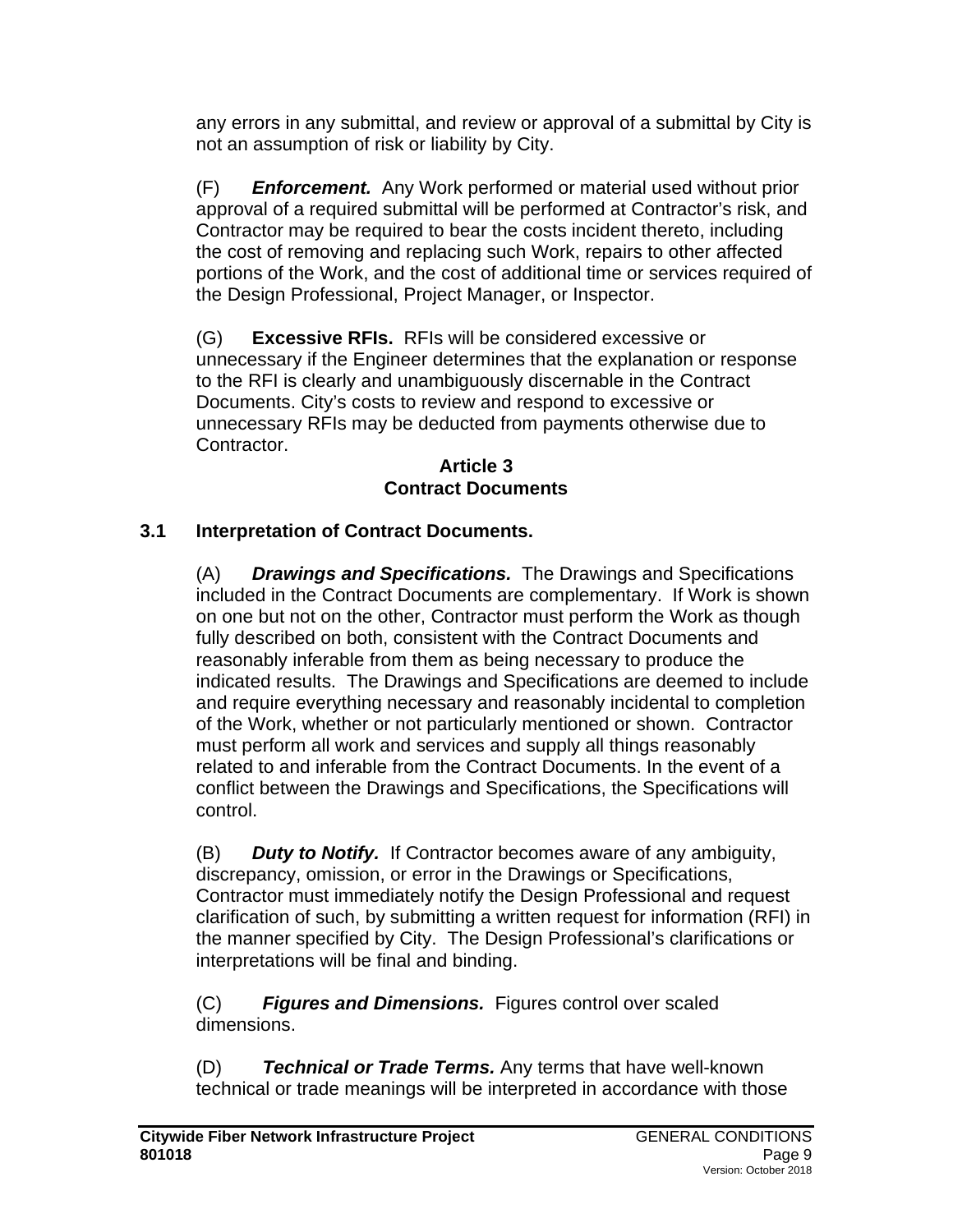meanings, unless otherwise specifically defined in the Contract Documents.

(E) *Measurements.* Contractor must verify all relevant measurements at the Worksite before ordering any material or performing any Work, and will be responsible for the correctness of those measurements.

- **3.2 Order of Precedence.** Information included in one Contract Document but not in another will not be considered a conflict or inconsistency. Unless otherwise specified in the Special Conditions, in case of any conflict or inconsistency among the Contract Documents, the following order of precedence will apply, beginning from highest to lowest:
	- (A) Change Orders;
	- (B) Addenda;
	- (C) Contract;
	- (D) Notice to Proceed;
	- (E) Notice of Award;
	- (F) Special Conditions;
	- (G) General Conditions;
	- (H) Payment and Performance Bonds;
	- (I) Specifications;
	- (J) Drawings;
	- (K) Contractor's Bid Proposal and attachments;
	- (L) Notice Inviting Informal Bids;
	- (M) Instructions to Bidders; and

(N) Any documents prepared by and on behalf of a third party, that were not prepared specifically for this Project, e.g., Caltrans Standard Specifications or Caltrans Special Provisions.

**3.3 Caltrans Standard Specifications.** Any reference to or incorporation of the Standard Specifications of the State of California, Department of Transportation ("Caltrans"), including "Standard Specifications," "Caltrans Specifications," "State Specifications," or "CSS," means the most current edition of Caltrans' Standard Specifications, unless otherwise specified ("Standard Specifications"), including the most current amendments as of the date that Contractor's bid was submitted for this Project. The following provisions apply to use of or reference to the Standard Specifications:

(A) *Limitations.* None of the "General Provisions" of the Standard Specifications, i.e., Sections 1 through 9, applies to these Contract Documents with the exception of any specific provisions, if any, which are expressly stated to apply to these Contract Documents.

(B) *Conflicts or Inconsistencies.* If there is a conflict or inconsistency between any provision in the Standard Specifications and a provision of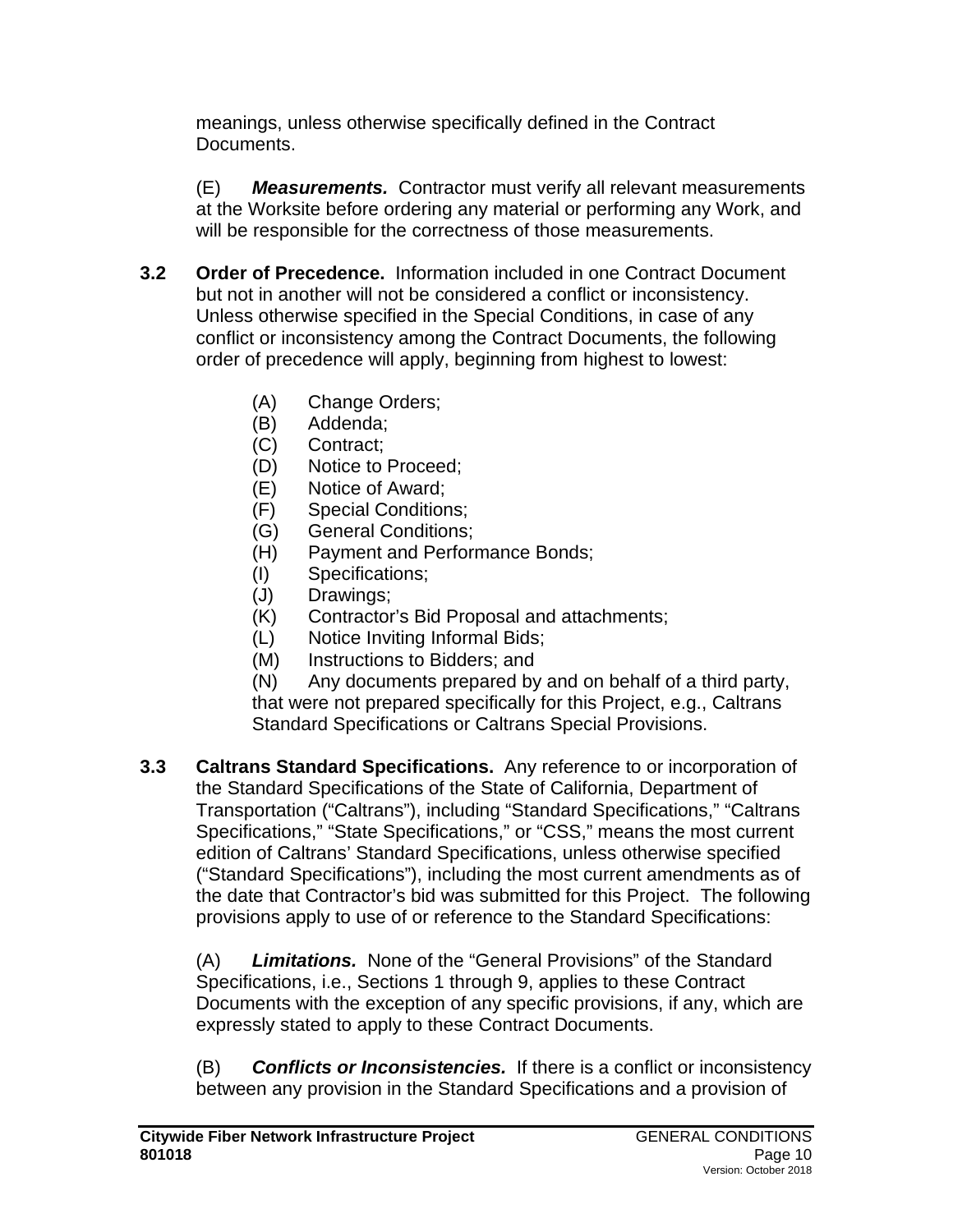these Contract Documents, as determined by City, the provision in the Contract Documents will govern.

(C) *Meanings.* Terms used in the Standard Specifications are to be interpreted as follows:

(1) Any reference to the "Engineer" is deemed to mean the City Engineer.

(2) Any reference to the "Special Provisions" is deemed to mean the Special Conditions.

(3) Any reference to the "Department" or "State" is deemed to mean City.

**3.4 For Reference Only.** Contractor is responsible for the careful review of any document, study, or report appended to the Contract Documents solely for informational purposes and identified as "For Reference Only." Nothing in any document, study, or report so appended and identified is intended to supplement, alter, or void any provision of the Contract Documents. However, Contractor is advised that City or its representatives may be guided by information or recommendations included in such reference documents, particularly when making determinations as to the acceptability of proposed materials, methods, or changes in the Work. Contractor must promptly notify City of any perceived or actual conflict between the Contract Documents and any document provided "For Reference Only."

### **Article 4 Bonds, Indemnity, and Insurance**

- **4.1 Payment and Performance Bonds.** Within ten (10) days following issuance of the notice of award, Contractor is required to provide a payment bond and a performance bond, each in the penal sum of not less than one hundred percent (100%) of the Contract Price, using the bond forms included with the Contract Documents. Each bond must be issued by a surety admitted in California. If an issuing surety cancels the bond or becomes insolvent, within seven (7) days following written notice from City, Contractor must substitute a surety acceptable to City. If Contractor fails to substitute an acceptable surety within the specified time, City may, at its sole discretion, withhold payment from Contractor until the surety is replaced to City's satisfaction, or terminate the Contract for default.
- **4.2 Indemnity.** To the fullest extent permitted by law, Contractor must indemnify, defend, and hold harmless City, its agents and consultants, and Design Professional (individually, an "Indemnitee," and collectively the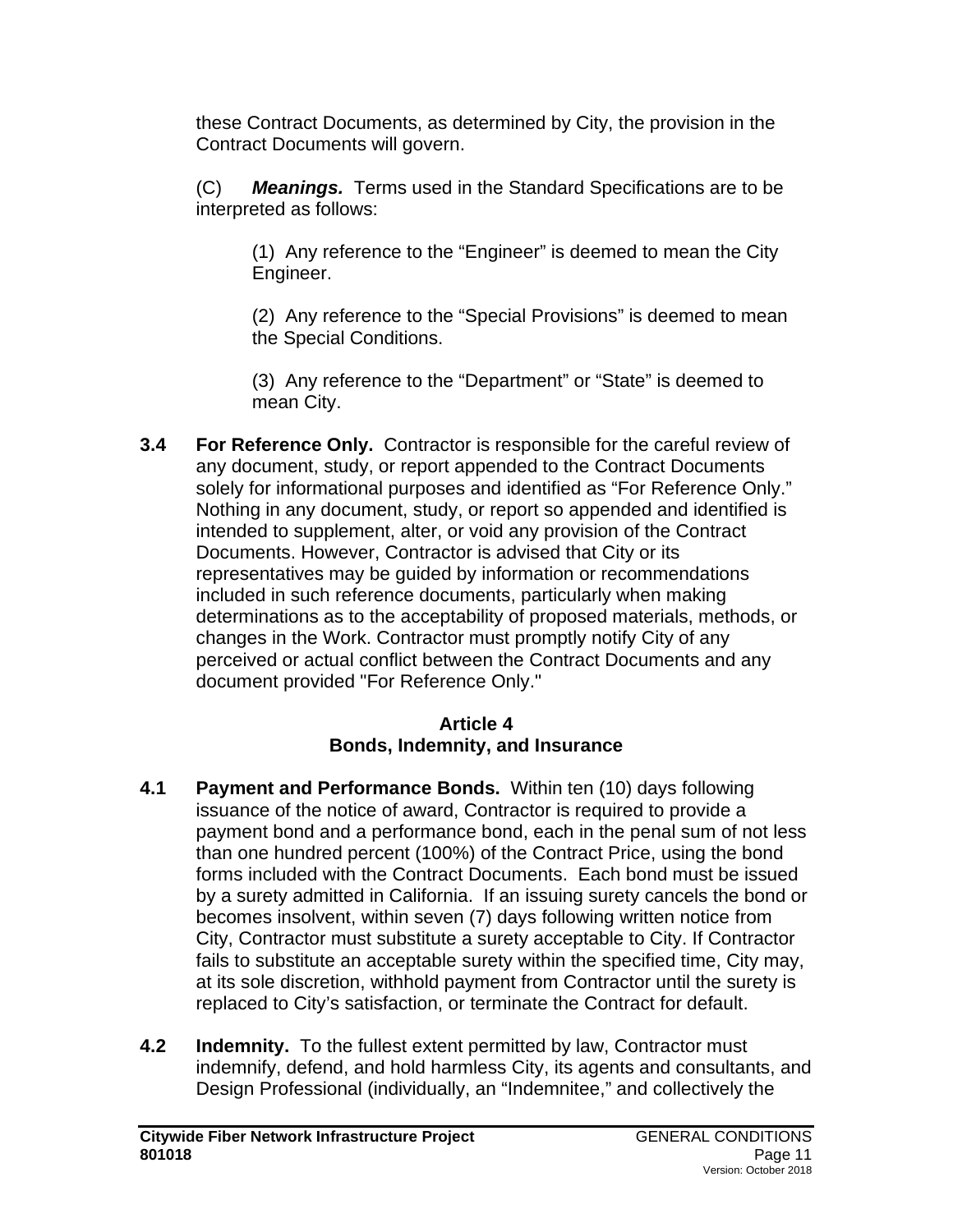"Indemnitees") from and against any and all liability, loss, damage, claims, expenses (including, without limitation, attorney fees, expert witness fees, paralegal fees, and fees and costs of litigation or arbitration) (collectively, "Liability") of every nature arising out of or in connection with the acts or omissions of Contractor, its employees, Subcontractors, representatives, or agents, in bidding or performing the Work or its failure to comply with any of its obligations under the Contract, except such Liability caused by the active negligence, sole negligence, or willful misconduct of an Indemnitee. This indemnity requirement applies to any Liability arising from alleged defects in the content or manner of submission of Contractor's bid for the Contract. Contractor's failure or refusal to timely accept a tender of defense pursuant to this provision will be deemed a material breach of this Contract. City will timely notify Contractor upon receipt of any third-party claim relating to the Contract, as required by Public Contract Code Section 9201.

**4.3 Insurance.** No later than ten (10) days following issuance of the notice of award, Contractor is required to procure and provide proof of the insurance coverage required by this section in the form of certificates and endorsements. The required insurance must cover the activities of Contractor and its Subcontractors relating to or arising from the performance of the Work, and must remain in full force and effect at all times during the period covered by the Contract until the date of recordation of the notice of completion. The coverages may be arranged under a single policy for the full limits required or by a combination of underlying policies with the balance provided by excess or "umbrella" policies, provided each such policy complies with the requirements set forth herein. All required insurance must be issued by a company licensed to do business in the State of California, and each such insurer must have an A.M. Best's financial strength rating of "A" or better and a financial size rating of "VIII" or better. If Contractor fails to provide any of the required coverage in full compliance with the requirements of the Contract Documents, City may, at its sole discretion, purchase such coverage at Contractor's expense and deduct the cost from payments due to Contractor, or terminate the Contract for default. Contractor further understands that City reserves the right to modify the insurance requirements set forth herein, with thirty (30) days' notice provided to Contractor, at any time as deemed necessary to protect the interests of City.

(A) **Policies and Limits***.* The following insurance policies and limits are required for this Contract unless otherwise specified in the Special Conditions:

(1) **Commercial General Liability Insurance ("CGL").** Contractor shall maintain CGL and shall include coverage for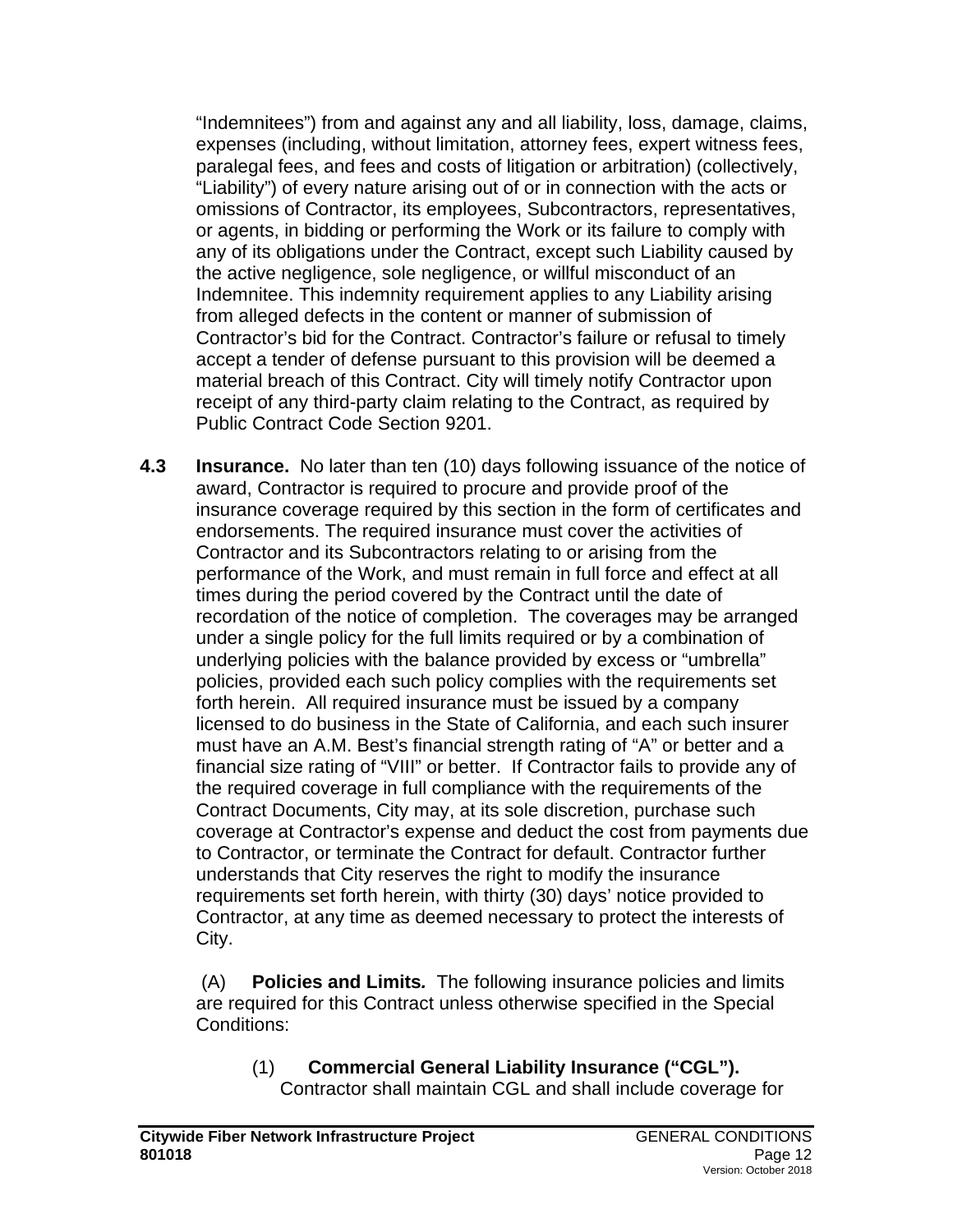liability arising from Contractor's or its Subcontractor's acts or omissions in the performance of the Work against claims and liabilities for personal injury, death, or property damage providing protection in the minimum amount of: (i) two million dollars (\$2,000,000.00) combined single limit each occurrence and either a general aggregate limit of four million dollars (\$4,000,000.00) or a general aggregate limit of two million dollars (\$2,000,000.00) as applied on a "per project" or "per location" basis, or (ii) the maximum amount of such insurance available to Contractor under Contractor's combined insurance policies (including any excess or "umbrella" policies), whichever is greater.

- a. CGL policy may not exclude explosion, collapse, underground excavation hazard, or removal of lateral support.
- b. CGL policy must include contractor's protected coverage, blanket contractual, and completed operations.
- (2) **Workers' Compensation Insurance and Employer's Liability***:* Contractor shall maintain Workers Compensation coverage, as required by law. The policy must comply with the requirements of the California Workers' Compensation Insurance and Safety Act and provide protection in the minimum amount of: (i) One Million Dollars (\$1,000,000.00) for any one accident or occurrence, or (ii) the maximum amount of such insurance available to Contractor under Contractor's combined insurance policies (including any excess or "umbrella" policies), whichever is greater. If Contractor is self-insured, Contractor must provide its Certificate of Permission to Self-Insure, duly authorized by the Department of Industrial Relations.
- (3) **Automobile Liability**: Contractor shall maintain Automobile Liability covering all owned, non-owned and hired automobiles (if Contractor does not own automobiles, then Contractor shall maintain Hired/Non-owned Automobile Liability) against claims and liabilities for personal injury, death, or property damage providing protection in the minimum amount of: (i) One Million Dollars (\$1,000,000.00) combined single limit, or (ii) the maximum amount of such insurance available to Contractor under Contractor's combined insurance policies (including any excess or "umbrella" policies), whichever is greater.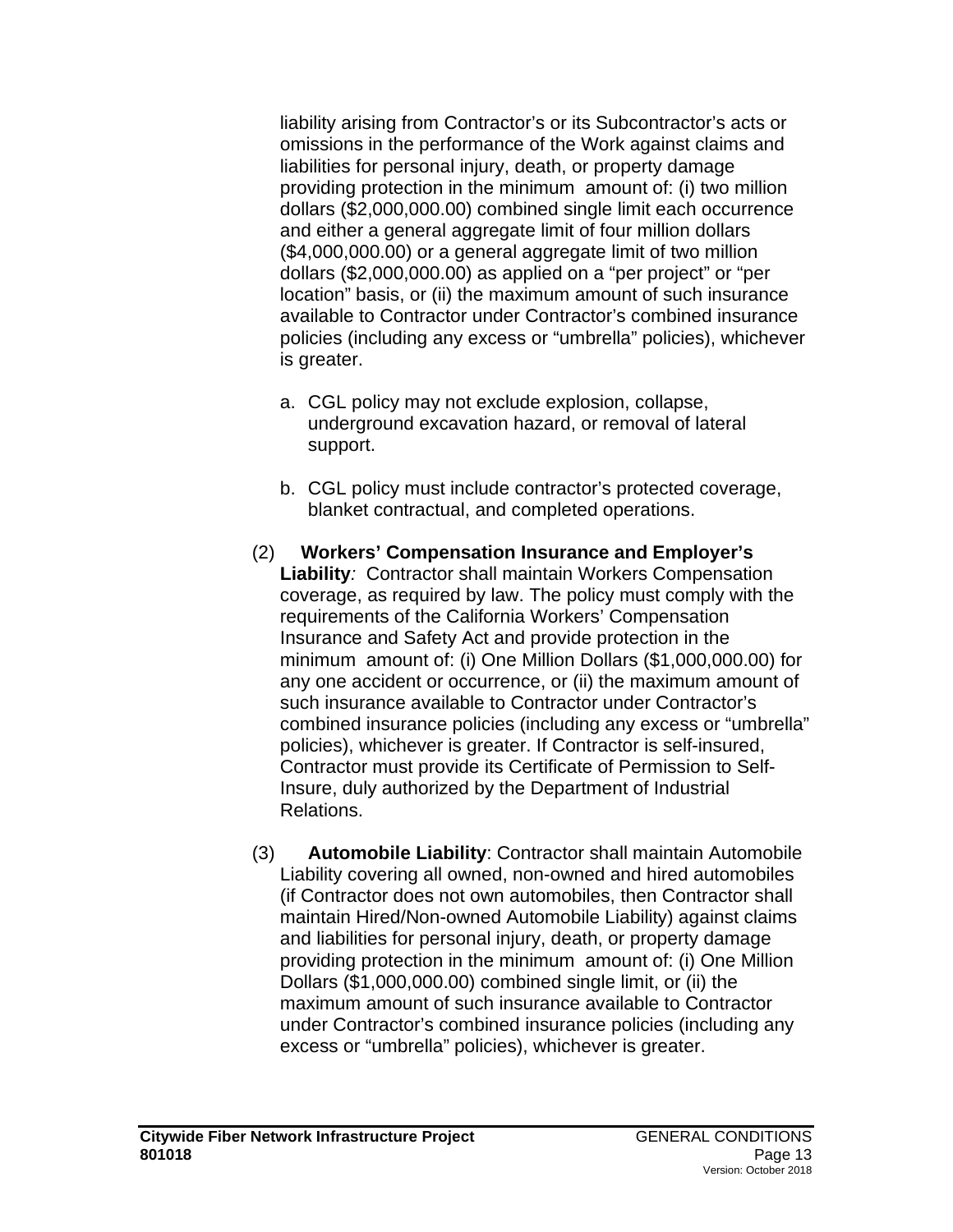(B) **Required Endorsements***.* Contractor must provide proof of the following endorsements, listed for each policy for which endorsements are required, as outlined below:

- (1) For all Policies:
	- a. "Waiver of Subrogation" endorsements providing that the carrier agrees to waive any right of subrogation it may have against the City of Morgan Hill and City's elected or appointed officials, boards, agencies, officers, agents, employees, and volunteers.
- (2) General Liability and Automobile:
	- a. "Additionally Insured" endorsements naming the City of Morgan Hill, its elected or appointed officials, boards, agencies, officers, agents, employees, and volunteers as additional insureds;
	- b. "Primary and Non-Contributing" endorsements stating that the policy is primary non-contributing;
- (3) General Liability:
	- a. "Separation of Insureds" endorsements stating that the inclusion of more than one insured will not operate to impair the rights of one insured against another, and the coverages afforded will apply as though separate policies have been issued to each insured.

(C) **Subcontractors***.* Contractor must ensure that each Subcontractor is required to maintain the same insurance coverage required under this Section 4.3, with respect to its performance of Work on the Project, including those requirements related to the additional insureds and waiver of subrogation.

(D) **Certificates**. Contractor must furnish City with copies of all policies or certificates as outlined herein, whether new or modified, promptly upon receipt. No policy subject to Contractor's Contract with City may be reduced, canceled, allowed to expire, or materially changed except after thirty (30) days' notice by the insurer to City, unless due to non-payment of premiums, in which case ten (10) days written notice must be made to City. Certificates, including renewal certificates, may be mailed electronically to riskmgmt@morganhill.ca.gov or delivered to the Certificate Holder address as follows: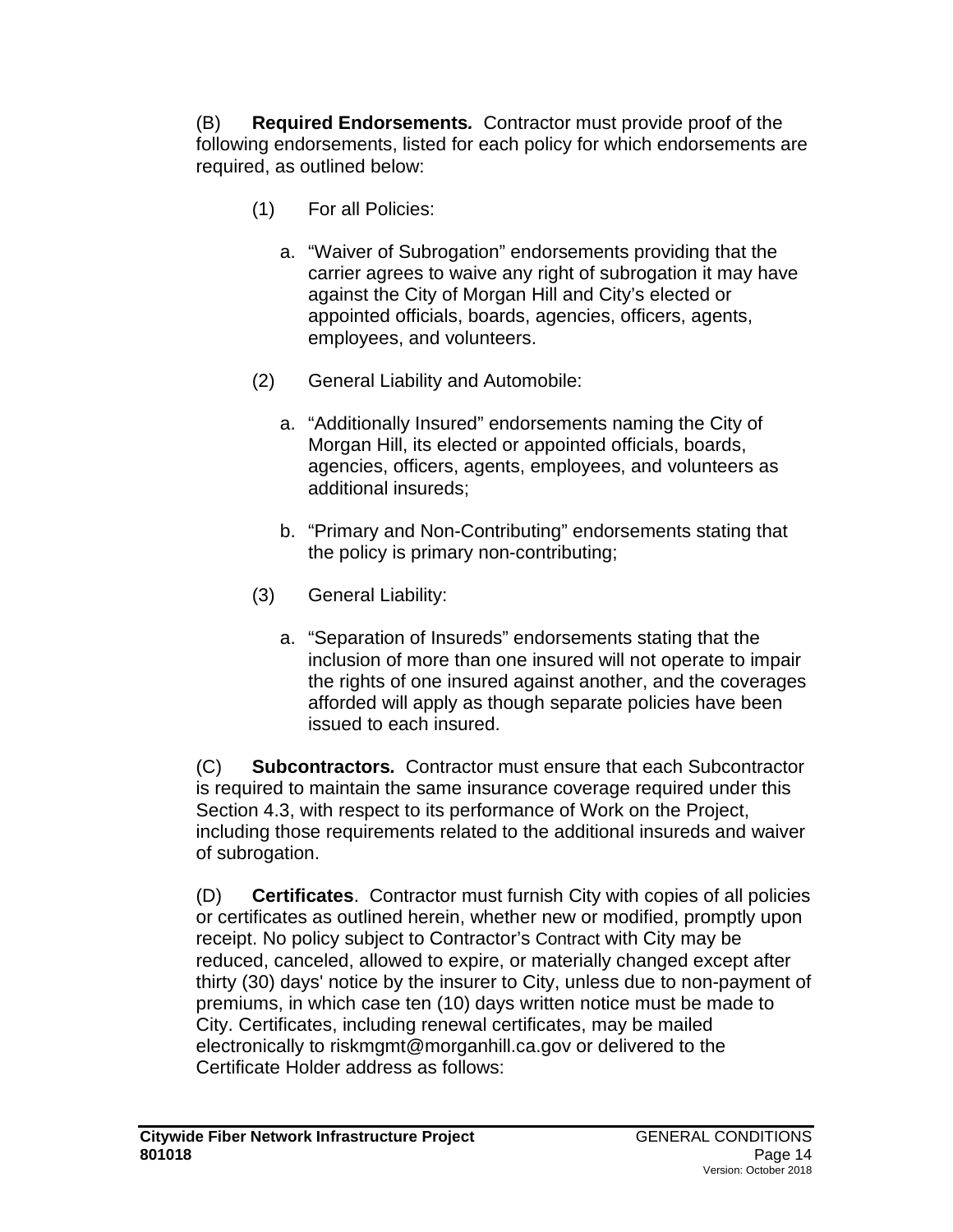City of Morgan Hill Attn: Risk Management 17575 Peak Avenue Morgan Hill, CA 95037

**4.4 Warranty Bond.** As a condition precedent to Final Completion, Contractor must submit a warranty bond, using the form provided by City, to guarantee its Work as specified in Article 11, Completion and Warranty Procedures. The warranty bond must be issued by a surety admitted in California for fifty percent (50%) of the final Contract Price or as otherwise specified in the Contract Documents. If an issuing surety cancels the bond or becomes insolvent, within seven (7) days following written notice from City, Contractor must substitute a surety acceptable to City.

### **Article 5 Contract Time**

**5.1 Time is of the Essence.** Time is of the essence in Contractor's performance and completion of the Work, and Contractor must diligently prosecute the Work and complete it within the Contract Time.

(A) *General.* Contractor must commence the Work on the date indicated in the notice to proceed, and must fully complete the Work, in strict compliance with all requirements of the Contract Documents, and within the Contract Time.

(B) *Rate of Progress.* Contractor and its Subcontractors must, at all times, provide workers, materials, and equipment sufficient to maintain the rate of progress necessary to ensure full completion of the Work within the Contract Time. If City determines that Contractor is failing to prosecute the Work at a sufficient rate of progress, City may, in its sole discretion, direct Contractor to provide additional workers, materials, or equipment, or to work additional hours or days without additional cost to City, in order to achieve a rate of progress satisfactory to City. If Contractor fails to comply with City's directive in this regard, City may, at Contractor's expense, separately contract for additional workers, materials, or equipment or use City's own forces to achieve the necessary rate of progress. Alternatively, City may terminate the Contract based on Contractor's default.

**5.2 Schedule Requirements.** All schedules must be prepared using standard scheduling software acceptable to City, and must provide schedules in electronic and paper form as requested.

(A) *As-Planned (Baseline) Schedule.* Within fifteen (15) calendar days following issuance of the notice of award (or as otherwise specified in the Special Conditions), Contractor must submit to City for review and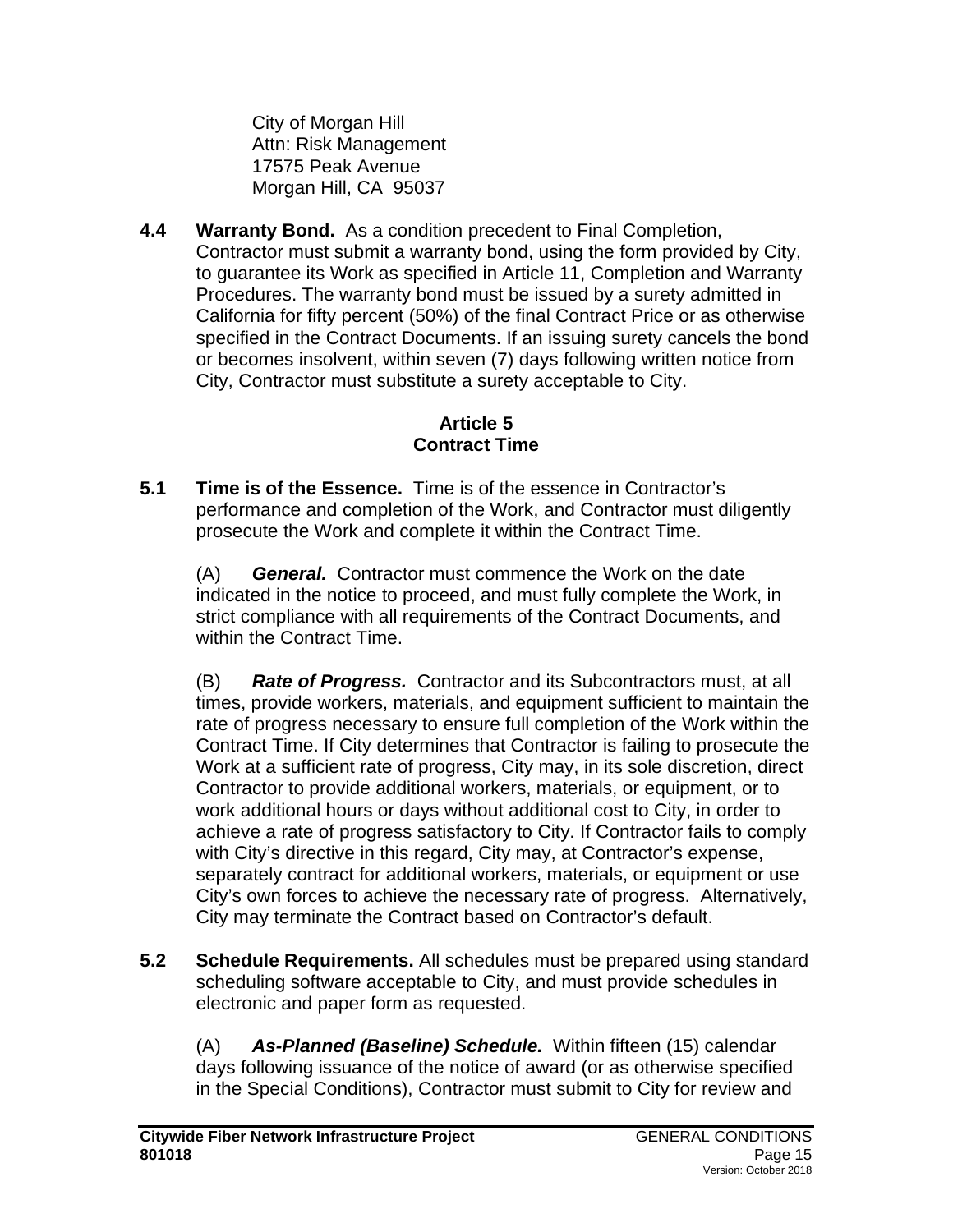approval an as-planned (baseline) schedule showing in detail how Contractor plans to perform and fully complete the Work within the Contract Time using critical path methodology. The as-planned schedule must include the work of all trades required for the Work, and must be sufficiently comprehensive and detailed to enable progress to be monitored on a day-by-day basis. For each activity, the as-planned schedule must be dated, provided in the format specified in the Contract Documents or as required by City, and must include, at a minimum, a description of the activity, the start and completion dates, and the duration.

(B) *Progress Schedules.* Contractor must submit an updated progress schedule and three (3) week look-ahead schedule, in the format specified by City, for review and approval with each application for a progress payment. The progress schedule must show how the actual progress of the Work to date compared to the as-planned schedule, and must identify any actual or potential impacts to the critical path.

(C) *Recovery Schedule.* If City determines that the Work is more than one (1) week behind schedule, within seven (7) days following written notice of such determination, Contractor must submit a recovery schedule, showing how Contractor intends to perform and complete the Work within the Contract Time, based on actual progress to date.

(D) *Effect of Approval.* Contractor and its Subcontractors must perform the Work in accordance with the most current approved schedule unless otherwise directed by City. City approval of a schedule does not operate to extend the time for completion of the Work or any component of the Work, and will not affect City's right to assess liquidated damages for Contractor's unexcused delay in completing the Work within the Contract Time.

(E) *Posting.* Contractor must at all times maintain a copy of the most current approved progress or recovery schedule posted prominently in its on-site office.

(F) *Reservation of Rights.* City reserves the right to direct the sequence in which the Work must be performed or to make changes in the sequence of the Work in order to facilitate the performance of work by City or others, or to facilitate City's use of its property. The Contract Time or Contract Price may be adjusted to the extent such changes in sequence actually increase or decrease Contractor's time or cost to perform the Work.

(G) *Authorized Working Days and Times.* Contractor is limited to working Monday through Friday, excluding City of Morgan Hill-observed holidays, during City's normal business hours, except as expressly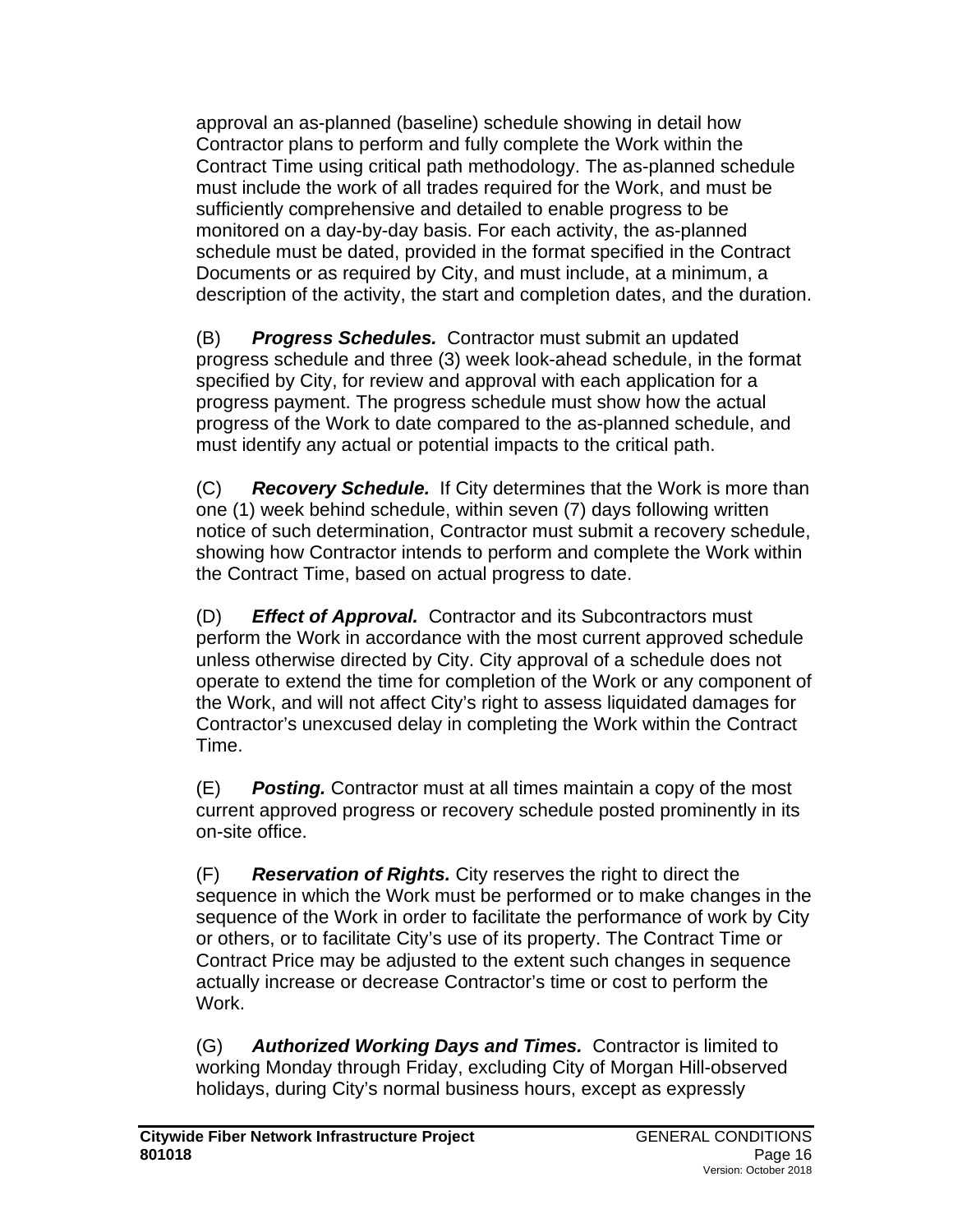provided in the Special Conditions, or as authorized in writing by City. City reserves the right to charge Contractor for additional costs incurred by City due to Work performed on days or during hours not expressly authorized in these Contract Documents, including reimbursement of costs incurred for inspection, testing, and construction management services.

## **5.3 Delay and Extensions of Contract Time.**

(A) *Excusable Delay.* The Contract Time may be extended if Contractor encounters an unavoidable delay in completing the Work within the Contract Time due to causes completely beyond Contractor's control, and which Contractor could not have avoided or mitigated through planning, foresight, and diligence ("Excusable Delay"). Grounds for Excusable Delay may include fire, earthquake, acts of terror or vandalism, epidemic, unforeseeable adverse government actions, unforeseeable actions of third parties, encountering unforeseeable hazardous materials, unforeseeable site conditions, suspension for convenience under Article 13, or unusually severe weather.

(B) *Non-Excusable Delay.* Excusable Delay does not include delay that is concurrent with non-Excusable Delay, and does not include delay caused by:

(1) weather conditions which are normal for the location of the Project, as determined by reliable records, including monthly rainfall averages, for the preceding ten (10) years;

(2) Contractor's failure to order equipment and materials sufficiently in advance of the time needed for timely completion of the Work;

(3) Contractor's failure to provide adequate notification to utility companies for connections or services necessary for the timely performance and completion of the Work;

(4) foreseeable conditions Contractor could have ascertained from reasonably diligent inspection of the Worksite or review of the Contract Documents; or

(5) Contractor's financial inability to perform the Work, including insufficient funds to pay its Subcontractors or suppliers.

(C) *Request for Extension of Contract Time.* A request for an extension of time and associated delay costs must be submitted in writing to City within ten (10) calendar days of the date the delay is first encountered, even if the duration of the delay is not yet known at that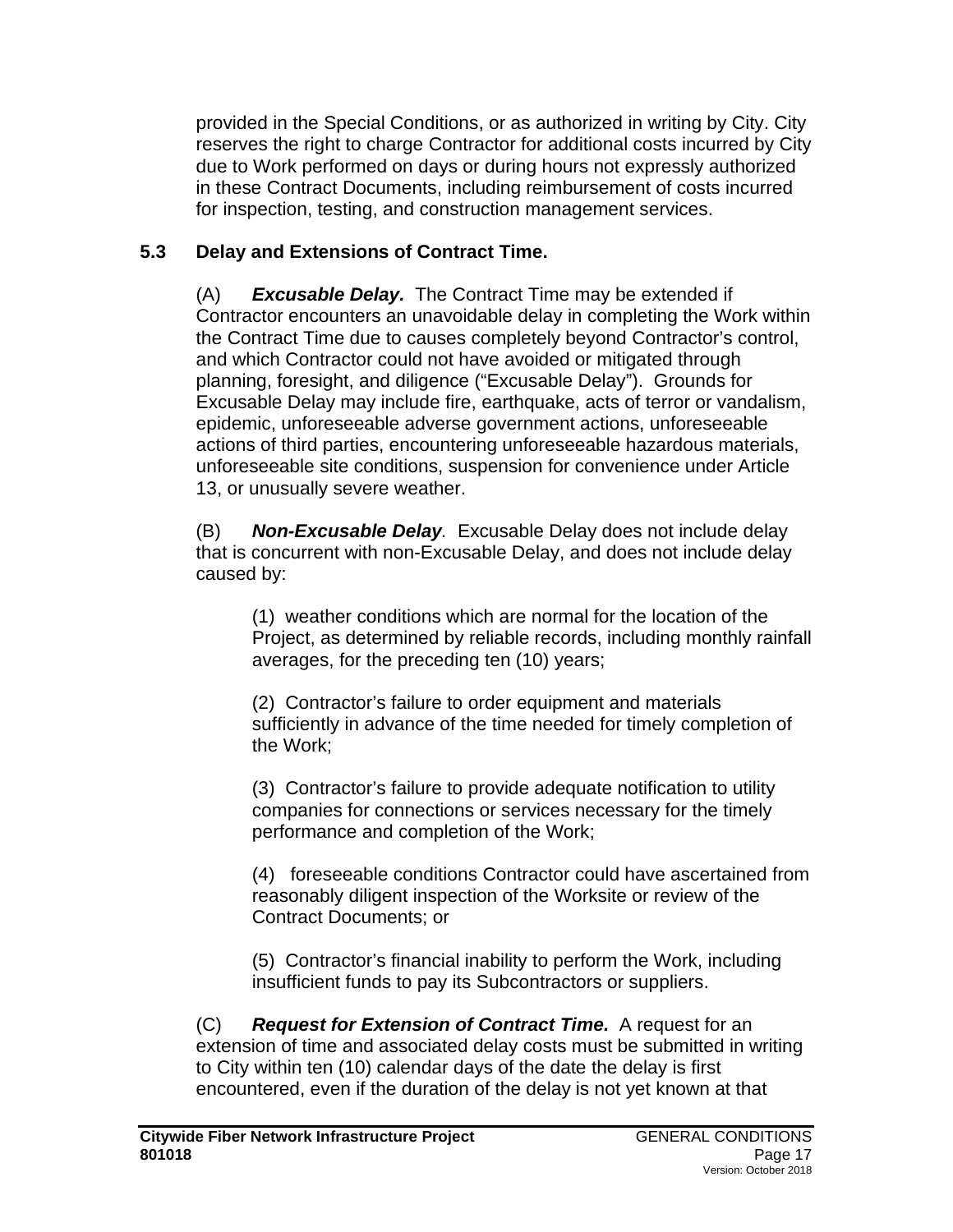time, or will be deemed waived. In addition to complying with the requirements of this Article 5, the request must be submitted in compliance with the Change Order request procedures in Article 6, below. Strict compliance with these requirements is necessary to ensure that any delay or delay costs may be mitigated as soon as possible, and to facilitate cost-efficient administration of the Project and timely performance of the Work. Any request for an extension of time or delay costs that does not strictly comply with the requirements of Article 5 and Article 6 will be deemed waived.

(1) *Required Contents.* The request must include a detailed description of the cause(s) of the delay, and must also describe the measures that Contractor has taken to mitigate the delay and/or its effects, including efforts to mitigate the cost impact of the delay, e.g., by workforce management, change in sequencing, etc. If the delay is still ongoing at the time the request is submitted, the request should also include Contractor's plan for continued mitigation of the delay or its effects.

(2) *Delay Days and Costs.* The request must specify the number of days of Excusable Delay claimed, or provide a realistic estimate if the duration of the delay is not yet known. The request must specify the amount of any delay-related costs that are claimed, or provide a realistic estimate if the amount is not yet known. Any estimate of delay duration or cost must be updated in writing and submitted with all required supporting documentation as soon as the actual time and cost is known.

(3) *Supporting Documentation.* The request must also include any and all supporting documentation necessary to evidence the delay and its actual impacts, including schedule and cost impacts, including a time impact analysis using critical path methodology, and demonstrating unavoidable delay to Final Completion. The time impact analysis must be submitted in a form or format acceptable to City.

(4) *Burden of Proof.* Contractor has the burden of proving 1) that the delay was an Excusable Delay, as defined above, 2) that Contractor has made reasonable efforts to mitigate the delay and its schedule and cost impacts, 3) that the delay will unavoidably result in delaying Final Completion, and 4) that any delay costs claimed by Contractor were actually incurred and were reasonable under the circumstances.

(5) *Recoverable Costs.* If Contractor is granted an extension of time for Excusable Delay, recompense for delay costs will be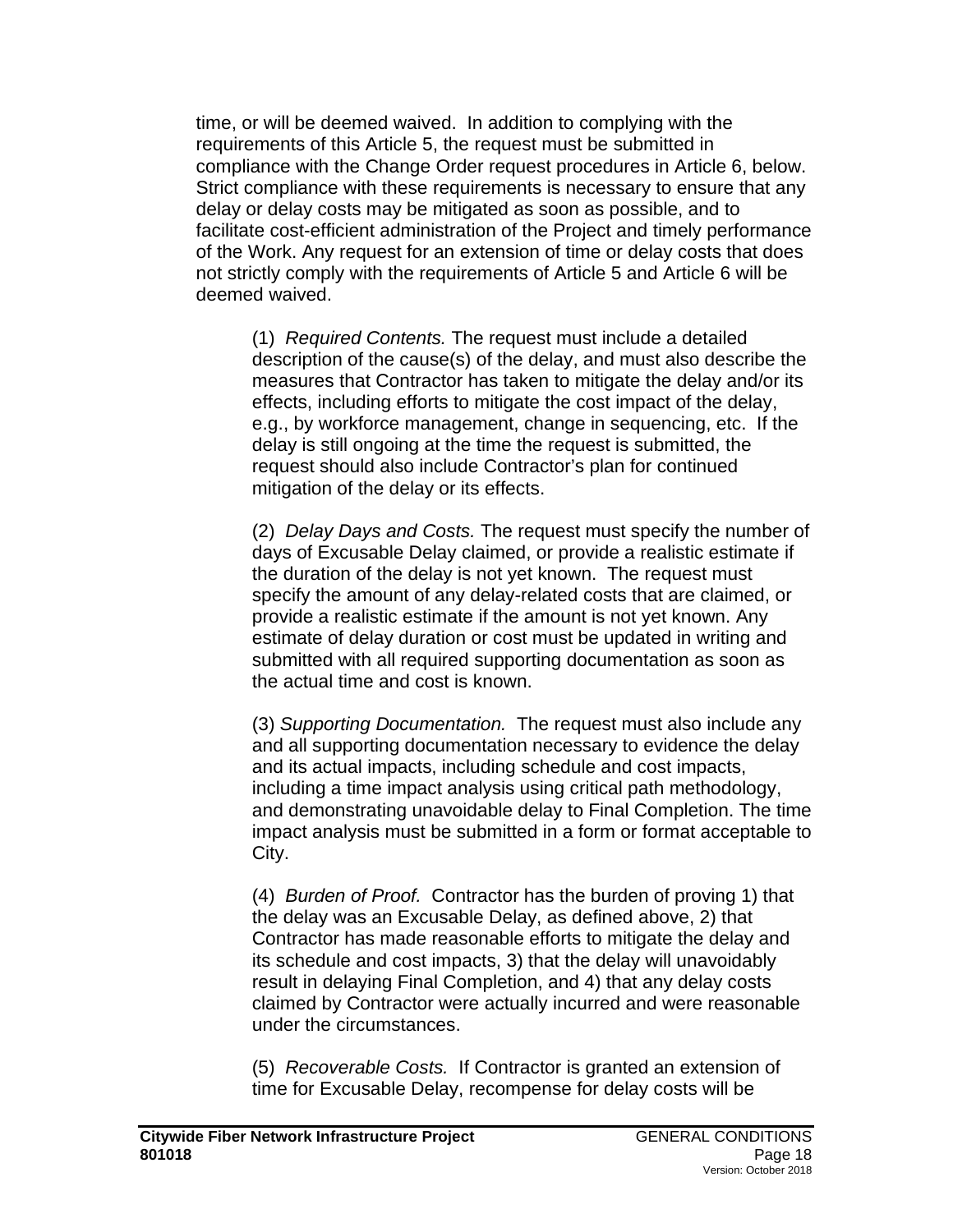limited to actual, direct, reasonable, and substantiated costs, and will not include home office overhead, or markup for overhead and profit.

(6) *Legal Compliance.* Nothing in this provision is intended to require the waiver, alteration, or limitation of the applicability of Public Contract Code Section 7102.

(7) *No Waiver.* Any grant of an extension of time or delay costs due to an Excusable Delay will not operate as a waiver of City's right to assess liquidated damages for unexcused delay.

(8) *Dispute Resolution.* In the event of a dispute over entitlement to an extension of time or delay costs, Contractor may not stop working pending resolution of the dispute, but must continue to comply with its duty to diligently prosecute the performance and timely completion of the Work. Contractor's sole recourse for an unresolved dispute based on City's rejection of a Change Order request for an extension of time or delay costs is to comply with the Dispute Resolution provisions set forth in Article 12, below.

**5.4 Liquidated Damages.** It is expressly understood that if Final Completion is not achieved within the Contract Time, City will suffer damages which are difficult to determine and accurately specify. Pursuant to Public Contract Code section 7203, if Contractor fails to achieve Final Completion within the Contract Time, City may charge Contractor in the amount specified in the Contract for each day that Final Completion is delayed beyond the Contract Time, as liquidated damages and not as a penalty.

(A) *Liquidated Damages.* Liquidated damages will not be assessed for any Excusable Delay, as set forth above.

(B) *Milestones.* Liquidated damages will also be separately assessed for failure to meet milestones specified elsewhere in the Contract Documents.

(C) *Setoff.* City is entitled to set off the amount of liquidated damages assessed against any payments otherwise due to Contractor, including setoff against release of retention. If there are insufficient Contract funds remaining to cover the full amount of liquidated damages assessed, City is entitled to recover the balance from Contractor or its performance bond surety.

(D) *Occupancy or Use.* Occupancy or use of the Project in whole or in part prior to Final Completion does not constitute City's acceptance of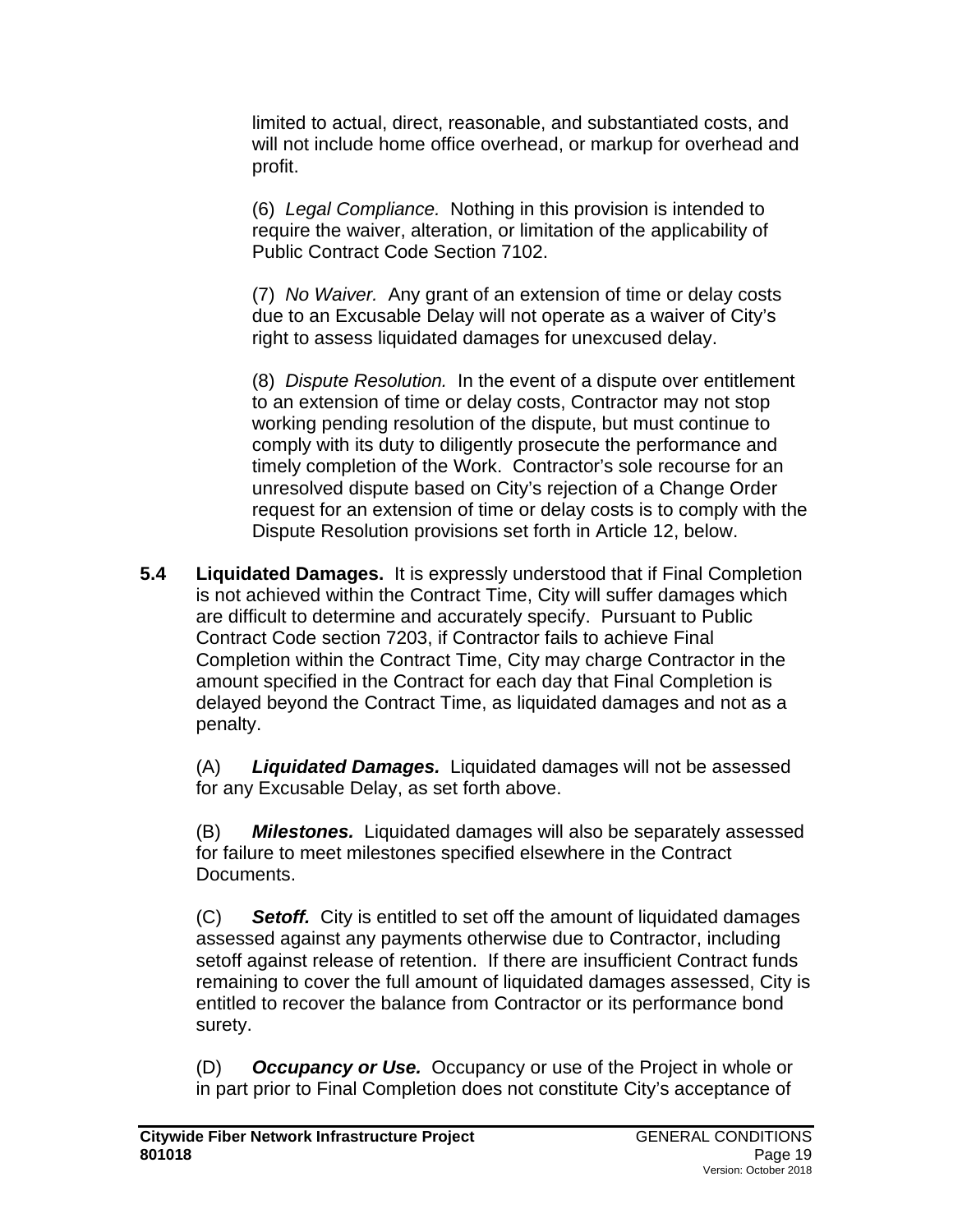the Project and will not operate as a waiver of City's right to assess liquidated damages for Contractor's unexcused delay in achieving Final Completion.

#### **Article 6 Contract Modification**

**6.1 Changes in Work.** City reserves the right to make changes in the Work without invalidating the Contract. City may direct or Contractor may request changes in the Work, and any such changes will be formalized in a Change Order, which may include commensurate changes in the Contract Price or Contract Time as applicable. Contractor must promptly comply with City-directed changes in the Work in accordance with the intent of the original Contract Documents, even if Contractor and City have not yet reached agreement as to adjustments to the Contract Price or Contract Time.

(A) *City-Directed Change.* In the event of a dispute over entitlement to or the amount of a change in Contract Time or a change in Contract Price related to a City-directed change, Contractor must perform the Work as directed and may not delay its work or cease work pending resolution of the dispute, but must continue to comply with its duty to diligently prosecute the performance and timely completion of the Work, including the Work in dispute.

(B) *Contractor's Obligations.* In the event that City and Contractor dispute whether a portion or portions of the Work are already required by the Contract Documents as opposed to changed or extra Work, Contractor must perform the Work as directed and may not delay its Work or cease Work pending resolution of the dispute, but must continue to comply with its duty to diligently prosecute the performance and timely completion of the Work, including the Work in dispute.

(C) *Remedy for Non-Compliance.* Contractor's failure to promptly comply with an City-directed change is deemed a material breach of the Contract, and in addition to all other remedies available to it, City may, at its sole discretion, hire another contractor or use its own forces to complete the disputed Work at Contractor's sole expense, and may deduct the cost from the Contract Price.

(D) *Dispute Resolution.* Contractor's sole recourse for an unresolved dispute related to changes in the Work is to comply with the dispute resolution provisions set forth in Article 12, below.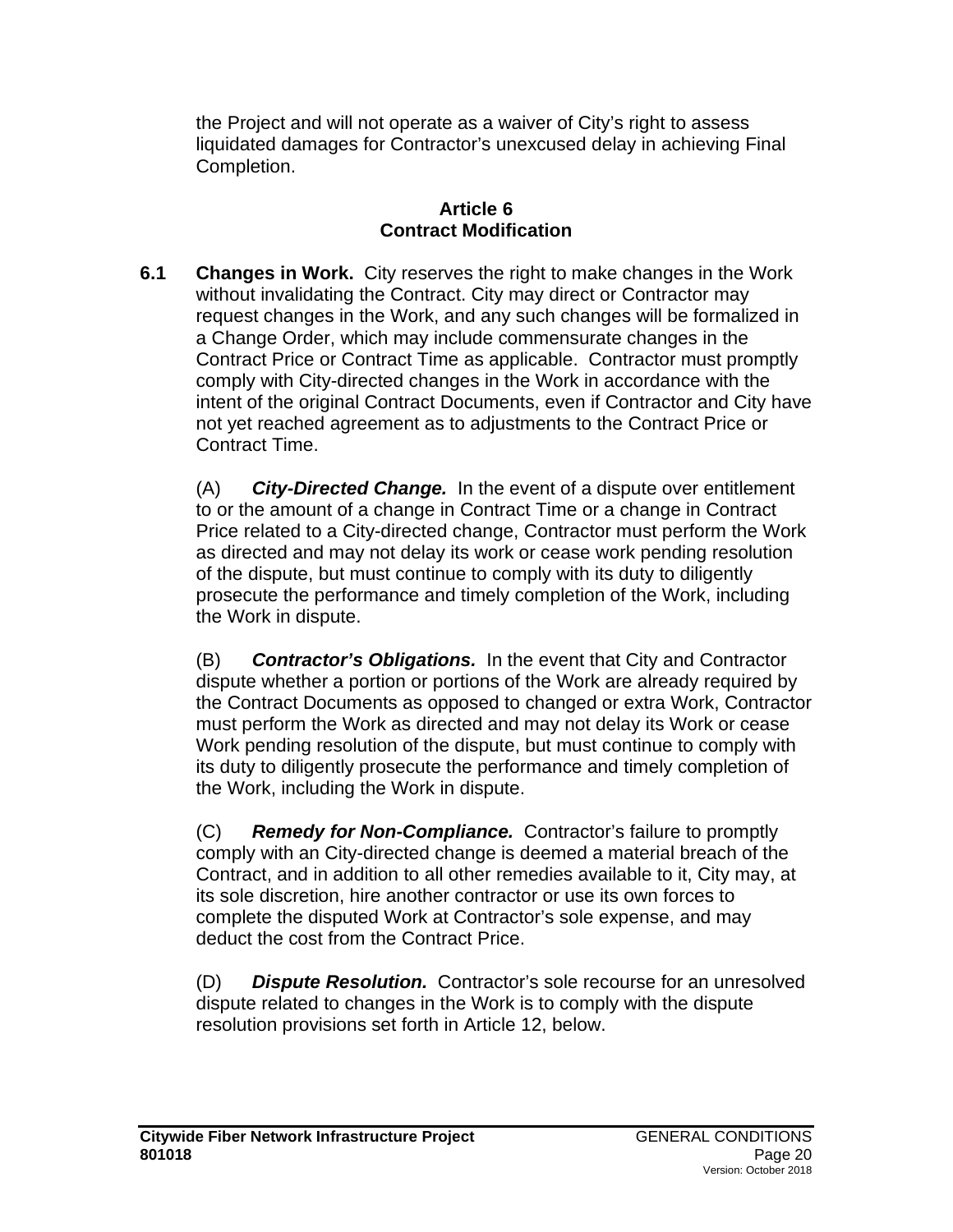**6.2 Contractor Change Order Requests.** Contractor must submit a request or proposal for a change in the Work or a change in the Contract Price or Contract Time as a written Change Order request or proposal.

(A) *Time for Submission.* Any request for a change in the Contract Price must be submitted in writing to Project Manager within ten (10) calendar days of the date that Contractor first encounters the circumstances, information or conditions giving rise to the Change Order request, even if the total amount of the requested change in the Contract Price or impact on the Contract Time is not yet known at that time.

(B) *Required Contents.* Any Change Order request or proposal submitted by Contractor must include a complete breakdown of actual or estimated costs and credits, and must itemize labor, materials, equipment, taxes, insurance, and subcontract amounts. Any estimated cost must be updated in writing as soon as the actual amount is known.

(C) *Required Documentation.* All claimed costs must be fully documented, and any related request for an extension of time or delayrelated costs must be included at that time and in compliance with the requirements of Article 5 of the General Conditions.

(D) *Required Form.* Contractor must use City's form(s) for submitting all Change Order requests or proposals, unless otherwise specified by City.

(E) *Certification.* All Change Order requests must be signed by Contractor and must include the following certification:

> "The undersigned Contractor certifies under penalty of perjury that its statements and representations in this Change Order request are true and correct. Contractor warrants that this Change Order request is comprehensive and complete, and agrees that any costs, expenses, or time extension request not included herein is deemed waived. Contractor understands that submission of claims which have no basis in fact or which Contractor knows to be false may violate the False Claims Act, as set forth in Government Code Sections 12650 et seq."

**6.3 Adjustments to Contract Price.** The amount of any increase or decrease to the Contract Price will be determined based on one (1) of the following methods in the order provided:

(A) *Unit Pricing.* Amounts previously provided by Contractor in the form of unit prices, either in a bid schedule or schedule of values, will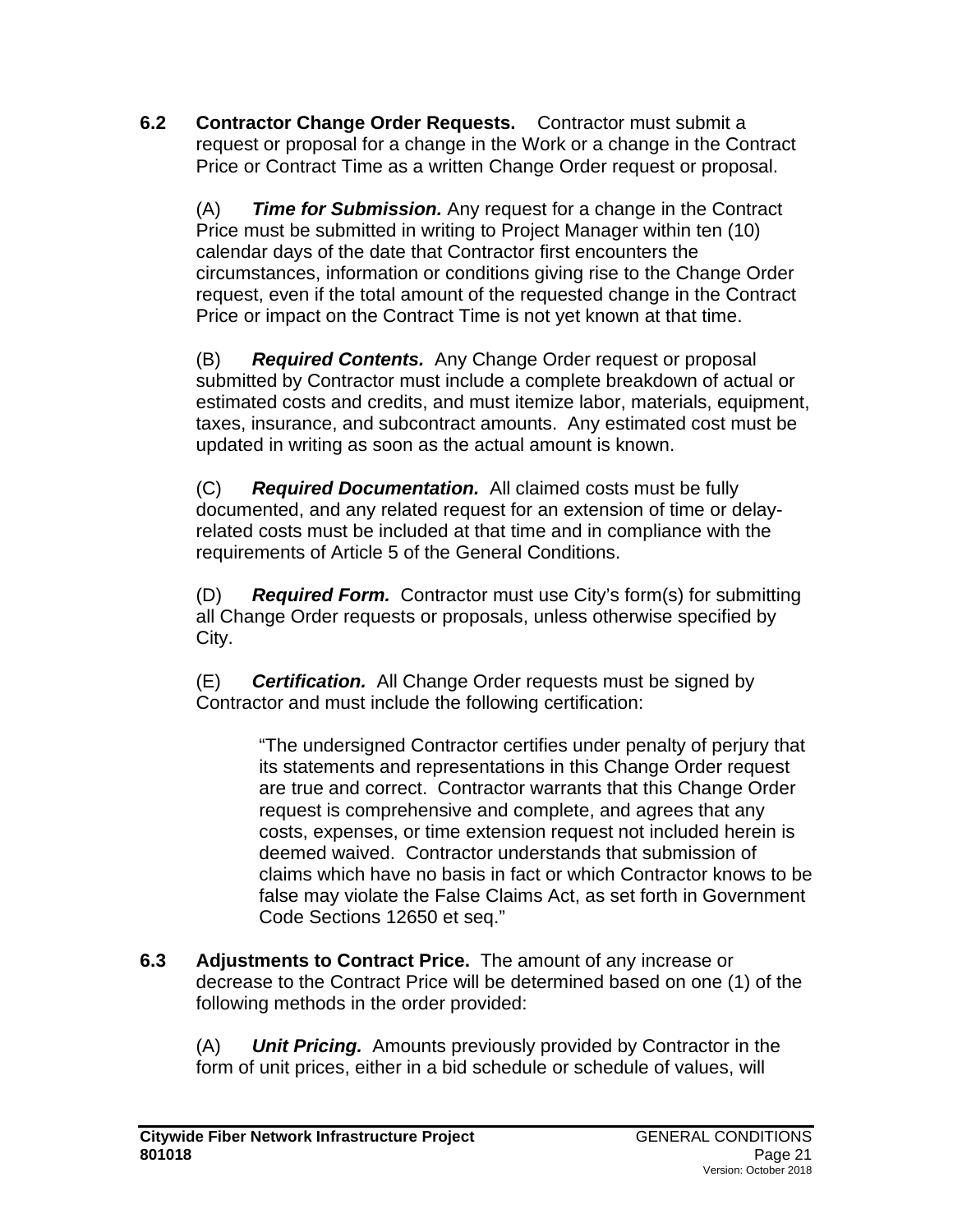apply if unit pricing has previously been provided in Contractor's accepted bid schedule or schedule of values for the affected Work;

(B) *Lump Sum.* A mutually agreed upon lump sum;

(C) *Time and Materials.* On a time and materials basis, which may include a not-to-exceed limit, calculated as the total of the following sums:

- (1) All direct labor costs plus fifteen percent (15%) for overhead and profit;
- (2) All direct material costs, including sales tax, plus fifteen percent (15%) for overhead and profit;
- (3) All direct plant and equipment rental costs, plus fifteen percent (15%) for overhead and profit;
- (4) All direct subcontract costs plus ten percent (10%) for overhead and profit; and
- (5) Increased bond or insurance premium costs computed at one and one half percent (1½%) of total of the previous four (4) sums.
- **6.4 Unilateral Change Order.**If City disagrees with the amount of compensation or extension of time that Contractor has requested, City may elect to issue a unilateral Change Order, directing performance of the Work, and authorizing a change in the Contract Price or Contract Time in the amount City believes is merited. Contractor's sole recourse to dispute the terms of a unilateral Change Order is to submit a timely Claim pursuant to Article 12, below.
- **6.5 Non-Compliance Deemed Waiver.** Contractor waives its entitlement to any increase in the Contract Price or Contract Time if Contractor fails to full comply with the provisions of this Article. Contractor will not be paid for unauthorized extra work.

### **Article 7 General Construction Provisions**

## **7.1 Permits and Taxes.**

(A) *General.* Contractor must obtain and pay for any and all permits, fees, or licenses required to perform the Work, unless otherwise indicated in the Contract Documents. Contractor must cooperate with and provide notifications to government agencies with jurisdiction over the Project, as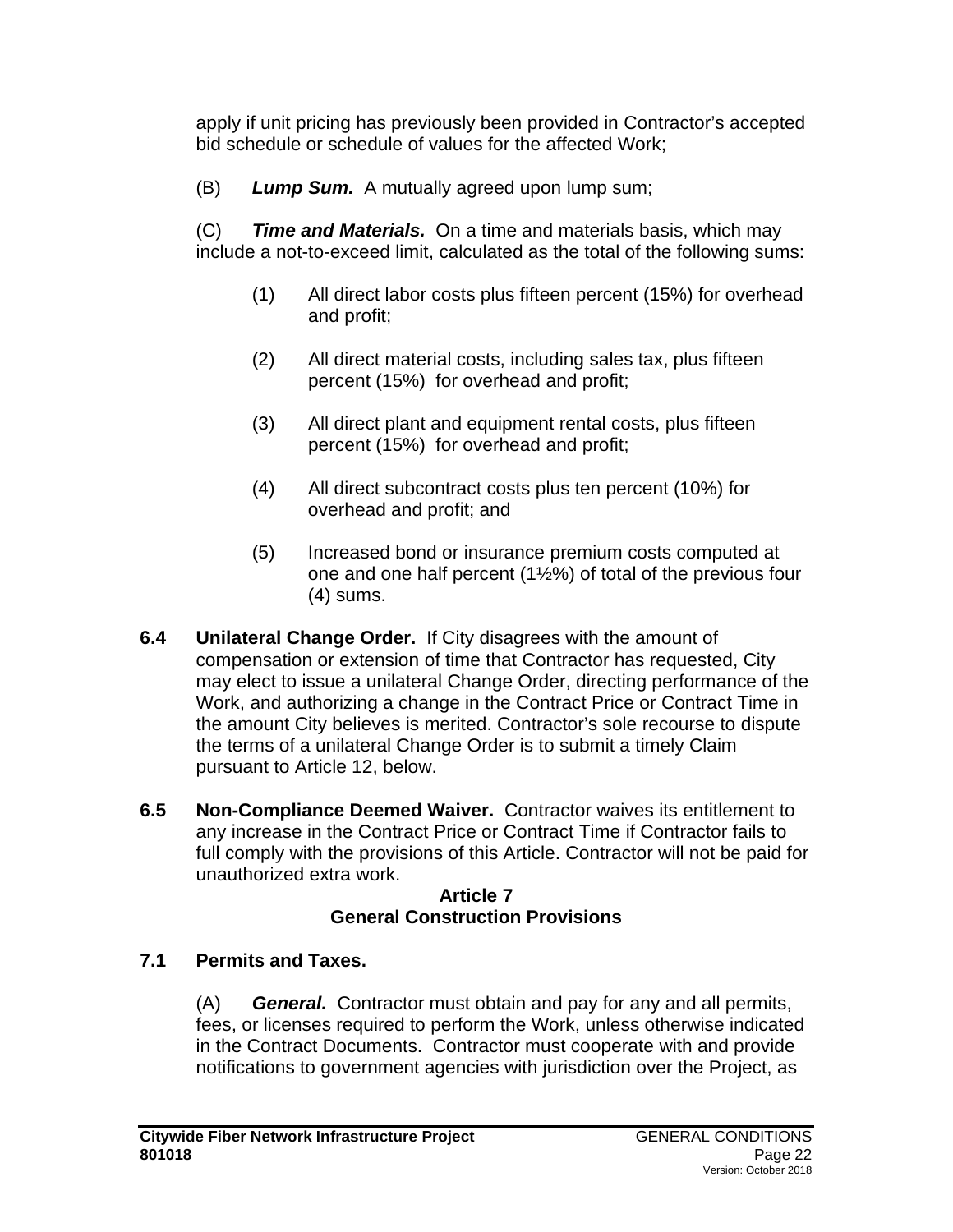may be required. Contractor must provide City with copies of all notices, permits, licenses, and renewals required for the Work.

(B) *Federal Excise Tax.* Contractor must pay for all taxes on labor, material and equipment, except Federal Excise Tax to the extent that City is exempt from Federal Excise Tax.

**7.2 Temporary Facilities.** Contractor must provide, at Contractor's sole expense, any and all temporary facilities, including onsite office, sanitary facilities, storage, scaffolds, barricades, walkways, and any other temporary structure required to safely perform the Work along with any utility services incidental thereto.

(A) *Standards.* Such structures must be safe and adequate for the intended use, and installed and maintained in accordance with all applicable federal, state, and local laws, codes, and regulations.

(B) *Removal and Repair.* Contractor must promptly remove all such temporary facilities when they are no longer needed or upon completion of the Work, whichever comes first. Contractor must promptly repair any damage to City's property caused by the installation, use, or removal of the temporary facilities, and must promptly restore the property to its original or intended condition.

(C) *Additional Requirements.* Additional provisions pertaining to temporary facilities may be included in the Specifications or Special Conditions.

**7.3 Signs.** No signs may be displayed on or about City's property, except signage which is required by law or by the Contract Documents, without City's prior written approval as to content, size, design, and location.

# **7.4 Protection of Work and Property.**

(A) *General.* Contractor is responsible at all times for protecting the Work and materials and equipment to be incorporated into the Work from damage until the Notice of Completion has been recorded. Except as specifically authorized by City, Contractor must confine its operations to the area of the Project site indicated in the Drawings. Contractor is liable for any damage caused to City's real or personal property, the real or personal property of adjacent property owners, or the work or personal property of other contractors working for City.

(B) *Unforeseen Conditions.* If Contractor encounters facilities, utilities, or other unknown conditions not shown on or reasonably inferable from the Drawings or apparent from inspection of the Project site,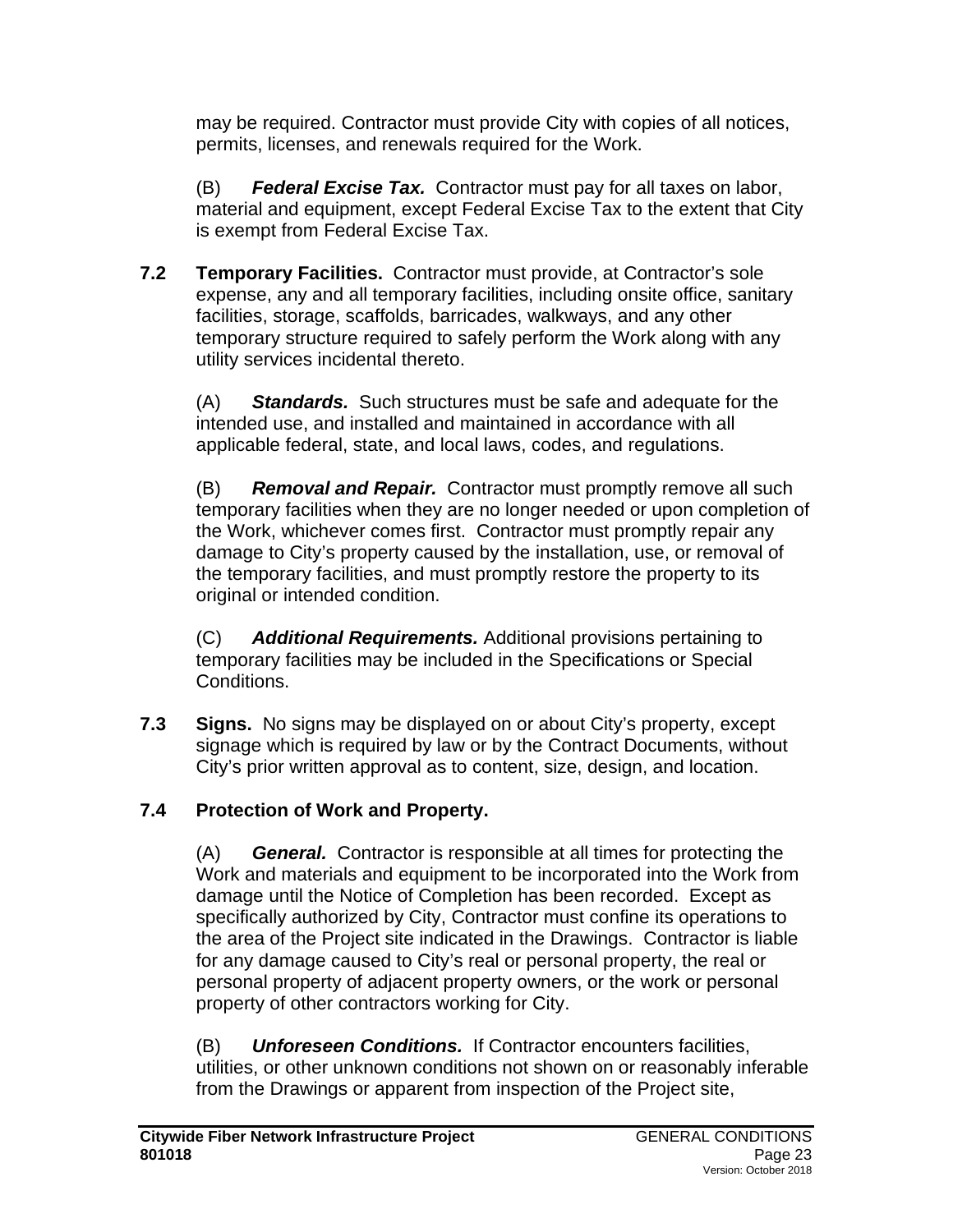Contractor must promptly notify Project Manager, and must avoid taking any action which could cause damage to the facilities or utilities pending further direction from Project Manager. If Project Manager's subsequent direction to Contractor affects Contractor's cost or time to perform the Work, Contractor may submit a Change Order request as set forth in Article 6, above.

(C) *Support; Adjacent Properties.* Contractor must provide, install, and maintain all shoring, bracing, underpinning, etc., necessary to provide support to City's property and adjacent properties and improvements thereon. Contractor must provide notifications to adjacent property owners as may be required by law.

**7.5 Noninterference.** Contractor must take reasonable measures to avoid interfering with City's use of its property at or adjacent to the Project site, including use of roadways, entrances, parking areas, walkways, and structures.

## **7.6 Materials and Equipment.**

(A) *General.* Unless otherwise specified, all materials and equipment required for the Work must be new and of the best grade for the intended purpose, and furnished in sufficient quantities to ensure the proper and expeditious performance of the Work. Unless otherwise specified, all materials and equipment required for the Work are deemed to include all components required for complete installation and intended operation, and must be installed in accordance with the manufacturer's recommendation. Contractor is responsible for all shipping, handling, and storage costs associated with the materials and equipment required for the Work, and is responsible for protecting the Work and all of the required materials, supplies, tools and equipment at Contractor's sole cost until City accepts the Project.

(B) *City-Provided.* If the Work includes installation of materials or equipment to be provided by City, Contractor is solely responsible for the proper examination, handling, storage, and installation of such items in accordance with the Contract Documents. Contractor must promptly notify City of any defects discovered in City-provided materials or equipment. Contractor is solely responsible for any loss of or damage to such items which occurs while the items are in Contractor's custody and control, the cost of which may be offset from the Contract Price and deducted from any payment(s) due to Contractor.

(C) *Intellectual Property Rights.* Contractor must, at its sole expense, obtain any authorization required for use of patented or copyright protected materials, equipment, devices or processes that are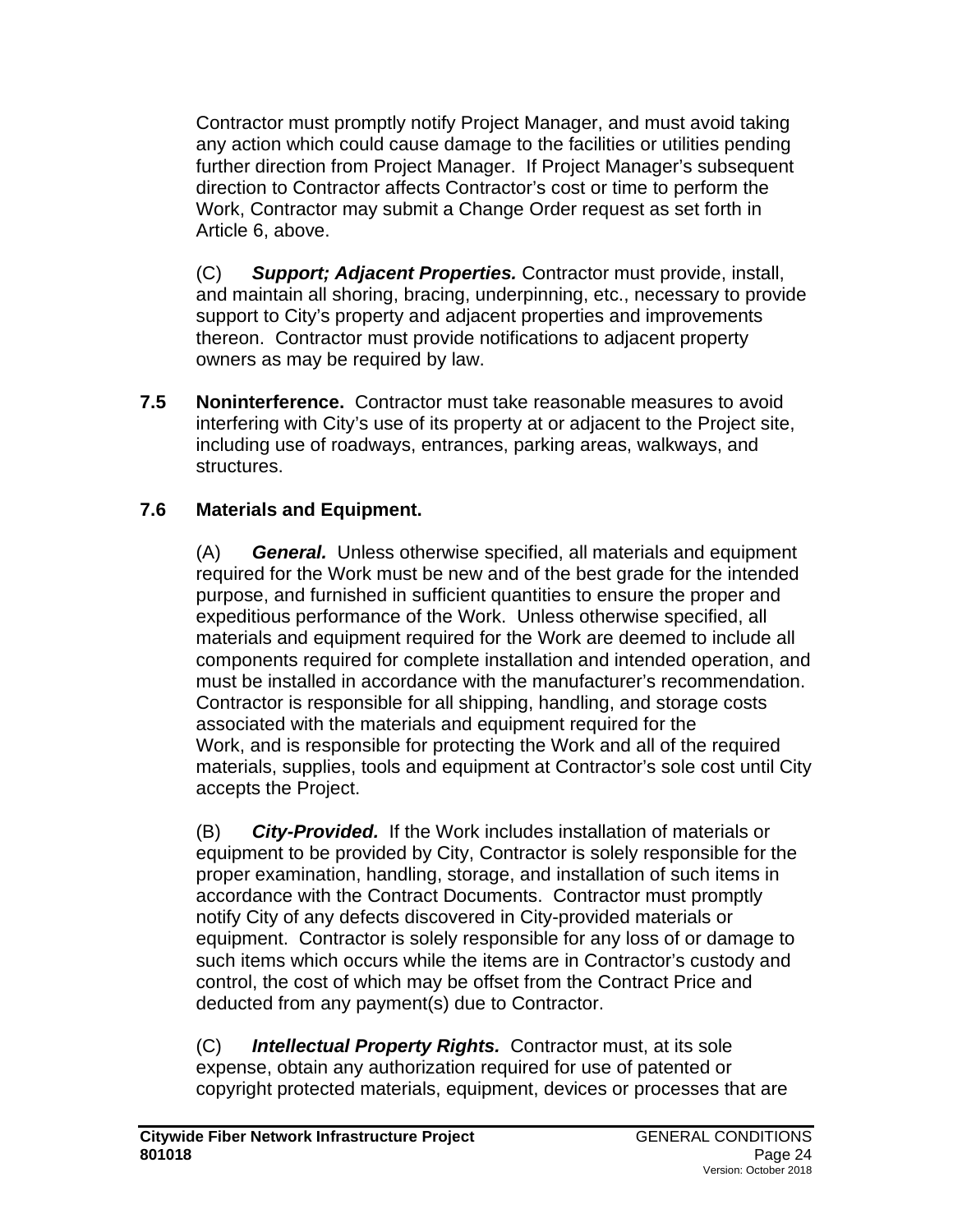incorporated into the Work. Contractor's indemnity obligation in Article 4, applies to any claimed violation of intellectual property rights in violation of this provision.

# **7.7 Substitutions.**

(A) *"Or Equal."* Any specification designating a material, product, thing, or service by specific brand or trade name, followed by the words "or equal," is intended only to indicate quality and type of item desired, and Contractor may request use of any equal material, product, thing, or service.

(B) *Request for Substitution.* A request for substitution must be submitted to Project Manager for approval within the applicable time period provided in the Contract Documents. If no time period is specified, the substitution request may be submitted any time within thirty five (35) days after the date of award of the Contract, or sufficiently in advance of the time needed to avoid delay of the Work, whichever is earlier.

(C) *Substantiation.* All data substantiating the proposed substitute as an "equal" item must be submitted with the written request for substitution. Contractor's failure to timely provide necessary substantiation is ground for rejection of the proposed substitution, without further review.

(D) *Burden of Proving Equality.* Contractor has the burden of proving the equality of the proposed substitution. City has sole discretion to determine whether a proposed substitution is "equal," and City's determination is final.

(E) *Approval or Rejection.* If the proposed substitution is approved, Contractor is solely responsible for any additional costs associated with the substituted item(s). If the proposed substitution is rejected, Contractor must, without delay, install the item specified.

(F) *Contractor's Obligations.* City's review of a proposed substitution will not relieve Contractor from any of its obligations under the Contract Documents. In the event Contractor makes an unauthorized substitution, Contractor will be solely responsible for all resulting cost impacts, including the cost of removal and replacement and the impact to other design elements.

# **7.8 Testing and Inspection.**

(A) *General.* All materials, equipment, and workmanship used in the Work are subject to inspection by Inspector at all times and locations during construction and/or fabrication. All manufacturers' application or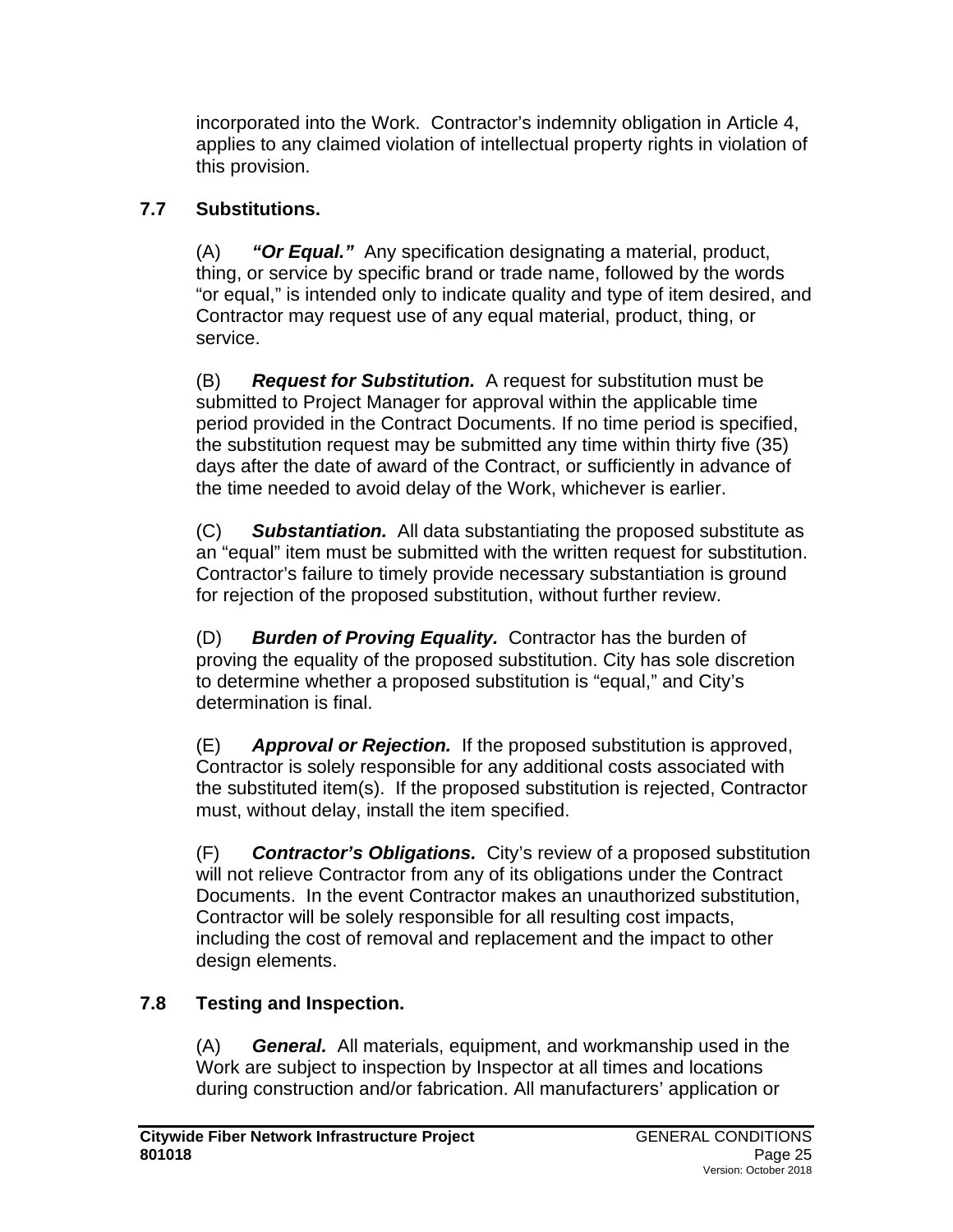installation instructions must be provided to the Inspector at least ten (10) days prior to the first such application or installation. Contractor must, at all times, make the Work available for inspection.

*(B) Scheduling and Notification.* Contractor must schedule all tests required by the Contract Documents in time to avoid any delay to the progress of the Work. Contractor must provide timely notice to all necessary parties as specified in the Contract Documents.

(C) *Responsibility for Costs.* City will bear the initial cost of testing to be performed by independent testing consultants retained by City, subject to the following exceptions:

(1) Contractor will be responsible for the costs of any subsequent tests which are required to substantiate compliance with the Contract Documents, and any associated remediation costs.

(2) Contractor will be responsible for inspection costs, at City's established rates, for inspection time lost because the Work is not ready or Contractor fails to appear for a scheduled inspection.

(3) In addition, if any portion of the Work which is subject to testing is covered or concealed by Contractor prior to testing, Contractor will bear the cost of making that portion of the Work available for the testing required by the Contract Documents, and any associated repair or remediation costs.

(D) *Contractor's Obligations.* Any Work that fails to comply with the requirements of the Contract Documents must be promptly repaired, replaced, or corrected by Contractor, at Contractor's sole expense, even if that Work was previously inspected or included in a progress payment. Contractor is solely responsible for any delay occasioned by remediation of noncompliant Work. Inspection of the Work does not in any way relieve Contractor of its obligations to perform the Work as specified.

(E) *Distant Locations.* If required off-site testing or inspection must be conducted at a location more than 100 miles from the Project site, Contractor is solely responsible for the additional travel costs required for testing and/or inspection at such locations.

(F) *Final Inspection.* The provisions of this Section 7.8 apply to final inspection under Article 11, Completion and Warranty Provisions.

**7.9 Clean up.** Contractor must regularly remove debris and waste materials and maintain the Worksite in clean and neat condition.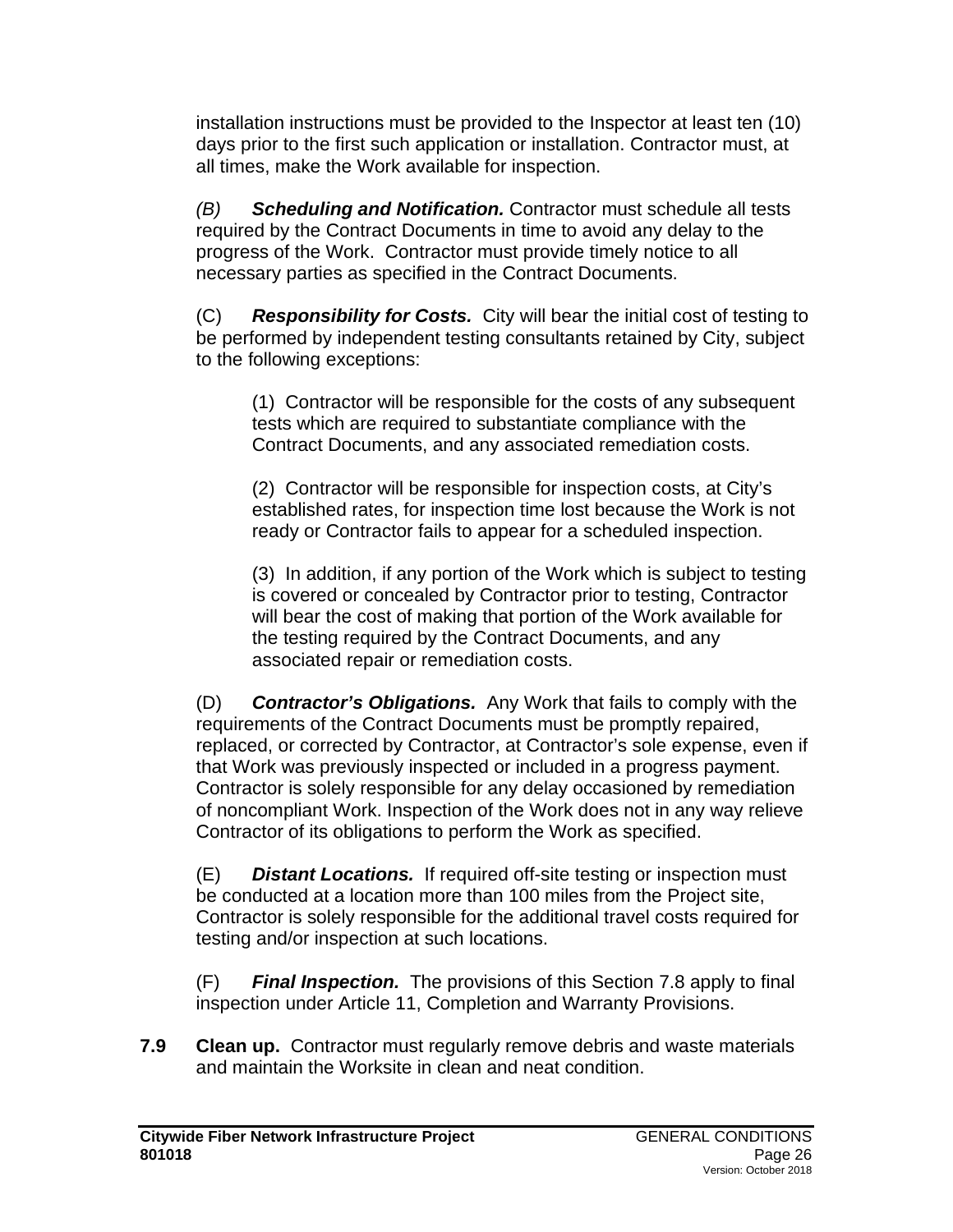(A) *General.* Prior to discontinuing work in an area, Contractor must clean the area and remove all rubbish along with its construction equipment, tools, machinery, waste and surplus materials. Contractor must, at all times, minimize and confine dust and debris resulting from construction activities.

(B) *Completion.* At the completion of the Work, Contractor must remove from the Worksite all of its equipment, tools, surplus materials, waste materials and debris. Before demobilizing from the Worksite, Contractor must ensure that all surfaces are cleaned, sealed, waxed, or finished as applicable, and that all marks, stains, paint splatters, and the like have been properly removed from the completed Work and the surrounding areas.

(C) *Non-Compliance.* If Contractor fails to commence compliance with its cleanup obligations within two (2) business days following written notification from City or its representative, City may undertake appropriate cleanup measures without further notice and the cost will be deducted from any amounts due or to become due Contractor.

**7.10 Instructions and Manuals.** Contractor must provide three (3) copies each of all instructions and manuals required by the Contract Documents, unless otherwise specified. These must be complete as to drawings, details, parts lists, performance data, and other information that may be required for City to easily maintain and service the materials and equipment installed for this Project.

(A) *Submittal Requirements.* All manufacturers' application or installation instructions must be provided to the Inspector at least ten (10) days prior to the first such application. The instructions and manuals, along with any required guarantees, must be delivered to City for review.

(B) *Instruction of Personnel.* Contractor or its Subcontractors must instruct City's personnel in the operation and maintenance of any complex equipment as a condition precedent to Final Completion, if required in the Contract Documents.

**7.11 As-built Drawings.** Contractor and its Subcontractors must maintain on the Worksite a separate complete set of the Drawings which will be used solely for the purpose of recording changes made in any portion of the Work in order to create accurate record drawings at the end of the Project.

(A) *Duty to Update.* The as-built drawings must be updated as changes occur, on a daily basis if necessary. Progress payments may be delayed, in whole or in part, until the as-built drawings are brought up to date to the satisfaction of City. Actual locations to scale must be identified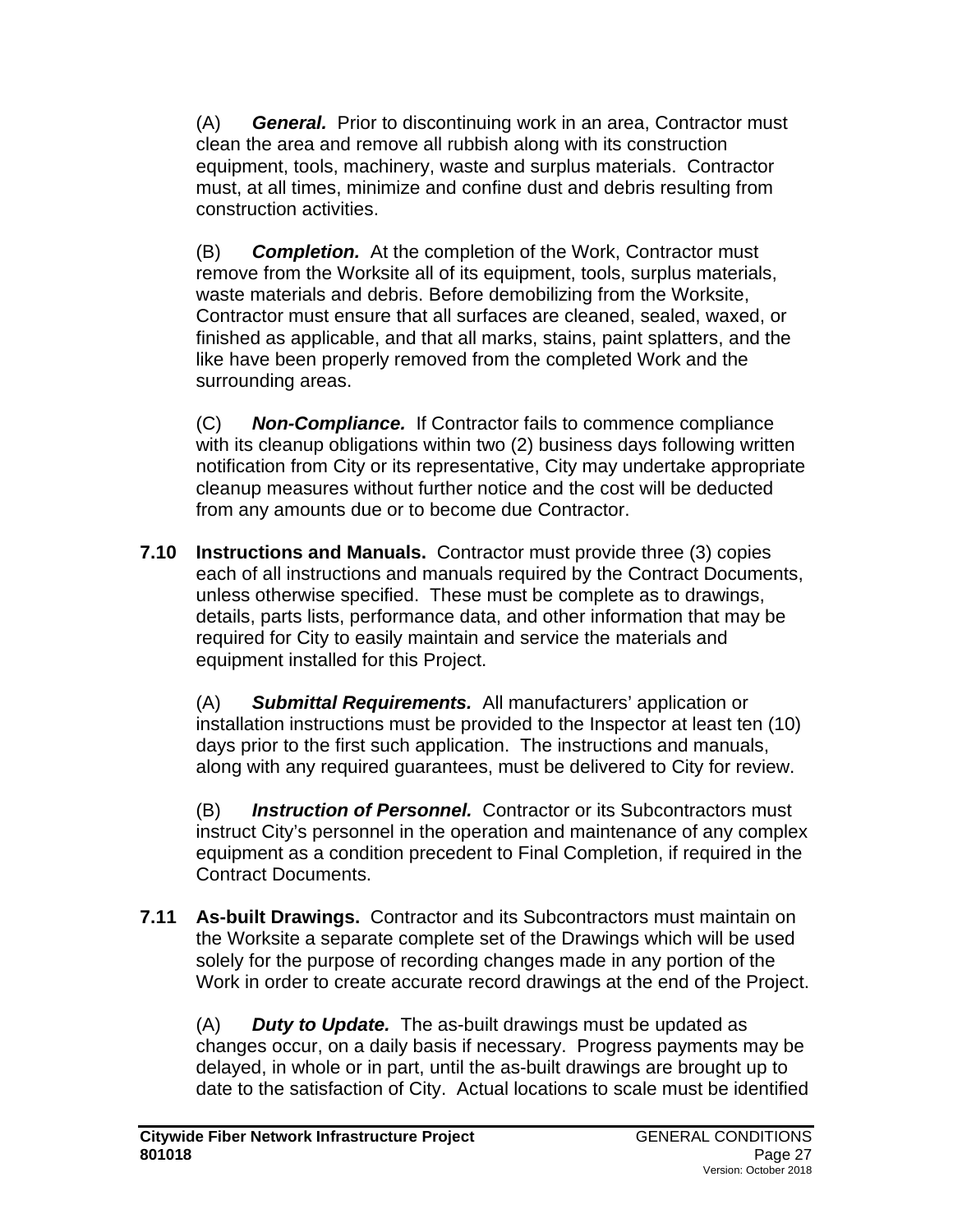on the as-built drawings for all runs of mechanical and electrical work, including all site utilities, etc., installed underground, in walls, floors, or otherwise concealed. Deviations from the original Drawings must be shown in detail. The location of all main runs, whether piping, conduit, ductwork, drain lines, etc., must be shown by dimension and elevation.

(B) *Final Completion.* Contractor must verify that all changes in the Work are depicted in the as-built drawings and must deliver the complete set of as-built drawings to City for review and approval as a condition precedent to Final Completion.

- **7.12 Existing Utilities.** As required by Government Code Section 4215, if, during the performance of the Work, Contractor discovers utility facilities not identified by City in the Contract Documents, Contractor must immediately provide written notice to City and the utility. City assumes responsibility for the timely removal, relocation, or protection of existing main or trunkline utility facilities located on the Project site, if those utilities are not identified in the Contract Documents. Contractor will be compensated in accordance with the provisions of the Contract Documents for the costs of locating, repairing damage not due to Contractor's failure to exercise reasonable care, and removing or relocating such utility facilities not indicated in the Drawings or Specifications with reasonable accuracy, and for equipment on the Project necessarily idled during such work. Contractor will not be assessed liquidated damages for delay in completion of the Work, to the extent such delay was caused by City's failure to provide for removal or relocation of the utility facilities.
- **7.13 Notice of Excavation.** Government Code Section 4216.2, requires that except in an emergency, Contractor must contact the appropriate regional notification center, or Underground Services Alert at 800-642-2444 (for Northern California), at least two (2) working days, but not more than fourteen (14) calendar days before starting any excavation if the excavation will be conducted in an area that is known, or reasonably should be known, to contain subsurface installations, and if practical, Contractor must delineate with white paint or other suitable markings the area to be excavated.

### **7.14 Trenching and Excavations.**

(A) *Duty to Notify.* Contractor must promptly, and before the following conditions are disturbed, provide written notice to City if Contractor finds any of the following conditions:

(1) Material that Contractor believes may be a hazardous waste, as defined in Section 25117 of the Health and Safety Code, that is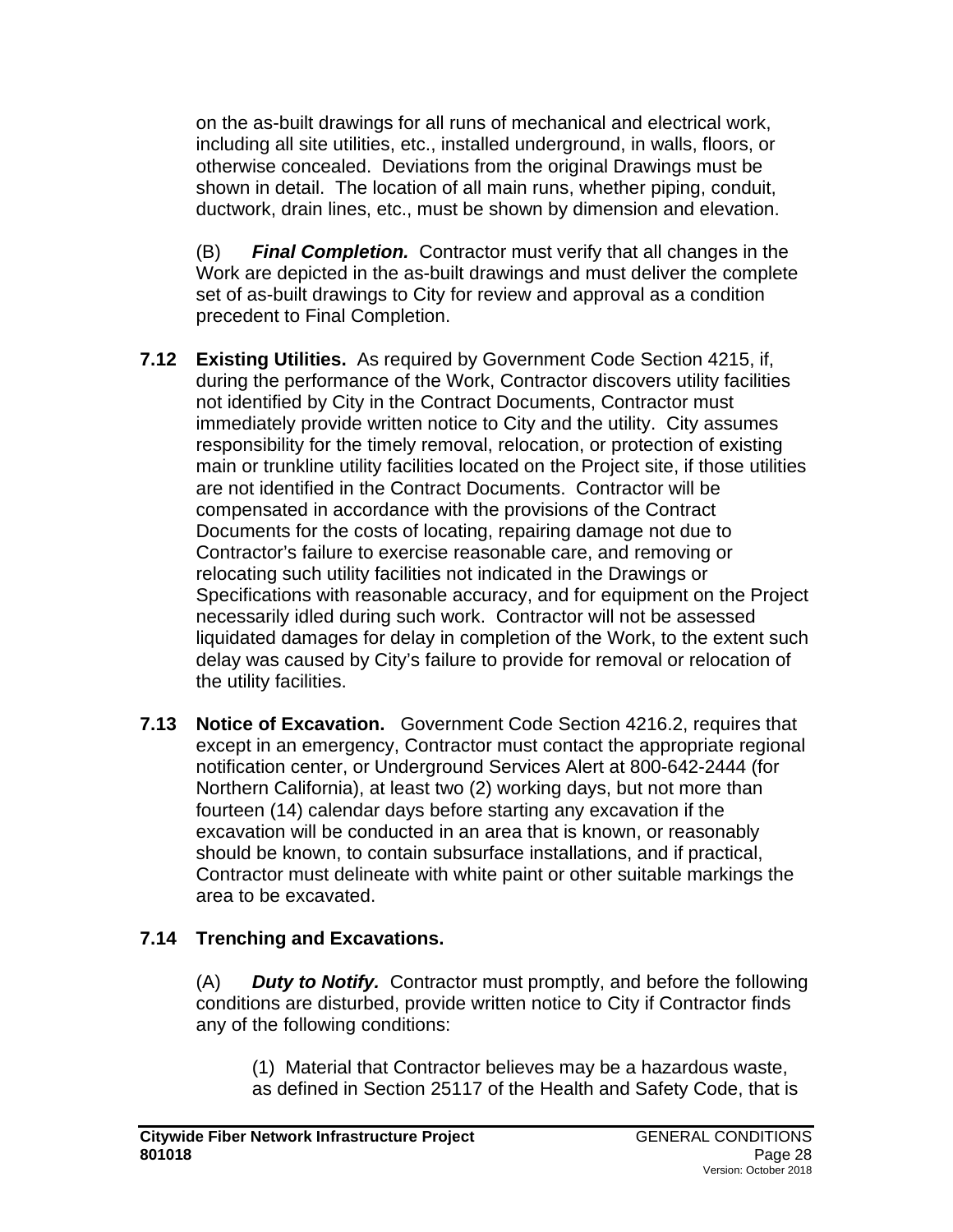required to be removed to a Class I, Class II, or Class III disposal site in accordance with the provisions of existing law;

(2) Subsurface or latent physical conditions at the Worksite differing from those indicated by information about the Worksite made available to bidders prior to the deadline for submitting bids; or

(3) Unknown physical conditions at the Worksite of any unusual nature, materially different from those ordinarily encountered and generally recognized as inherent in work of the character required by the Contract Documents.

(B) *City Investigation.* City will promptly investigate the conditions and if City finds that the conditions do materially differ or do involve hazardous waste, and cause a decrease or increase in Contractor's cost of, or the time required for, performance of any part of the Work, City will issue a Change Order.

(C) *Disputes.* In the event that a dispute arises between City and Contractor regarding any of the conditions specified in subsection (A) above, Contractor will not be excused from any scheduled completion date provided for in the Contract Documents, but must proceed with all Work to be performed under the Contract. Contractor will retain any and all rights provided either by the Contract or by law which pertain to the resolution of disputes between Contractor and City.

- **7.15 Trenching of Five Feet or More.** As required by Labor Code Section 6705, if the Contract Price exceeds Twenty Five Thousand Dollars (\$25,000.00) and the Work includes the excavation of any trench or trenches of five (5) feet or more in depth, a detailed plan must be submitted to City or its civil or structural engineer, for acceptance in advance of the excavation. The detailed plan must show the design of shoring, bracing, sloping, or other provisions to be made for worker protection from the hazard of caving ground during the excavation. If the plan varies from the shoring system standards, it must be prepared by a registered civil or structural engineer. Use of a shoring, sloping, or protective system less effective than that required by the Construction Safety Orders is prohibited.
- **7.16 New Utility Connections.** City will pay connection charges and meter costs for new permanent utilities required by the Contract Documents, if any. Contractor must notify City sufficiently in advance of the time needed to request service from each utility provider so that connections and services are initiated in accordance with the Project schedule.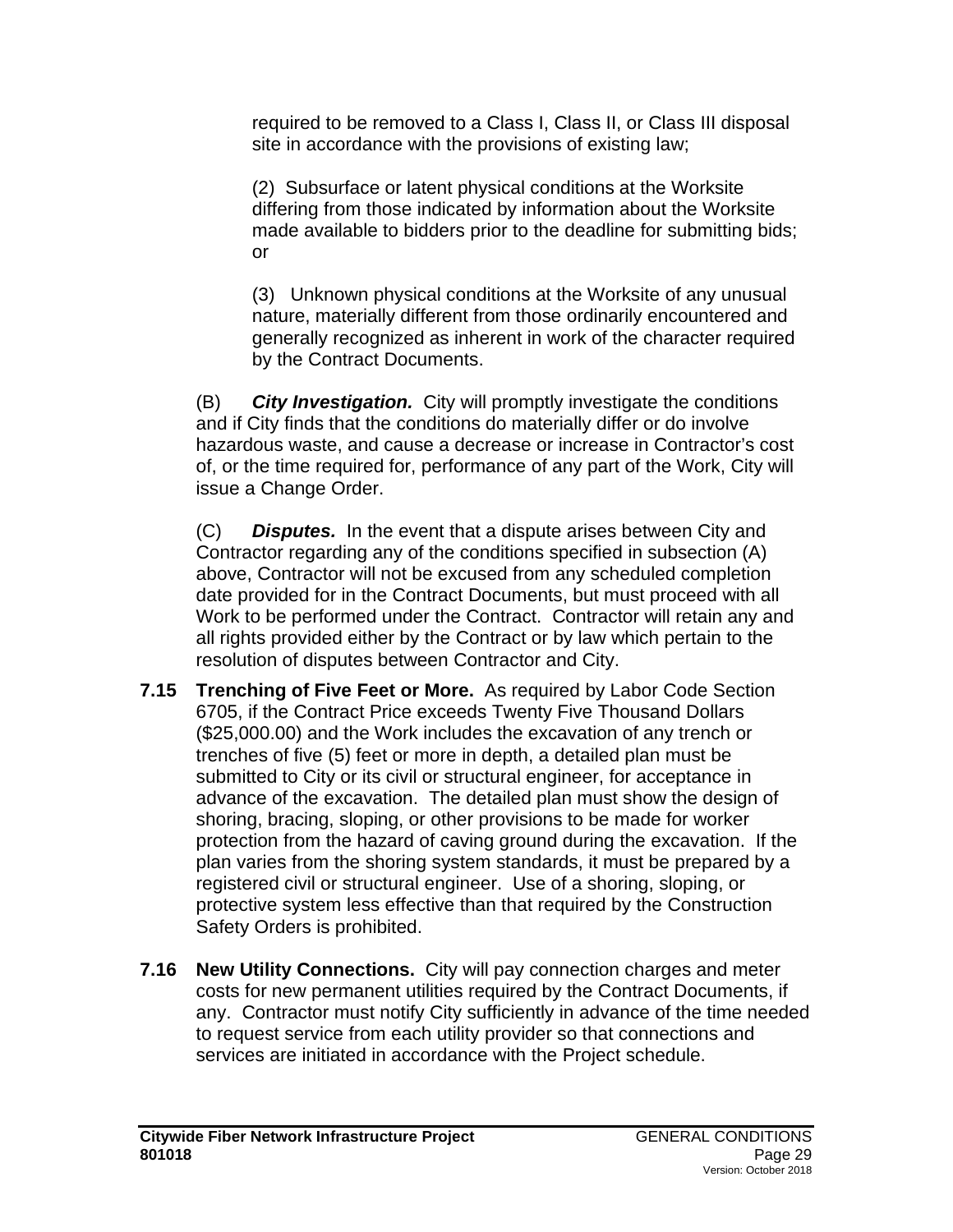**7.17 Lines and Grades.** Contractor is required to use any benchmark provided by the Engineer. Unless otherwise specified in the Contract Documents, Contractor must provide all lines and grades required to execute the Work.

# **7.18 Historic or Archeological Items**.

(A) *Contractor's Obligations.* Contractor must ensure that all persons performing Work at the Project site are required to immediately notify Project Manager, upon discovery of any potential historic or archeological items, including historic or prehistoric ruins, burial grounds, archaeological or vertebrate paleontological site, including fossilized footprints or other archeological, paleontological or historical feature on the Project site (collectively, "Historic or Archeological Items").

(B) *Discovery; Cessation of Work.* Upon discovery of any potential Historic or Archeological Items, Work must be stopped within an eighty five (85) foot radius of the find and may not resume until authorized in writing by City. If required by City, Contractor must assist in protecting or recovering the Historic or Archeological Items, any such assistance to be compensated as extra work on a time and materials basis under Article 6, Contract Modification. Any suspension of Work required due to discovery of Historic or Archeological Items will be treated as a suspension for convenience under Article 13.

**7.19 Environmental Control.** Contractor must not pollute any drainage course or its tributary inlets with fuels, oils, bitumens, acids, insecticides, herbicides or other harmful materials. Contractor and its Subcontractors must at all times in the performance of the Work comply with all applicable federal, state, and local laws and regulations concerning pollution of waterways.

(A) *Stormwater Permit.* Contractor must comply with all applicable conditions of the State Water Resources Control Board National Pollutant Discharge Elimination System General Permit for Waste Discharge Requirements for Discharges of Stormwater Runoff Associated with Construction Activity ("Stormwater Permit").

(B) *Contractor's Obligations.* If required for the Work, a copy of the Stormwater Permit is on file in City's principal administrative offices, and Contractor must comply with the same without adjustment of the Contract Price or the Contract Time. Contractor must timely and completely submit required reports and monitoring information required by the conditions of the Stormwater Permit, Contractor must comply with all other applicable state, municipal or regional laws, ordinances, rules or regulations governing discharge of stormwater, including applicable municipal stormwater management programs.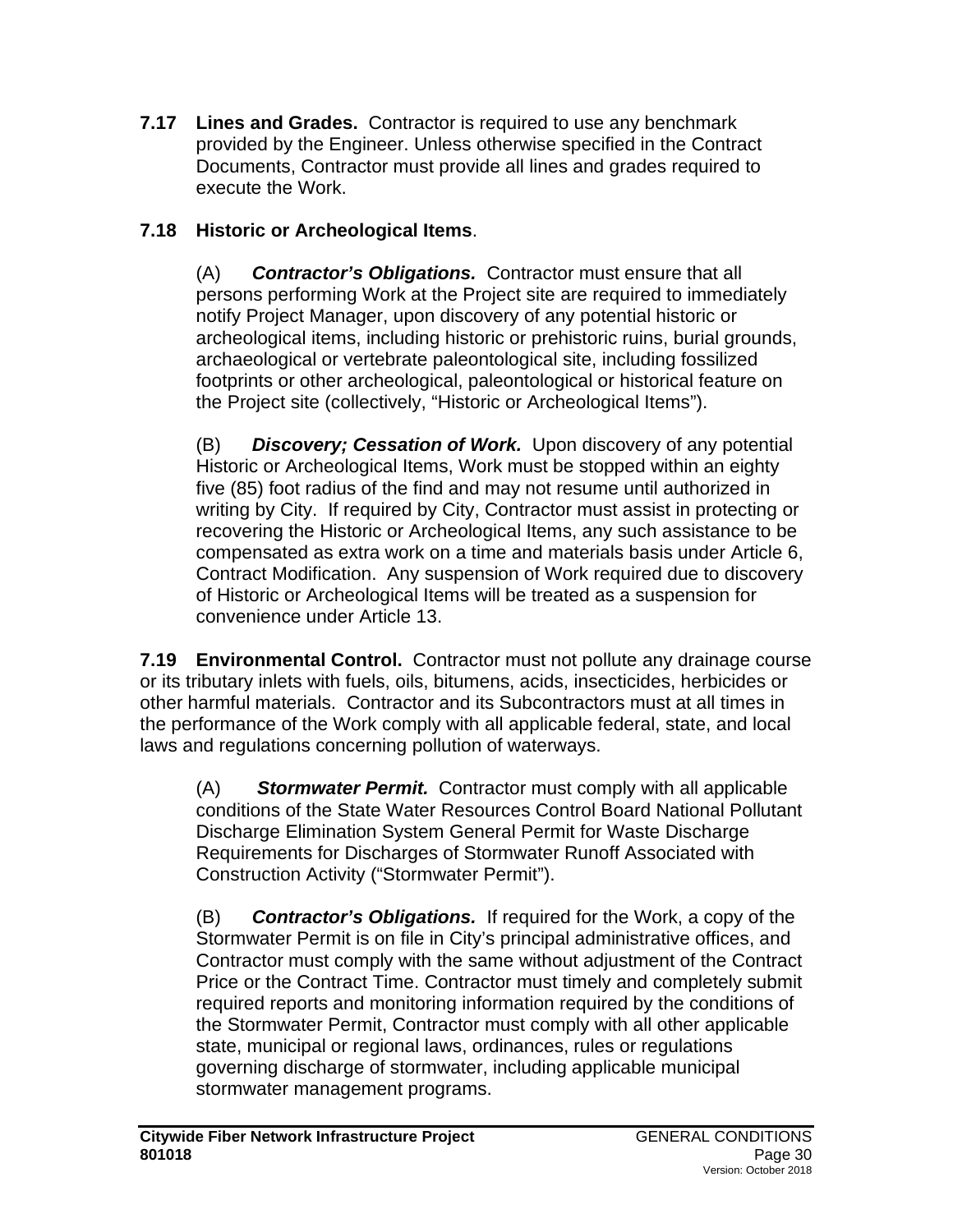### **Article 8 Payment**

- **8.1 Schedule of Values.** Prior to submitting its first application for payment, Contractor must prepare and submit to Project Manager a schedule of values apportioned to the various divisions and phases of the Work. Each line item contained in the schedule of values must be assigned a value such that the total of all items equals the Contract Price. The items must be sufficiently detailed to enable accurate evaluation of the percentage of completion claimed in each application for payment, and the assigned value consistent with any itemized or unit pricing submitted with Contractor's bid.
- **8.2 Progress Payments.** Following the last day of each month, or as otherwise required by the Special Conditions or Specifications, Contractor will submit to Project Manager a monthly application for payment for Work performed during the preceding month based on the estimated value of the Work performed during that preceding month.

(A) *Application for Payment.* Each application for payment must be itemized to include labor, materials, and equipment incorporated into the Work, and materials and equipment delivered to the Worksite, as well as authorized and approved Change Orders. Each pay application must be supported by Contractor's schedule of values and any other substantiating data required by the Contract Documents.

**Each application for payment shall be accompanied by completed "Contract Balance Form," a copy of which is provided at the end of Article 8.**

(B) *Payment of Undisputed Amounts.* City will pay the undisputed amount due, as certified the Design Professional, within thirty (30) days after Contractor has submitted a complete and accurate payment application, subject to Public Contract Code Section 20104.50. City will deduct a percentage from each progress payment as retention, as set forth in Section 8.5, below, and may deduct additional amounts as set forth in Section 8.3, below.

**8.3 Adjustment of Payment Application.** City may adjust or reject a payment application, including application for Final Payment, in whole or in part, based upon any of the circumstances listed below. Contractor will be notified in writing of the basis for the adjustment, and will be promptly paid once the basis for that adjustment has been remedied and no longer exists.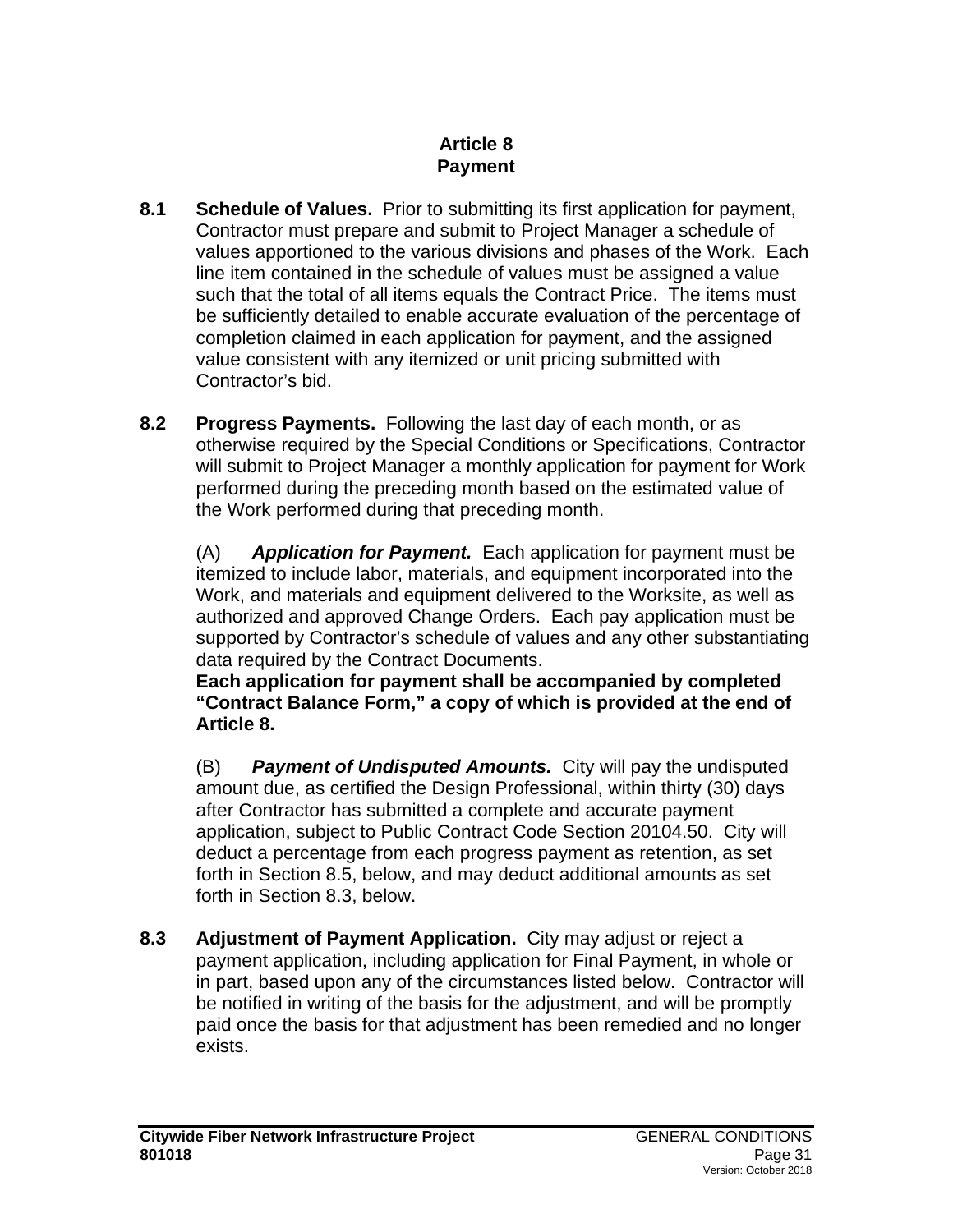(A) Contractor's unexcused failure to perform the Work as required by the Contract Documents, including correction or completion of punch list items;

(B) Loss or damage caused by Contractor or its Subcontractor(s) arising out of or relating to performance of the Work;

(C) Contractor's failure to pay its Subcontractors and suppliers when payment is due;

(D) Failure to timely correct rejected, nonconforming, or defective Work;

(E) Unexcused delay in performance of the Work;

(F) Any unreleased stop notice, retained as one hundred twenty five percent (125%) of the amount claimed;

(G) Failure to submit any required schedule or schedule update in the manner and within the time specified in the Contract Documents:

(H) Failure to maintain or submit as-built documents in the manner and within the time specified in the Contract Documents;

(I) Work performed without approved Shop Drawings, when approved Shop Drawings are required before proceeding with the Work;

(J) Contractor's payroll records are delinquent or inadequate; and

(K) Any other costs or charges that may be offset against payments due, as provided in the Contract Documents, including liquidated damages.

- **8.4 Acceptance of Work.** Neither City's payment of progress payments nor its partial or full use or occupancy of the Project constitutes acceptance of any part of the Work.
- **8.5 Retention.** City will retain five percent (5%) of the amount due on each progress payment, or the percentage stated in the Notice Inviting Informal Bids, whichever is greater, as retention to ensure full and satisfactory performance of the Work.

(A) *Substitution of Securities.* As provided by Public Contract Code Section 22300, Contractor may request in writing that it be allowed, at its sole expense, to substitute securities for the retention withheld by City. Any escrow agreement entered into pursuant to this provision must fully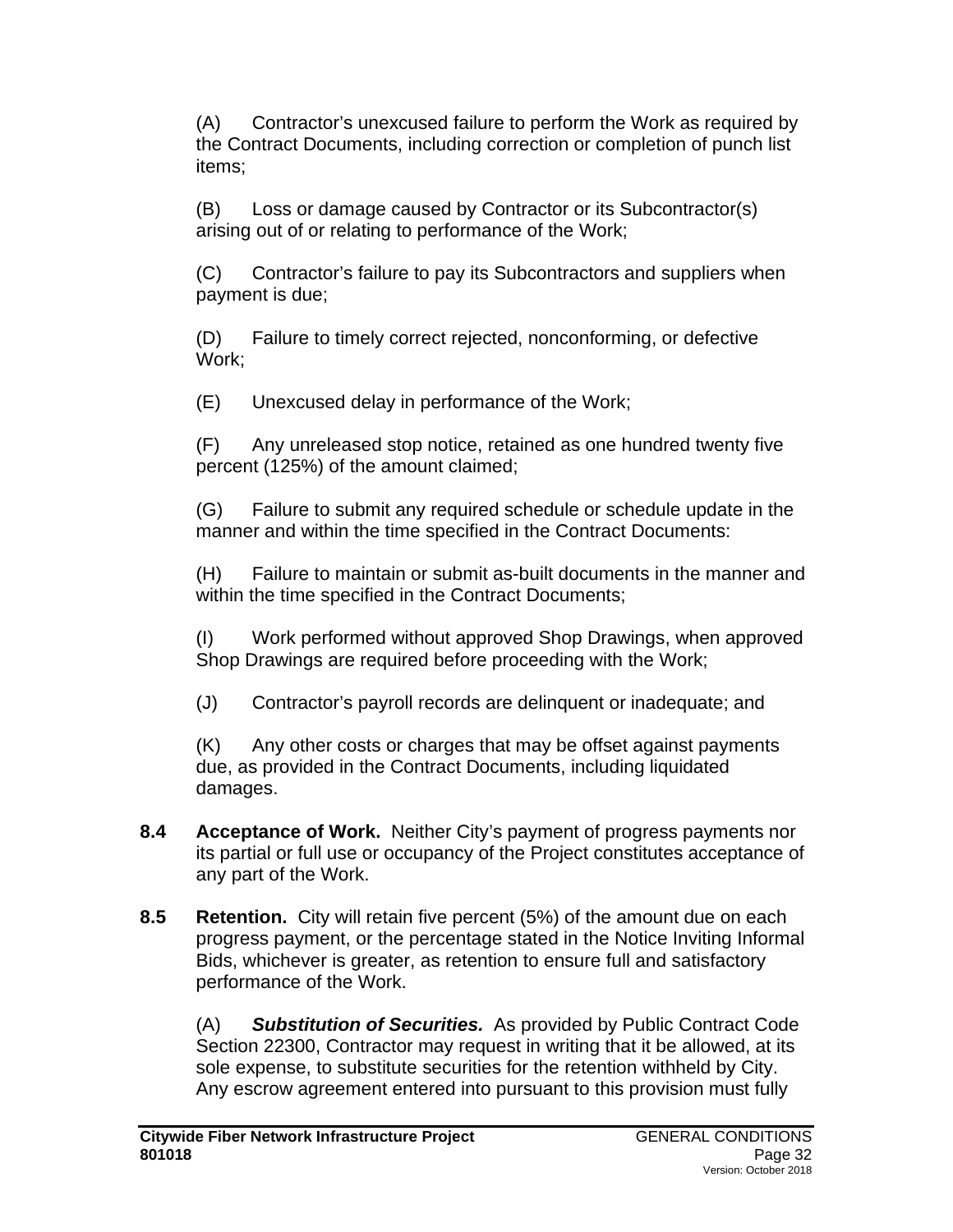comply with Public Contract Code Section 22300, and will be subject to approval as to form by City's legal counsel.

(B) *Release of Undisputed Retention.* All undisputed retention, less any amounts that may be assessed as liquidated damages, retained for stop notices, or otherwise withheld under Section 8.3 or 8.6 will be released as Final Payment to Contractor no sooner than thirty five (35) days following recordation of the notice of completion, and no later than sixty (60) days following acceptance of the Project by City's governing body or authorized designee, or, if the Project has not been accepted, no later than sixty (60) days after the Project is otherwise considered complete under Public Contract Code Section 7107(c).

- **8.6 Setoff.** City is entitled to set off any amounts due from Contractor against any payments due to Contractor. City's entitlement to setoff includes progress payments as well as Final Payment and release of retention.
- **8.7 Payment to Subcontractors and Suppliers.** Each month, Contractor must promptly pay each Subcontractor and supplier the value of the portion of labor, materials, and equipment incorporated into the Work or delivered to the Worksite by the Subcontractor or supplier during the preceding month. Such payments must be made in accordance with the requirements of the law, and those of the Contract Documents and applicable subcontract or supplier contract.

(A) *Withholding for Stop Notice.* City will withhold one hundred twenty five percent (125%) of the amount claimed by an unreleased stop notice, a portion of which may be retained by City for the costs incurred in handling the stop notice claim, including attorneys' fees and costs, as authorized by law.

(B) *Joint Checks.* City reserves the right to issue joint checks made payable to Contractor and its Subcontractors or suppliers. As a condition to release of payment by a joint check, the joint check payees may be required to execute a joint check agreement in a form provided or approved by City. The joint check payees will be jointly and severally responsible for the allocation and disbursement of funds paid by joint check. Payment by joint check will not be construed to create a contractual relationship between City and a Subcontractor or supplier of any tier beyond the scope of the joint check agreement.

**8.8 Final Payment.** Final Completion, acceptance of the Work by City, and recordation of the Notice of Completion, and any release required by the Contract Documents are conditions precedent to Final Payment and release of undisputed retention, as set forth above. Contractor's application for Final Payment must comply with the requirements for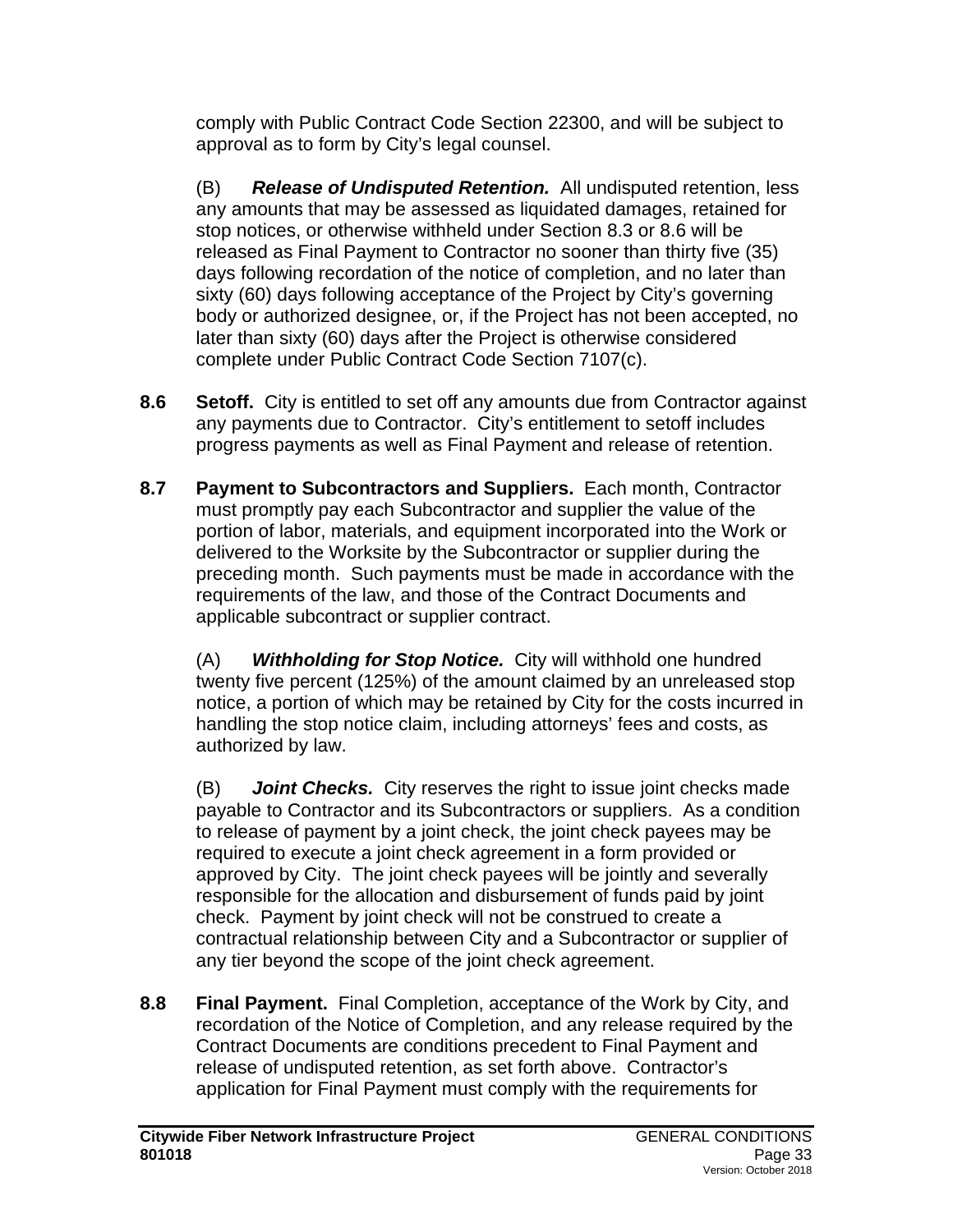submitting an application for a progress payment as stated in Section 8.2, above. Corrections to previous progress payments, including adjustments to estimated quantities for unit priced items, may be included in the Final Payment. The date of Final Payment is deemed to be effective on the date that City acts to release retention as final payment to Contractor, or otherwise provides written notice to Contractor of Final Payment. If the amount due from Contractor to City exceeds the amount of Final Payment, City retains the right to recover the balance from Contractor or its sureties.

- **8.9 Release of Claims.** City may, at any time, require that payment of the undisputed portion of any progress payment or Final Payment be contingent upon Contractor furnishing City with a written release of all claims against City arising from or related to the portion of Work covered by those undisputed amounts. Any disputed amounts may be specifically excluded from the release.
- **8.10 Warranty of Title.** Contractor warrants that title to all work, materials, or equipment incorporated into the Work and included in a request for payment will pass over to City free of any claims, liens, or encumbrances upon payment to Contractor.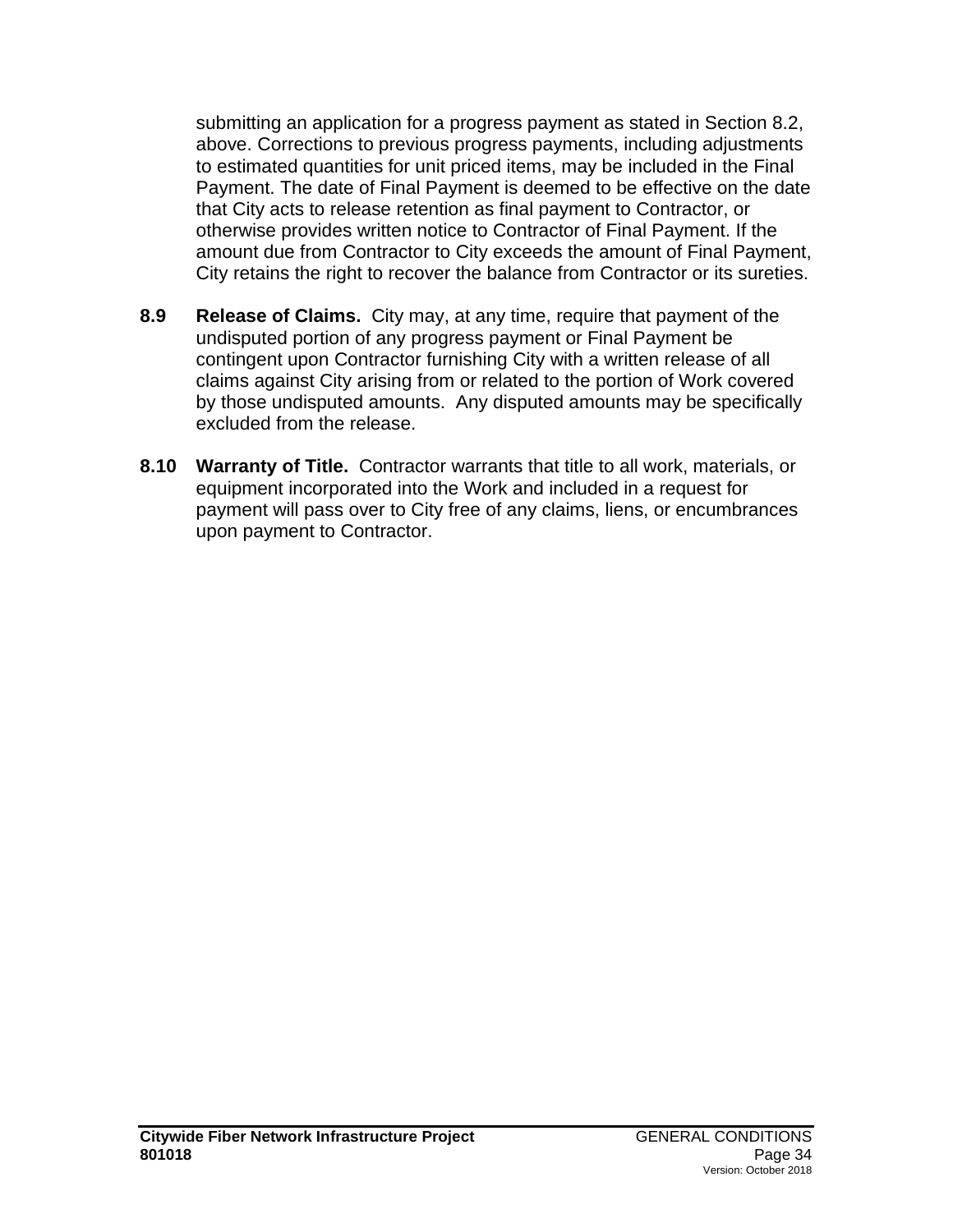### **CONTRACT BALANCE FORM**

### **COMMUNITY PARK FIBER OPTIC PROJECT**

*Note: A detailed invoice MUST be attached to this Contract Balance Form.*

| CONTRACTOR NAME: _________________________________<br>MAILING ADDRESS: ________________________________ |               | TELEPHONE NO.: ________________________ |            |  |
|---------------------------------------------------------------------------------------------------------|---------------|-----------------------------------------|------------|--|
|                                                                                                         |               |                                         |            |  |
| 1. ORIGINAL CONTRACT AMOUNT:                                                                            | $\mathfrak s$ |                                         |            |  |
| 2. APPROVED CHANGE ORDERS TOTAL:                                                                        | $\frac{1}{2}$ |                                         |            |  |
| 3. REVISED CONTRACT AMOUNT:                                                                             |               |                                         | $(1+2)$ \$ |  |
| 4. PREVIOUS BALANCE PAID:                                                                               | $\mathbb{S}$  |                                         |            |  |
| 5. REMAINING BALANCE:                                                                                   |               |                                         | $(3-4)$ \$ |  |
| 6. CURRENT PROGRESS PAYMENT DUE: \$<br>(before retention)                                               |               |                                         |            |  |
| 7.5% RETENTION FROM WORK DONE: (-)\$                                                                    |               |                                         |            |  |
| 8. CURRENT BALANCE DUE:                                                                                 |               |                                         | $(6-7)$ \$ |  |
| 9. REMAINING BALANCE OF REVISED<br><b>CONTRACT AMOUNT:</b><br><i>(including retention)</i>              |               | $(5-8)$                                 | \$         |  |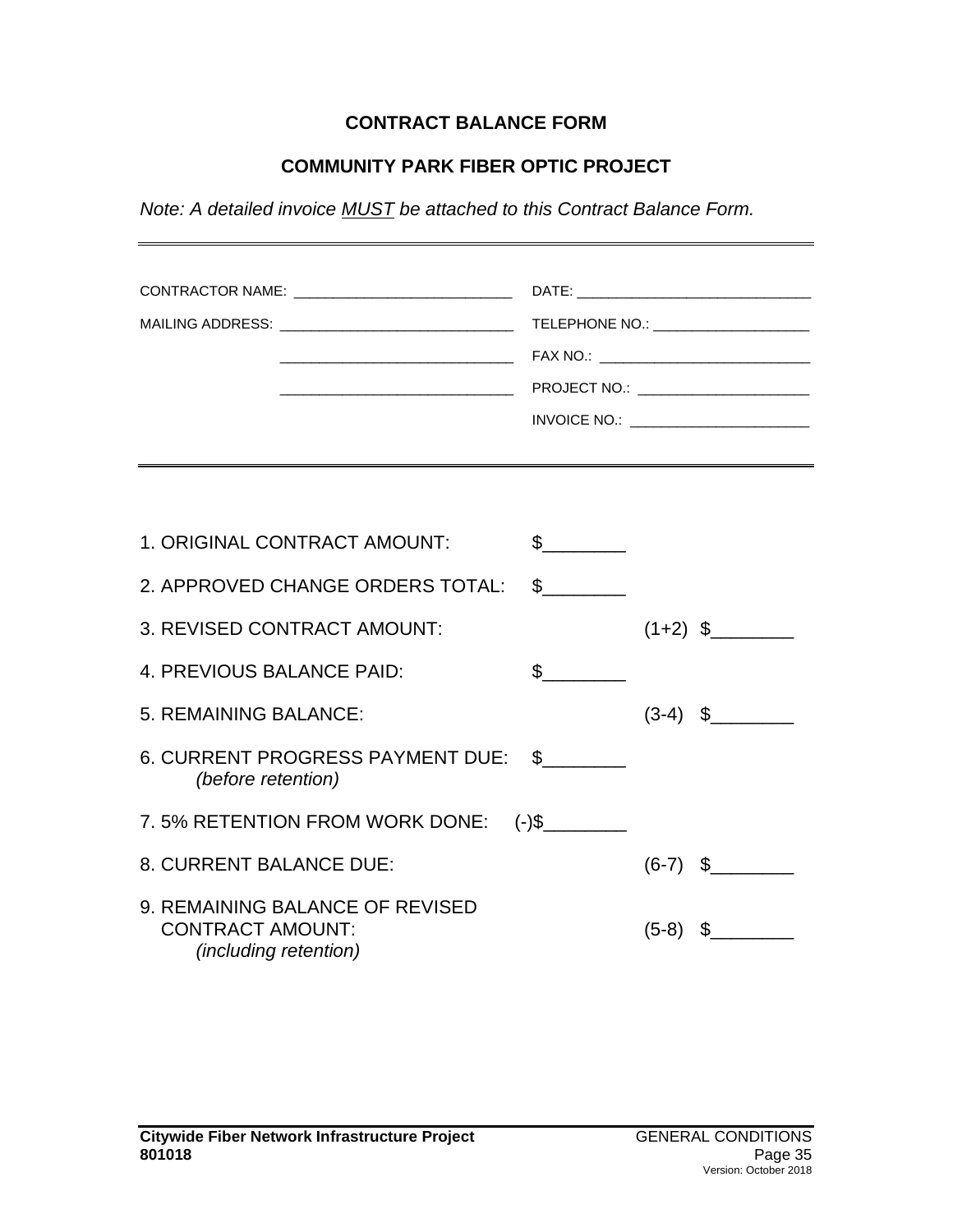#### **Article 9 Labor Provisions**

**9.1 Discrimination Prohibited**. Discrimination against any prospective or present employee engaged in the Work on grounds of race, color, ancestry, national origin, ethnicity, religion, sex, sexual orientation, age, disability, or marital status is strictly prohibited. Contractor and its Subcontractors are required to comply with all applicable Federal and California laws including the California Fair Employment and Housing Act (Government Code Sections 12900 et seq.), Government Code Section 11135, and Labor Code Sections 1735, 1777.5, 1777.6, and 3077.5.

## **9.2 Labor Code Requirements.**

(A) *Eight Hour Day.* Under Labor Code Section 1810, eight (8) hours of labor constitute a legal day's work under this Contract.

(B) *Penalty.* Under Labor Code Section 1813, Contractor will forfeit to City as a penalty, the sum of Twenty Five Dollars (\$25.00) for each day during which a worker employed by Contractor or any Subcontractor is required or permitted to work more than eight (8) hours in any one (1) calendar day or more than forty (40) hours per calendar week, except if such workers are paid overtime under Labor Code Section 1815.

(C) *Apprentices.* Contractor is responsible for compliance with the requirements governing employment and payment of apprentices, as set forth in Labor Code Section 1777.5, which is fully incorporated by reference.

(D) *Notices.* Under Labor Code Section 1771.4, Contractor is required to post all job site notices prescribed by law or regulation.

**9.3 Prevailing Wages.** Each worker performing Work under this Contract that is covered under Labor Code Section 1720, including cleanup at the Project site, must be paid at a rate not less than the prevailing wage as defined in Sections 1771 and 1774 of the Labor Code. The prevailing wage rates are available online at [http://www.dir.ca.gov/dlsr.](http://www.dir.ca.gov/dlsr) Contractor must post a copy of the applicable prevailing rates at the Worksite.

(A) *Penalties.* Under Labor Code Section 1775, Contractor and any Subcontractor will forfeit to City as a penalty up to Two Hundred Dollars (\$200.00) for each calendar day, or portion a day, for each worker paid less than the applicable prevailing wage rate. Contractor must also pay each worker the difference between the applicable prevailing wage rate and the amount actually paid to that worker.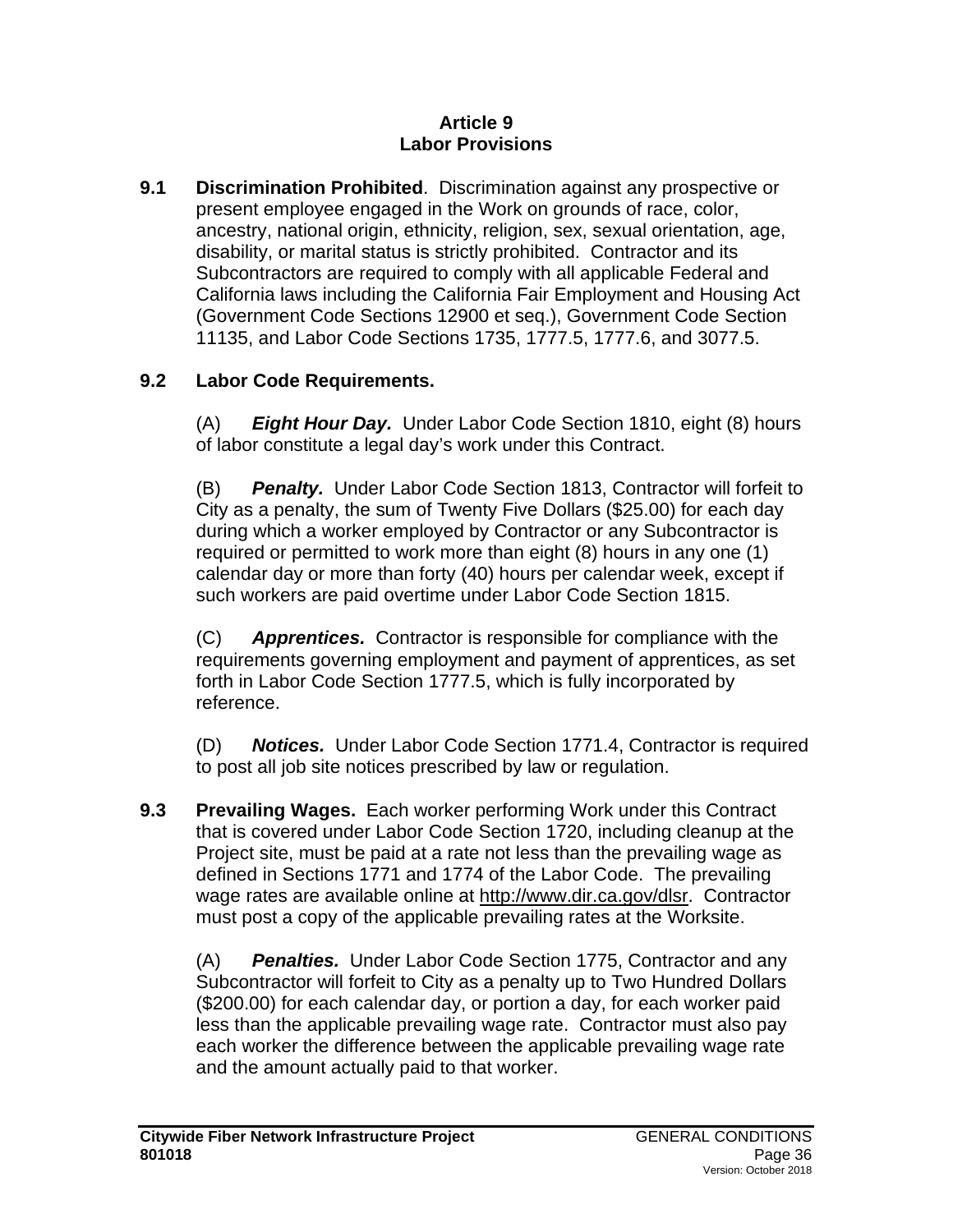(B) *Federal Requirements.* If this Project is subject to Federal prevailing wage requirements in addition to California prevailing wage requirements, Contractor and its Subcontractors are required to pay the higher of the current applicable prevailing wage rates under federal law, available online at [http://www.access.gpo.gov/davisbacon/ca.html.](http://www.access.gpo.gov/davisbacon/ca.html)

**9.4 Payroll Records.** Contractor must comply with the provisions of Labor Code Sections 1776 and 1812 and all implementing regulations, which are fully incorporated by this reference, including requirements for electronic submission of payroll records.

(A) *Contractor and Subcontractor Obligations*. Contractor and each Subcontractor must keep accurate payroll records, showing the name, address, social security number, work classification, straight time and overtime hours worked each day and week, and the actual per diem wages paid to each journeyman, apprentice, worker, or other employee employed in connection with the Work. Each payroll record must contain or be verified by a written declaration that it is made under penalty of perjury, stating both of the following:

(1) The information contained in the payroll record is true and correct.

(2) Contractor or Subcontractor has complied with the requirements of Labor Code Sections 1771, 1811, and 1815 for any Work performed by its employees on the Project.

(B) *Certified Record.* A certified copy of an employee's payroll record must be made available for inspection or furnished to the employee or his or her authorized representative on request, to City, or to the Division of Labor Standards Enforcement, and the Division of Apprenticeship Standards of the Department of Industrial Relations, and as further provided by the Labor Code.

(C) *Enforcement.* Upon notice of noncompliance with Labor Code Section 1776, Contractor or Subcontractor has ten (10) days in which to comply with requirements of this section. If Contractor or Subcontractor fails to do so within the ten (10) day period, Contractor or Subcontractor will forfeit a penalty of One Hundred Dollars (\$100.00) per day, or portion a day, for each worker for whom compliance is required, until strict compliance is achieved. Upon request by the Division of Apprenticeship Standards, or the Division of Labor Standards Enforcement, these penalties will be withheld from progress payments then due.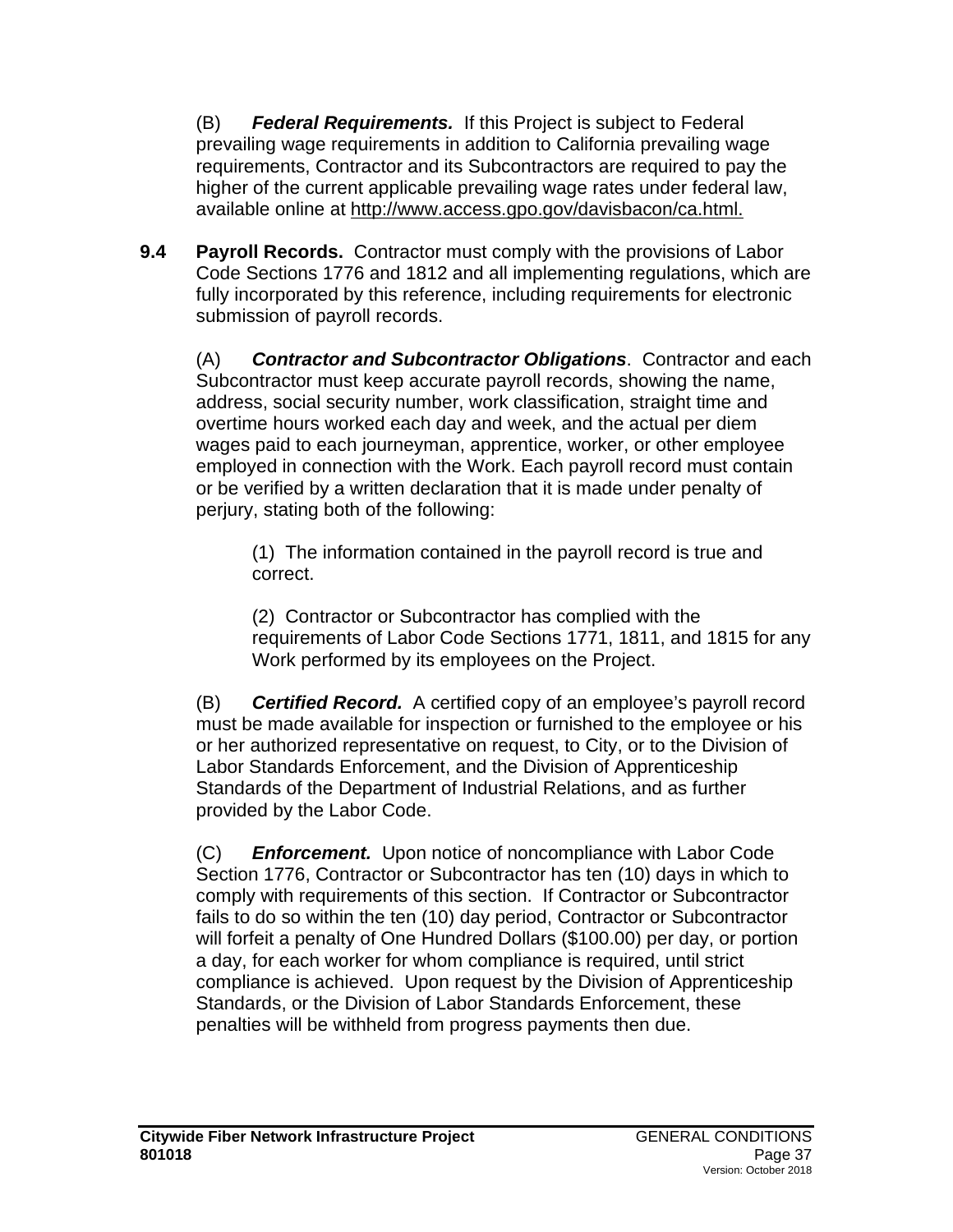**9.5 Labor Compliance.** Under Labor Code section 1771.4, the Contract for this Project is subject to compliance monitoring and enforcement by the California Department of Industrial Relations.

**9.6 Wage Theft Prevention.** Compliance with Wage and Hour Laws: Contractor, and any subcontractor it employs to complete work under this Agreement, shall comply with all applicable federal, state and local wage and hour laws. Applicable laws may include, but are not limited to, the Federal Fair Labor Standards Act and the California Labor Code.

Final Judgments, Decisions, and Orders: For purposes of this Section, a "final judgment, decision, or order" refers to one for which all appeals have been exhausted or the time to appeal has expired. Relevant investigatory government agencies include: the federal Department of Labor, the California Division of Labor Standards Enforcement, or any other governmental entity or division tasked with the investigation and enforcement of wage and hour laws.

Prior Judgments against Contractor and/or its Subcontractors: BY SIGNING THIS AGREEMENT, CONTRACTOR AFFIRMS THAT IT HAS DISCLOSED ANY FINAL JUDGMENTS, DECISIONS OR ORDERS FROM A COURT OR INVESTIGATORY GOVERNMENT AGENCY FINDING – IN THE FIVE (5) YEARS PRIOR TO EXECUTING THIS AGREEMENT – THAT CONTRACTOR OR ITS SUBCONTRACTOR(S) HAS VIOLATED ANY APPLICABLE WAGE AND HOUR LAWS. CONTRACTOR FURTHER AFFIRMS THAT IT OR ITS SUBCONTRACTOR(S) HAS SATISFIED AND COMPLIED WITH – OR HAS REACHED AGREEMENT WITH THE CITY REGARDING THE MANNER IN WHICH IT WILL SATISFY – ANY SUCH JUDGMENTS, DECISIONS OR ORDERS.

Judgments or Decisions During Term of Contract: If at any time during the term of this Agreement, a court or investigatory government agency issues a final judgment, decision or order finding that Contractor or an subcontractor it employs to perform work under this Agreement has violated any applicable wage and hour law, or Contractor learns of such a judgment, decision, or order that was not previously disclosed, Contractor shall inform the City Attorney, no more than fifteen (15) days after the judgment, decision or order becomes final or of learning of the final judgment, decision or order. Contractor and its subcontractors shall promptly satisfy and comply with any such judgment, decision, or order, and shall provide the City Attorney with documentary evidence of compliance with the final judgment, decision or order within five (5) days of satisfying the final judgment, decision or order. The City reserves the right to require Contractor to enter into an agreement with the City regarding the manner in which any such final judgment, decision, or order will be satisfied.

City's Right to Withhold Payment: Where Contractor or any subcontractor it employs to perform work under this Agreement has been found in violation of any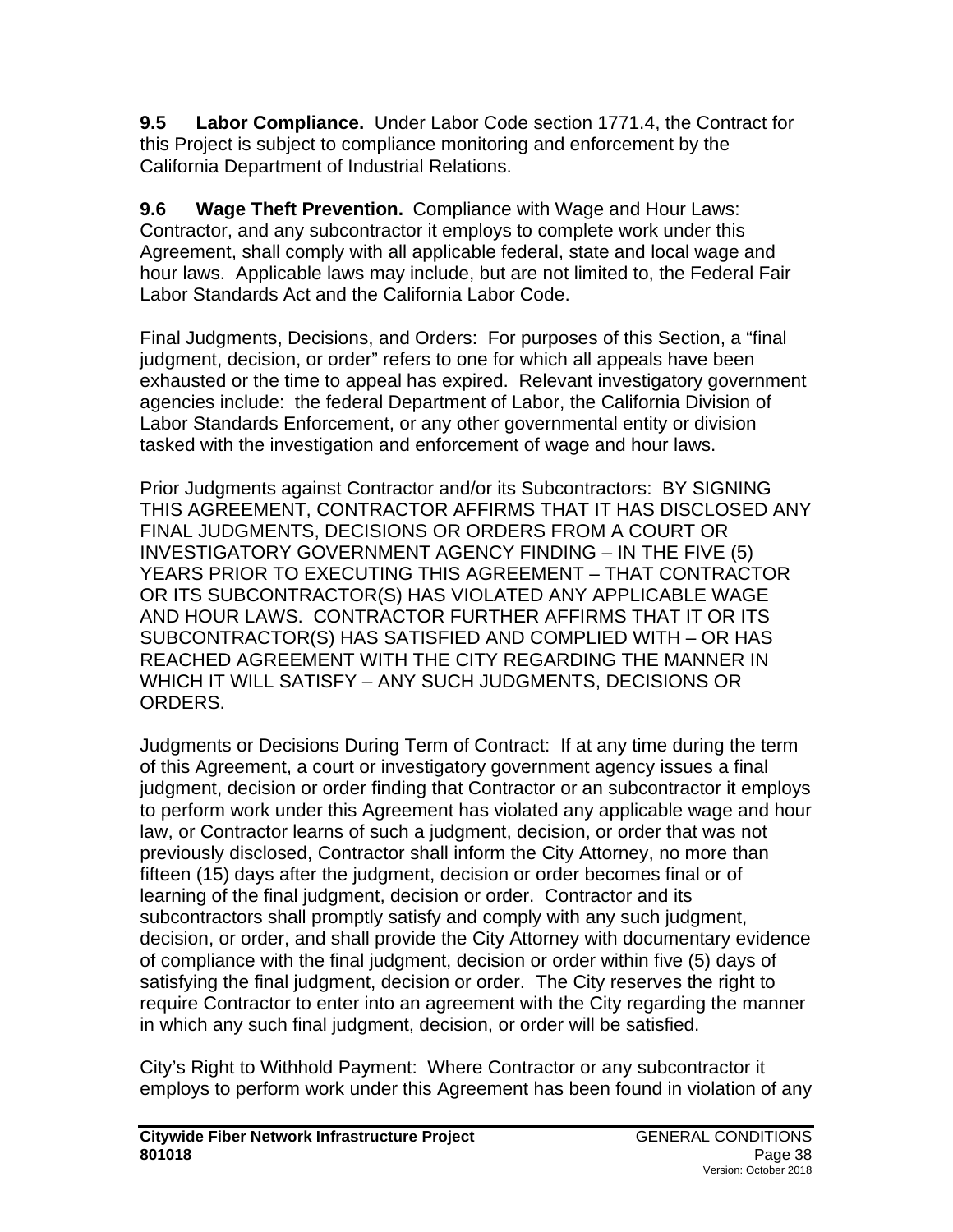applicable wage and hour law by a final judgment, decision or order of a court or government agency, the City reserves the right to withhold payment to Contractor until such judgment, decision or order has been satisfied in full.

Material Breach: Failure to comply with any part of this Section constitutes a material breach of this Agreement. Such breach may serve as a basis for immediate termination of this Agreement and/or any other remedies available under this Agreement and/or law.

Notice to City Related to Wage Theft Prevention: Notice provided to the City Attorney as required under this Section shall be addressed to: City Attorney, City of Morgan Hill, 17575 Peak Avenue, Morgan Hill, CA 95037. The Notice provisions of this Section are separate from any other notice provisions in this Agreement and, accordingly, only notice provided to the above address satisfies the notice requirements in this Section.

#### **Article 10 Safety Provisions**

**10.1 Safety Precautions and Programs.** Contractor and its Subcontractors are fully responsible for safety precautions and programs, and for the safety of persons and property in the performance of the Work. Contractor and its Subcontractors must comply with all applicable safety laws, rules and regulations and seek to avoid injury, loss, or damage to persons or property by taking reasonable steps to protect its employees and other persons at the Worksite, materials and equipment stored on or off site, and property at or adjacent to the Worksite.

(A) *Reporting Requirements.* Contractor must immediately provide a written report to City of all recordable accidents and injuries occurring at the Worksite. If Contractor is required to file an accident report with a government agency, Contractor will provide a copy of the report to City.

(B) *Legal Compliance.* Contractor's safety program must comply with the applicable legal and regulatory requirements. Contractor must provide City with copies of all notices required by law or regulation.

(C) *Contractor's Obligations.* Any damage or loss caused by Contractor arising from the Work which is not insured under property insurance must be promptly remedied by Contractor.

(D) *Remedies.* If City determines, in its sole discretion, that any part of the Work or Worksite is unsafe, City may, without assuming responsibility for Contractor's safety program, require Contractor or its Subcontractor to cease performance of the Work or to take corrective measures to City's satisfaction. If Contractor fails to promptly take the required corrective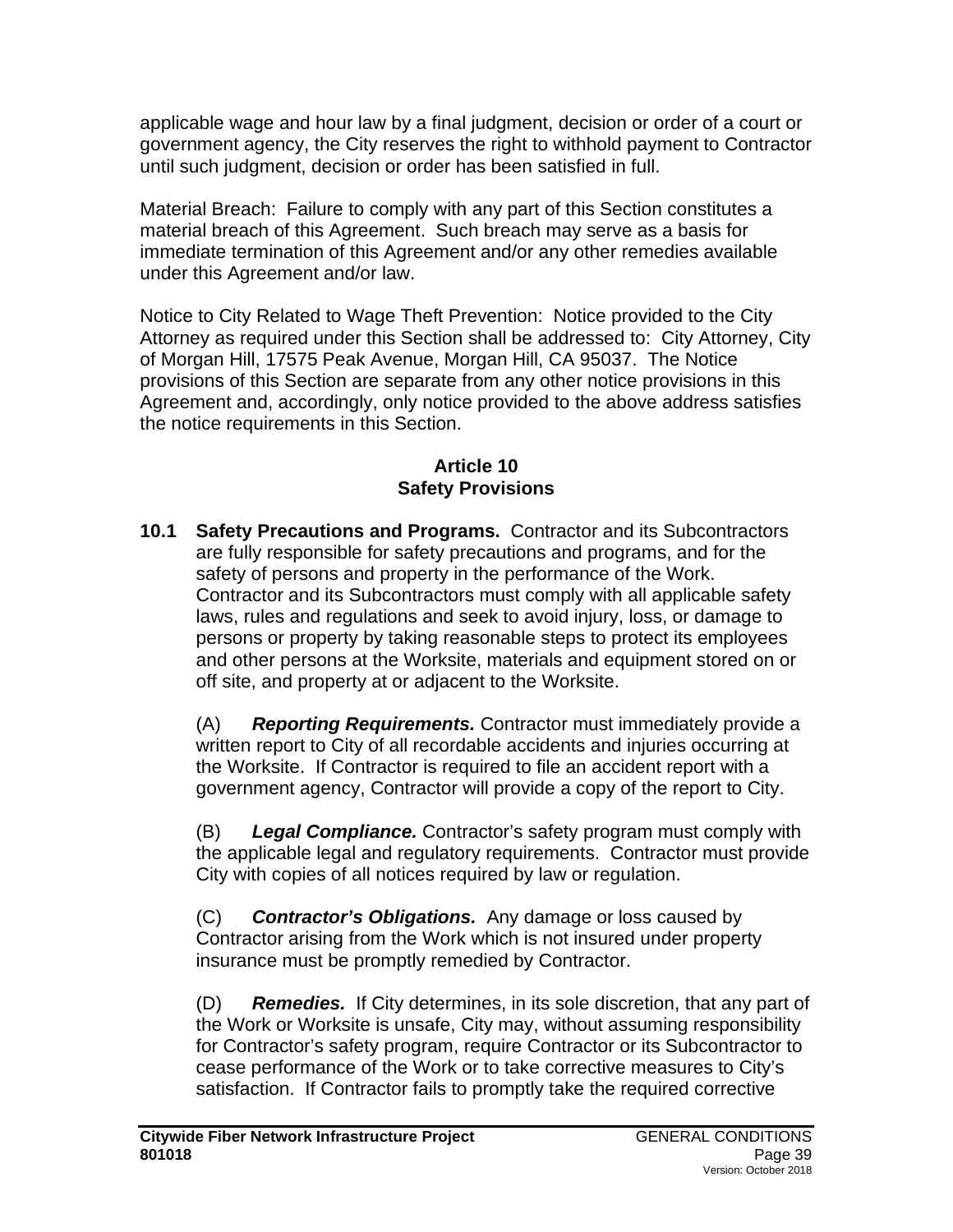measures, City may perform them and deduct the cost from the Contract Price. Contractor agrees it is not entitled to submit a Claim for damages, for an increase in Contract Price, or for a change in Contract Time based on Contractor's compliance with City's request for corrective measures pursuant to this provision.

- **10.2 Hazardous Materials.** Unless otherwise specified, this Contract does not include the removal, handling, or disturbance of any asbestos or other Hazardous Materials. If Contractor encounters materials on the Worksite that Contractor reasonably believes to be asbestos or other Hazardous Materials, and the asbestos or other Hazardous Materials have not been rendered harmless, Contractor may continue Work in unaffected areas reasonably believed to be safe, but must immediately cease work on the area affected and report the condition to City. No asbestos, asbestoscontaining products or other Hazardous Materials may be used in performance of the Work.
- **10.3 Material Safety.** Contractor must maintain Material Safety Data Sheets ("MSDS") at the Worksite, as required by law, for materials or substances used or consumed in the performance of the Work. The MSDS will be accessible and available to Contractor's employees, Subcontractors, and City.

(A) *Contractor Obligations.* Contractor is solely responsible for the proper delivery, handling, use, storage, removal, and disposal of all materials brought to the Worksite and/or used in the performance of the Work.

(B) *Labeling.* Contractor must ensure proper labeling on any material brought onto the Worksite so that any persons working with or in the vicinity of the material may be informed as to the identity of the material, any potential hazards, and requirements for proper handling, protections, and disposal.

#### **Article 11 Completion and Warranty Provisions**

## **11.1 Final Completion.**

(A) *Final Inspection.* When the Work required by this Contract is fully performed, Contractor must provide written notification to Project Manager requesting final inspection. Based on this inspection, the Design Professional will prepare a punch list of items that are incomplete, incorrectly installed, or not operating as required by the Contract Documents. The omission of any such item from this punch list will not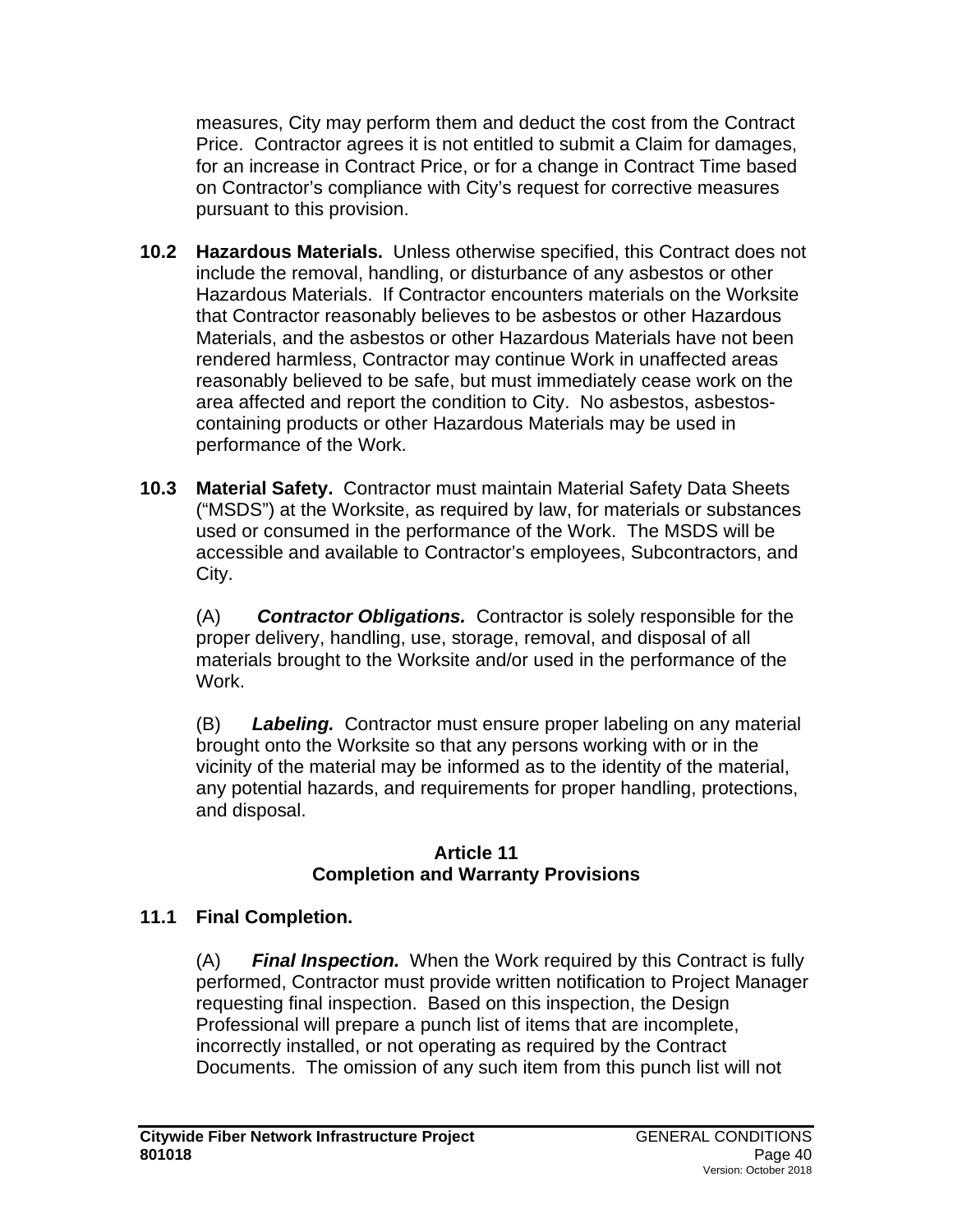relieve Contractor from fulfilling all requirements of the Contract Documents.

(B) *Punch List.* City will promptly deliver the punch list to Contractor and will specify the time by which all of the punch list items must be completed or corrected. The punch list may include City's estimated cost to complete each punch list item if Contractor fails to do so within the specified time.

(C) *Requirements for Final Completion.* Final Completion will be achieved upon completion or correction of all punch list items, as verified by inspection, and upon satisfaction of all other Contract requirements, including any commissioning required under the Contract Documents, and submission of all final submittals, including a warranty bond as required under Section 4.4, instructions and manuals as required under Section 7.10, and as-built drawings as required under Section 7.11, all to City's satisfaction. Once Final Completion is achieved, and the Project has been formally accepted by City, City will file a notice of completion with the County Recorder.

(D) *Final Payment.* Final Payment and release of retention, less any sums withheld pursuant to the provisions of the Contract Documents, will not be made sooner than thirty five (35) days after recordation of the notice of completion. If Contractor fails to complete all of the punch list items within the specified time, City may elect to accept the Project and record the notice of completion, and withhold up to one hundred fifty percent (150%) of City's estimated cost to complete the remaining items from Final Payment.

## **11.2 Warranty.**

(A) *General.* Contractor warrants that all materials and equipment will be new unless otherwise specified, of good quality, in conformance with the Contract Documents, and free from defective workmanship and materials. Contractor further warrants that the Work will be free from material defects not intrinsic in the design or materials required in the Contract Documents. At City's request, Contractor must furnish satisfactory evidence of the quality and type of materials and equipment furnished. Contractor's warranty does not extend to damage caused by normal wear and tear, or improper use or maintenance.

(B) *Warranty Period.* Contractor's warranty must guarantee its Work for a period of one (1) year from the date of recordation of the notice of completion (the "Warranty Period"), except when a longer guarantee is provided by a supplier or manufacturer or is required by the Specifications or Special Conditions. Contractor must obtain from its Subcontractors,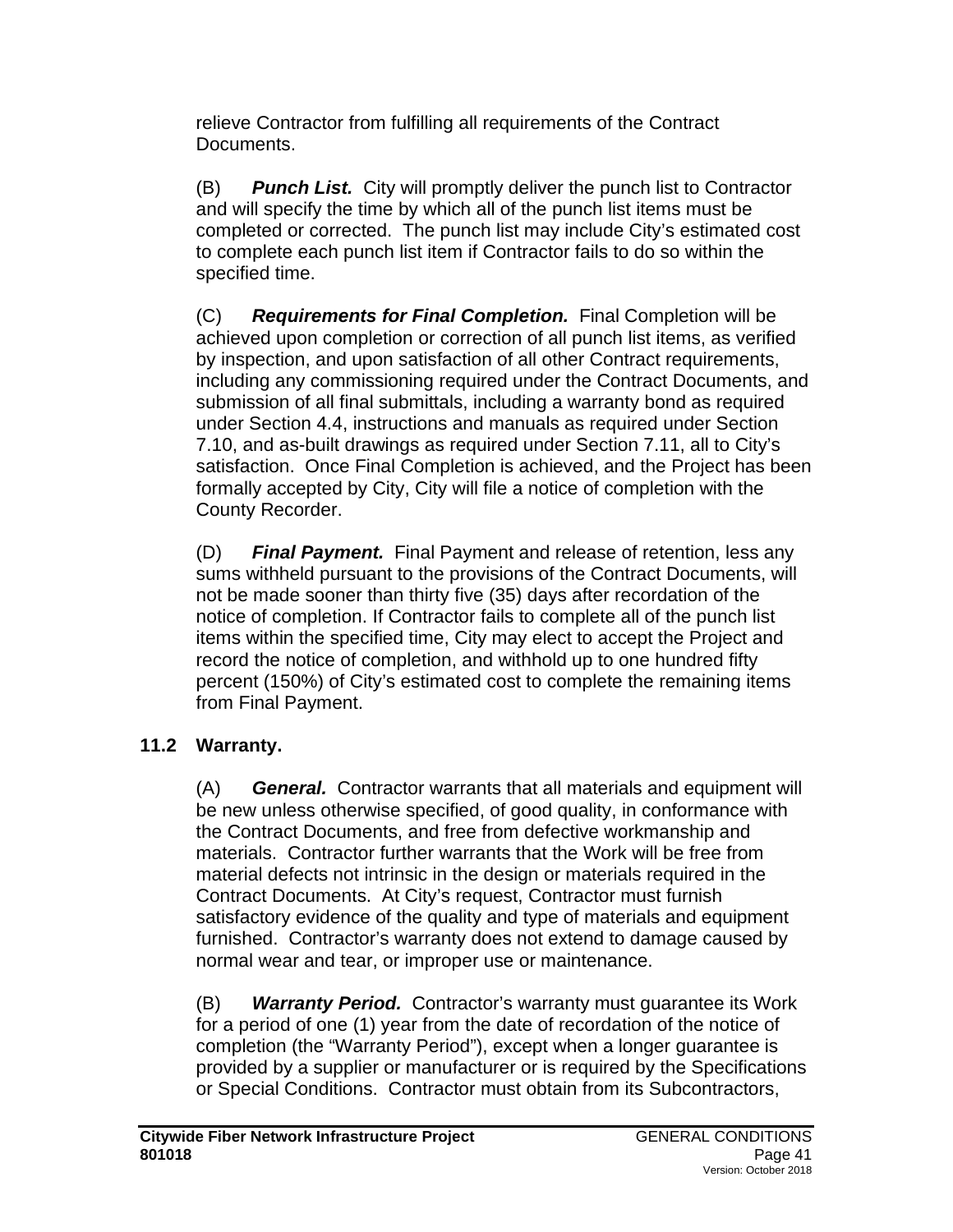suppliers and manufacturers any special or extended warranties required by the Contract Documents.

(C) *Warranty Documents.* As a condition precedent to acceptance, Contractor must supply City with all warranty and guarantee documents relevant to equipment and materials incorporated into the Work and guaranteed by their suppliers or manufacturers.

(D) *Subcontractors.* The warranty obligations in the Contract Documents apply to Work performed by Contractor and its Subcontractors, and Contractor expressly agrees to act as co-guarantor of such Work.

(E) *Contractor's Obligations.* Upon written notice from City to Contractor of any defect in the Work discovered during the Warranty Period, Contractor or its responsible Subcontractor must promptly correct the defective Work at its own cost. Contractor's obligation to correct defects discovered during the Warranty Period will continue past the expiration of the Warranty Period as to any defects in Work for which Contractor was notified prior to expiration of the Warranty Period.

(F) *City's Remedies.* If Contractor and/or its responsible Subcontractor fails to correct defective Work within ten (10) days following notice by City, or sooner, if required by the circumstances, Contractor expressly agrees that City may correct the defects to conform with Contract Documents at Contractor's sole expense, and Contractor agrees to reimburse City for its costs within thirty (30) days following City's submission of a demand for payment pursuant to this provision. If City is required to initiate legal action to compel Contractor's compliance with this provision, and City is the prevailing party in such action, Contractor is solely responsible for all of City's attorney's fees and legal costs expended to enforce Contractor's warranty obligations herein in addition to any and all costs incurred by City to correct the defective Work.

**11.3 Use Prior to Final Completion.** City reserves the right to occupy or make use of the Project, or any portions of the Project, prior to Final Completion if City has determined that the Project or portion of it is in a condition suitable for the proposed occupation or use, and that it is in its best interest to occupy or make use of the Project, or any portions of it, prior to Final Completion. City will notify Contractor in writing of its intent to occupy or make use of the Project or any portions of the Project, pursuant to this provision.

(A) *Non-Waiver.* Occupation or use prior to Final Completion will not operate as acceptance of the Work or any portion of it, nor will it operate as a waiver of any of City's rights or Contractor's duties pursuant to these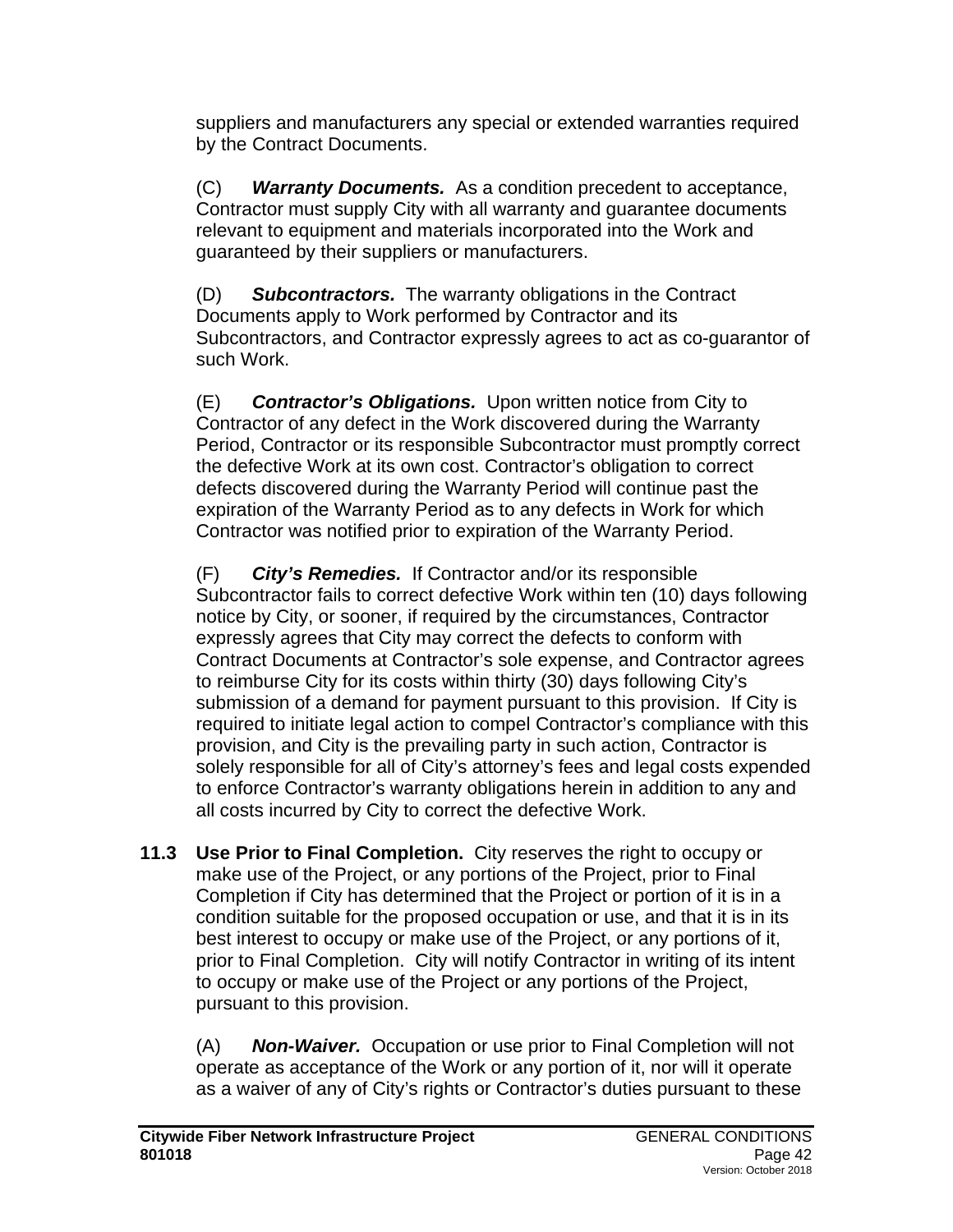Contract Documents, and will not affect nor bear on the determination of the time of substantial completion with respect to any statute of repose pertaining to the time for filing an action for construction defect.

(B) *City's Responsibility.* City will be responsible for the cost of maintenance and repairs due to normal wear and tear with respect to those portions of the Project that are being occupied or used before final completion. The Contract Price or the Contract Time may be adjusted pursuant to the applicable provisions of these Contract Documents if, and only to the extent that, any occupation or use under this Section actually adds to Contractor's cost or time to perform the Work.

**11.4 Substantial Completion.** For purposes of determining "substantial completion" with respect to any statute of repose pertaining to the time for filing an action for construction defect, "substantial completion" is deemed to mean the last date that Contractor or any Subcontractor performs Work on the Project prior to recordation of the Notice of Completion, except for warranty work performed under this Article.

#### **Article 12 Dispute Resolution**

**12.1 Claims.** This Article applies to and provides the exclusive procedures for any Claim arising from or related to the Contract or performance of the Work.

(A) *Definition.* "Claim" means a separate demand by Contractor, submitted in writing, for change in the Contract Time or Contract Price that has previously been submitted to City in accordance with the requirements of the Contract Documents, and which has been rejected by City, in whole or in part.

(B) *Limitations.* A Claim may only include the portion of a previously rejected demand that remains in dispute between Contractor and City. With the exception of any dispute regarding the amount of money actually paid to Contractor as Final Payment, Contractor is not entitled to submit a Claim demanding a change in the Contract Time or the Contract Price, which has not previously been submitted to City in full compliance with Article 5 and Article 6, and subsequently rejected in whole or in part by City.

(C) *Scope of Article.* This Article is intended to provide the exclusive procedures for submission and resolution of Claims of any amount, and applies in addition to the provisions of Public Contract Code Section 9204 and Sections 20104, et seq.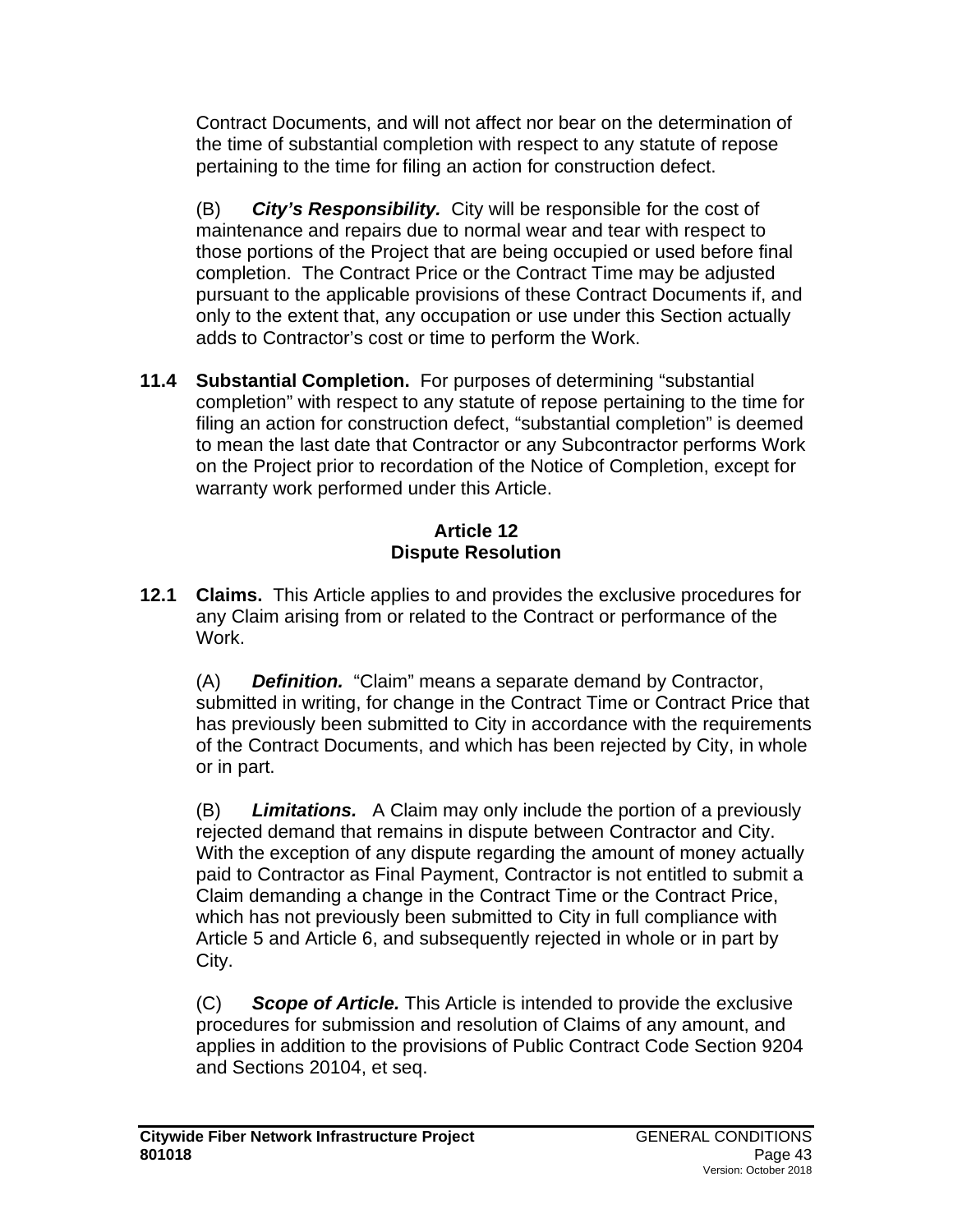(D) *No Work Delay.* Notwithstanding the submission of a Claim or any other dispute between the parties related to the Project or the Contract Documents, Contractor must perform the Work and may not delay or cease Work pending resolution of the Claim or other dispute, but must continue to diligently prosecute the performance and timely completion of the Work, including the Work pertaining to the Claim or other dispute.

**12.2 Claims Submission.** The following requirements apply to any Claim subject to this Article:

(A) *Substantiation.* The Claim must be submitted to City in writing, clearly identified as a "Claim" submitted pursuant to this Article 12, and must include all of the documents necessary to substantiate the Claim including the Change Order request that was rejected in whole or in part, and a copy of City's written rejection that is in dispute. The Claim must clearly identify and describe the dispute, including relevant references to applicable portions of the Contract Documents, and a chronology of the relevant events. Any Claim for additional payment must include a complete, itemized breakdown of all labor, materials, taxes, insurance, and subcontract, or other costs. Substantiating documentation such as payroll records, receipts, invoices, or the like, must be submitted in support of each claimed cost. Any Claim for an extension of time or delay costs must be substantiated with schedule analysis and narrative depicting and explaining claimed time impacts.

(B) *Claim Format.* A Claim must be submitted in the following format:

(1) General introduction, specifically identifying the submission as a "Claim" submitted under this Article 12.

(2) Relevant background information, including identification of the specific demand at issue, and the date of City's rejection of that demand.

(3) Detailed explanation of the issue(s) in dispute. For multiple issues, separately number and identify each issue and include the following for each separate issue:

> (a) The background of the issue, including references to relevant provisions of the Contract Documents;

(b) A succinct statement of the matter in dispute, including Contractor's position and the basis for that position;

(c) A chronology of relevant events;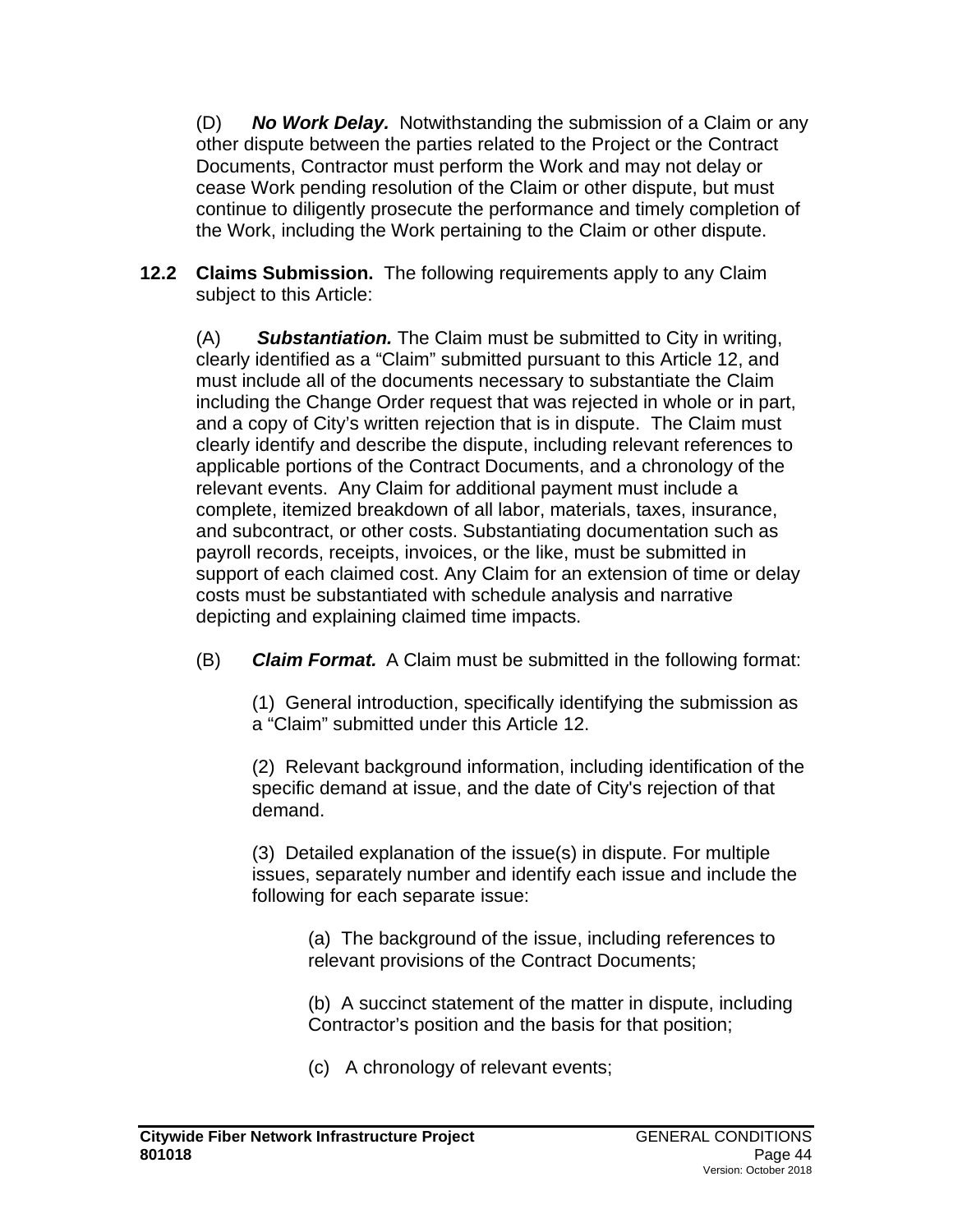(d) The identification and attachment of all supporting documents (see subsection (A), above, on Substantiation); and

- (e) Use of a separate page for each issue.
- (4) Summary of issues and damages.

(5) The following certification, executed by Contractor's authorized representative:

"The undersigned Contractor certifies under penalty of perjury that its statements and representations in this Claim are true and correct. Contractor warrants that this Claim is comprehensive and complete as to the matters in dispute, and agrees that any costs, expenses, or delay claim not included herein are deemed waived. Contractor understands that submission of a Claim which has no basis in fact or which Contractor knows to be false may violate the False Claims Act (Government Code Section 12650 et seq.)."

# (C) *Submission Deadlines.*

(1) A Claim must be submitted within fifteen (15) days following the date that City notified Contractor in writing that a request for a change in the Contract Time or Contract Price, duly submitted in compliance with Article 5 and Article 6, has been rejected in whole or in part.

(2) With the exception of any dispute regarding the amount of Final Payment, any Claim must be filed on or before the date of Final Payment, or will be deemed waived.

(3) A Claim disputing the amount of Final Payment must be submitted within fifteen (15) days of the effective date of Final Payment, under Section 8.8, above.

(4) Strict compliance with these Claim submission deadlines is necessary to ensure that any dispute may be mitigated as soon as possible, and to facilitate cost-efficient administration of the Project. Any Claim that is not submitted within the specified deadlines will be deemed waived by Contractor.

**12.3 City's Response.** City will respond within forty-five (45) days of receipt of the Claim with a written statement identifying which portion(s) of the Claim are disputed, unless the forty-five (45) day period is extended by mutual agreement of City and Contractor. However, the City may first request, in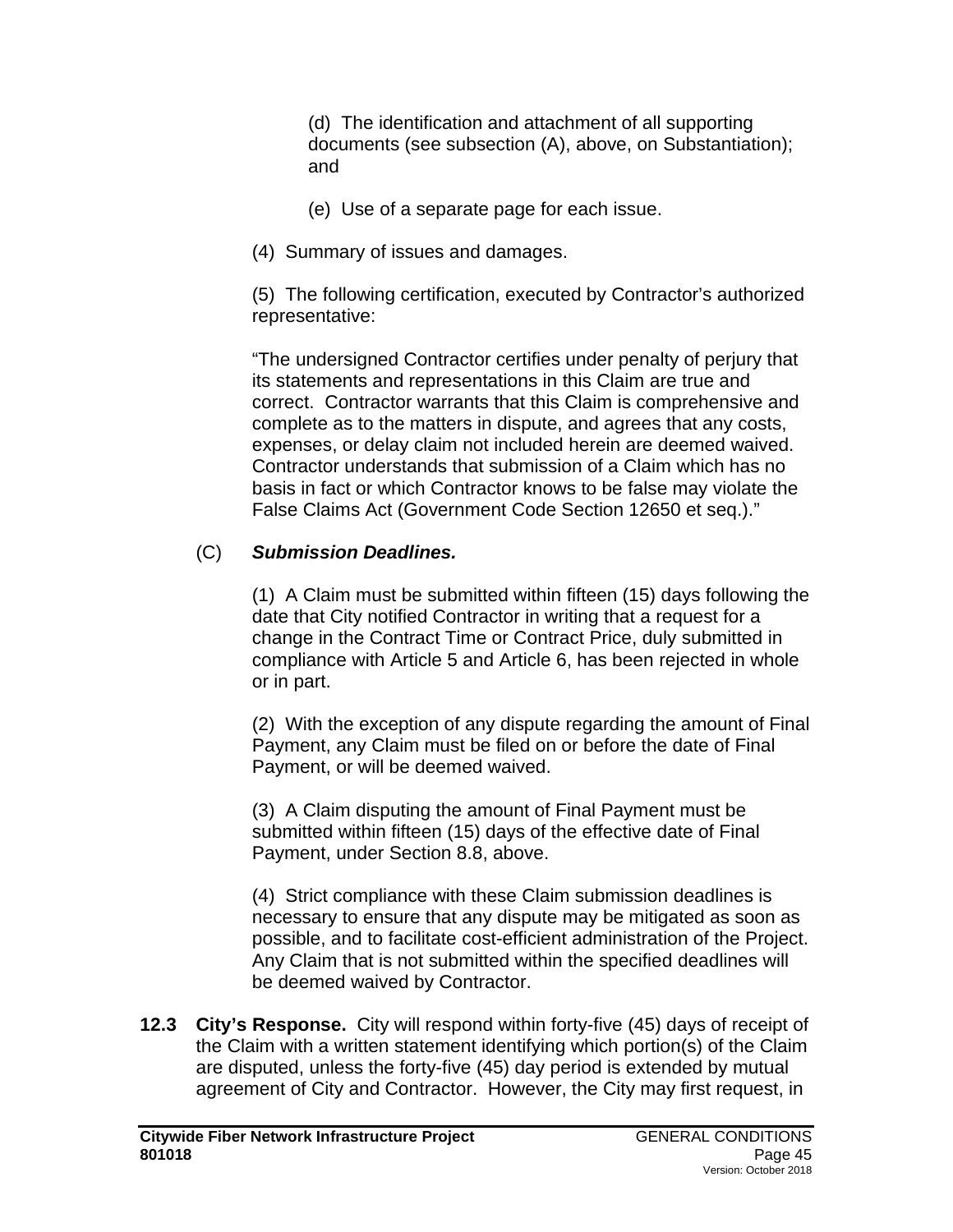writing, within thirty (30) days of receipt of the Claim, any additional documentation supporting the Claim or relating to defenses to the Claim that City may have against Contractor. If Contractor fails to submit the additional documentation to City within fifteen (15) days of receipt of City's request, the Claim will be deemed waived.

(A) *Additional Information.* If additional information is thereafter required, it may be requested and provided upon mutual agreement of City and Contractor.

(B) *City's Response.* City's written response to the Claim, as further documented, will be submitted to Contractor within fifteen (15) days after receipt of the further documentation or within a period of time no greater than that taken by Contractor in producing the additional information, whichever is greater.

(C) *Non-Waiver.* Any failure by City to respond within the times specified above may not be construed as acceptance of the Claim in whole or in part, or as a waiver of any provision of these Contract Documents.

**12.4 Meet and Confer.** If Contractor disputes City's written response, or City fails to respond within the specified time, Contractor must notify City in writing, either within fifteen (15) days of receipt of City's response, or within fifteen (15) days of City's failure to respond within the specified time, respectively, and demand an informal conference to meet and confer for settlement of the issues in dispute. If Contractor fails to dispute City's response, in writing, within the specified times, Contractor's Claim will be deemed waived.

(A) *Schedule Meet and Confer.* Upon receipt of the demand to meet and confer, City will schedule the meet and confer conference to be held within thirty (30) days, or later if needed to ensure the mutual availability of all of the individuals that each party requires to represent its interests at the meet and confer conference.

(B) *Location for Meet and Confer.* The meet and confer conference will be scheduled at a location at or near City's principal office.

(C) *Written Statement After Meet and Confer.* Within ten (10) working days after the meet and confer has concluded, City will issue a written statement identifying which portion(s) of the Claim remain in dispute, if any.

(D) *Submission to Mediation.* If the Claim or any portion remains in dispute following the meet and confer conference, within ten working days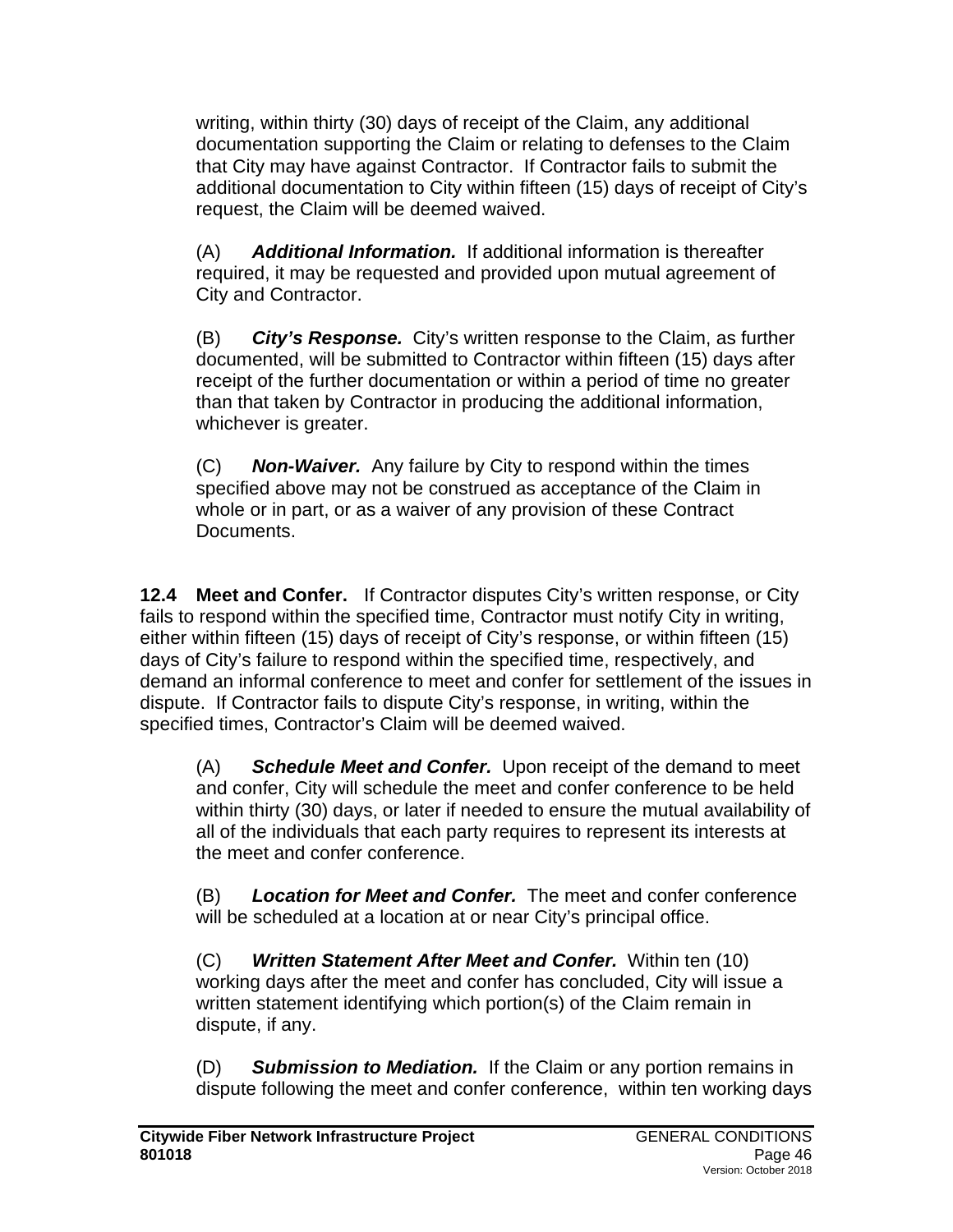after the City issues the written statement identifying any portion(s) of the Claim remaining in dispute, the disputed portion(s) will be submitted for mediation as set forth below.

## **12.5 Mediation and Government Code Claims.**

(A) *Mediation.*Mediation under this Article will be scheduled within sixty (60) days following conclusion of the meet and confer process, with a mediator that the parties mutually agreed upon. The mediation itself may take place more than sixty (60) days following conclusion of the meet and confer process to ensure the mutual availability of the selected mediator and all of the individuals that each party requires to represent its interests. The parties must share the costs of mediation equally, except costs incurred by each party for representation by legal counsel or any other consultant.

## (B) *Government Code Claims*.

(1)Timely presentment of a Government Code Claim is a condition precedent to filing any legal action based on or arising from the Contract.

(2) The time for filing a Government Code Claim will be tolled from the time Contractor submits its written Claim pursuant to Section 12.2, above, until the time that Claim is denied as a result of the meet and confer process, including any period of time used by the meet and confer process. If the parties agree to mediation, the time for filing a Government Code Claim will be tolled until conclusion of the mediation if the Claim is not fully resolved by mutual agreement of the parties during the mediation or any continuation of the mediation.

- **12.6 Tort Claims.** This Article does not apply to tort claims and nothing in this Article is intended nor will be construed to change the time periods for filing tort-based Government Code Claims.
- **12.7 Arbitration.** It is expressly agreed, under California Code of Civil Procedure Section 1296, that in any arbitration to resolve a dispute relating to this Contract, the arbitrator's award must be supported by law and substantial evidence.
- **12.8 Damages.** Contractor bears the burden of proving entitlement to and the amount of any claimed damages. Contractor is not entitled to damages calculated on a total cost basis, but must prove actual damages. Contractor is not entitled to recovery of any alleged home office overhead. The Eichleay Formula or similar formula may not be used for any recovery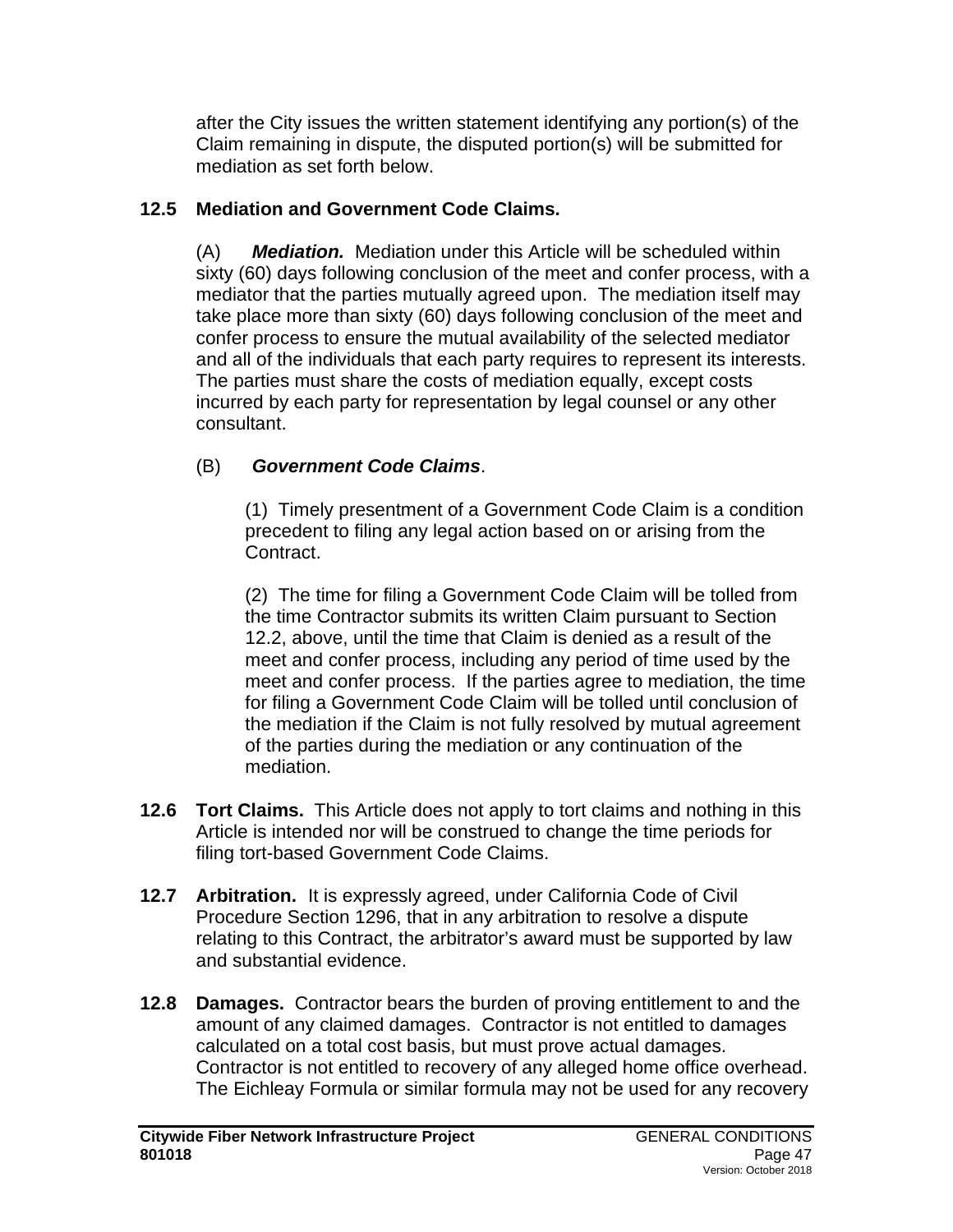under the Contract. Contractor is not entitled to consequential damages, including home office overhead or any form of overhead not directly incurred at the Worksite; lost profits; loss of productivity; lost opportunity to work on other projects; diminished bonding capacity; increased cost of financing for the Project; extended capital costs; non-availability of labor, material or equipment due to delays; or any other indirect loss arising from the Contract.

**12.9 Other Disputes.** The procedures in this Article 12 will apply to any and all disputes or legal actions, in addition to Claims, arising from or related to this Contract, unless and only to the extent that compliance with a procedural requirement is expressly and specifically waived by City. Nothing in this Article is intended to delay suspension or termination under Article 13.

#### **Article 13 Suspension and Termination**

**13.1 Suspension for Cause.** In addition to all other remedies available to City, if Contractor fails to perform or correct work in accordance with the Contract Documents, City may immediately order the Work, or any portion of it, suspended until the cause for the suspension has been eliminated to City's satisfaction.

(A) *Failure to Comply.* Contractor will not be entitled to an increase in Contract Time or Contract Price for a suspension occasioned by Contractor's failure to comply with the Contract Documents.

(B) *No Duty to Suspend.* City's right to suspend the Work will not give rise to a duty to suspend the Work, and City's failure to suspend the Work will not constitute a defense to Contractor's failure to comply with the requirements of the Contract Documents.

- **13.2 Suspension for Convenience.** City reserves the right to suspend, delay, or interrupt the performance of the Work in whole or in part, for a period of time determined to be appropriate for City's convenience, and not due to any act or omission by Contractor or its Subcontractors. Upon notice by City pursuant to this provision, Contractor must immediately suspend, delay, or interrupt the Work as directed by City. The Contract Price and the Contract Time will be equitably adjusted by Change Order to reflect the cost and delay impact occasioned by such suspension for convenience.
- **13.3 Termination for Default.** Contractor may be deemed in default for a material breach of or inability to perform the Contract, including Contractor's refusal or failure to supply sufficient skilled workers, proper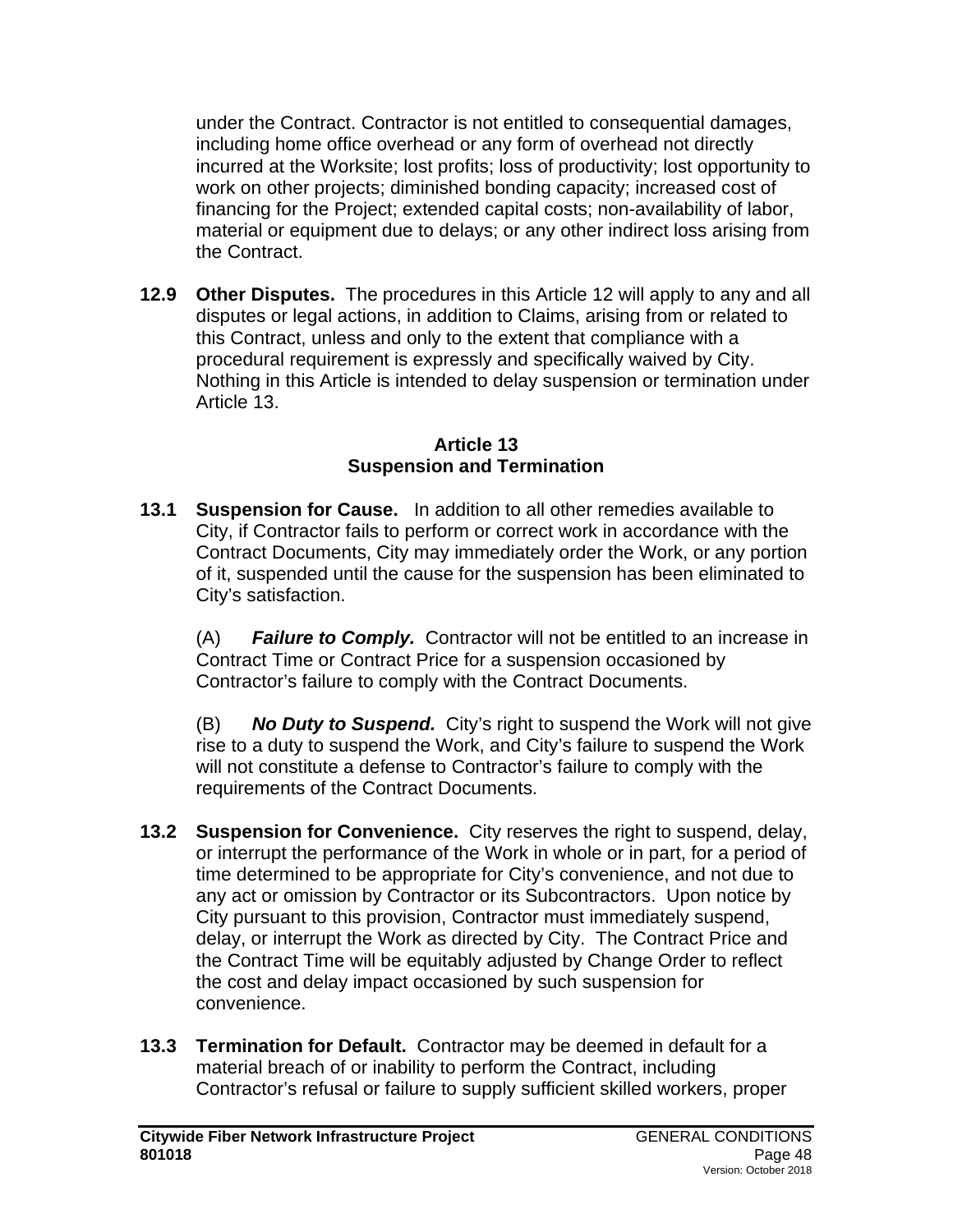materials, or equipment to perform the Work within the Contract Time; refusal or failure to make prompt payment to its employees, Subcontractors, or suppliers or to correct rejected work; disregard of laws, regulations, ordinances, rules, or orders of any public agency with jurisdiction over the Project; or if Contractor lacks financial capacity to complete the Work within the Contract Time; or is otherwise responsible for a material breach of the Contract requirements.

(A) *Notice.* Upon City's determination that Contractor is in default, City may provide Contractor and its surety written notice of default and intent to terminate the Contract.

(B) *Termination.* Within seven (7) calendar days after notice of intent to terminate for default has been given, unless the default is cured or arrangements to cure the default have been made and memorialized in writing, to City's satisfaction, City may terminate the Contract by written notice to Contractor with a copy to Contractor's surety.

(C) *Waiver.* Time being of the essence in the performance of the Work, if Contractor's surety fails to arrange for completion of the Work in accordance with the Performance Bond, within seven (7) calendar days from the date of the notice of termination, Contractor's surety will be deemed to have waived its right to complete the Work under the Contract, and City may immediately make arrangements for the completion of the Work through use of its own forces, by hiring a replacement contractor, or by any other means that City determines advisable under the circumstances. Contractor and its surety will be jointly and severally liable for any additional cost incurred by City to complete the Work following termination. In addition, City will have the right to use any materials, supplies, and equipment belonging to Contractor and located at the Worksite for the purposes of completing the remaining Work.

(D) *Wrongful Termination.* If a court of competent jurisdiction or an arbitrator later determines that the termination for default was wrongful, the termination will be deemed to be a termination for convenience, and Contractor's damages will be strictly limited to the compensation provided for termination for convenience, in Section 13.4, below. Contractor waives any claim for any other damages for wrongful termination including consequential damages, lost opportunity costs or lost profits.

**13.4 Termination for Convenience.** City reserves the right to terminate all or part of the Contract for convenience upon written notice to Contractor. Upon receipt of such notice, Contractor must immediately stop the Work, comply with City's instructions to protect the completed Work and materials, and use its best efforts to minimize further costs. In the event of termination for convenience, the parties agree that the following will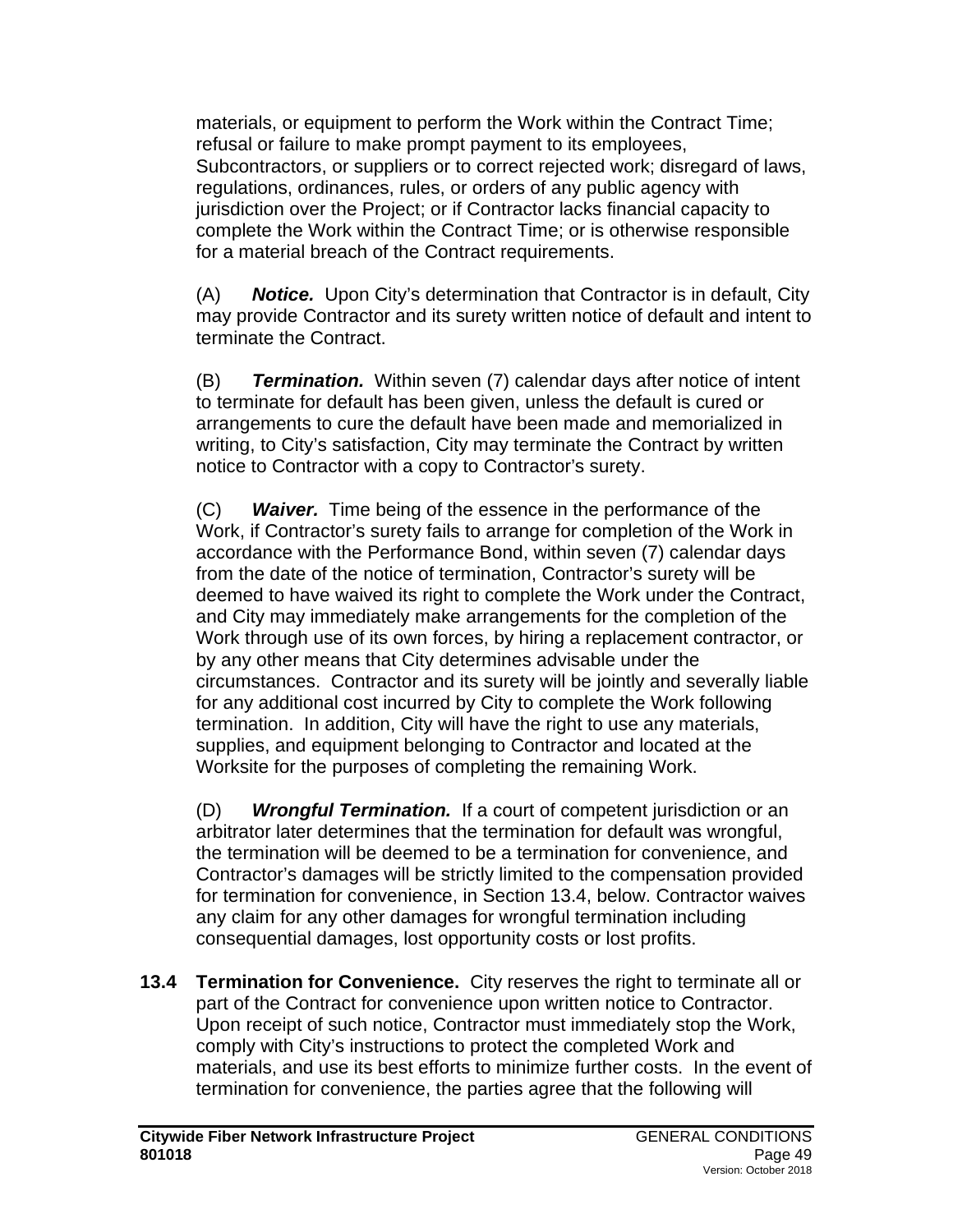constitute full and fair compensation to Contractor, and that Contractor will not be entitled to any additional compensation:

(A) *Completed Work.* The value of its Work satisfactorily performed to date, including Project overhead and profit based on Contractor's schedule of values;

(B) *Demobilization.* Actual and substantiated demobilization costs; and

(C) *Markup.* Five percent (5%) of the total value of the Work performed as of the date of notice of termination or five percent (5%) of the value of the Work yet to be completed, whichever is less.

**13.5 Provisions Remaining in Effect.** Upon termination pursuant to this Article, the provisions of the Contract Documents remain in effect as to any claim, indemnity obligation, warranties, guarantees, submittals of asbuilt drawings, instructions, or manuals, or other such rights and obligations arising prior to the termination date.

#### **Article 14 Miscellaneous Provisions**

- **14.1 Assignment of Unfair Business Practice Claims.** Under Public Contract Code Section 7103.5, Contractor and its Subcontractors agree to assign to City all rights, title, and interest in and to all causes of action it may have under Section 4 of the Clayton Act (15 U.S.C. Section 15) or under the Cartwright Act (Chapter 2 (commencing with Section 16700) of Part 2 of Division 7 of the Business and Professions Code), arising from purchases of goods, services, or materials pursuant to the Contract or subcontract. This assignment will be effective at the time City tenders Final Payment to Contractor, without further acknowledgement by the parties.
- **14.2 Provisions Deemed Inserted.** Every provision of law required to be inserted in the Contract Documents is deemed to be inserted, and the Contract Documents will be construed and enforced as though such provision has been included. If it is discovered that through mistake or otherwise that any required provision was not inserted, or not correctly inserted, the Contract Documents will be amended accordingly.
- **14.3 Waiver.** No waiver of a breach, failure of any condition, or any right or remedy contained in or granted by the provisions of the Contract Documents will be effective unless it is in writing and signed by the party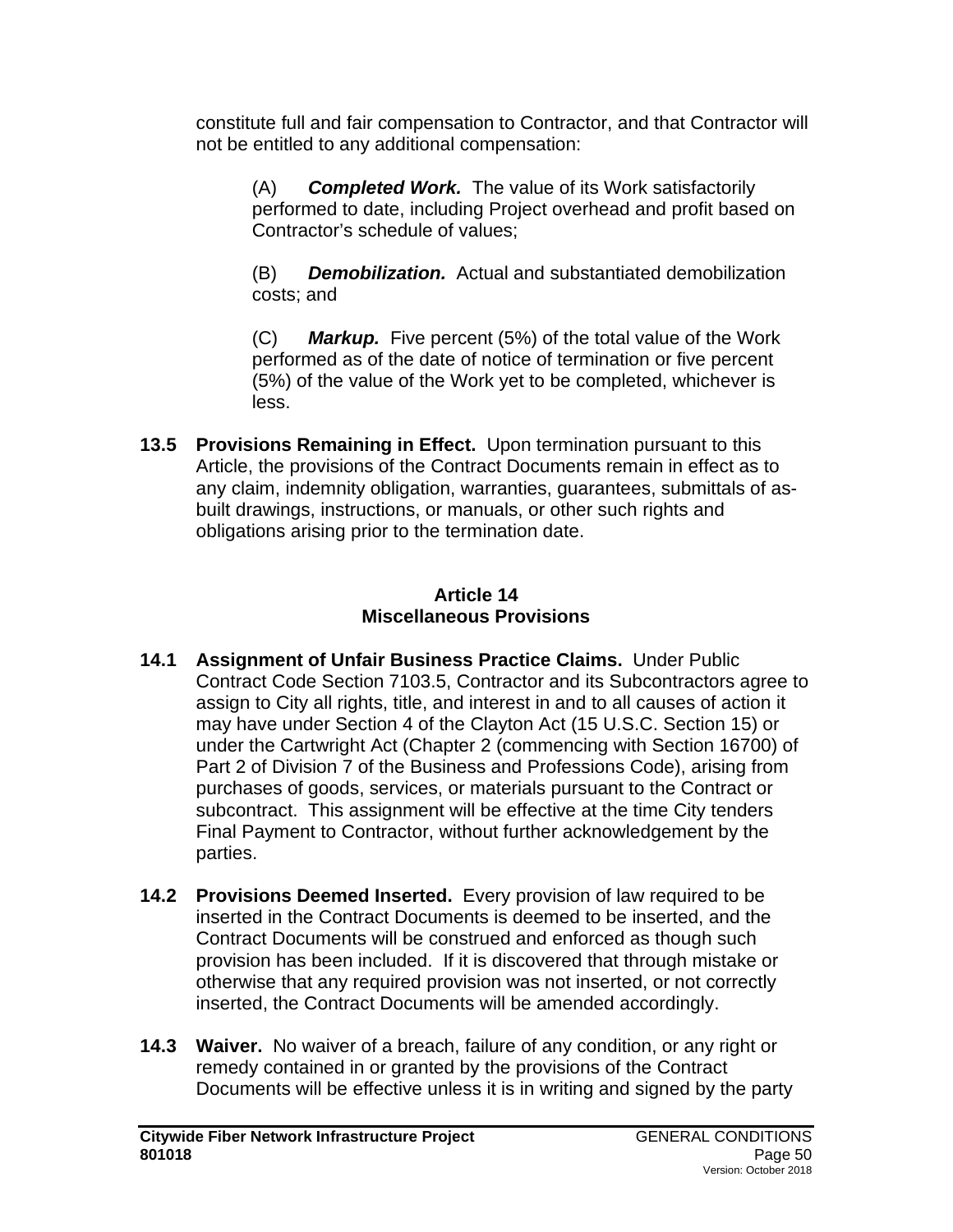waiving the breach, failure, right, or remedy. No waiver of any breach, failure, right, or remedy will be deemed a waiver of any other breach, failure, right, or remedy, whether or not similar, nor will any waiver constitute a continuing waiver unless specified in writing by the waiving party.

- **14.4 Titles, Headings, and Groupings.** The titles and headings used and the groupings of provisions in the Contract Documents are for convenience only and may not be used in the construction or interpretation of the Contract Documents or relied upon for any other purpose.
- **14.5 Statutory and Regulatory References.** With respect to any amendments to any statutes or regulations referenced in these Contract Documents, the reference is deemed to be the version in effect on the date that that bids were due.

END OF GENERAL CONDITIONS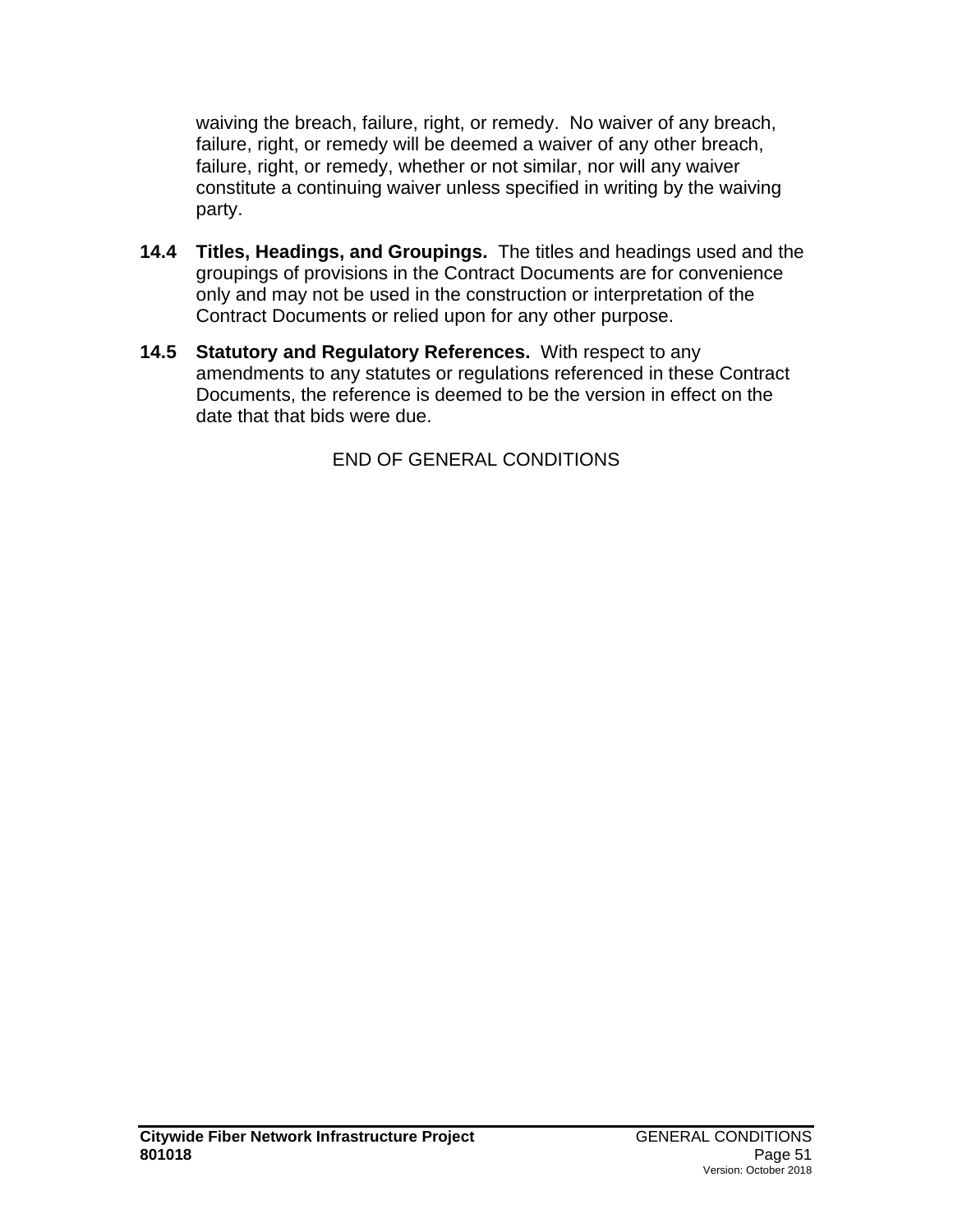#### **SPECIAL CONDITIONS**

1.2 **Shop Drawings.** Whenever Shop Drawings are required by the Contract Documents or by the Engineer, Contractor must submit five (5) prints of each shop drawing to the Engineer.

(A) If three (3) prints of the drawing are returned to Contractor marked "NO EXCEPTIONS TAKEN," further revision of the drawings will not be required. If one (1) print of the drawing is returned to Contractor marked "REVISE AND RESUBMIT," Contractor must revise the drawing and resubmit five (5) copies of the revised drawing to the Engineer. City reserves the right to withhold payment due Contractor to cover additional costs of the Engineer's review beyond the second submission.

(B) Fabrication of an item may not commence before the Engineer has reviewed the pertinent shop drawings and returned copies to Contractor marked either "NO EXCEPTIONS TAKEN" or "MAKE CORRECTIONS NOTED."

(C) Revisions indicated on shop drawings are deemed necessary to meet the existing requirements of the Contract Documents and may not be taken as the basis of claims for extra Work. Contractor is not entitled to claim for damages or extension of time due to any delay resulting from making the required revisions to shop drawings. The Engineer's review of the shop drawings does not relieve Contractor of responsibility for any errors or omissions contained in the shop drawings nor will such review operate to waive or modify any provision contained in the Contract Documents.

1.\_\_ *Waste Water.* City will provide water required for performance of the Work. Contractor is responsible for the appropriate disposal of waste water in coordination with City personnel. Contractor must provide a backflow preventer on all point of connections to City's Water System. All backflow preventers must be checked and approved by City's Public Works Water Division. Contractor must provide a deposit (refundable) and make necessary arrangements to pick up a hydrant meter at the Morgan Hill Public Works Office. At the completion of the Project, if the hydrant meter is not returned promptly or if it is damaged, Contractor shall forfeit its deposit.

2.\_\_ *Equipment.* Contractor must provide and use equipment and plants suitable to produce the quality of Work and materials required by the Contract Documents. Contractor may be required to remove equipment which the Engineer deems unsuitable for the Work. Contractor must ensure that equipment is operated by trained, experienced operators, and at a speed or rate of production not to exceed that recommended by the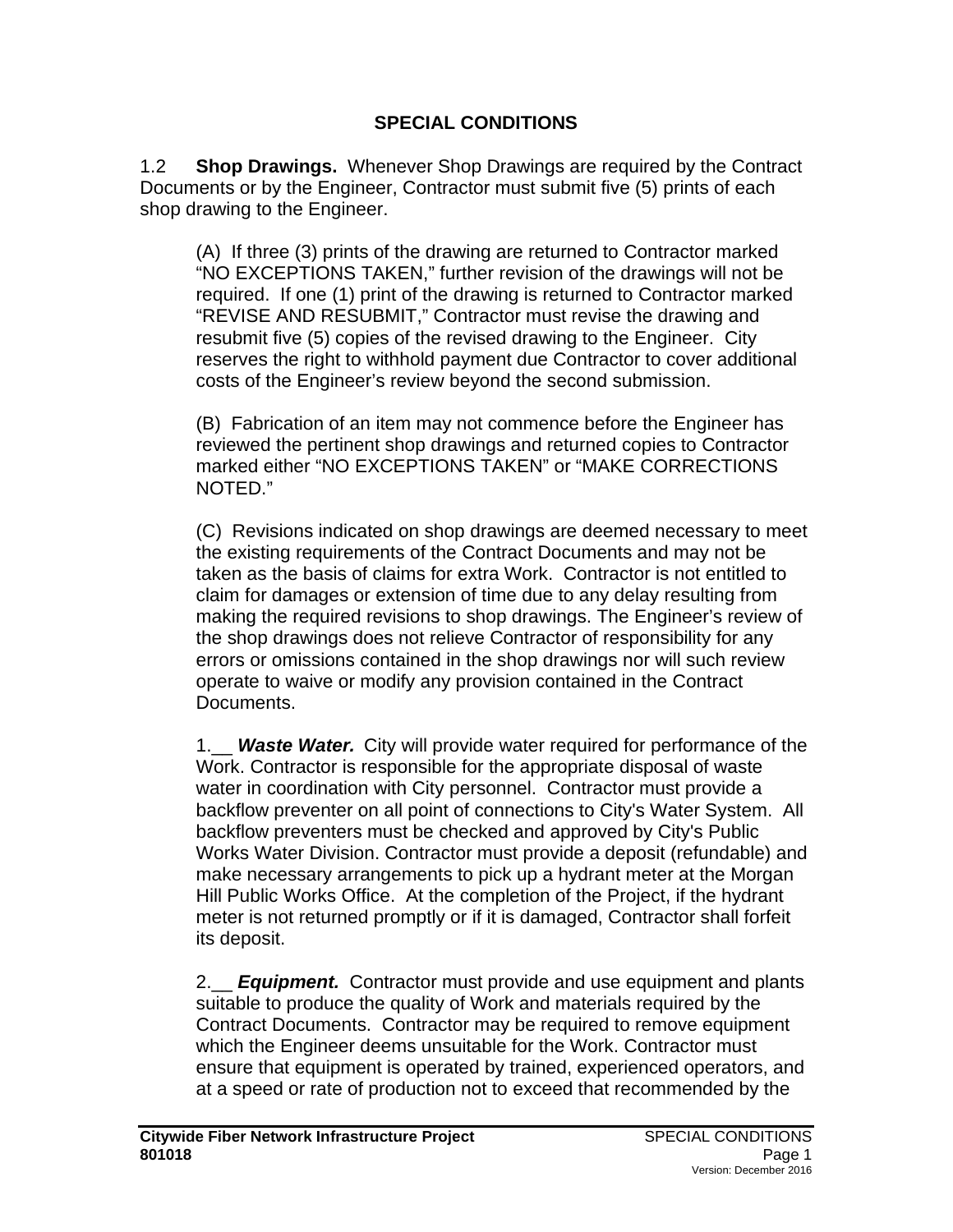manufacturer. Any vehicles used to haul materials over existing streets and highways must be equipped with pneumatic tires.

3.\_\_ **Lines and Grades.** Engineer must set the stakes or marks necessary to establish the lines and grades required for the completion of the Work in accordance with the Contract Documents. Contractor must give at least two (2) working days' notice to the Engineer of the need for setting any lines and grades.

(A) *Measurements.* Distances and measurements are given and will be made in a horizontal plane. Grades are given from the top of stakes or nail unless otherwise noted. Three (3) consecutive points shown on the same rate of slope must be used in common in order to detect any variation from a straight grade. Any variation from a straight grade, straight slope or line, must be reported to the Engineer. If such discrepancy is not reported to the Engineer, Contractor is responsible for any error in the finished work.

(B) *Stakes.* Contractor must preserve all stakes and points set for lines, grades or measurements of the Work in their proper places until authorized by the Engineer to remove them. All expense incurred by replacing stakes that have been removed without proper authority may be deducted from any payment due to Contractor.

4.\_\_ **Disposal of Materials Outside of Street Right-of-Way.** Unless otherwise specified in the Specifications or Special Conditions, Contractor is solely responsible for disposing of materials outside the street right-of-way and for all associated costs. Before disposing materials outside the street right-ofway, Contractor must 1) obtain a written release from the property owner releasing City from any and all responsibility in connection with the disposal of material on that property; and 2) obtain permission from the Engineer to dispose of the material at the permitted location.

5.\_\_ **Emergency Contact.** Prior to the commencement of Work on the Project, Contractor must provide contact information to the Engineer for the person designated by Contractor to respond to any emergency that arises on the Worksite during the course of the Project. That person will be responsible for responding to the Worksite within thirty (30) minutes following notification of an emergency by City's Police or Fire Department, regardless of the time of day.

6.\_\_ **Right-of-Way.** City will provide the right-of-way for performance of the Work. Contractor is solely responsible for any additional area required outside of the designated the right-of-way, unless otherwise provided in the Contract Documents.

(A) **Environmental Control.** Contractor must not pollute any drainage course or its tributary inlets with fuels, oils, bitumens, acids, insecticides,